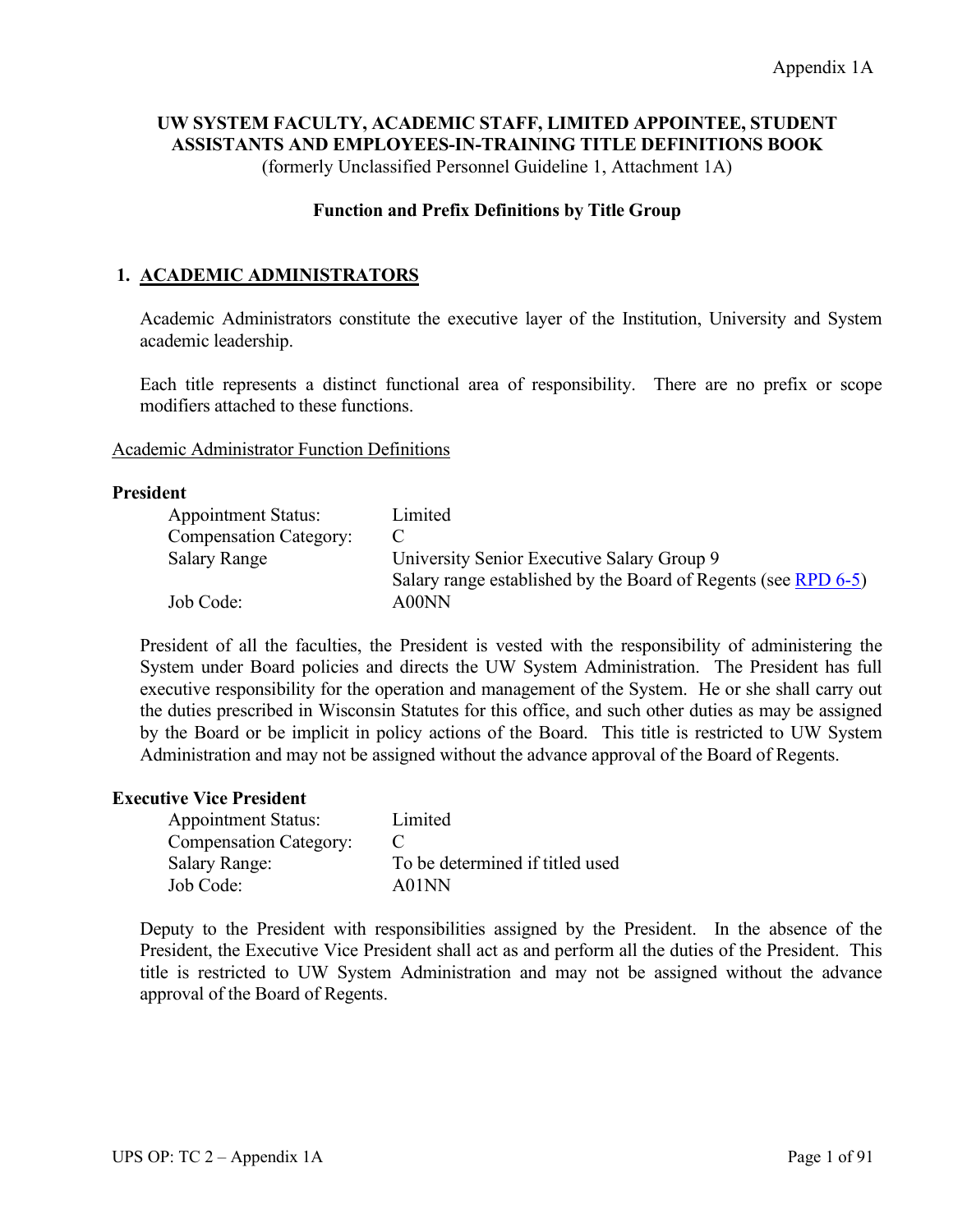## **Senior Vice President for Academic Affairs**

| <b>Appointment Status:</b>    | Limited                                                        |
|-------------------------------|----------------------------------------------------------------|
| <b>Compensation Category:</b> |                                                                |
| <b>Salary Range:</b>          | University Senior Executive Salary Group 5                     |
|                               | Salary range established by the Board of Regents (see RPD 6-5) |
| Job Code:                     | A02NN                                                          |

Deputy to the President with responsibility for the academic affairs of the university system. In the absence of the President, the Senior Vice President for Academic Affairs shall act as and perform all the duties of the President and shall assume other responsibilities as assigned by the President. This title is restricted to UW System Administration and may not be assigned without the advance approval of the Board of Regents.

### **Senior Vice President for Administration**

| <b>Appointment Status:</b>    | Limited                                                        |
|-------------------------------|----------------------------------------------------------------|
| <b>Compensation Category:</b> |                                                                |
| <b>Salary Range:</b>          | University Senior Executive Salary Group 5                     |
|                               | Salary range established by the Board of Regents (see RPD 6-5) |
| Job Code:                     | A03NN                                                          |

System executive with responsibilities assigned by the President to provide operational direction and coordination for the several major functions of System Administration as these are defined by the President and the Board. This title is restricted to UW System Administration and may not be assigned without the advance approval of the Board of Regents.

### **Vice President**

| <b>Appointment Status:</b>    | Limited                                                        |
|-------------------------------|----------------------------------------------------------------|
| <b>Compensation Category:</b> |                                                                |
| <b>Salary Range:</b>          | University Senior Executive Salary Group 2                     |
|                               | Salary range established by the Board of Regents (see RPD 6-5) |
| Job Code:                     | A04NN                                                          |

System executive with responsibilities assigned by the President to provide administrative direction and coordination to one of the major functions of System Administration as these are defined by the President and the Board. The title is restricted to UW System Administration and may not be assigned without the advance approval of the Board of Regents.

## **Chancellor**

| <b>Appointment Status:</b>    | Limited                                                        |
|-------------------------------|----------------------------------------------------------------|
| <b>Compensation Category:</b> |                                                                |
| Salary Range: Madison         | University Senior Executive Salary Group 8                     |
| Milwaukee                     | University Senior Executive Salary Group 7                     |
| Others                        | University Senior Executive Salary Group 3                     |
|                               | Salary range established by the Board of Regents (see RPD 6-5) |
| Job Code:                     | A10NN                                                          |

Executive head of his/her respective faculty and institution, the Chancellor is vested with the responsibility of administering Board policies under the coordinating direction of the President and is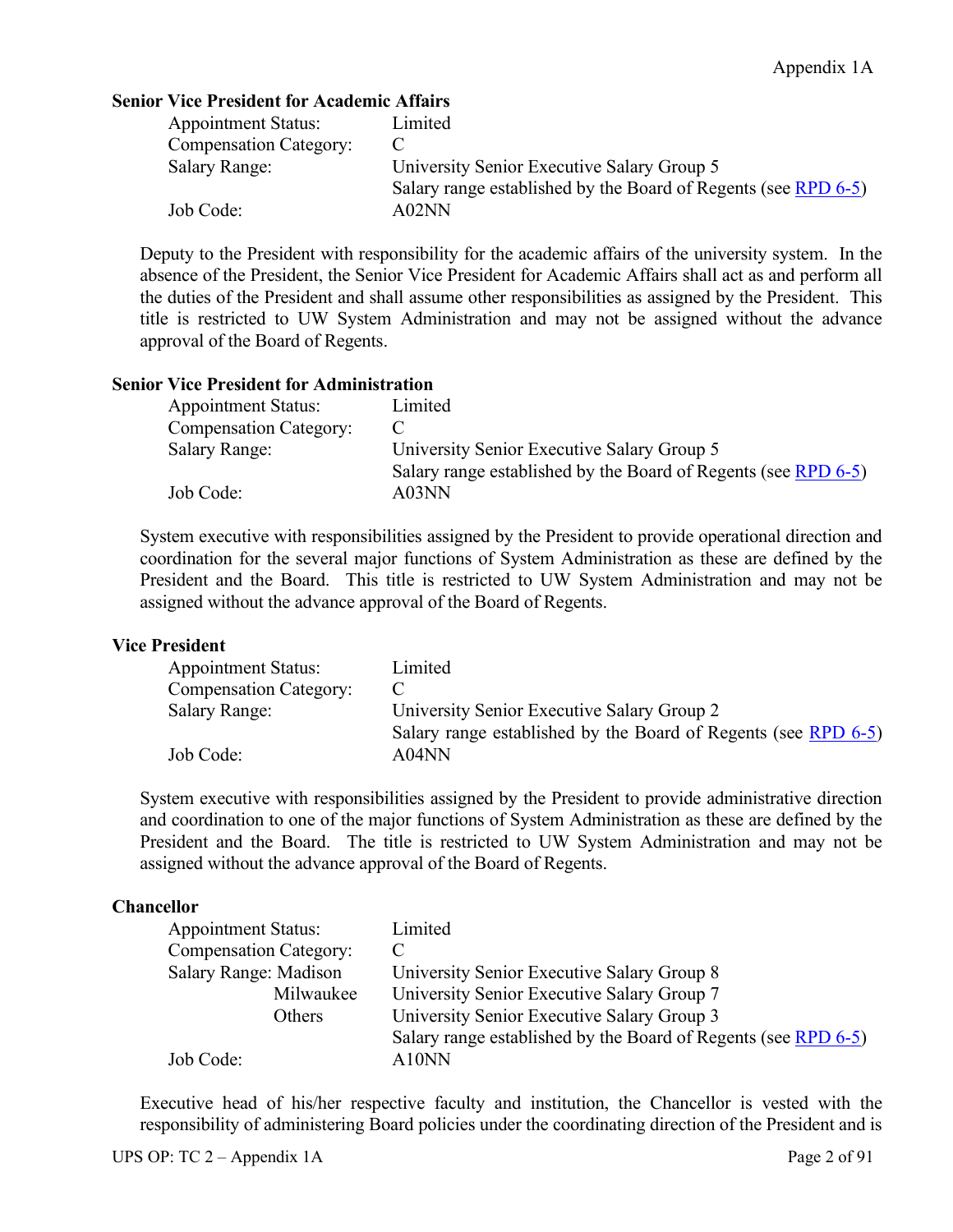accountable and reports to the President and the Board on the operation and administration of his/her institution. Subject to Board policy, the Chancellor of the institution in consultation with the faculty is responsible for designing curricula and setting degree requirements; determining academic standards and establishing grading systems; defining and administering institutional standards for faculty peer evaluation and screening candidates for appointment, promotion and tenure; recommending individual merit increases; administering associated auxiliary services; and administering all funds, from whatever source, allocated, generated or intended for use of the institution. This title may not be assigned without the advance approval of the Board of Regents.

### **Provost**

| <b>Appointment Status:</b>    | Limited                  |
|-------------------------------|--------------------------|
| <b>Compensation Category:</b> |                          |
| <b>Salary Range:</b>          | Non-salaried designation |
| Job Code:                     | A15NN                    |

The chancellor may designate a person as provost, to act as chief executive officer of the institution in the chancellor's absence, if the person currently holds a limited appointment as vice chancellor, associate chancellor, assistant chancellor, associate vice chancellor or assistant vice chancellor. The chancellor may not create an additional administrative position for this purpose [see Wis. Stat.  $36.09(3)(b)$ ]

### **Dean**

| <b>Appointment Status:</b>    | Limited     |
|-------------------------------|-------------|
| <b>Compensation Category:</b> | $\mathbf C$ |
| <b>Salary Range:</b>          | None        |
| Job Code:                     | A20NN       |

Institution academic and administrative executive responsible for a school or college. This title requires ranked faculty rank.

## **Division Chairperson**

| <b>Appointment Status:</b>    | Limited |
|-------------------------------|---------|
| <b>Compensation Category:</b> | €       |
| <b>Salary Range:</b>          | None    |
| Job Code:                     | A21NN   |

Academic and administrative executive responsible for an academic division.

## **Campus Dean (UWC)**

| <b>Appointment Status:</b>    | Limited |
|-------------------------------|---------|
| <b>Compensation Category:</b> | €       |
| <b>Salary Range:</b>          | None    |
| Job Code:                     | A22NN   |

Academic and administrative executive responsible for a two-year campus. This title is restricted to the UW Colleges.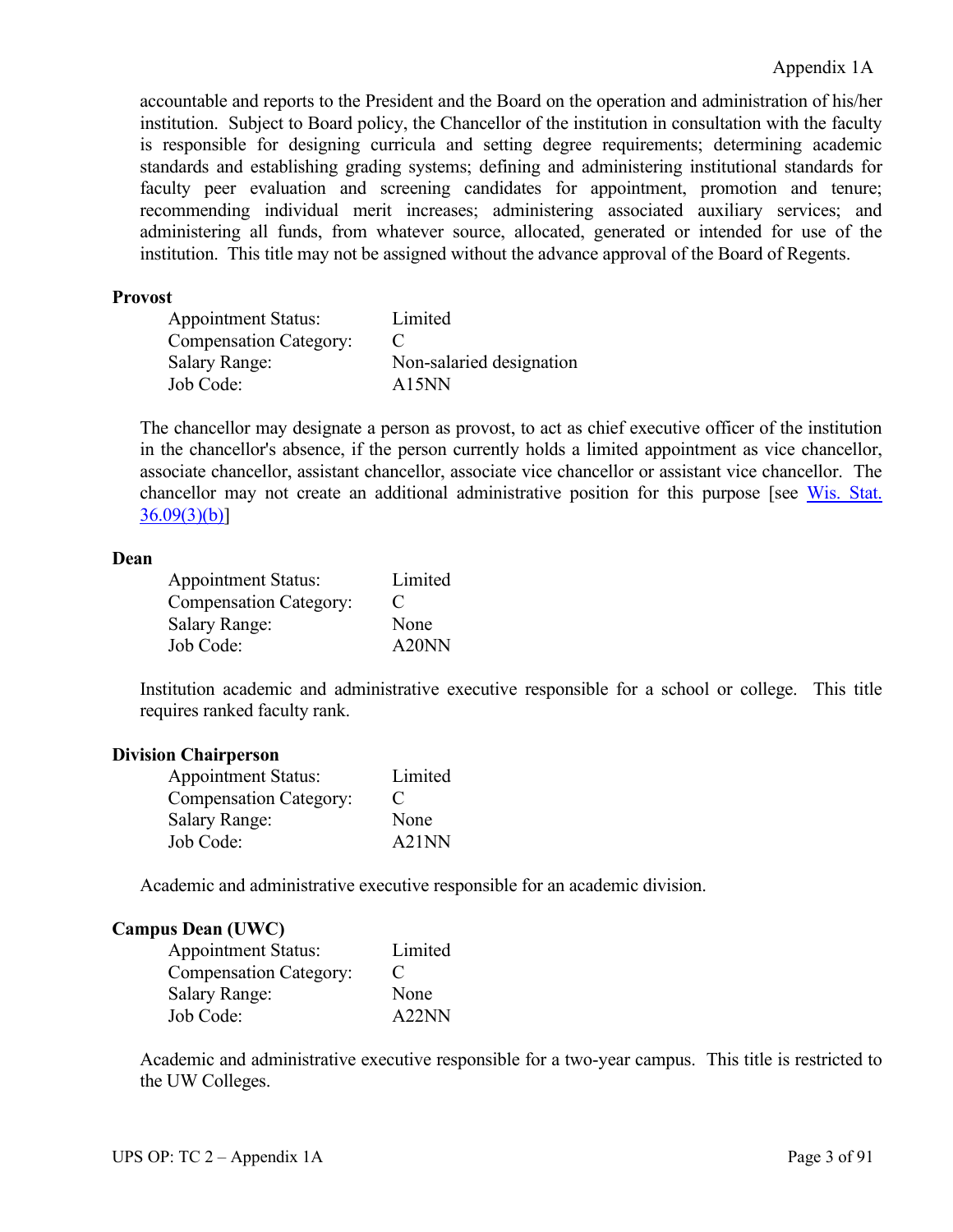## **Senior Associate Vice President**

| Status:                       | Limited             |
|-------------------------------|---------------------|
| <b>Compensation Category:</b> |                     |
| <b>Salary Range:</b>          | UWS Salary Range 12 |
| Job Code:                     | A29NN               |

System executive with responsibilities defined by the President. This title is restricted to UW System Administration and may not be assigned without the advance approval of the President.

### **Associate Vice President**

| <b>Appointment Status:</b>    | Limited             |
|-------------------------------|---------------------|
| <b>Compensation Category:</b> | €                   |
| <b>Salary Range:</b>          | UWS Salary Range 11 |
| Job Code:                     | A30NN               |

System executive with responsibilities defined by the President. This title is restricted to UW System Administration and may not be assigned without the advance approval of the President.

#### **Assistant Vice President**

| <b>Appointment Status:</b>    | Limited                 |
|-------------------------------|-------------------------|
| <b>Compensation Category:</b> | $\mathbf{\mathfrak{c}}$ |
| <b>Salary Range:</b>          | UWS Salary Range 10     |
| Job Code:                     | A31NN                   |

System executive with responsibilities defined by the President. This title is restricted to UW System Administration and may not be assigned without the advance approval of the President.

### **Secretary of the Regents**

| <b>Appointment Status:</b>    | Limited     |
|-------------------------------|-------------|
| <b>Compensation Category:</b> | $\mathbf C$ |
| <b>Salary Range:</b>          | None        |
| Job Code:                     | A32NN       |

Responsible for keeping a faithful record of all Board of Regents transactions. It is the duty of the Secretary to give at least ten days' notice of the regular meetings of the Board, to keep a record of the proceedings of the Board at their several meetings, to keep a separate record of the proceedings of each of the standing committees, when so ever requested thereto by the Chair; to keep the corporate seal and by countersigning execute with the President of the Board instruments and contracts ordered by the Board; and to preserve all documents pertaining to his or her office. The Secretary shall perform such other duties as are imposed on him or her by law and the rules and orders of the Board. This title is restricted to UW System Administration and may not be assigned without the advance approval of the Board of Regents.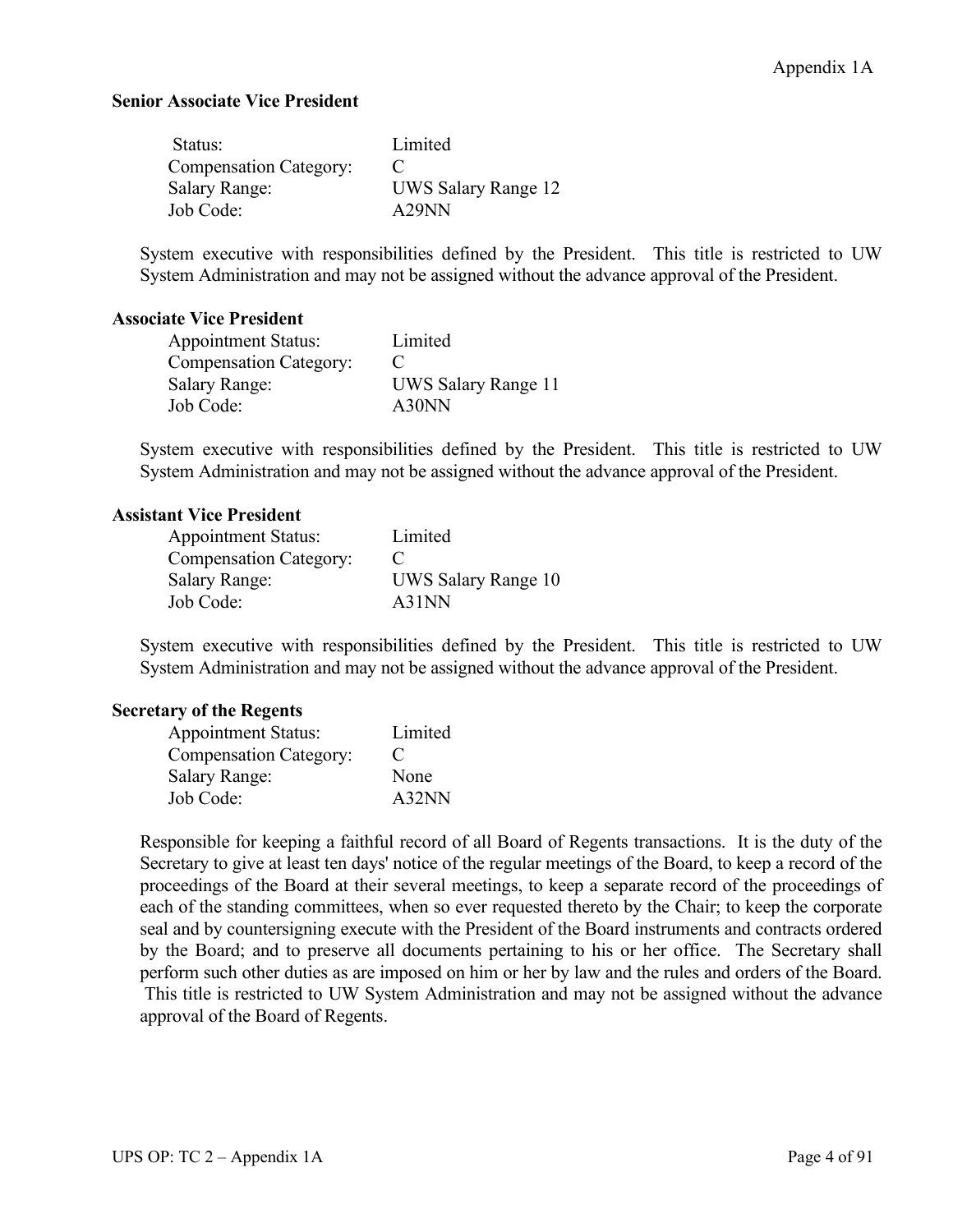# **Assistant Secretary of the Regents**

| <b>Appointment Status:</b>    | Limited     |
|-------------------------------|-------------|
| <b>Compensation Category:</b> | $\mathbf C$ |
| <b>Salary Range:</b>          | None        |
| Job Code:                     | A33NN       |

The duties of the Assistant Secretaries shall be to assist the Secretary in the performance of his or her duties, and they shall perform such duties as may be assigned to them by the Secretary or the Board of Regents. In the absence of the Secretary, an Assistant Secretary shall act as and perform all the duties of the Secretary. This title is restricted to UW System Administration and may not be assigned without the advance approval of the Board of Regents.

# **Trust Officer**

| <b>Appointment Status:</b>    | Limited               |
|-------------------------------|-----------------------|
| <b>Compensation Category:</b> |                       |
| <b>Salary Range:</b>          | Non-salaried position |
| Job Code:                     | A34NN                 |

It is the duty of the Trust Officer to receive, manage and maintain records of all trust funds of the UW System and to perform such other duties relating to trust funds as are imposed upon him or her by law and the rules and orders of the Board or the Business and Finance Committee of the Board. This title is restricted to UW System Administration and may not be assigned without the advance approval of the Board of Regents.

## **Assistant Trust Officer**

| <b>Appointment Status:</b>    | Limited               |
|-------------------------------|-----------------------|
| <b>Compensation Category:</b> |                       |
| <b>Salary Range:</b>          | Non-salaried position |
| Job Code:                     | A35NN                 |

The Assistant Trust Officers assists the Trust Officer in the performance of his or her duties and performs such other duties as may be assigned to them by the Trust Officer, the Board or the Business and Finance Committee of the Board. This title is restricted to UW System Administration and may not be assigned without the advance approval of the Board of Regents.

## **Vice Chancellor**

| <b>Appointment Status:</b>    | Limited                                                    |
|-------------------------------|------------------------------------------------------------|
| <b>Compensation Category:</b> |                                                            |
| <b>Salary Range:</b>          | Deputy:                                                    |
|                               | Salary range established by Board of Regents (see RPD 6-5) |
|                               | <b>Others: Non-Deputy</b>                                  |
|                               | UWS Salary Range - individually determined                 |
| Job Code:                     | A40NN                                                      |

Deputy: Institution executive serving as deputy to the Chancellor and/or with responsibilities for specific functional areas as assigned by the Chancellor. In the absence of the Chancellor, the deputy Vice Chancellor shall act as and perform all the duties of the Chancellor.

Non-Deputy: Institution executive with responsibilities defined at the discretion of the Chancellor.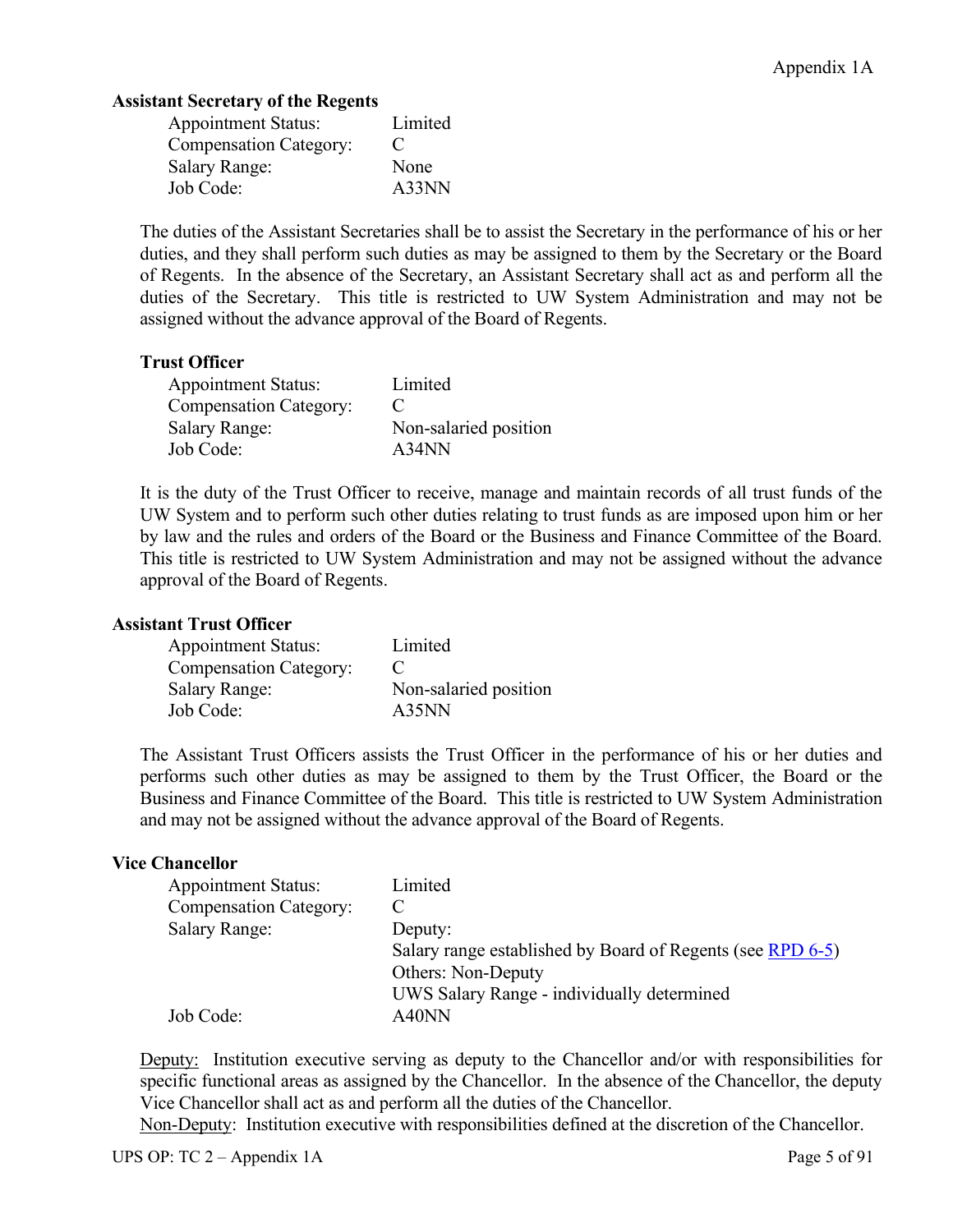# **Associate Chancellor**

| <b>Appointment Status:</b>    | Limited                                  |
|-------------------------------|------------------------------------------|
| <b>Compensation Category:</b> |                                          |
| <b>Salary Range:</b>          | UWS Salary Range-individually determined |
| Job Code:                     | A41NN                                    |

Institution executive with responsibilities defined at the discretion of the Chancellor.

### **Associate Vice Chancellor**

| <b>Appointment Status:</b>    | Limited                                  |
|-------------------------------|------------------------------------------|
| <b>Compensation Category:</b> |                                          |
| <b>Salary Range:</b>          | UWS Salary Range-individually determined |
| Job Code:                     | A42NN                                    |

Institution executive with responsibilities defined at the discretion of the Chancellor.

## **Assistant Chancellor**

| <b>Appointment Status:</b>    | Limited                                  |
|-------------------------------|------------------------------------------|
| <b>Compensation Category:</b> |                                          |
| <b>Salary Range:</b>          | UWS Salary Range-individually determined |
| Job Code:                     | A43NN                                    |

Institution executive with responsibilities defined at the discretion of the Chancellor.

### **Assistant Vice Chancellor**

| <b>Appointment Status:</b>    | Limited                                  |
|-------------------------------|------------------------------------------|
| <b>Compensation Category:</b> |                                          |
| <b>Salary Range:</b>          | UWS Salary Range-individually determined |
| Job Code:                     | A44NN                                    |

Institution executive with responsibilities defined at the discretion of the Chancellor.

### **Associate Dean**

| <b>Appointment Status:</b>    | Limited     |
|-------------------------------|-------------|
| <b>Compensation Category:</b> | $\mathbf C$ |
| <b>Salary Range:</b>          | None        |
| Job Code:                     | A51NN       |

Institution academic and/or administrative executive within a school or college. Responsibilities are defined at the discretion of the Chancellor. This title requires ranked faculty rank.

### **Dean**

| <b>Appointment Status:</b>    | Limited     |
|-------------------------------|-------------|
| <b>Compensation Category:</b> | $\mathbf C$ |
| <b>Salary Range:</b>          | None        |
| Job Code:                     | A52NN       |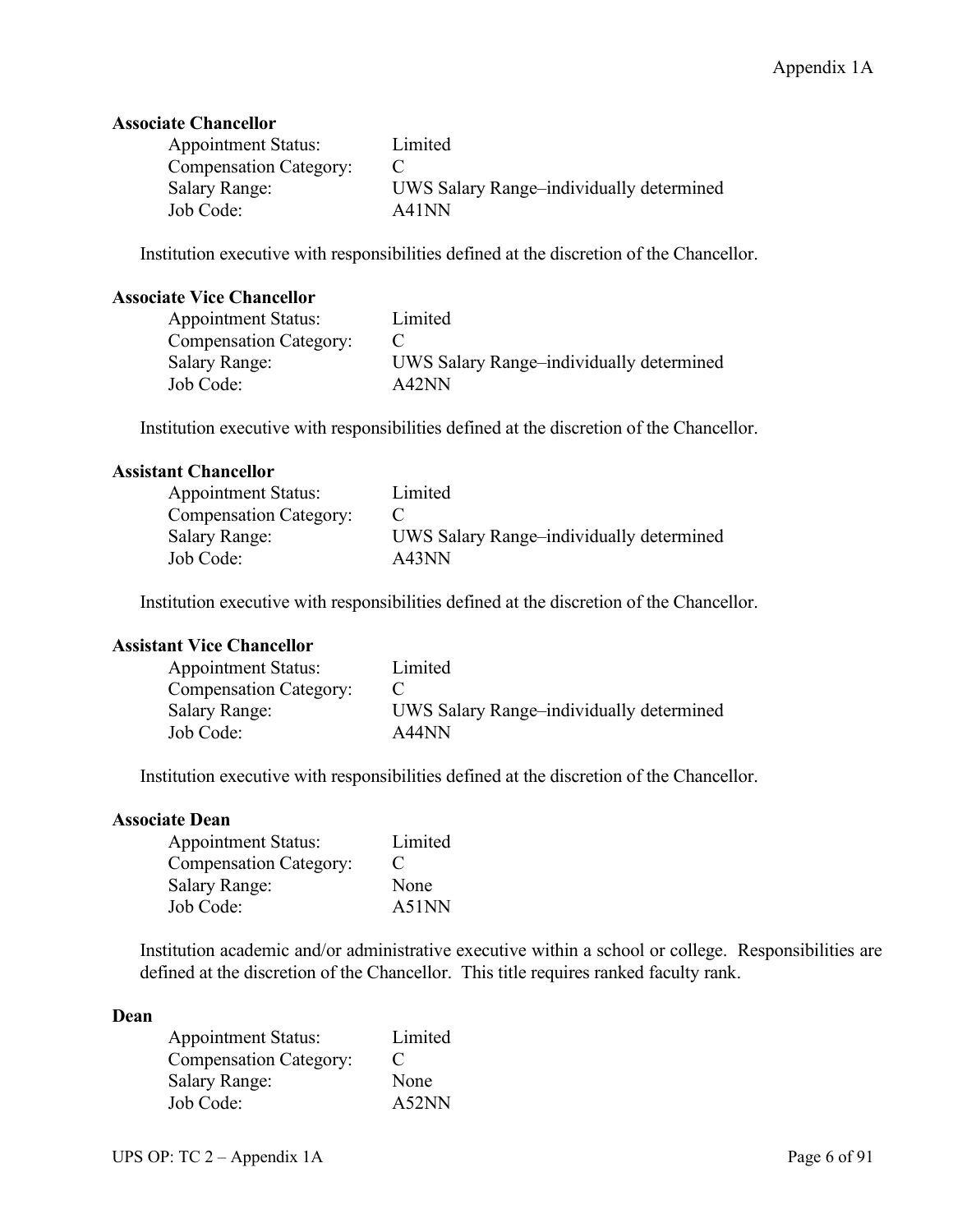Institution academic and/or administrative executive within a school or college. Responsibilities are defined at the discretion of the Chancellor. This title requires ranked faculty rank.

## **Associate Campus Dean (UWC)**

| <b>Appointment Status:</b>    | Limited     |
|-------------------------------|-------------|
| <b>Compensation Category:</b> | $\mathbf C$ |
| <b>Salary Range:</b>          | None        |
| Job Code:                     | N           |

Academic and/or administrative executive at a two-year collegiate campus. Responsibilities are defined at the discretion of the Chancellor. This title is restricted to the UW Colleges.

### **Assistant Campus Dean (Colleges)**

| <b>Appointment Status:</b>    | Limited |
|-------------------------------|---------|
| <b>Compensation Category:</b> | €       |
| <b>Salary Range:</b>          | None    |
| Job Code:                     | A54NN   |

Academic and/or administrative executive at a two-year collegiate campus. Responsibilities are defined at the discretion of the Chancellor. This title is restricted to the UW Colleges.

# **2. ACADEMIC PROGRAM DIRECTORS**

Academic Program Directors are faculty members responsible for directing the activities of a major academic research program, institute or department. Three prefix levels are provided: No-Prefix, Associate and Assistant. Provided that the function definition is satisfied, the definition of each level is determined at the institution. However, each level defined must be primarily involved in directing the research or program activities rather than the administrative affairs of the unit.

### **Academic Program Director**

|                  | <b>Appointment Status</b> | Comp Category | <b>Salary Range</b> | Job Code           |
|------------------|---------------------------|---------------|---------------------|--------------------|
| <b>No Prefix</b> | imited.                   |               | None                | B10DN              |
| <b>Associate</b> | Limited                   |               | None                | B <sub>10FN</sub>  |
| Assistant        | Limited                   |               | None                | B <sub>10</sub> LN |

Responsible for directing the activities of a major academic research program, institute or department. While an Academic Program Director may report to an Academic Administrator regarding budgetary or other administrative matters, he/she functions independently regarding other matters affecting the direction of the research program or institute. In larger departments, institutes or academic research programs, an Academic Program Director may supervise an Administrative Officer, Professional Academic Staff and/or Research Academic Staff. The title requires ranked faculty rank.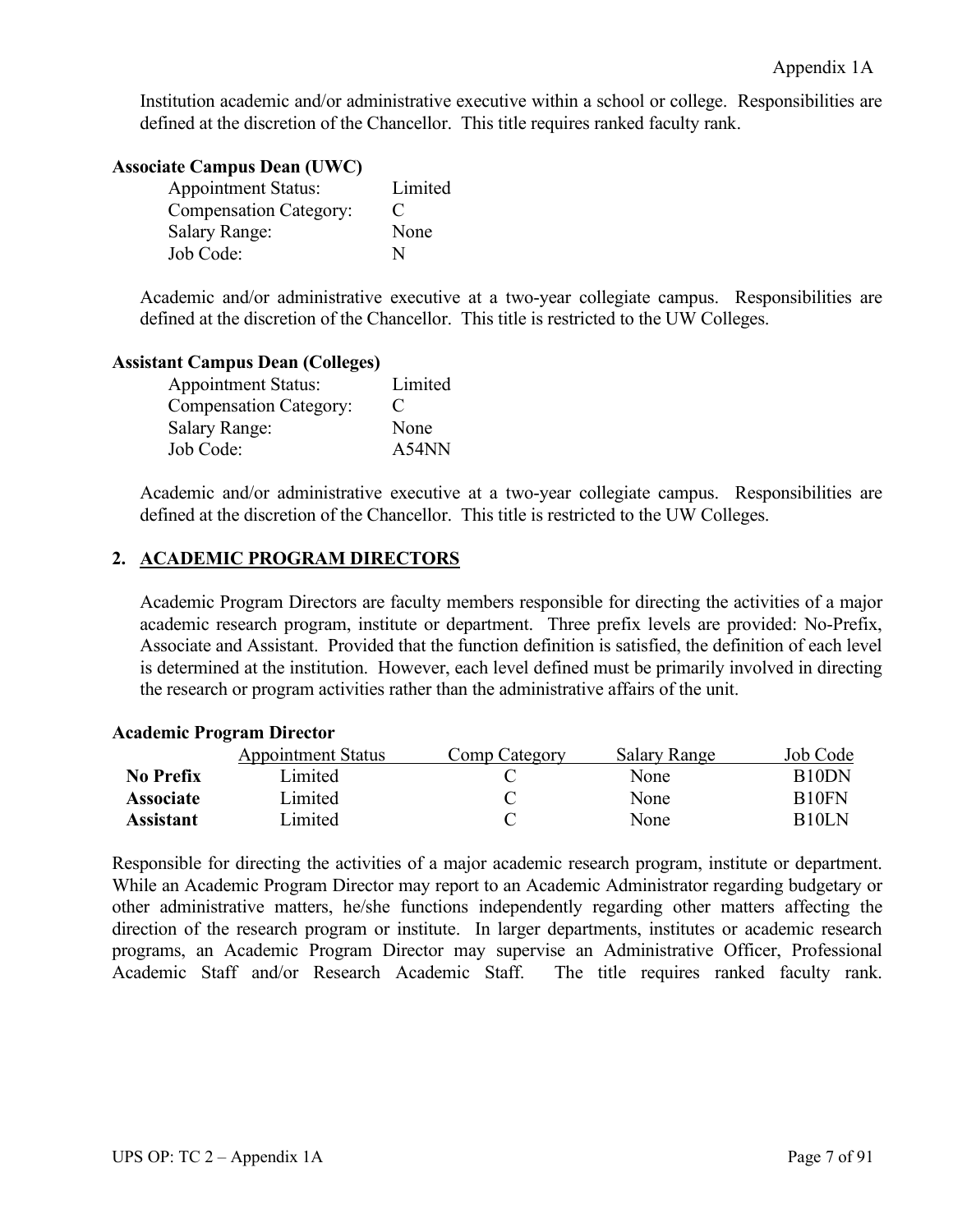# **3. FACULTY**

[UWS 1.04 Wis. Adm. Code](https://docs.legis.wisconsin.gov/code/admin_code/uws/1) defines faculty as persons who hold the rank of Professor, Associate Professor, Assistant Professor, or Instructor in an academic department or its equivalent in an institution. Thus, this title group is restricted to the four faculty ranks.

## **Professor**

| <b>Appointment Status:</b>    | Faculty                |
|-------------------------------|------------------------|
| <b>Compensation Category:</b> | Ð                      |
| <b>Salary Range:</b>          | UWS salary minima only |
| Job Code:                     | C20NN                  |

The definition and qualifications for Professor rests with the faculty and chancellor of the institution. Consistent with institution determinations, this title may be used to designate military science staff when the institution agreement with the military requires a ranked faculty appointment. An institution may use this title for all present and future appointments of professional librarians with appropriate graduate degrees if in that institution all professional librarians with appropriate graduate degrees as determined in accordance with that institution's policies, have formerly been ranked faculty, except in those institutions where the chancellor and faculty designate that such appointments shall be as academic staff.

### **Associate Professor**

| <b>Appointment Status:</b>    | Faculty                |
|-------------------------------|------------------------|
| <b>Compensation Category:</b> |                        |
| <b>Salary Range:</b>          | UWS salary minima only |
| Job Code:                     | C <sub>30</sub> NN     |

The definition and qualifications for Associate Professor rests with the faculty and chancellor of the institution. Consistent with institution determinations, this title may be used to designate military science staff when the institution agreement with the military requires a ranked faculty appointment. An institution may use this title for all present and future appointments of professional librarians with appropriate graduate degrees if in that institution all professional librarians with appropriate graduate degrees as determined in accordance with that institution's policies, have formerly been ranked faculty, except in those institutions where the chancellor and faculty designate that such appointments shall be as academic staff.

## **Assistant Professor**

| <b>Appointment Status:</b>    | Faculty                        |
|-------------------------------|--------------------------------|
| <b>Compensation Category:</b> |                                |
| <b>Salary Range:</b>          | UWS salary minima only         |
| Job Code:                     | C <sub>40</sub> N <sub>N</sub> |

The definition and qualifications for Assistant Professor rests with the faculty and chancellor of the institution. Consistent with institution determinations, this title may be used to designate military science staff when the institution agreement with the military requires a ranked faculty appointment. An institution may use this title for all present and future appointments of professional librarians with appropriate graduate degrees if in that institution all professional librarians with appropriate graduate degrees as determined in accordance with that institution's policies, have formerly been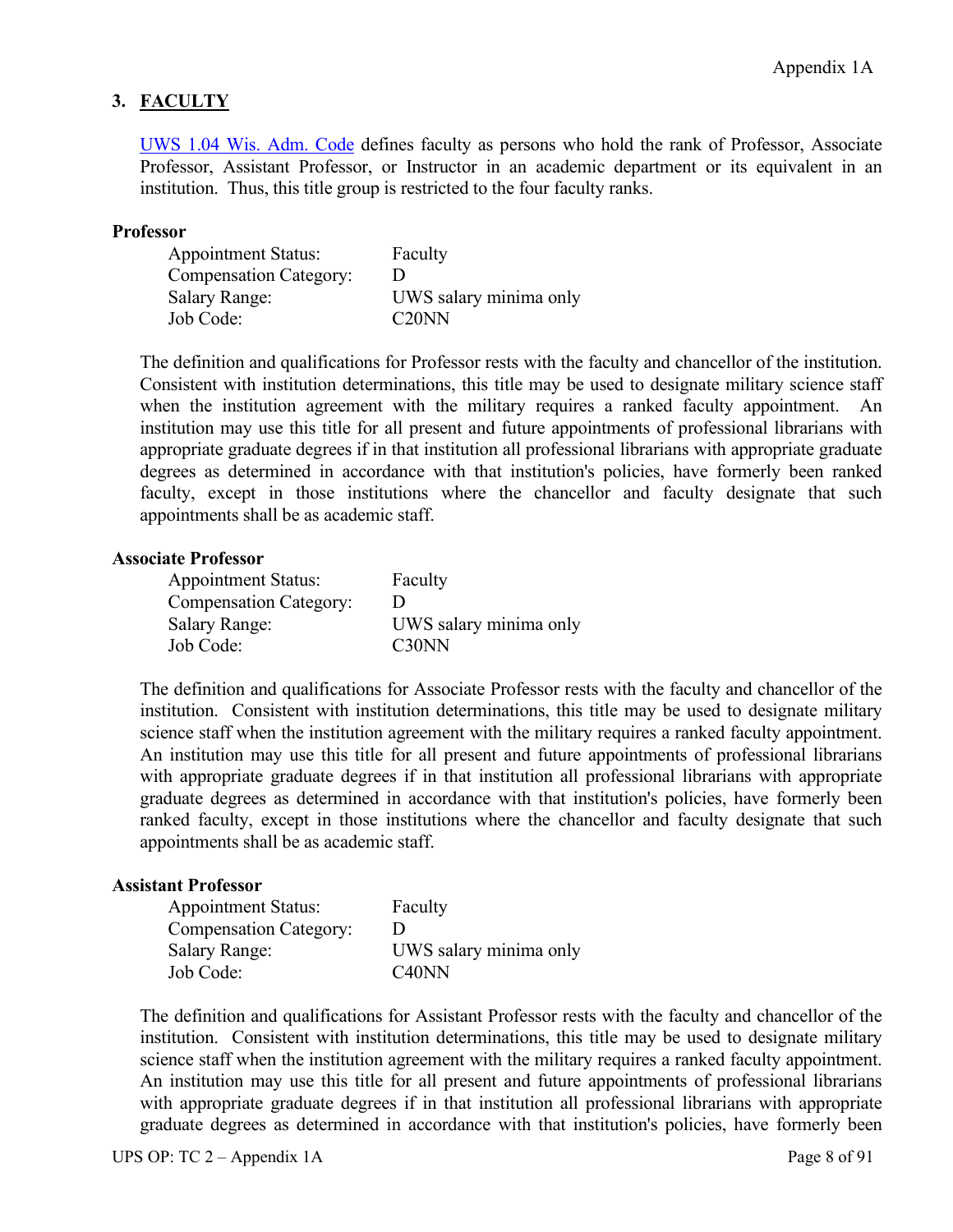ranked faculty, except in those institutions where the chancellor and faculty designate that such appointments shall be as academic staff.

## **Instructor**

| <b>Appointment Status:</b>    | Faculty                |
|-------------------------------|------------------------|
| <b>Compensation Category:</b> |                        |
| <b>Salary Range:</b>          | UWS salary minima only |
| Job Code:                     | C <sub>50</sub> NN     |

The definition and qualifications for Instructor rests with the faculty and chancellor of the institution. Consistent with institution determinations, this title may be used to designate military science staff when the institution agreement with the military requires a ranked faculty appointment. An institution may use this title for all present and future appointments of professional librarians with appropriate graduate degrees if in that institution all professional librarians with appropriate graduate degrees as determined in accordance with that institution's policies, have formerly been ranked faculty, except in those institutions where the chancellor and faculty designate that such appointments shall be as academic staff.

# 4. **INSTRUCTIONAL ACADEMIC STAFF**

The primary responsibility of instructional academic staff is to provide for credit instruction and training to students in an academic discipline.

Some instructional academic staff titles are assigned special prefix definitions. For these titles, the prefix definitions follow the function definitions (see Lecturer, Visiting Lecturer, Faculty Associate and Instrumentation Innovator - Instruction titles).

Four levels are defined for adjunct, CHS, clinical, emeritus, location/institution, military science and visiting modified professorial titles within the instructional academic staff title group. The four levels are Professor, Associate Professor, Assistant Professor and Instructor. A fifth level of Distinguished was approved by the BOR in March 1998 for CHS and Clinical. The specific definition of each level for professorial academic staff titles is left to the purview of each unit in which the title is employed. However, differences between successively higher title levels must reflect demonstrable differences in experience and knowledge gained, applied to the specific duties of the function.

Each title and accompanying definition were approved by the Board of Regents on December 6, 1991 unless otherwise noted.

| TTATARAT TATANI   |                                  |   |                                                |          |
|-------------------|----------------------------------|---|------------------------------------------------|----------|
|                   | Appointment Status Comp Category |   | <b>Salary Range</b>                            | Job Code |
|                   | Distinguished Academic Staff     | B | 100% UWS Professor minima only                 | D00AN    |
| <b>Professor</b>  | Academic Staff                   | B | 100% UWS Professor minima only                 | D01NN    |
| <b>Associate</b>  | Academic Staff                   | Β | 100% UWS Associate Professor minima only D02NN |          |
| <b>Assistant</b>  | Academic Staff                   | B | 100% UWS Assistant Professor minima only D03NN |          |
| <b>Instructor</b> | Academic Staff                   | B | 100% UWS Instructor minima only                | D04NN    |
|                   |                                  |   |                                                |          |

## Instructional Function Definitions

**Professor (CHS)**

UPS OP:  $TC\ 2 - Appendix\ 1A$  Page 9 of 91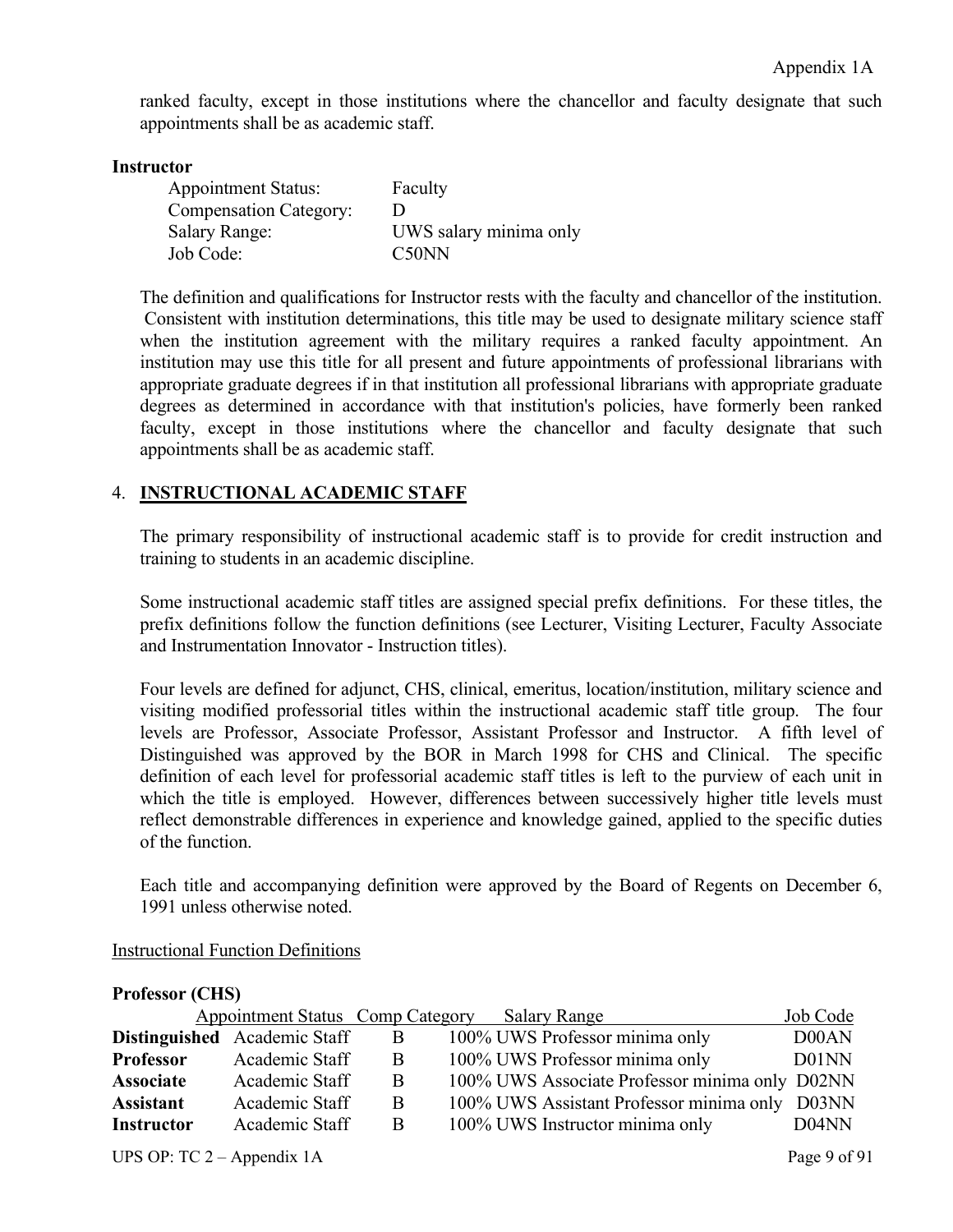Specifies members of the instructional academic staff engaged in clinical activities. These titles are designed for persons involved, for at least 50 percent of the time, in the direct provision of patient care in hospitals, clinics, pharmacies and associated with teaching clinical practices. While the appointee may be involved in some research, the time allocation will reflect heavy teaching and clinical demands. A CHS appointee generally will have the M.D., Ph.D. or other terminal degree.

## **Visiting Professor**

|                                                                                                        |                                 |                                               | Job Code                                                                                                                                                              |
|--------------------------------------------------------------------------------------------------------|---------------------------------|-----------------------------------------------|-----------------------------------------------------------------------------------------------------------------------------------------------------------------------|
| $\mathbf{B}$                                                                                           |                                 |                                               | D <sub>11</sub> NN                                                                                                                                                    |
| B.                                                                                                     |                                 |                                               |                                                                                                                                                                       |
| <sup>B</sup>                                                                                           |                                 |                                               |                                                                                                                                                                       |
| B                                                                                                      |                                 |                                               | D <sub>14</sub> NN                                                                                                                                                    |
| <b>Associate</b> Academic Staff<br><b>Assistant</b> Academic Staff<br><b>Instructor</b> Academic Staff | <b>Professor</b> Academic Staff | Appointment Status Comp Category Salary Range | 100% UWS Professor minima only<br>100% UWS Associate Professor minima only D12NN<br>100% UWS Assistant Professor minima only D13NN<br>100% UWS Instructor minima only |

This function is used for individuals who come from outside the UW-System for temporary academic assignments. Normally, the title will be comparable to the rank held at the individual's home institution. There may be cases where an individual's assignment at the institution is temporary, but no "home institution" is involved. In those instances, a visiting faculty title may still be used, with the appropriate level determined by the department executive committee after reviewing the individual's credentials in comparison with similarly qualified members of the institution's faculty.

## **Professor Emeritus**

|                   | <b>Appointment Status</b> | Comp Category | <b>Salary Range</b> | Job Code           |
|-------------------|---------------------------|---------------|---------------------|--------------------|
| <b>Professor</b>  | Academic Staff            |               | None                | D <sub>21</sub> NN |
| <b>Associate</b>  | Academic Staff            |               | None                | D22NN              |
| <b>Assistant</b>  | Academic Staff            |               | None                | D <sub>23</sub> NN |
| <b>Instructor</b> | Academic Staff            |               | None                | D24NN              |

Emeritus/Emerita status may be conferred by the Chancellor upon recommendation of the appropriate department and dean to individuals retiring from a position with "professor" or "instructor" as part of the official title, e.g., Professor, Professor (CHS), Clinical Professor.

## **Professor of Military Science**

|                  | <b>Appointment Status</b>        | Comp Category | Salary Range | Job Code |
|------------------|----------------------------------|---------------|--------------|----------|
| <b>Professor</b> | Academic Staff                   |               | None         | D31NN    |
| <b>Associate</b> | Academic Staff                   |               | None         | D32NN    |
| <b>Assistant</b> | Academic Staff                   |               | None         | D33NN    |
|                  | <b>Instructor</b> Academic Staff |               | None         | D34NN    |

This title is in use in accordance with the unique agreements governing military personnel teaching in ROTC programs at the various institutions. Where these unique agreements require designation of these personnel as faculty, they may be given faculty status as provided in UWS 1.05.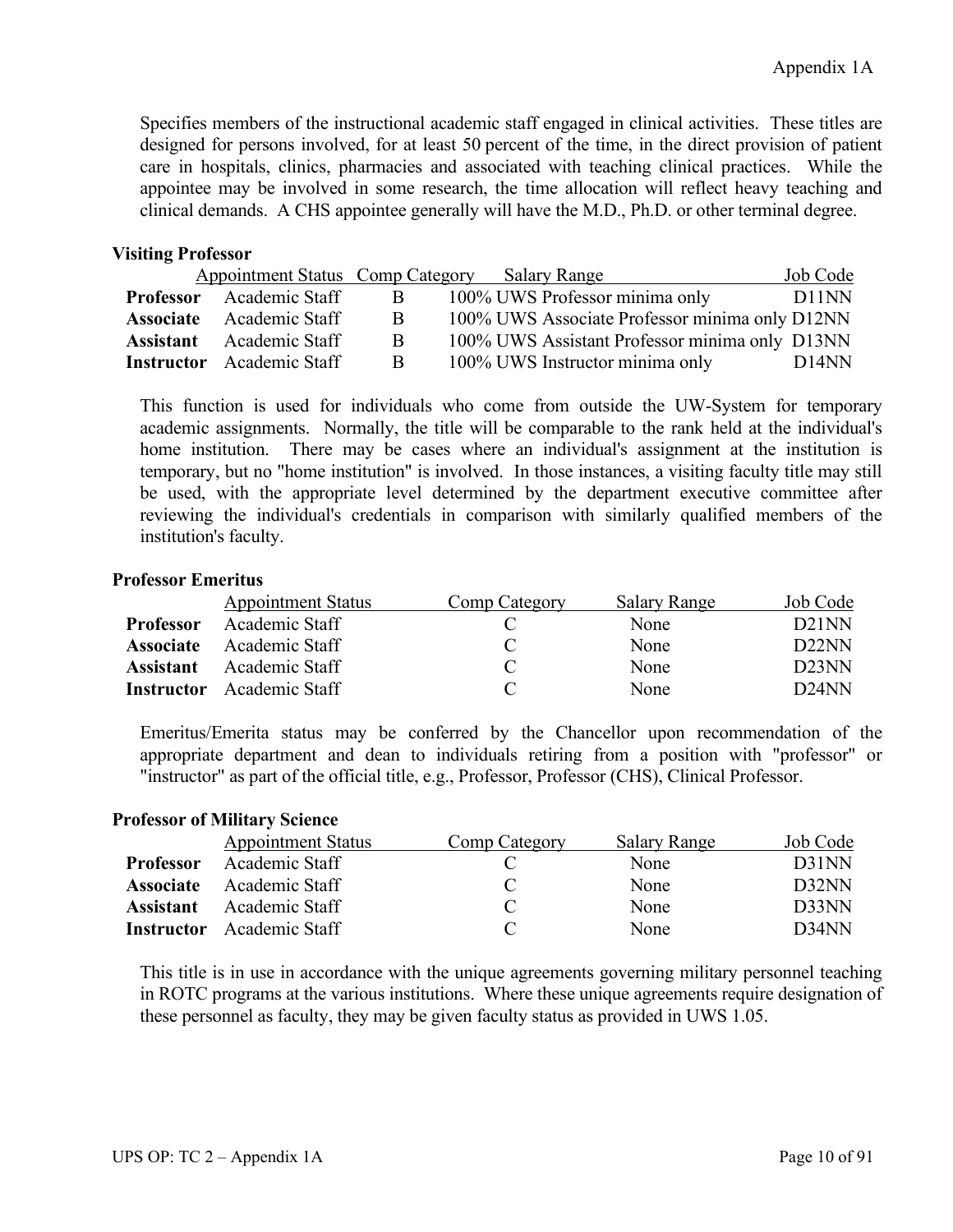# **Adjunct Professor**

|                  | Appointment Status Comp Category Salary Range |              |                                                | Job Code           |
|------------------|-----------------------------------------------|--------------|------------------------------------------------|--------------------|
| <b>Professor</b> | Academic Staff                                | B            | 100% UWS Professor minima only                 | D <sub>41</sub> NN |
|                  | <b>Associate</b> Academic Staff               | B            | 100% UWS Associate Professor minima only D42NN |                    |
|                  | <b>Assistant</b> Academic Staff               | <sup>B</sup> | 100% UWS Assistant Professor minima only D43NN |                    |
|                  | <b>Instructor</b> Academic Staff              | B            | 100% UWS Instructor minima only                | D44NN              |

Specifies persons from a non-instructional institution and persons whose professional career is primarily outside of university instruction. Must be performing primarily instructional activities. In some circumstances the title may be appropriate for those who's full-time continuing teaching assignments are practicum-oriented.

## **Clinical Professor**

|                   | <b>Appointment Status Comp Category</b> |   | Salary Range                                   | Job Code |
|-------------------|-----------------------------------------|---|------------------------------------------------|----------|
|                   | Distinguished Academic Staff            | B | 100% UWS Professor minima only                 | D50AN    |
| <b>Professor</b>  | Academic Staff                          | B | 100% UWS Professor minima only                 | D51NN    |
| <b>Associate</b>  | Academic Staff                          | B | 100% UWS Associate Professor minima only D52NN |          |
| <b>Assistant</b>  | Academic Staff                          | B | 100% UWS Assistant Professor minima only D53NN |          |
| <b>Instructor</b> | Academic Staff                          | B | 100% UWS Instructor minima only                | D54NN    |

Responsible for the supervision of the clinical training of students. This function is used to describe instructional academic staff positions in the health sciences and other academic disciplines with clinical practices. Individuals appointed at the clinical instructor level may have qualifications and training comparable with faculty.

## **Clinical Adjunct Professor (UW-Madison only)**

|                  |                                 |   | Appointment Status Comp Category Salary Range | Job Code           |
|------------------|---------------------------------|---|-----------------------------------------------|--------------------|
| <b>Professor</b> | Academic Staff                  | B | Zero Dollar Appointment                       | D <sub>56</sub> NN |
|                  | <b>Associate</b> Academic Staff | B | Zero Dollar Appointment                       | D57NN              |
| <b>Assistant</b> | Academic Staff                  | B | Zero Dollar Appointment                       | D58NN              |

Support the educational, research, and patient care missions of the clinical, basic sciences and administrative departments of the School of Medicine and Public Health. The purpose of this titles series is to recognize services provided by clinical staff from hospitals throughout Wisconsin.

## **Professor L/I (Location/Institution)**

|                  |                                  |              | Appointment Status Comp Category Salary Range  | Job Code |
|------------------|----------------------------------|--------------|------------------------------------------------|----------|
| <b>Professor</b> | Academic Staff                   | B            | 100% UWS Professor minima only                 | D61NN    |
| <b>Associate</b> | Academic Staff                   | <sub>B</sub> | 100% UWS Associate Professor minima only D62NN |          |
|                  | <b>Assistant</b> Academic Staff  | B            | 100% UWS Assistant Professor minima only D63NN |          |
|                  | <b>Instructor</b> Academic Staff | B            | 100% UWS Instructor minima only                | D64NN    |

This title is used to indicate appointees whose tenure status and employment rights are limited to another University of Wisconsin institution. The L/I appointment is also the correct one for a member of the collateral faculty working full-time in an associated affiliation with the University of Wisconsin-Madison Medical School.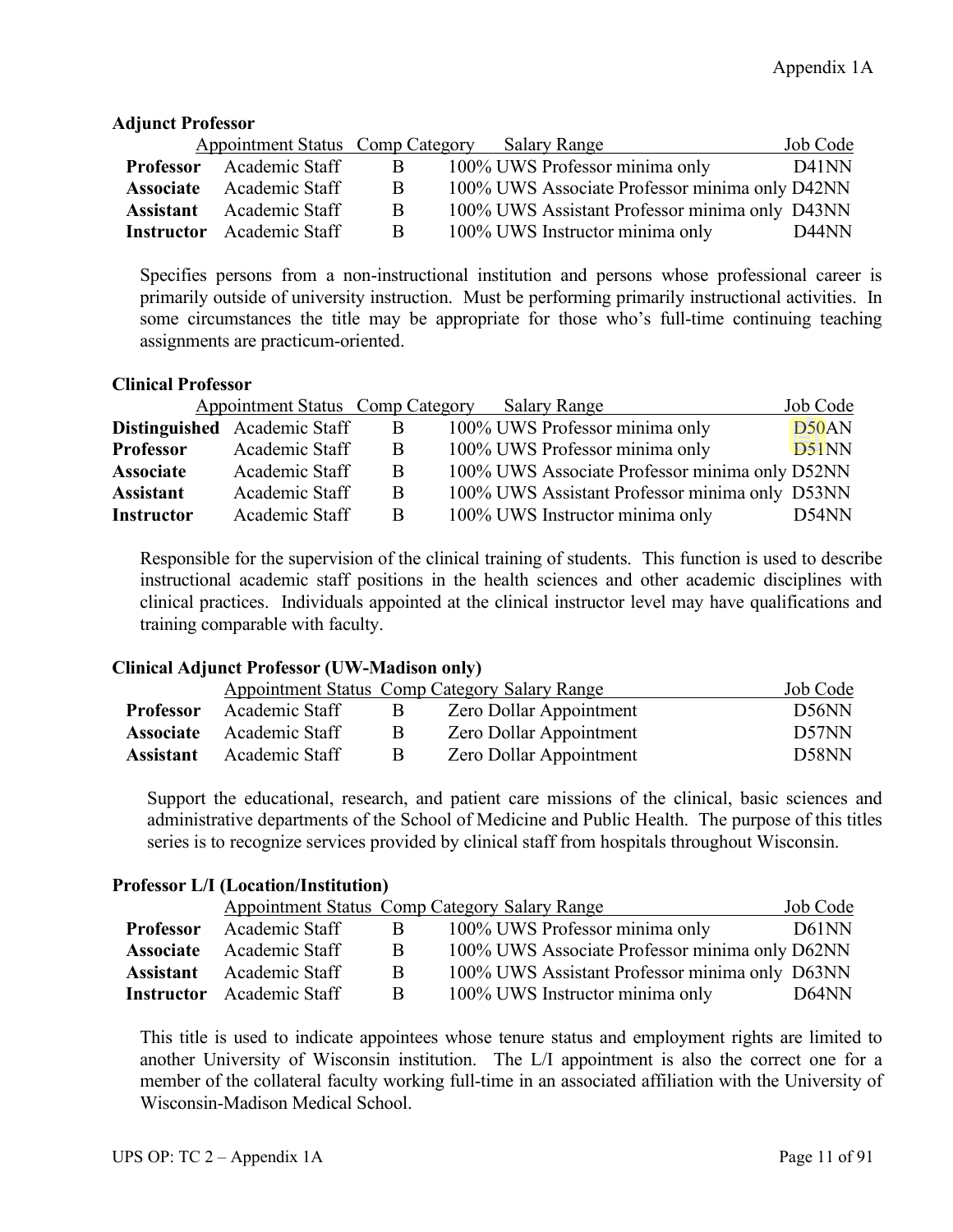### **Lecturer**

|                  | <b>Appointment Status Comp Category</b> |   | Salary Range                                  | Job Code |
|------------------|-----------------------------------------|---|-----------------------------------------------|----------|
|                  | <b>Distinguished</b> Academic Staff     | B | 85% UWS Professor minima only                 | D80AN    |
| <b>Senior</b>    | Academic Staff                          | B | 75% UWS Professor minima only                 | D80BN    |
| <b>No Prefix</b> | Academic Staff                          | B | 75% UWS Associate Professor minima only D80DN |          |
| <b>Associate</b> | Academic Staff                          | B | 75% UWS Assistant Professor minima only D80FN |          |

Provides formal classroom or laboratory instruction in an academic discipline, either independently or under the general supervision of a faculty member. Effective delivery of instructional material, testing and grading are the primary duties of a Lecturer. However, the degree of involvement in course and curriculum development, course scheduling, advising and subject matter expertise differs significantly depending on the prefix.

## Lecturer Prefix and Prefix Definitions

**Associate:** An Associate Lecturer is one who independently teaches a course(s)subject to broad guidelines describing the scope of the subject matter to be taught and the topics to be covered. Effective classroom delivery, testing and grading are the primary duties expected of lecturers at this level.

**No Prefix:** A Lecturer at this level has the experience and academic qualifications needed to develop and teach a course(s) subject to broad guidelines describing the scope of the subject matter to be covered. However, the specific topics to be covered and the degree of topic emphasis is left to the independent judgment of the (No Prefix) Lecturer. At this level, a Lecturer may be involved in various instructions related activities. These may include undergraduate advising, assisting in developing lab safety protocols, course scheduling, curriculum development, participating in departmental outreach programs or instructional activities.

**Senior:** A Senior Lecturer has extensive teaching experience and subject matter expertise in an academic discipline. A lecturer at this level has gained a reputation among his or her peers for demonstrably sustained superior contributions to teaching within a department or division. At this level, the independent selection, organization and development of course contents and instructional materials approaches used is expected. Involvement with committees engaged in supporting this development is typical. However, the direct delivery of instruction is the primary responsibility of this title.

**Distinguished:** A Distinguished Lecturer performs at a level of proficiency typically requiring extensive experience and advanced knowledge and skills. The expertise of an academic staff member at this level is commonly recognized by his or her peers and through a reputation that extends beyond his or her work unit. A Distinguished academic staff member is expected to develop new approaches, methods or techniques to resolve problems with little or no expert guidance and to cope independently with new, unexpected or complex situations. At this level, an academic staff member can be expected to guide or train other academic staff or to oversee their work.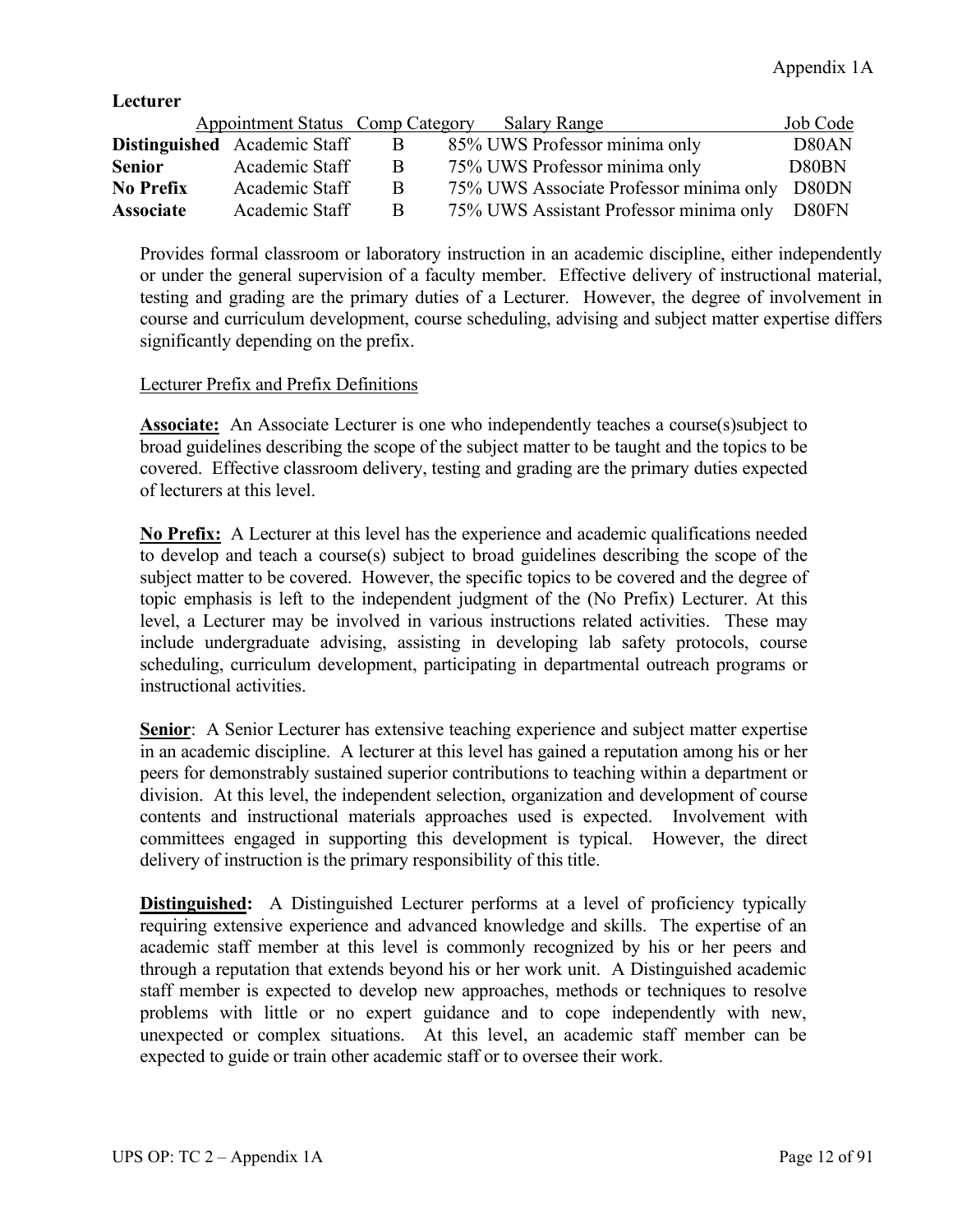# **Visiting Lecturer**

|               |                                 |     | Appointment Status Comp Category Salary Range | Job Code |
|---------------|---------------------------------|-----|-----------------------------------------------|----------|
| <b>Senior</b> | Academic Staff                  | - R | 90% UWS Assistant Professor minima only D81BN |          |
|               | No Prefix Academic Staff        | R.  | 80% UWS Assistant Professor minima only D81DN |          |
|               | <b>Associate</b> Academic Staff | R.  | 70% UWS Assistant Professor minima only D81FN |          |

Performs the duties of lecturer on a temporary basis and holds the title lecturer or its equivalent at another institution.

# Visiting Lecturer Prefix and Prefix Definitions (Same as Lecturer Prefix and Prefix Definitions except no Distinguished level)

**Associate:** An Associate Lecturer is one who independently teaches a course(s) subject to broad guidelines describing the scope of the subject matter to be taught and the topics to be covered. Effective classroom delivery, testing and grading are the primary duties expected of lecturers at this level.

**No Prefix:** A Lecturer at this level has the experience and academic qualifications needed to develop and teach a course(s) subject to broad guidelines describing the scope of the subject matter to be covered. However, the specific topics to be covered and the degree of topic emphasis is left to the independent judgment of the (No Prefix) Lecturer. At this level, a Lecturer may be involved in various instruction related activities. These may include undergraduate advising, assisting in developing lab safety protocols, course scheduling, curriculum development, participating in departmental outreach programs or other instructional activities.

**Senior:** A Senior Lecturer has extensive teaching experience and subject matter expertise in an academic discipline. A lecturer at this level has gained a reputation among his or her peers for demonstrably sustained superior contributions to teaching within a department or division. At this level, the independent selection, organization and development of course contents and instructional materials approaches used is expected. Involvement with committees engaged in supporting this development is typical. However, the direct delivery of instruction is the primary responsibility of this title.

## **Extension Associate** (UW-Extension only)

| <b>Appointment Status:</b>    | Academic Staff         |
|-------------------------------|------------------------|
| <b>Compensation Category:</b> |                        |
| <b>Salary Range:</b>          | UWS salary minima only |
| Job Code:                     | D <sub>90</sub> NN     |

Has program planning, development, teaching and evaluation responsibilities in formal and informal adult education programs in Cooperative Extension disciplines in collaboration with faculty colleagues. Restricted to use in UW-Extension for individuals preparing for community faculty positions. No prefixes are provided for the Extension Associate function.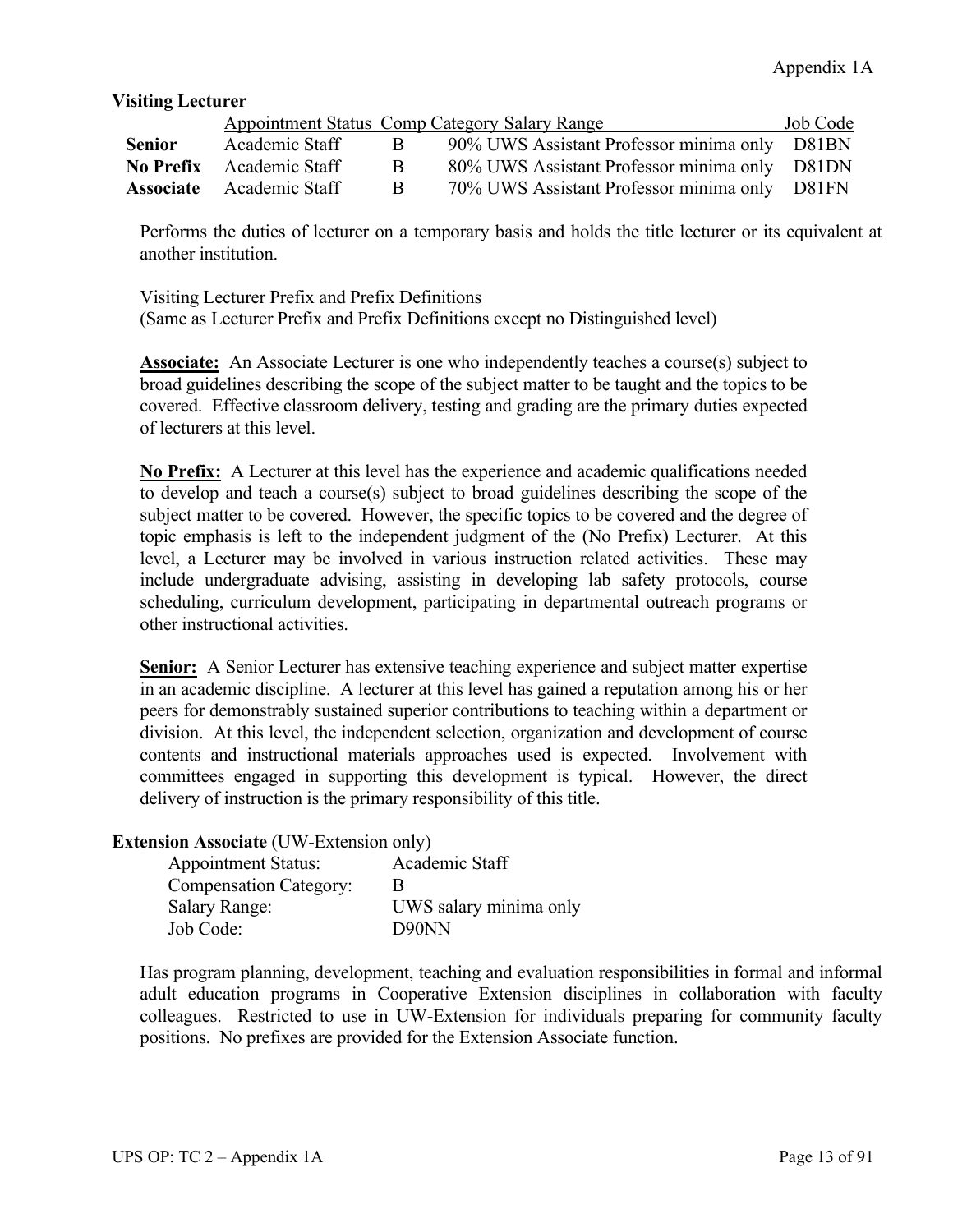# **Faculty Assistant**

|           | <b>Appointment Status</b> | Comp Category | Salary Range                     | Job Code |
|-----------|---------------------------|---------------|----------------------------------|----------|
| Senior    | Academic Staff            | R.            | Graduate Assistant Stipend D91BN |          |
| No Prefix | Academic Staff            | B.            | Graduate Assistant Stipend D91NN |          |

Teaches the quiz, tutorial, discussion or lab section(s) of a course under the supervision of a Lecturer, Senior Lecturer or faculty member. A Faculty Assistant may perform the same work as a teaching assistant **but is not a student**. Faculty Assistants may work within a County Extension Office assisting faculty with specific program responsibilities.

## Faculty Assistant Prefix and Prefix Definitions

**No Prefix:** A Faculty Assistant teaches the quiz, tutorial, discussion or lab section(s) of a course or assists in the development of materials or programs under the direction of an academic staff or faculty member. Faculty Assistants may work within a County Extension Office assisting faculty with specific program responsibilities.

**<u>Senior:</u>** The Senior prefix is appropriate for a Faculty Assistant who has extensive teaching experience and the academic qualifications necessary to assume, upon determination of the supervising instructor, responsibilities not normally given to a (noprefix) Faculty Assistant such as assisting with the training and professional development programs for new Teaching Assistants and Faculty Assistants and assisting the instructor with course planning, organization, and curricular development.

 **Note**: Faculty Assistants differ from Lecturers in that they do not have responsibility for a course, but are assisting the instructors responsible for the course.

## **Faculty Associate**

|                  |                                     |              | Appointment Status Comp Category Salary Range<br>Job Code |       |
|------------------|-------------------------------------|--------------|-----------------------------------------------------------|-------|
|                  | <b>Distinguished</b> Academic Staff | B            | 85% UWS Professor minima only                             | D92AN |
| <b>No Prefix</b> | Academic Staff                      | B            | 75% UWS Professor minima only                             | D92DN |
| <b>Associate</b> | Academic Staff                      | <sub>B</sub> | 75% UWS Associate Professor minima only D92FN             |       |
| <b>Assistant</b> | Academic Staff                      | <sub>R</sub> | 75% UWS Assistant Professor minima only D92LN             |       |

Provides instruction and training to students in an academic discipline or adult education, including formal, informal or laboratory instruction. Responsibilities include instruction associated with more than one formal lecture or laboratory course or with supplemental modules to formal courses, training of Graduate Assistants, programming to adult and continuing education clients and frequently includes extension and teaching associated with instruction portion of faculty appointments. May involve development of disciplinary teaching techniques as an accompaniment to instructional responsibilities.

## Faculty Associate Prefix and Prefix Definitions

**Assistant:** Assists in developing techniques and/or model programs for carrying out instructional goals in disciplinary area; may help identify ways in which new techniques could be of assistance. Instructs students either in formal classroom/laboratory settings or in non-credit supplements to formal course instruction. Will normally have undergraduate degree in disciplinary area and/or possess experience or advanced training in the area.

UPS OP:  $TC\ 2 - Appendix\ 1A$  Page 14 of 91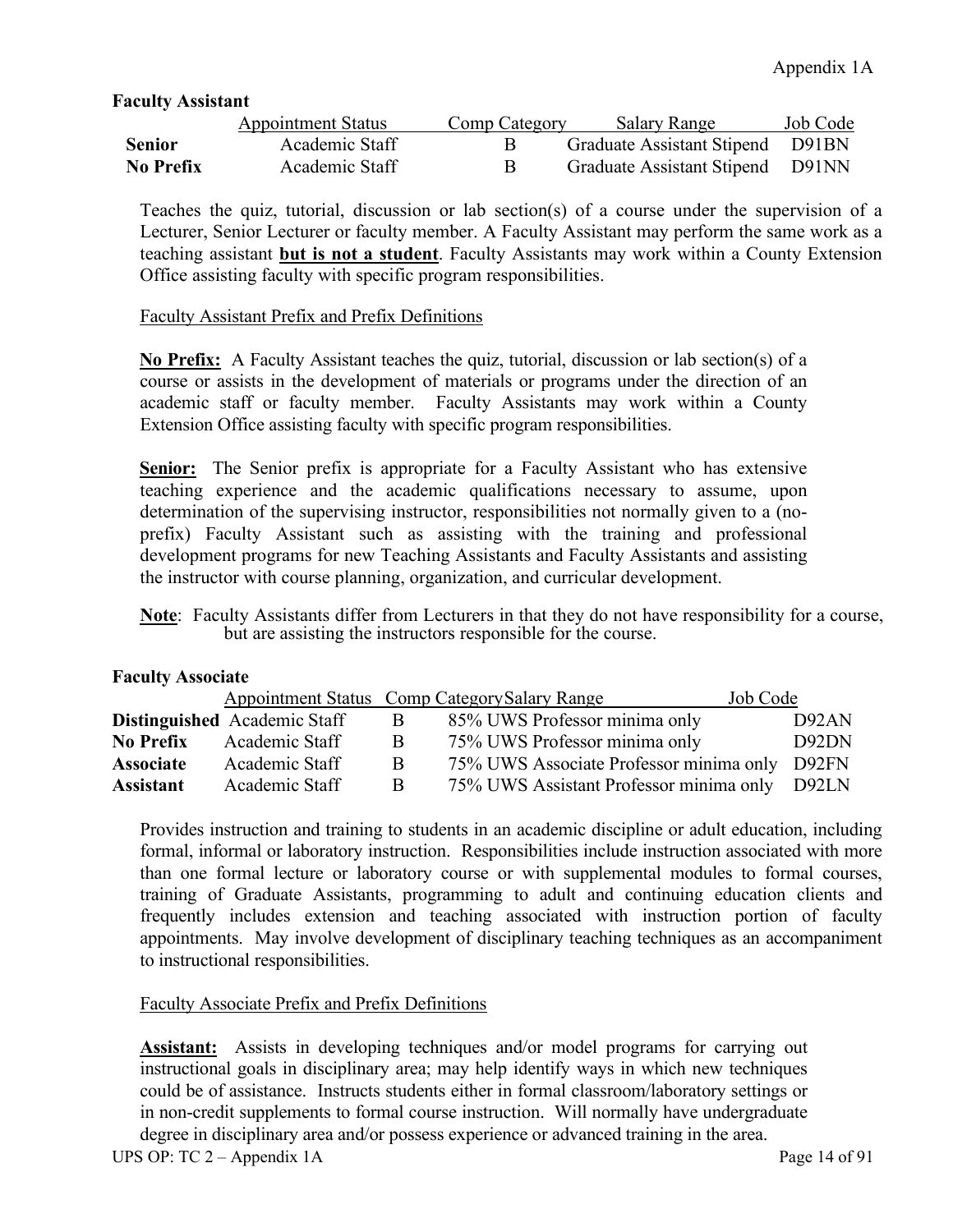**Associate:** Identifies instructional goals to be met; designs curriculum and/or techniques for accomplishing these goals. May train other staff in use of these techniques. Instructs students, either in formal classroom/laboratory settings or in non-credit supplements to formal course instruction. Works with faculty to identify and develop new methods of advancing instruction in the discipline. Normally possesses advanced degree in disciplinary area of instructional program. May assist in development of grant proposals for funding of model instruction programs. May make presentations to faculty and to staff members throughout the system and elsewhere on instructional programs and techniques.

**No Prefix:** Designs curriculum and/or techniques for instruction in disciplinary area, suggests new ways of effective instruction in courses within discipline. May supervise others in carrying out these techniques; instructs students; trains faculty and other instructional staff in use of instructional techniques and programs. Develops grant proposals for instructional development; may serve as principal or co-principal investigator in grants to develop new teaching methods in the discipline. Presents evaluations of teaching methods and techniques to those in the institution and elsewhere; is recognized by peers, often nationally, for work in this area. May administer budget and personnel for instructional grants and programs.

**Distinguished:** A Distinguished Faculty Associate performs at a level of proficiency typically requiring extensive experience and advanced knowledge and skills. The expertise of an academic staff member at this level is commonly recognized by his or her peers and through a reputation that extends beyond his or her work unit. A Distinguished academic staff member is expected to develop new approaches, methods or techniques to resolve problems with little or no expert guidance and to cope independently with new, unexpected or complex situations. At this level, an academic staff member can be expected to guide or train other academic staff or to oversee their work.

|                  | Appointment Status Comp Category    |   | <b>Salary Range</b>                           | Job Code |
|------------------|-------------------------------------|---|-----------------------------------------------|----------|
|                  | <b>Distinguished</b> Academic Staff | B | 85% UWS Professor minima only                 | D95AN    |
| <b>No Prefix</b> | Academic Staff                      | B | 75% UWS Professor minima only                 | D95DN    |
| <b>Associate</b> | Academic Staff                      | B | 75% UWS Associate Professor minima only       | D95FN    |
| <b>Assistant</b> | Academic Staff                      | B | 75% UWS Assistant Professor minima only D95LN |          |

Has major responsibilities for discipline-specific instruction and the conceptualization, design, construction, operation, testing and improvement of large-scale instrumentation systems used in research and teaching. Expertise and experience in areas such as electronics, computers and electrical, mechanical, physical and other complex components is required, as well as disciplinerelated knowledge and skills. Advises researchers, scientists and faculty in developing systems and may participate in preparation of grant and contract proposals. May present reports of technical developments to professional organizations and/or technical publications. May provide training to other staff and outside experts on developed systems. Requires advanced degree or equivalent professional experience and knowledge.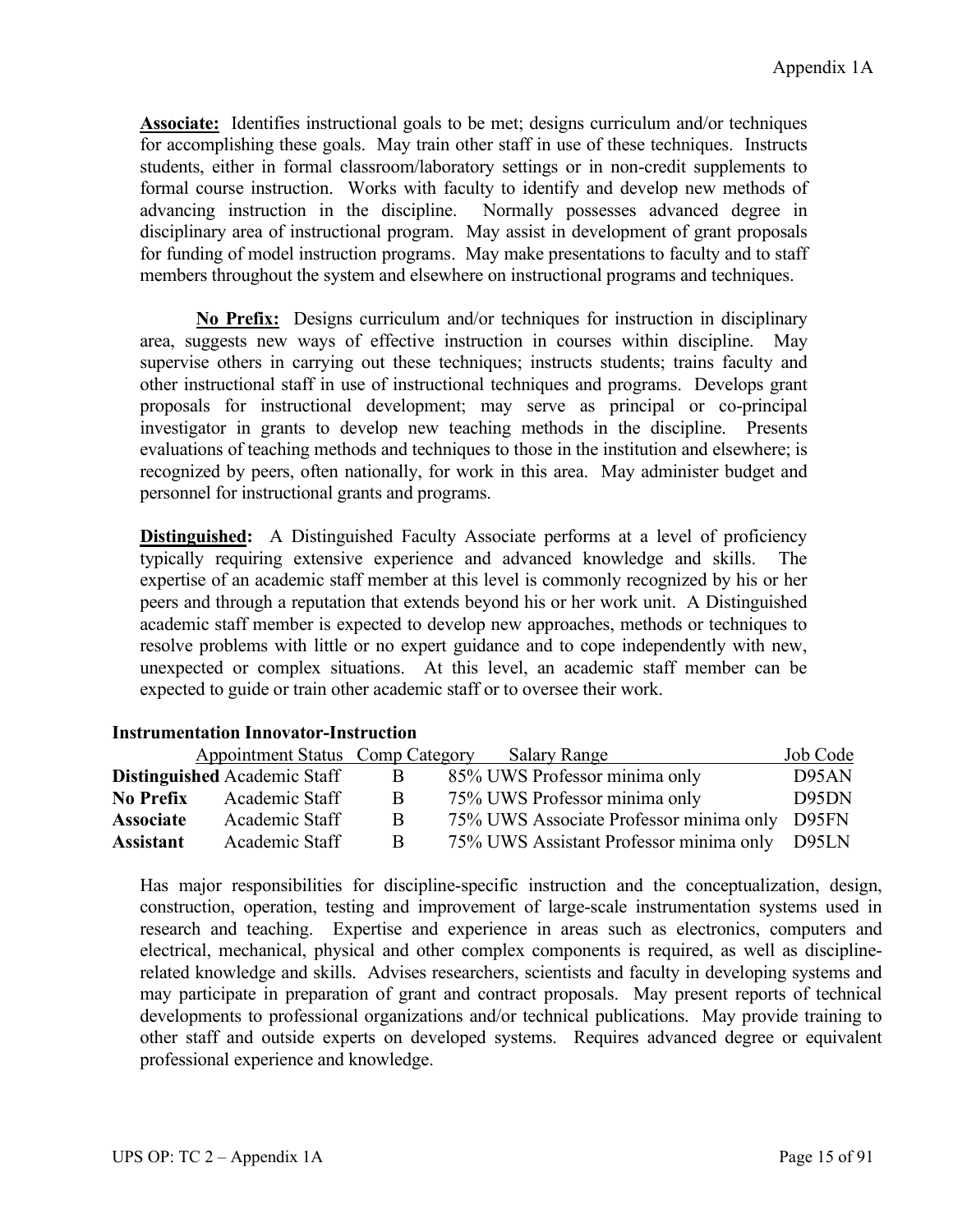# Instrumentation Innovator - Instruction Prefix and Prefix Definitions

**Assistant:** Assists in developing techniques and/or model programs for carrying out instructional goals in disciplinary area; may help identify ways in which new techniques could be of assistance. Instructs students either in formal classroom/laboratory settings or in non-credit supplements to formal course instruction. Will normally have undergraduate degree in disciplinary area and/or possess experience or advanced training in the area.

**Associate:** Identifies instructional goals to be met; designs curriculum and/or techniques for accomplishing these goals. May train other staff in use of these techniques. Instructs students, either in formal classroom/laboratory settings or in non-credit supplements to formal course instruction. Works with faculty to identify and develop new methods of advancing instruction in the discipline. Normally possesses advanced degree in disciplinary area of instructional program. May assist in development of grant proposals for funding of model instruction programs. May make presentations to faculty and to staff members throughout the system and elsewhere on instructional programs and techniques.

**No Prefix:** Designs curriculum and/or techniques for instruction in disciplinary area, suggests new ways of effective instruction in courses within discipline. May supervise others in carrying out these techniques; instructs students; trains faculty and other instructional staff in use of instructional techniques and programs. Develops grant proposals for instructional development; may serve as principal or co-principal investigator in grants to develop new teaching methods in the discipline. Presents evaluations of teaching methods and techniques to those in the institution and elsewhere; is recognized by peers, often nationally, for work in this area. May administer budget and personnel for instructional grants and programs.

**Distinguished:** A Distinguished Instrumentation Innovator-Instruction performs at a level of proficiency typically requiring extensive experience and advanced knowledge and skills. The expertise of an academic staff member at this level is commonly recognized by his or her peers and through a reputation that extends beyond his or her work unit. A Distinguished academic staff member is expected to develop new approaches, methods or techniques to resolve problems with little or no expert guidance and to cope independently with new, unexpected or complex situations. At this level, an academic staff member can be expected to guide or train other academic staff or to oversee their work.

# **5. RESEARCH ACADEMIC STAFF**

Research academic staff participate in conducting research, identifying research problems, designing methodology and other related activities. Research academic staff titles are assigned special prefix definitions. The prefix definitions follow the function definitions.

Each title and accompanying definition were approved by the Board of Regents on December 6, 1991. The Distinguished prefix level was approved by the BOR on March 6, 1998.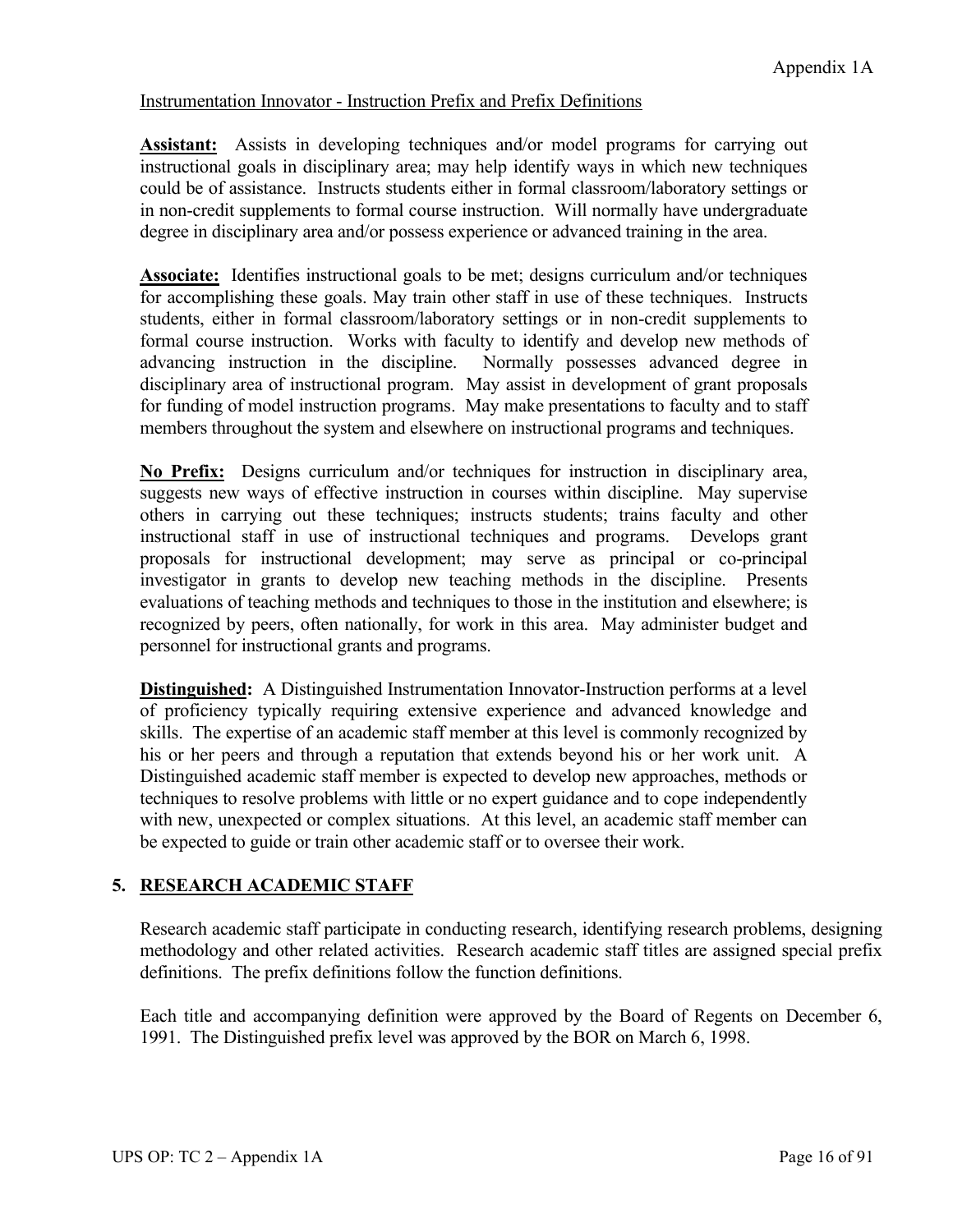# Research Function Definitions

| Researcher       |                                     |                |                                         |          |
|------------------|-------------------------------------|----------------|-----------------------------------------|----------|
|                  | Appointment Status Comp Category    |                | <b>Salary Range</b>                     | Job Code |
|                  | <b>Distinguished</b> Academic Staff | $\overline{B}$ | 85% UWS Professor minima only           | E05AN    |
| <b>No Prefix</b> | Academic Staff                      | B              | 75% UWS Professor minima only           | E05DN    |
| <b>Associate</b> | Academic Staff                      | B              | 75% UWS Associate Professor minima only | E05FN    |
| <b>Assistant</b> | Academic Staff                      | B              | 75% UWS Assistant Professor minima only | E05LN    |

Provides technical expertise in a research or scientific project at a more comprehensive and independent level than a Research Specialist. Solves problems in research, development and applications by applying discipline-related skills normally gained from the completion of an advanced degree. May assist in the development of grant applications and the preparation and presentation of reports of research results and in informal instruction of research students.

# Researcher Prefix and Prefix Definitions

**Assistant:** Entry level prefix title for this function. Requires extensive knowledge in the specific project area. Participates in identification of problems, design of methodology, conduct of research. Generally works with research team, proposes methodologies to solve problems; conducts preliminary research design.

**Associate:** Has developed extensive knowledge in broad area of research as well as in specific applications to particular project areas. Has demonstrated sustained superior performance; shows potential for peer recognition of contributions to research in area of expertise. Generates ideas for research activities; designs methodologies for research projects which may have Research Scientists or faculty members as principal investigators. May supervise research support staff including research specialists, graduate students and others.

**No Prefix:** Superior performance has resulted in peer recognition for research activities. Has responsibility for methodology design and approaches to research problems and applications of techniques. May supervise research support staff. Identifies research problems, supervises others in development of proposals which may have Research Scientists or faculty members as principal investigators. May manage budget and staffing of research projects.

**Distinguished:** A Distinguished Researcher performs at a level of proficiency typically requiring extensive experience and advanced knowledge and skills. The expertise of an academic staff member at this level is commonly recognized by his or her peers and through a reputation that extends beyond his or her work unit. A Distinguished academic staff member is expected to develop new approaches, methods or techniques to resolve problems with little or no expert guidance and to cope independently with new, unexpected or complex situations. At this level, an academic staff member can be expected to guide or train other academic staff or to oversee their work.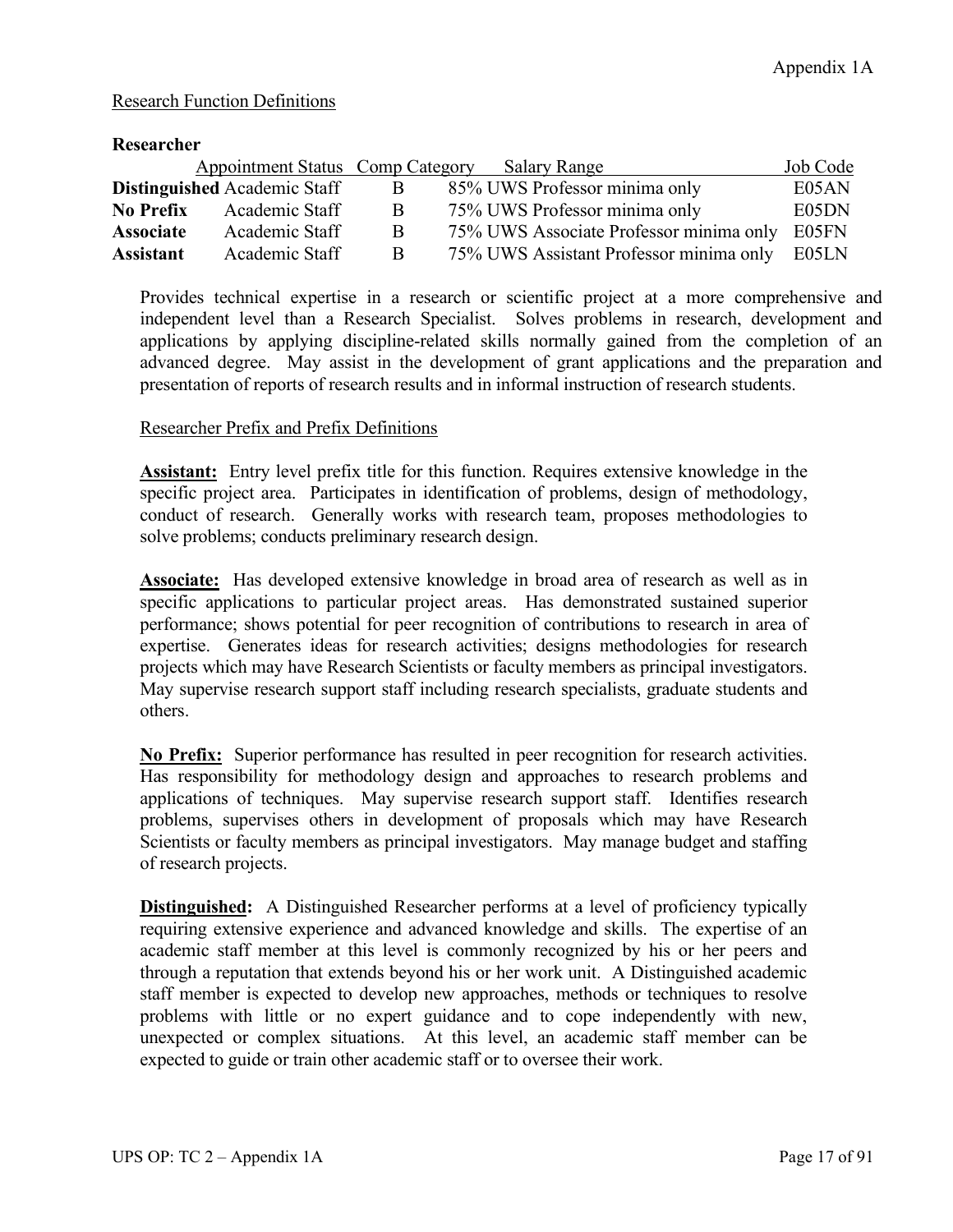| <u>suurist</u>   |                                     |   |                                               |          |
|------------------|-------------------------------------|---|-----------------------------------------------|----------|
|                  | Appointment Status Comp Category    |   | <b>Salary Range</b>                           | Job Code |
|                  | <b>Distinguished</b> Academic Staff | B | 95% UWS Professor minima only                 | E10AN    |
| <b>Senior</b>    | Academic Staff                      | B | 85% UWS Professor minima only                 | E10BN    |
| <b>Associate</b> | Academic Staff                      | B | 85% UWS Associate Professor minima only E10FN |          |
| <b>Assistant</b> | Academic Staff                      | B | 85% UWS Assistant Professor minima only       | E10LN    |

Scientists are academic staff responsible for the conduct of research. Identifies research problems, designs research methodologies, performs or supervises research and prepares the results for presentation to professional organizations or for scholarly publications. May supervise Research Specialists and other staff. A Ph.D. or the equivalent experience and/or knowledge required to conduct research activities at the level of a principal investigator or co-principal investigator are ordinarily required to hold one of these titles.

# Scientist Prefix and Prefix Definitions

**Scientist**

**Assistant:** This is the entry-level prefix for this function. Entry into this position requires extensive knowledge in a specialized area of research at a level likely to lead to making a contribution to the field or equivalent experience. An Assistant Scientist conducts research to investigate or resolve identified research problems, writes research reports, and assists in the preparation of research programs and grant applications.

**Associate:** An Associate Scientist has extensive knowledge and a level of research experience in a specialized area of research which has led to a reputation extending beyond the institution. Promotion into this position must be based on evidence of sustained superior performance and peer recognition of potential to make significant research contributions. An Associate Scientist independently contributes to the development of research approaches and techniques to investigate and resolve research problems, develops research programs and prepares research findings for publication or formal presentation. At this level, a Scientist may have functional supervision of research support staff including Research Specialists, graduate student staff and others.

Senior: A Senior Scientist has extensive knowledge and research experience in an area of research specialization. The independent identification of research problems and the development of research approaches and techniques is a key aspect of the work at this level. At this level of the function, the supervision of research support staff, research project budgeting responsibilities and other aspects of research project management is common. However, high potential for advancing knowledge in a particular field of research is the primary characteristic of a Senior Scientist. The development and presentation of research findings through publication and at meetings at a level needed to sustain and develop a reputation within the research community is expected.

**Distinguished:** A Distinguished Scientist performs at a level of proficiency typically requiring extensive experience and advanced knowledge and skills. The expertise of an academic staff member at this level is commonly recognized by his or her peers and through a reputation that extends beyond his or her work unit. A Distinguished academic staff member is expected to develop new approaches, methods or techniques to resolve problems with little or no expert guidance and to cope independently with new,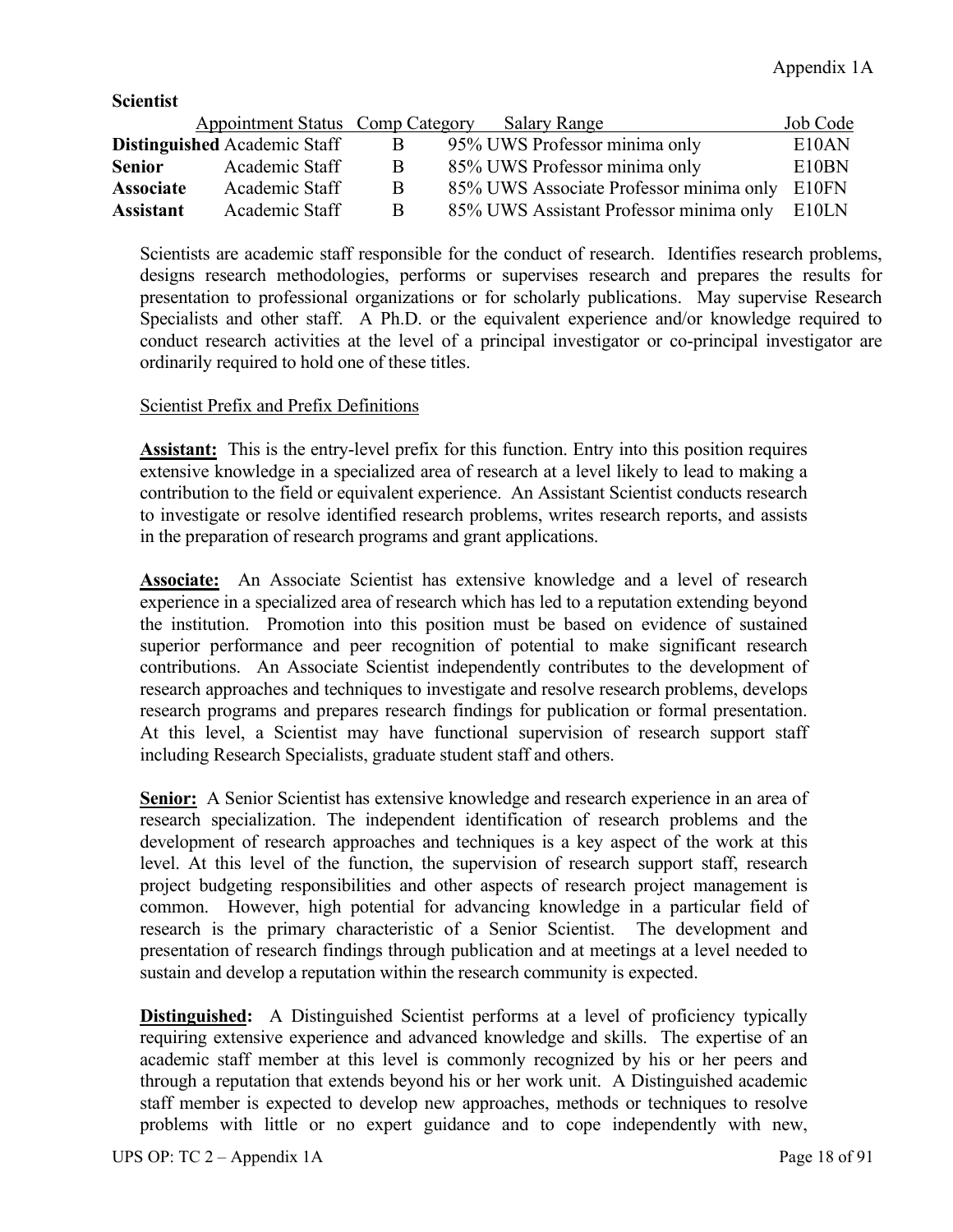unexpected or complex situations. At this level, an academic staff member can be expected to guide or train other academic staff or to oversee their work.

# **Visiting Scientist**

|        | Appointment Status Comp Category Salary Range |              |                                               | Job Code |
|--------|-----------------------------------------------|--------------|-----------------------------------------------|----------|
| Senior | Academic Staff                                | $\mathbf{B}$ | 85% UWS Professor minima only                 | E11BN    |
|        | <b>Associate</b> Academic Staff               | R.           | 85% UWS Associate Professor minima only E11FN |          |
|        | <b>Assistant</b> Academic Staff               | <sub>R</sub> | 85% UWS Assistant Professor minima only E11LN |          |

This function is used for individuals who come from outside the institution to perform Scientist duties on a temporary assignment. Normally, the prefix used will be comparable to the level of the position held at the individual's home institution, laboratory, etc.

Visiting Scientist Prefix and Prefix Definitions (Same as Scientist Prefix and Prefix Definitions except no Distinguished level)

**Assistant:** This is the entry-level prefix for this function. Entry into this position requires extensive knowledge in a specialized area of research at a level likely to lead to making a contribution to the field or equivalent experience. An Assistant Scientist conducts research to investigate or resolve identified research problems, writes research reports, and assists in the preparation of research programs and grant applications.

**Associate**: An Associate Scientist has extensive knowledge and a level of research experience in an specialized area of research which has led to a reputation extending beyond the institution. Promotion into this position must be based on evidence of sustained superior performance and peer recognition of potential to make significant research contributions. An Associate Scientist independently contributes to the development of research approaches and techniques to investigate and resolve research problems, develops research programs and prepares research findings for publication or formal presentation. At this level, a Scientist may have functional supervision of research support staff including Research Specialists, graduate student staff and others.

**Senior:** A Senior Scientist has extensive knowledge and research experience in an area of research specialization. The independent identification of research problems and the development of research approaches and techniques is a key aspect of the work at this level. At this level of the function, the supervision of research support staff, research project budgeting responsibilities and other aspects of research project management is common. However, high potential for advancing knowledge in a particular field of research is the primary characteristic of a Senior Scientist. The development and presentation of research findings through publication and at meetings at a level needed to sustain and develop a reputation within the research community is expected.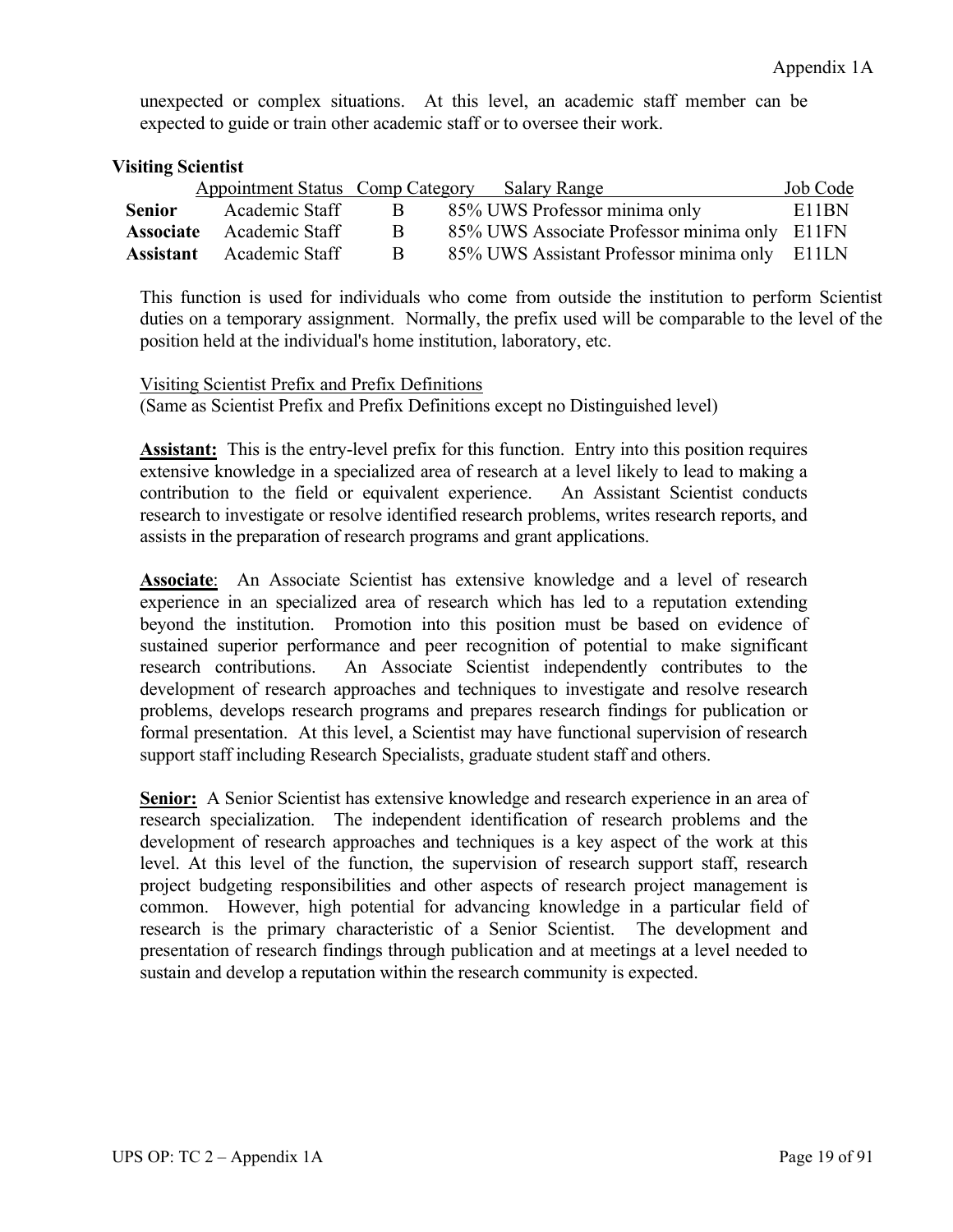# **Instrumentation Innovator-Research**

|                  | Appointment Status Comp Category    |    | Salary Range                            | Job Code |
|------------------|-------------------------------------|----|-----------------------------------------|----------|
|                  | <b>Distinguished</b> Academic Staff |    | 85% UWS of Professor minima only        | E20AN    |
| <b>No Prefix</b> | Academic Staff                      | B  | 75% UWS Professor minima only           | E20DN    |
| <b>Associate</b> | Academic Staff                      | -B | 75% UWS Associate Professor minima only | E20FN    |
| <b>Assistant</b> | Academic Staff                      | R  | 75% UWS Assistant Professor minima only | E20LN    |

Has major responsibilities for the conceptualization, design, construction, operation, testing and improvement of large-scale instrumentation systems used in research and teaching. Expertise and experience in areas such as electronics, computers and electrical, mechanical, physical and other complex components is required, as well as discipline-related knowledge and skills. Advises researchers, scientists and faculty in developing systems and may participate in preparation of grant and contract proposals. May present reports of technical developments to professional organizations and/or technical publications. May provide training to other staff and outside experts on developed systems. Requires advanced degree or equivalent professional experience and knowledge.

### Instrumentation Innovator - Research Prefix and Prefix Definitions

**Assistant:** Entry level prefix title for this function. Requires extensive knowledge in the specific project area. Participates in identification of problems, design of methodology, conduct of research. Generally works with research team, proposes methodologies to solve problems; conducts preliminary research design.

**Associate:** Has developed extensive knowledge in broad area of research as well as in specific applications to particular project areas. Has demonstrated sustained superior performance; shows potential for peer recognition of contributions to research in area of expertise. Generates ideas for research activities; designs methodologies for research projects which may have Research Scientists or faculty members as principal investigators. May supervise research support staff including research specialists, graduate students and others.

**No Prefix:** Superior performance has resulted in peer recognition for research activities. Has responsibility for methodology design and approaches to research problems and applications of techniques. May supervise research support staff. Identifies research problems, supervises others in development of proposals which may have Research Scientists or faculty members as principal investigators. May manage budget and staffing of research projects.

**Distinguished:** A Distinguished Instrumentation Innovator-Research performs at a level of proficiency typically requiring extensive experience and advanced knowledge and skills. The expertise of an academic staff member at this level is commonly recognized by his or her peers and through a reputation that extends beyond his or her work unit. A Distinguished academic staff member is expected to develop new approaches, methods or techniques to resolve problems with little or no expert guidance and to cope independently with new, unexpected or complex situations. At this level, an academic staff member can be expected to guide or train other academic staff or to oversee their work.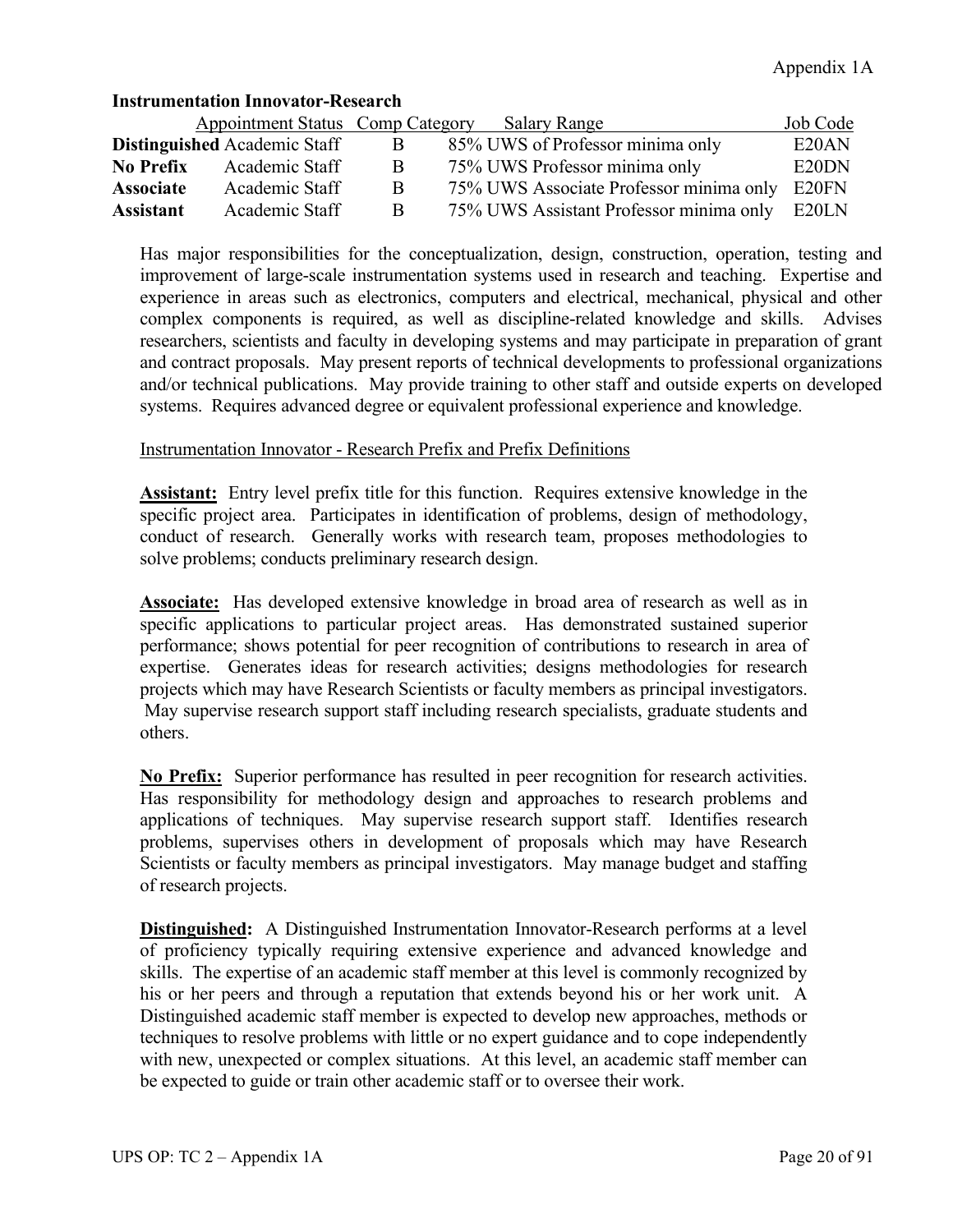# **Research Animal Veterinarian**

|                  | Appointment Status Comp Category    |   | Salary Range                                  | Job Code |
|------------------|-------------------------------------|---|-----------------------------------------------|----------|
|                  | <b>Distinguished Academic Staff</b> |   | 85% UWS Professor minima only                 | E30AN    |
| <b>No Prefix</b> | Academic Staff                      | B | 75% UWS Professor minima only                 | E30DN    |
| <b>Associate</b> | Academic Staff                      | R | 75% UWS Associate Professor minima only E30FN |          |
| <b>Assistant</b> | Academic Staff                      | B | 75% UWS Assistant Professor minima only       | E30LN    |

Provides clinical care for research animals, consults with scientists on humane and legal research methods, designs and implements programs of preventive medicine for research animal colonies and provides surgical support to the research community. Interacts with faculty and scientific staff in protocol review, grant preparations and clinical consultation. May lecture and instruct graduate students and postdoctoral fellows in research animal care methods. A doctorate of Veterinary Medicine or equivalent degree is required to be assigned to this function.

# Research Animal Veterinarian Prefix and Prefix Definitions

**Assistant:** Entry level prefix title for this function. Requires extensive knowledge in the specific project area. Participates in identification of problems, design of methodology, conduct of research. Generally works with research team, proposes methodologies to solve problems; conducts preliminary research design.

**Associate:** Has developed extensive knowledge in broad area of research as well as in specific applications to particular project areas. Has demonstrated sustained superior performance; shows potential for peer recognition of contributions to research in area of expertise. Generates ideas for research activities; designs methodologies for research projects which may have Research Scientists or faculty members as principal investigators. May supervise research support staff including research specialists, graduate students and others.

**No Prefix:** Superior performance has resulted in peer recognition for research activities. Has responsibility for methodology design and approaches to research problems and applications of techniques. May supervise research support staff. Identifies research problems, supervises others in development of proposals which may have Research Scientists or faculty members as principal investigators. May manage budget and staffing of research projects.

**Distinguished:** A Distinguished Research Animal Veterinarian performs at a level of proficiency typically requiring extensive experience and advanced knowledge and skills. The expertise of an academic staff member at this level is commonly recognized by his or her peers and through a reputation that extends beyond his or her work unit. A Distinguished academic staff member is expected to develop new approaches, methods or techniques to resolve problems with little or no expert guidance and to cope independently with new, unexpected or complex situations. At this level, an academic staff member can be expected to guide or train other academic staff or to oversee their work.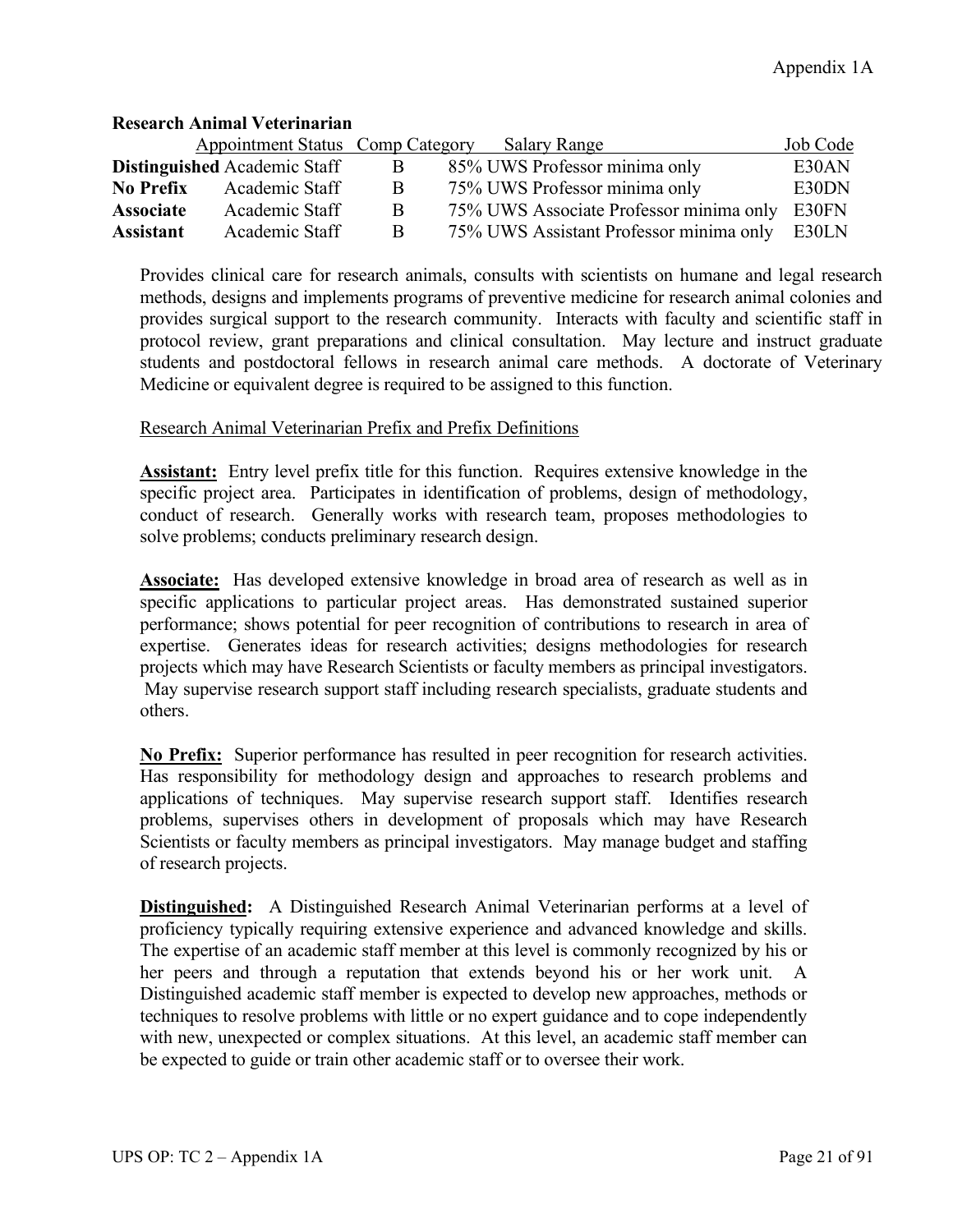# **6. ADMINISTRATIVE DIRECTORS**

Director titles are reserved for the administrative heads of non-academic units and major functional areas of the institution. Titles in this group are responsible for planning the objectives and directing the activities of the unit. Depending on the prefixes assigned, they have extensive budgetary and supervisory authority and are responsible for the development of final policy recommendations and policy implementation based on the evaluation of unit policy, procedures and operations.

Each title and accompanying definition were approved by the Board of Regents (12/06/91) and the Department of Employment Relations (12/23/91) unless otherwise noted.

## Administrative Director Prefix Definitions

Prefixes for Administrative Directors reflect the hierarchical organization structure of units and institutions in which their functions are performed. See [Appendix 1](https://www.wisconsin.edu/uw-policies/download/1276-Appendix-1.pdf) for an explanation of supervisory criteria applicable to all Administrative Director titles (No Prefix, Associate and Assistant).

**Assistant:** An Assistant Director manages a subunit of a major department and reports to a Director or Associate Director. At the Assistant level, a Director supervises three or more staff members excluding his or her personal secretary, develops and recommends an annual unit budget and develops or assists in developing and recommending policy to the Director. An Assistant Director is responsible for the day-to-day administrative management and policy implementation activities of an administrative unit. The role of an Assistant Director is primarily supervisory and managerial as contrasted with a Program Manager whose primary responsibility is direct service delivery and whose job is largely non-supervisory.

**Associate:** An Associate Director is defined as a deputy director who assists in directing the administrative and policy development and implementation endeavors of a major administrative unit under the general supervision of the Director. An Associate Director acts on behalf of a Director (No Prefix) on an on-going basis as well as in the Director's absence. There is no more than one Associate Director per unit. An Associate Director title is typically defined in units of sufficient size and scope of responsibility such that secondary decision making must be shared with or allocated to an Associate Director. Under very exceptional circumstances where a very large administrative unit exists, the assignment of more than one Associate Director title can be made if the title is specifically approved by System Administration.

**No Prefix:** A Director (No Prefix) directs all the administrative, policy development and implementation endeavors of a major administrative unit.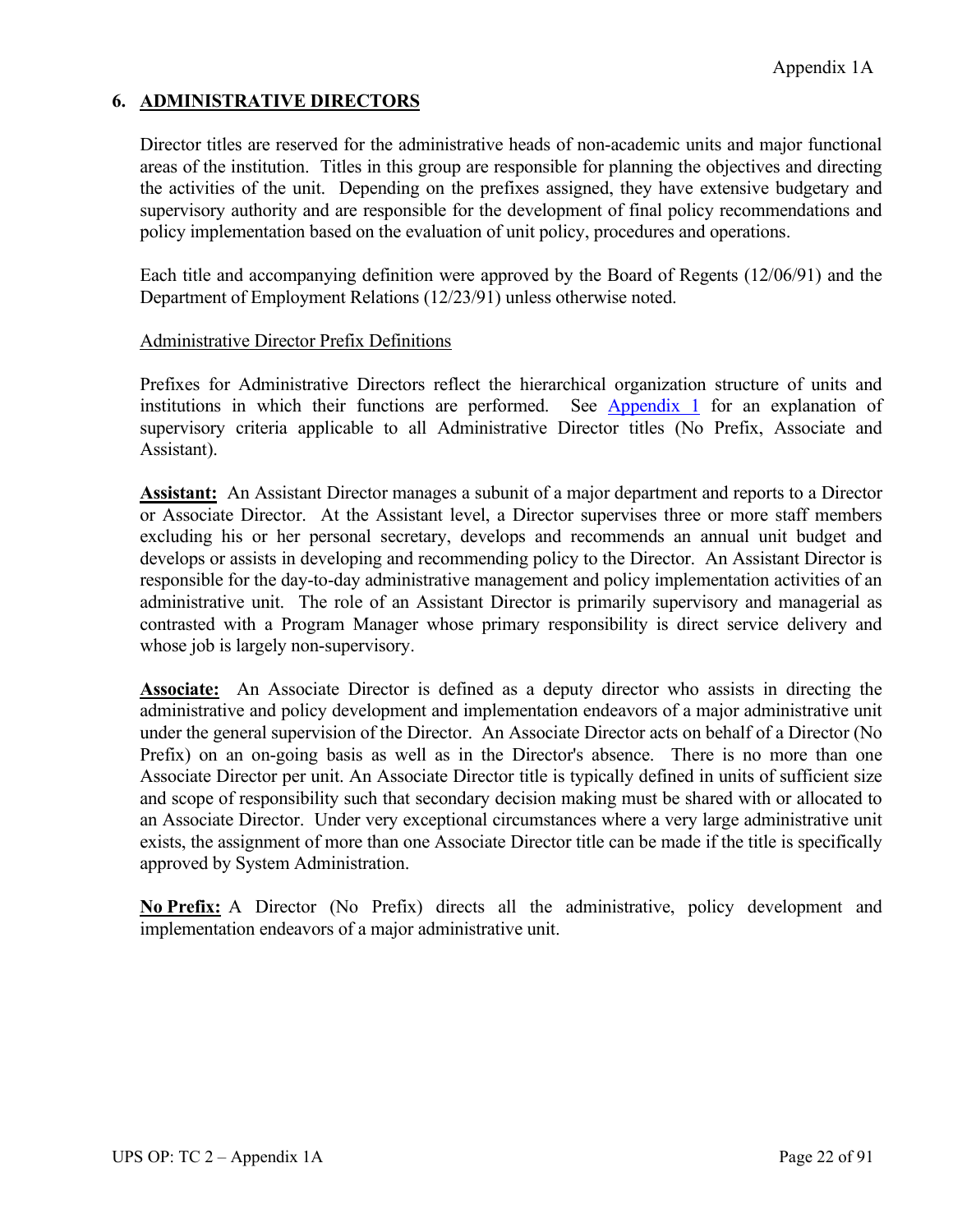Administrative Director Function Definitions

### **General Counsel** (System Administration)

| <b>Appointment Status:</b>    | Limited       |
|-------------------------------|---------------|
| <b>Compensation Category:</b> | A             |
| <b>Salary Range:</b>          | <b>UWS 11</b> |
| Job Code:                     | J10NN         |

Provide legal services for all units of the UW System and serve as the liaison to the Office of the Attorney General. Provide counsel for the Board of Regents of the University of Wisconsin System and serve as special assistant for legal affairs to the UW System President. Serve as Assistant Trust Officer administering the university trust funds.

### **Chief Audit Executive** (System Administration)

| <b>Appointment Status:</b>    | Limited       |
|-------------------------------|---------------|
| <b>Compensation Category:</b> | A             |
| <b>Salary Range:</b>          | <b>UWS 11</b> |
| Job Code:                     | <b>J15NN</b>  |

The Chief Audit Executive (CAE) has responsibility for management of the audit processes (both internal and external), financial reporting process, internal controls, enterprise risk management process, and the process for monitoring compliance with laws and regulations and the code of conduct. As part of this responsibility, the CAE will oversee the development of the annual audit plan, submit the annual audit plan to the appropriate parties for review and approval, and ensure implementation of the annual audit plan. Additionally, the CAE has responsibility for the management of systemwide audits and reviews, and oversight for research and analysis performed in other operational areas of interest to the Board of Regents and individual UW System institutions or offices. The CAE reports to the UW System President and the Chair of the Board of Regents Audit Committee.

### **Bursar**

|                      | <b>Appointment Status</b> | Comp Category | Salary Range | Job Code |
|----------------------|---------------------------|---------------|--------------|----------|
| No Prefix $(L)$      | Limited                   | А             | UWS 7        | J20DL    |
| No Prefix (M)        | Limited                   | A             | UWS 6        | J20DM    |
| Associate (L)        | Academic Staff            | A             | $UWS_6$      | J20FL    |
| Associate (M)        | Academic Staff            | A             | UWS 5        | J20FM    |
| Assistant $(L)$      | Academic Staff            | A             | UWS 5        | J20LL    |
| <b>Assistant</b> (M) | Academic Staff            | А             | UWS 4        | J20LM    |

Serves as official custodian of institutional income. Collects student fees and tuition, disperses financial aid funds, deposits receipts, collects accounts receivable and reports all income.

### **Controller**

|                 | <b>Appointment Status</b> | Comp Category | <b>Salary Range</b> | Job Code |
|-----------------|---------------------------|---------------|---------------------|----------|
| No Prefix $(L)$ | Limited                   | A             | UWS 9               | J22DL    |
| No Prefix $(M)$ | Limited                   | A             | UWS 8               | J22DM    |
| No Prefix $(S)$ | Limited                   | A             | UWS 7               | J22DS    |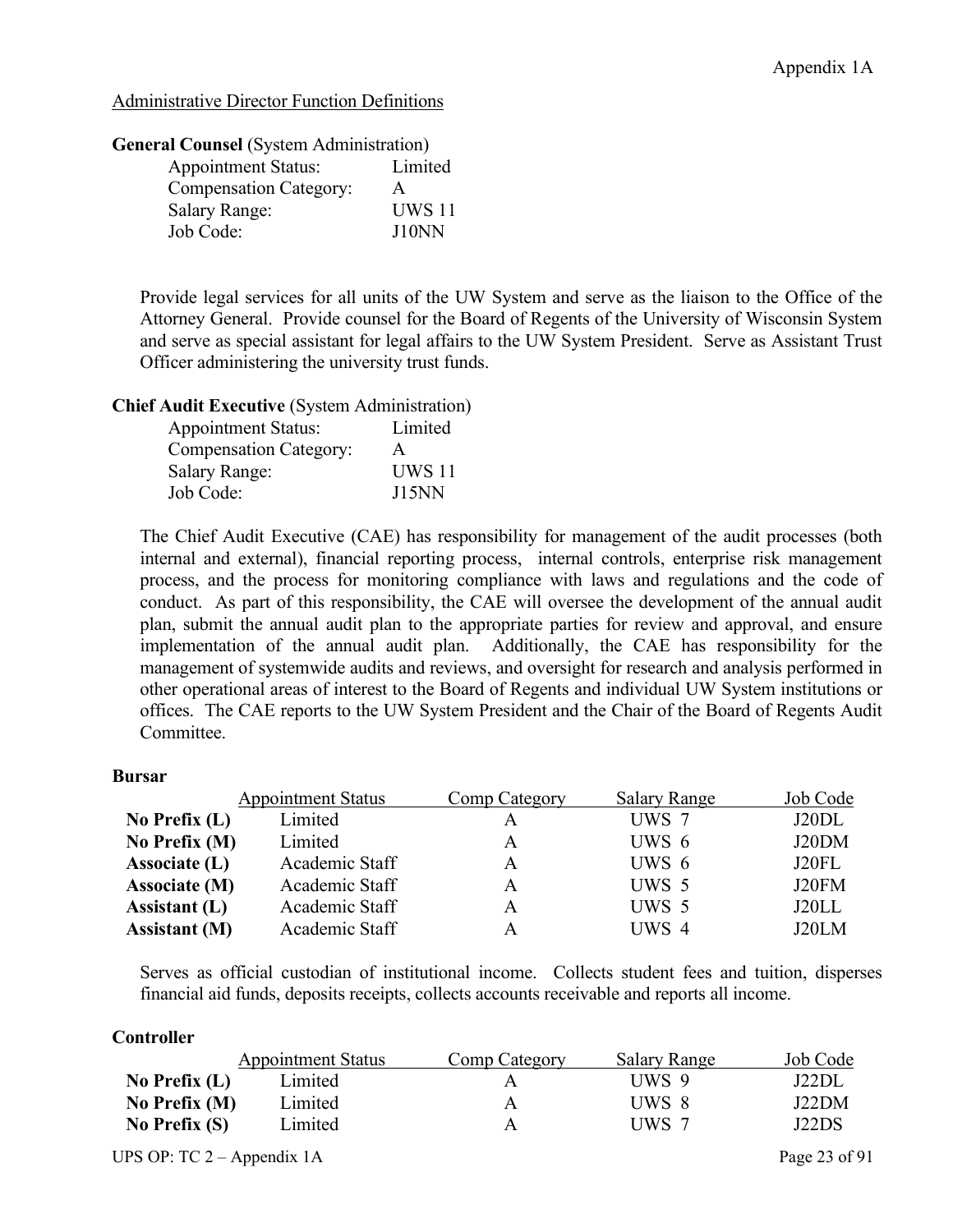| Associate $(L)$      | Academic Staff | A | UWS 8 | J22FL |
|----------------------|----------------|---|-------|-------|
| Associate (M)        | Academic Staff | A | UWS 7 | J22FM |
| <b>Associate (S)</b> | Academic Staff | A | UWS 6 | J22FS |
| Assistant $(L)$      | Academic Staff | A | UWS 7 | J22LL |
| <b>Assistant</b> (M) | Academic Staff | A | UWS 6 | J22LM |
| <b>Assistant (S)</b> | Academic Staff | A | UWS 5 | J22LS |

Appendix 1A

Organizes, directs, controls and evaluates variety of financial activities including the planning and development of the institution's basic systems of accounting and financial control. Prepares financial analyses of operations, prepares reports on financial position based on past, present and future operations and directs the preparation of budgets and financial forecasts.

### **Dean of Students**

|                      | <b>Appointment Status</b> | Comp Category | <b>Salary Range</b> | Job Code |
|----------------------|---------------------------|---------------|---------------------|----------|
| No Prefix $(L)$      | Limited                   | A             | <b>UWS 10</b>       | J24DL    |
| No Prefix (M)        | Limited                   | A             | UWS 9               | J24DM    |
| No Prefix $(S)$      | Limited                   | A             | UWS 7               | J24DS    |
| Associate (L)        | Academic Staff            | A             | UWS 9               | J24FL    |
| Associate (M)        | Academic Staff            | A             | UWS 8               | J24FM    |
| <b>Associate (S)</b> | Academic Staff            | A             | UWS 6               | J24FS    |
| Assistant (L)        | Academic Staff            | A             | UWS 8               | J24LL    |
| <b>Assistant</b> (M) | Academic Staff            | A             | UWS 7               | J24LM    |
| <b>Assistant (S)</b> | Academic Staff            | A             | UWS 5               | J24LS    |

Provides leadership in the general areas of student life and/or student affairs. May define, interpret and implement goals and objectives for areas such as student activities, student health, student conduct, residence halls, student union facilities, student organizations, student recruitment, orientation, counseling and testing and career planning and placement.

### **Registrar**

| <b>Appointment Status</b>              | Comp Category | <b>Salary Range</b> | Job Code |
|----------------------------------------|---------------|---------------------|----------|
| Limited<br>No Prefix $(L)$             | A             | UWS 9               | J26DL    |
| No Prefix (M)<br>Limited               | A             | UWS 8               | J26DM    |
| No Prefix $(S)$<br>Limited             | A             | UWS 7               | J26DS    |
| Associate (L)<br>Academic Staff        | A             | UWS 8               | J26FL    |
| Associate (M)<br>Academic Staff        | A             | UWS 7               | J26FM    |
| Academic Staff                         | A             | UWS 6               | J26FS    |
| Academic Staff                         | A             | UWS 7               | J26LL    |
| Academic Staff<br><b>Assistant</b> (M) | A             | UWS 6               | J26LM    |
| Academic Staff                         | A             | UWS 5               | J26LS    |
|                                        |               |                     |          |

Directs the student registration and enrollment process. Acts as custodian of student academic records. Applies university policy to resolve issues relating to grade point, class standing, rank and graduation eligibility.

#### **University Physician**

|                  | <b>Appointment Status</b>    | Comp Category | <b>Salary Range</b> | Job Code      |
|------------------|------------------------------|---------------|---------------------|---------------|
| <b>No Prefix</b> | Limited                      |               | UWS 11              | J28DN         |
|                  | UPS OP: $TC 2 - Appendix 1A$ |               |                     | Page 24 of 91 |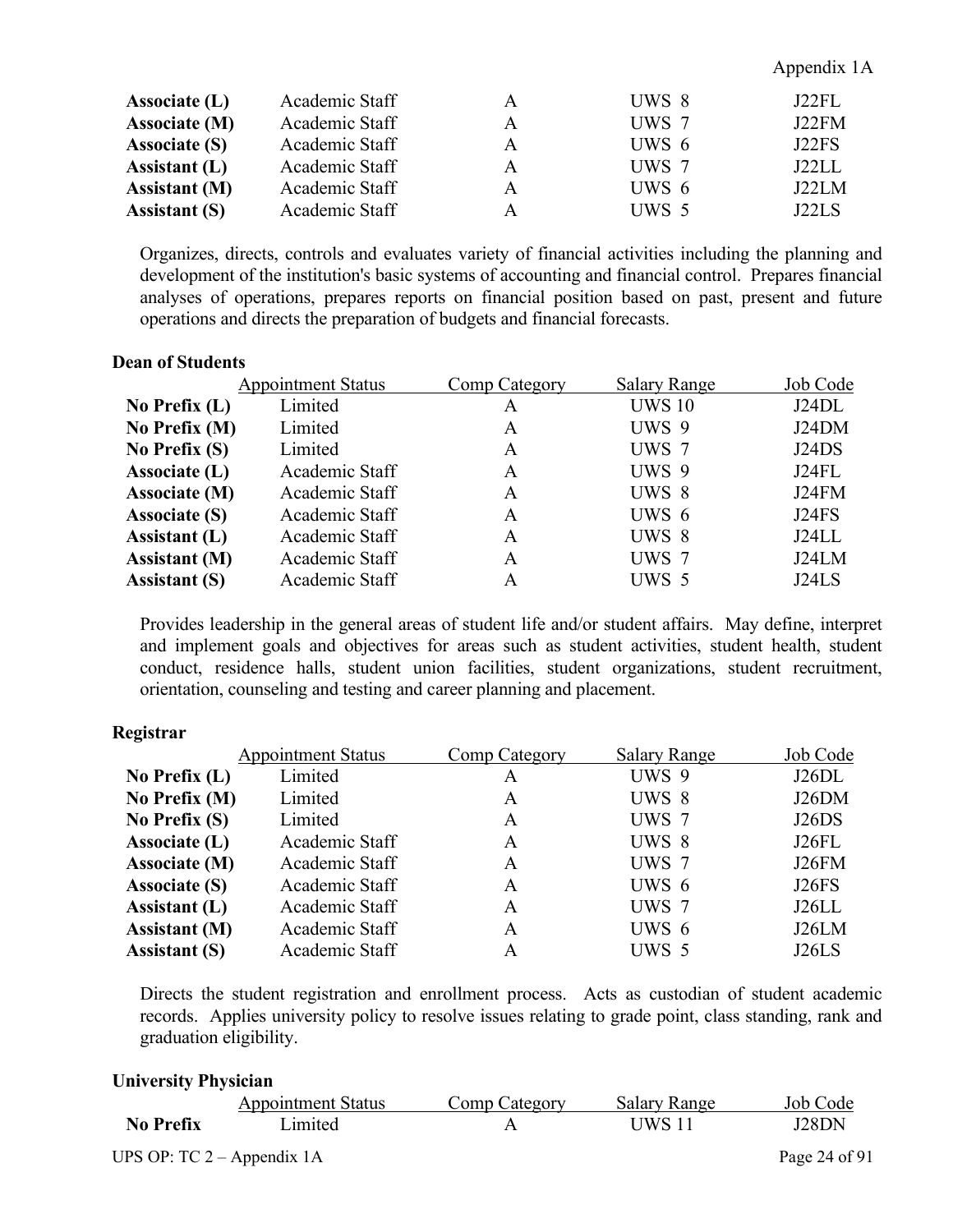| Appendix 1A |  |
|-------------|--|
|-------------|--|

| <b>Associate</b> | Academic Staff | A | UWS 10 | J28FN |
|------------------|----------------|---|--------|-------|
| <b>Assistant</b> | Academic Staff | A | UWS 9  | J28LN |

Directs the activities of an institution's student health services. This title is used exclusively for the Medical Director of the Student Health Services at an institution.

| <b>State Cartographer (UW-Madison)</b> |  |  |
|----------------------------------------|--|--|
|                                        |  |  |

|                  | <b>Appointment Status</b> | Comp Category | Salary Range | Job Code |
|------------------|---------------------------|---------------|--------------|----------|
| No Prefix        | Limited                   | Α             | UWS 8        | J30DN    |
| <b>Associate</b> | Academic Staff            | Α             | UWS 7        | J30FN    |
| <b>Assistant</b> | Academic Staff            | Α             | UWS 6        | J30LN    |

Establishes and maintains a union catalog of current and historical reference and thematic maps. Promotes liaison among the municipal, county, state and federal mapping agencies and surveyors. Keeps abreast of the progress made by mapping agencies and their mapping developments. Collects, maintains and disseminates information necessary to facilitate an effective cartographic program. Publishes and distributes special maps and map information. Assists the Department of Natural Resources in fulfilling its geographic powers and duties. Specialized training in cartography and a degree in geography is required to hold this statutorily defined position.

## **Commissioner of Athletics** (System Administration)

|                  | <b>Appointment Status</b> | Comp Category | Salary Range | Job Code |
|------------------|---------------------------|---------------|--------------|----------|
| <b>No Prefix</b> | Limited                   |               | UWS 8        | J38DN    |
| <b>Associate</b> | Academic Staff            | А             | $UWS$ 7      | J38FN    |
| <b>Assistant</b> | Academic Staff            | Α             | UWS 6        | J38LN    |

Interpret and enforce rules and regulations of the Wisconsin State University Conference and national organizations. Prepare, distribute and administer all reporting forms required by conference and national organizations. Coordinate and direct meetings of faculty athletic representatives, athletic directors, and coaches and serve as resource person regarding athletic facilities, program content and rules.

### **Director, Academic Advising**

|                      | <b>Appointment Status</b> | Comp Category | <b>Salary Range</b> | Job Code |
|----------------------|---------------------------|---------------|---------------------|----------|
| No Prefix $(L)$      | Limited                   | А             | UWS 7               | J42DL    |
| No Prefix $(M)$      | Limited                   | A             | UWS 6               | J42DM    |
| Associate (L)        | Academic Staff            | A             | UWS 6               | J42FL    |
| Associate (M)        | Academic Staff            | A             | UWS 5               | J42FM    |
| Assistant $(L)$      | Academic Staff            | A             | UWS 5               | J42LL    |
| <b>Assistant (M)</b> | Academic Staff            | A             | UWS 4               | J42LM    |

Responsible for the administration and development of student advising service programs in coordination with academic units. These programs assist students in selecting courses based on information of academic program or degree requirements, course availability, admission standards or prerequisites and personal factors. Typically, these students have not yet been admitted to or have not yet committed to a specific academic program.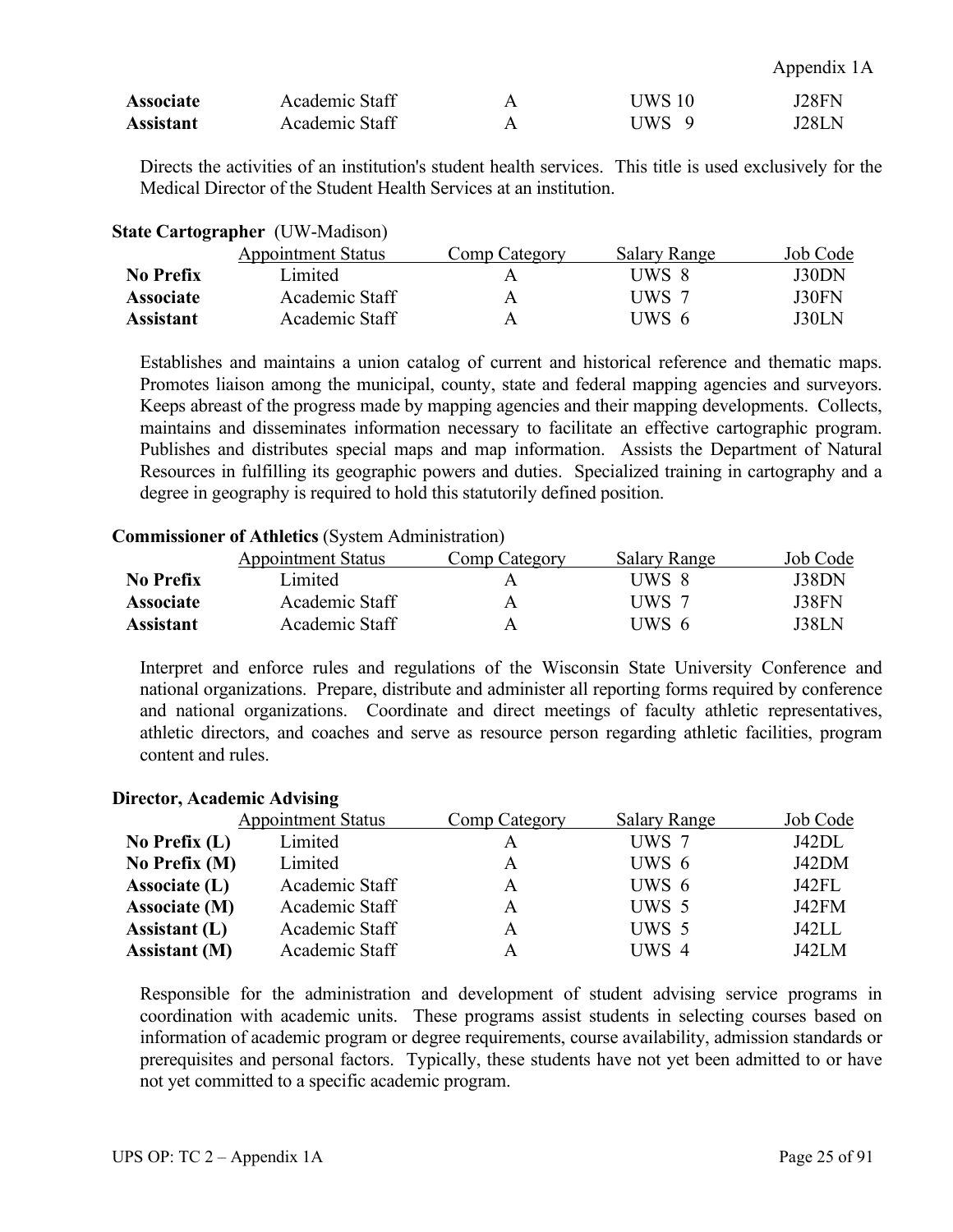|                      | <b>Appointment Status</b> | Comp Category | <b>Salary Range</b> | Job Code |
|----------------------|---------------------------|---------------|---------------------|----------|
| No Prefix $(L)$      | Limited                   | A             | UWS 9               | J44DL    |
| No Prefix (M)        | Limited                   | A             | UWS 8               | J44DM    |
| No Prefix $(S)$      | Limited                   | A             | UWS 7               | J44DS    |
| Associate (L)        | Academic Staff            | A             | UWS 8               | J44FL    |
| <b>Associate (M)</b> | Academic Staff            | A             | UWS 7               | J44FM    |
| Assistant $(L)$      | Academic Staff            | A             | UWS 7               | J44LL    |
| <b>Assistant</b> (M) | Academic Staff            | А             | UWS 6               | J44LM    |

# **Director, Academic Computing Services**

Responsible for directing the provision of computing services or programs, hardware and software evaluation and purchases and facilities operations to support faculty and student instruction and research including computer sciences programs. Typical services include advising and training end users to use computers and specialized application programs, assisting researchers in developing specialized applications, provision and maintenance of a documentation library, assisting in the provision of computer-research equipment interfaces and providing standard batch or on-line data processing services.

# **Director, Academic Personnel (Large)**

|                  | <b>Appointment Status</b> | Comp Category | Salary Range | Job Code     |
|------------------|---------------------------|---------------|--------------|--------------|
| No Prefix        | imited.                   | А             | UWS 8        | J46DL        |
| <b>Associate</b> | Academic Staff            | Α             | UWS 7        | <b>J46FL</b> |
| Assistant        | Academic Staff            | Α             | UWS 6        | J46LL        |

Responsible for the development, oversight and implementation of administrative personnel policy and procedures for academic staff. Typically the Director is responsible for wage/salary and benefits administration, in-house new staff management training or staff orientation program design and development, employee relations programming, compensation program planning recommendations based on labor market, budgetary and other analyses, personnel information systems development, recruitment and other facets of personnel administration.

## **Director, Accounting Services/Associate Controller** (System Administration)

|                  | <b>Appointment Status</b> | Comp Category | <b>Salary Range</b> | Job Code |
|------------------|---------------------------|---------------|---------------------|----------|
| <b>No Prefix</b> | Limited                   | Α             | UWS 8               | J48DN    |
| <b>Associate</b> | Academic Staff            | A             | UWS 7               | J48FN    |
| <b>Assistant</b> | Academic Staff            | Α             | UWS 6               | J48LN    |

Direct the operations of the Accounting Services office including the establishment of policies and procedures, the development of goals and objectives, and the supervision of staff.

|                      | <b>Appointment Status</b> | Comp Category | <b>Salary Range</b> | Job Code |
|----------------------|---------------------------|---------------|---------------------|----------|
| No Prefix $(L)$      | Limited                   | A             | UWS 9               | J52DL    |
| No Prefix $(M)$      | Limited                   | A             | UWS 8               | J52DM    |
| No Prefix $(S)$      | Limited                   | A             | UWS 7               | J52DS    |
| Associate (L)        | Academic Staff            | A             | UWS 8               | J52FL    |
| Associate (M)        | Academic Staff            | A             | UWS 7               | J52FM    |
| <b>Associate (S)</b> | Academic Staff            | A             | UWS 6               | J52FS    |

### **Director, Administrative Computing Services**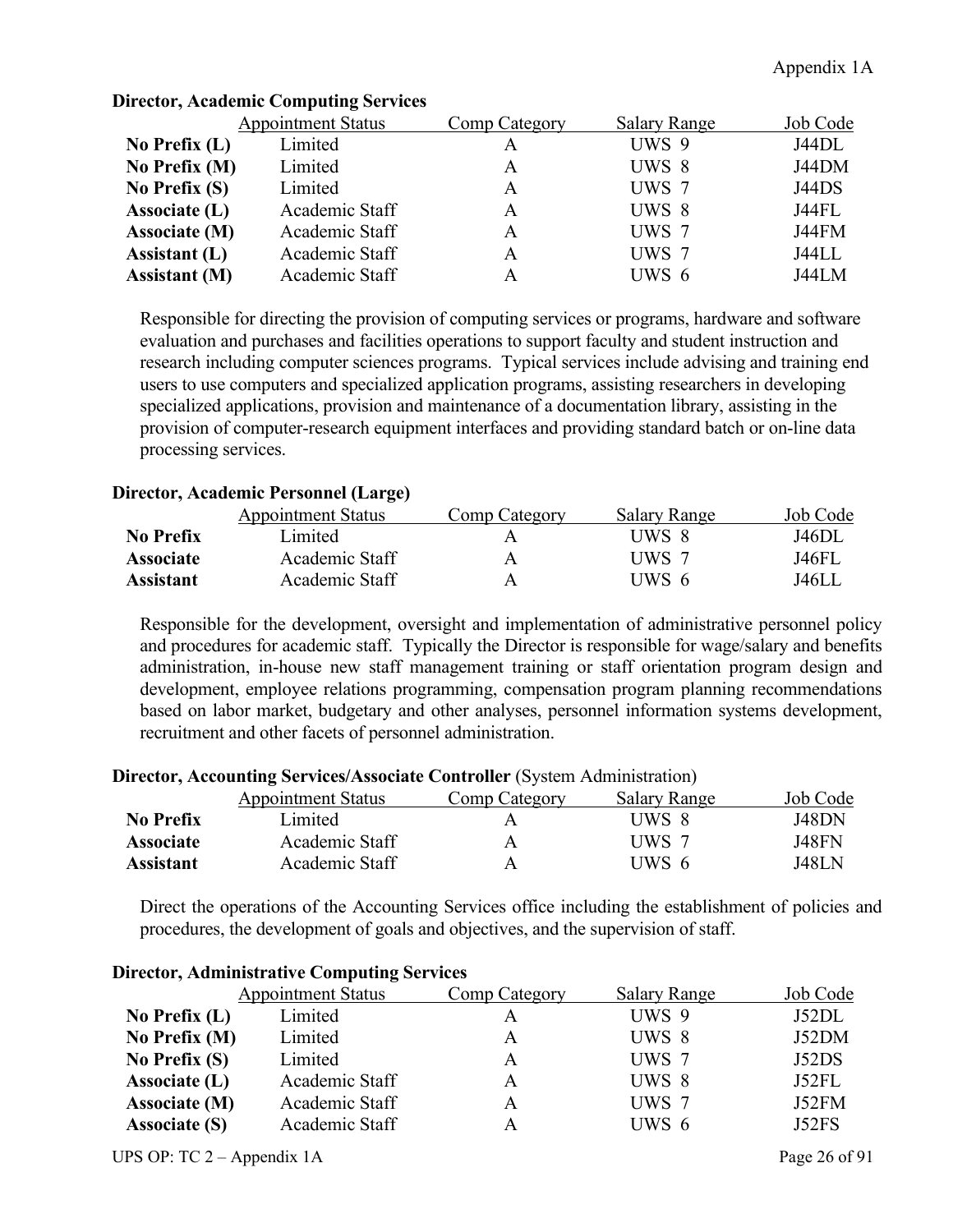Appendix 1A

| Assistant (L)        | Academic Staff | А | UWS 7 | J52LL |
|----------------------|----------------|---|-------|-------|
| <b>Assistant</b> (M) | Academic Staff | Α | UWS 6 | J52LM |
| <b>Assistant</b> (S) | Academic Staff |   | UWS 5 | J52LS |

Responsible for the identification and provision of computer related services to administrative and academic units. Typically includes the development of on-line to mainframe or micro-based freestanding or network based computer and office systems; the provision of specific data processing facilities or services for the payroll, financial accounts, registration, personnel and other administrative functions.

#### **Director, Admissions**

|                      | <b>Appointment Status</b> | Comp Category | <b>Salary Range</b> | Job Code     |
|----------------------|---------------------------|---------------|---------------------|--------------|
| No Prefix $(L)$      | Limited                   | A             | UWS 8               | J54DL        |
| No Prefix (M)        | Limited                   | A             | UWS 7               | J54DM        |
| No Prefix $(S)$      | Limited                   | A             | UWS 6               | J54DS        |
| Associate (L)        | Academic Staff            | A             | UWS 7               | J54FL        |
| Associate (M)        | Academic Staff            | A             | UWS 6               | J54FM        |
| <b>Associate (S)</b> | Academic Staff            | A             | UWS 5               | <b>J54FS</b> |
| Assistant (L)        | Academic Staff            | A             | UWS 6               | J54LL        |
| <b>Assistant</b> (M) | Academic Staff            | A             | UWS 5               | J54LM        |
| <b>Assistant (S)</b> | Academic Staff            | A             | UWS 4               | J54LS        |

Directs administrative procedures relating to student admissions. Responsible for coordination of activities of university units concerning publications, application forms, fees, student interviewing, selection criteria, screening, international admissions, etc. Oversees evaluation of candidates for admission.

### **Director, Admissions/Records**

|                      | <b>Appointment Status</b> | Comp Category | <b>Salary Range</b> | Job Code     |
|----------------------|---------------------------|---------------|---------------------|--------------|
| No Prefix $(L)$      | Limited                   | A             | UWS 9               | J56DL        |
| No Prefix (M)        | Limited                   | A             | UWS 8               | J56DM        |
| No Prefix $(S)$      | Limited                   | A             | UWS 7               | J56DS        |
| Associate (L)        | Academic Staff            | A             | UWS 8               | J56FL        |
| Associate (M)        | Academic Staff            | A             | UWS 7               | J56FM        |
| <b>Associate (S)</b> | Academic Staff            | A             | UWS 6               | <b>J56FS</b> |
| Assistant (L)        | Academic Staff            | A             | UWS 7               | J56LL        |
| <b>Assistant (M)</b> | Academic Staff            | A             | UWS 6               | J56LM        |
| <b>Assistant (S)</b> | Academic Staff            | A             | UWS 5               | <b>J56LS</b> |

Directs the administrative procedures relating to student admissions, registration and enrollment. Responsibilities include the maintenance of student academic records, the development and maintenance of student record related statistics and analyses, the distribution and collection of applications of admission, applications processing and routing.

#### **Director, Affirmative Action (Large)**

|                  | <b>Appointment Status</b> | Comp Category | Salary Range | Job Code |
|------------------|---------------------------|---------------|--------------|----------|
| <b>No Prefix</b> | Limited                   |               | UWS 8        | J62DL    |
| <b>Associate</b> | Academic Staff            |               | UWS 7        | J62FL    |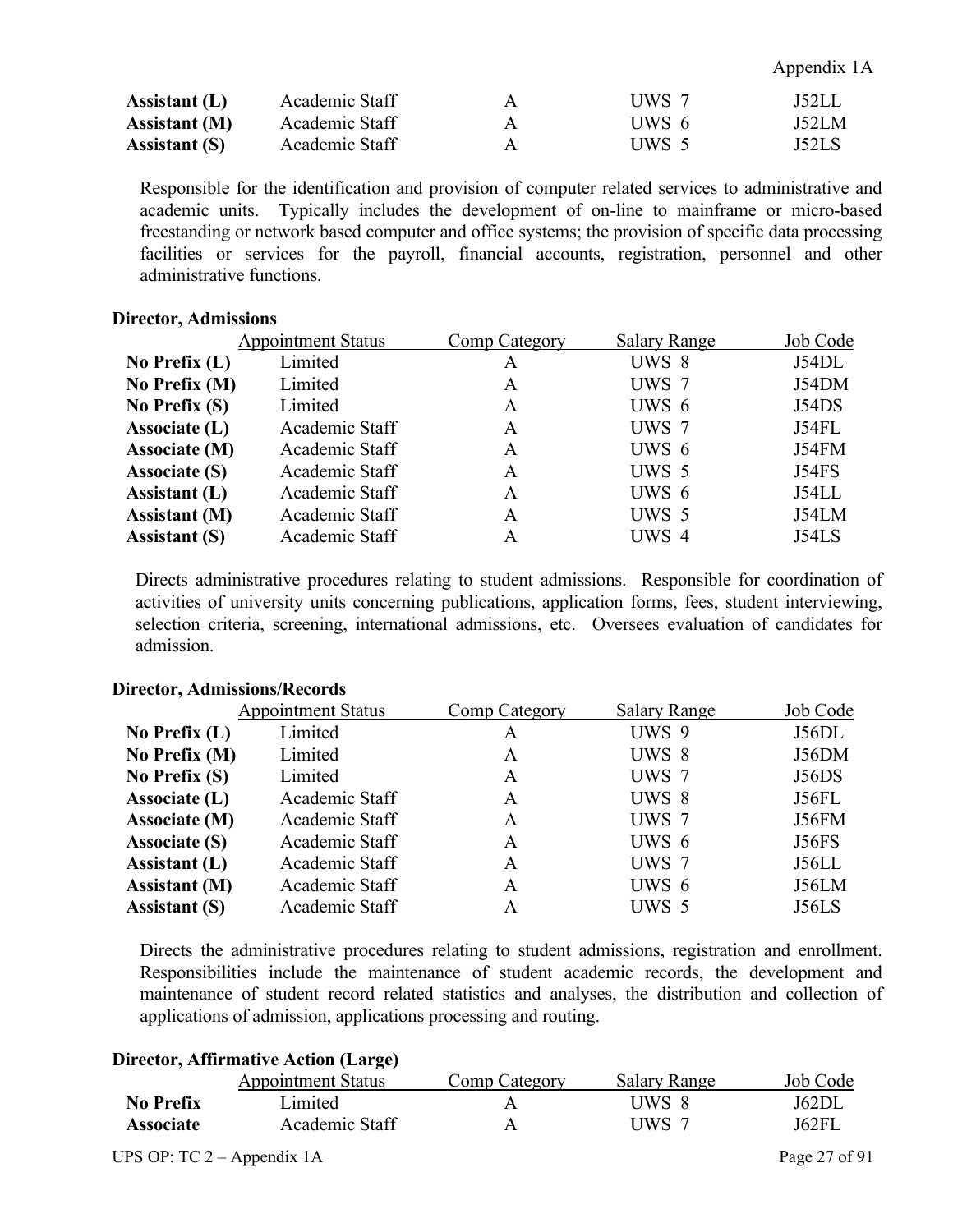| Appendix 1A |  |
|-------------|--|
|-------------|--|

| <b>Assistant</b> | Academic Staff |  | JWS | 162LL |
|------------------|----------------|--|-----|-------|
|------------------|----------------|--|-----|-------|

Responsible for developing and implementing the institution's AA/EEO program and monitoring compliance with Federal AA/EEO regulations and standards. Typically the Director is responsible for investigating complaints of sex, ethnic and race discrimination; the encouragement and promotion of minority and women's programs; advising the institution with respect to AA/EEO policy, practices and developments; preparing the institutions EEO-1, EEO-6 and other reports and is the principal liaison with institutional and government officials regarding AA/EEO matters.

### **Director, Alumni Relations**

|                      | <b>Appointment Status</b> | Comp Category | <b>Salary Range</b> | Job Code |
|----------------------|---------------------------|---------------|---------------------|----------|
| No Prefix $(L)$      | Limited                   | A             | UWS 6               | J72DL    |
| No Prefix (M)        | Limited                   | A             | UWS 5               | J72DM    |
| Associate (L)        | Academic Staff            | A             | UWS 5               | J72FL    |
| Associate (M)        | Academic Staff            | A             | UWS 4               | J72FM    |
| Assistant $(L)$      | Academic Staff            | A             | UWS 4               | J72LL    |
| <b>Assistant</b> (M) | Academic Staff            | A             | UWS 3               | J72LM    |

Directs the alumni related activities of an institution. Focus is on the long-range planning of programs to maintain and develop the interest and involvement of alumni for the purpose of soliciting contributions. These activities may include special events of interest to alumni such as homecomings, reunions or receptions, promotional mailings, the organization and operation of alumni clubs or societies, the coordination of the work of alumni volunteers, the preparation of alumni newsletters or brochures and the coordination of alumni activities with other fund raising drives.

### **Director, Architectural/Engineering Services** (System Administration)

|                  | <b>Appointment Status</b> | Comp Category | Salary Range | Job Code |
|------------------|---------------------------|---------------|--------------|----------|
| No Prefix        | Limited                   | Α             | UWS 9        | J75DN    |
| <b>Associate</b> | Academic Staff            | Α             | UWS 8        | J75FN    |
| Assistant        | Academic Staff            | A             | UWS 7        | J75L N   |

Manage the Office of Architectural and Engineering Services. Provide systemwide technical oversight for the design, estimating and construction of all building projects. Serve as liaison to the Bureau of Engineering and Energy Management in the Department of Administration.

### **Deputy Director, Athletics (Large)**

| <b>Appointment Status:</b>    | Limited |
|-------------------------------|---------|
| <b>Compensation Category:</b> | A       |
| <b>Salary Range:</b>          | UWS 9   |
| Job Code:                     | J77NL   |

Serves as Deputy Director in the development of intercollegiate athletic programs.

## **Director, Athletics**

|                              | <b>Appointment Status</b> | Comp Category | <b>Salary Range</b> | Job Code      |
|------------------------------|---------------------------|---------------|---------------------|---------------|
| No Prefix $(L)$              | Limited                   |               | UWS 9               | J78DL         |
| No Prefix (M)                | Limited                   |               | UWS 7               | J78DM         |
| UPS OP: TC $2 -$ Appendix 1A |                           |               |                     | Page 28 of 91 |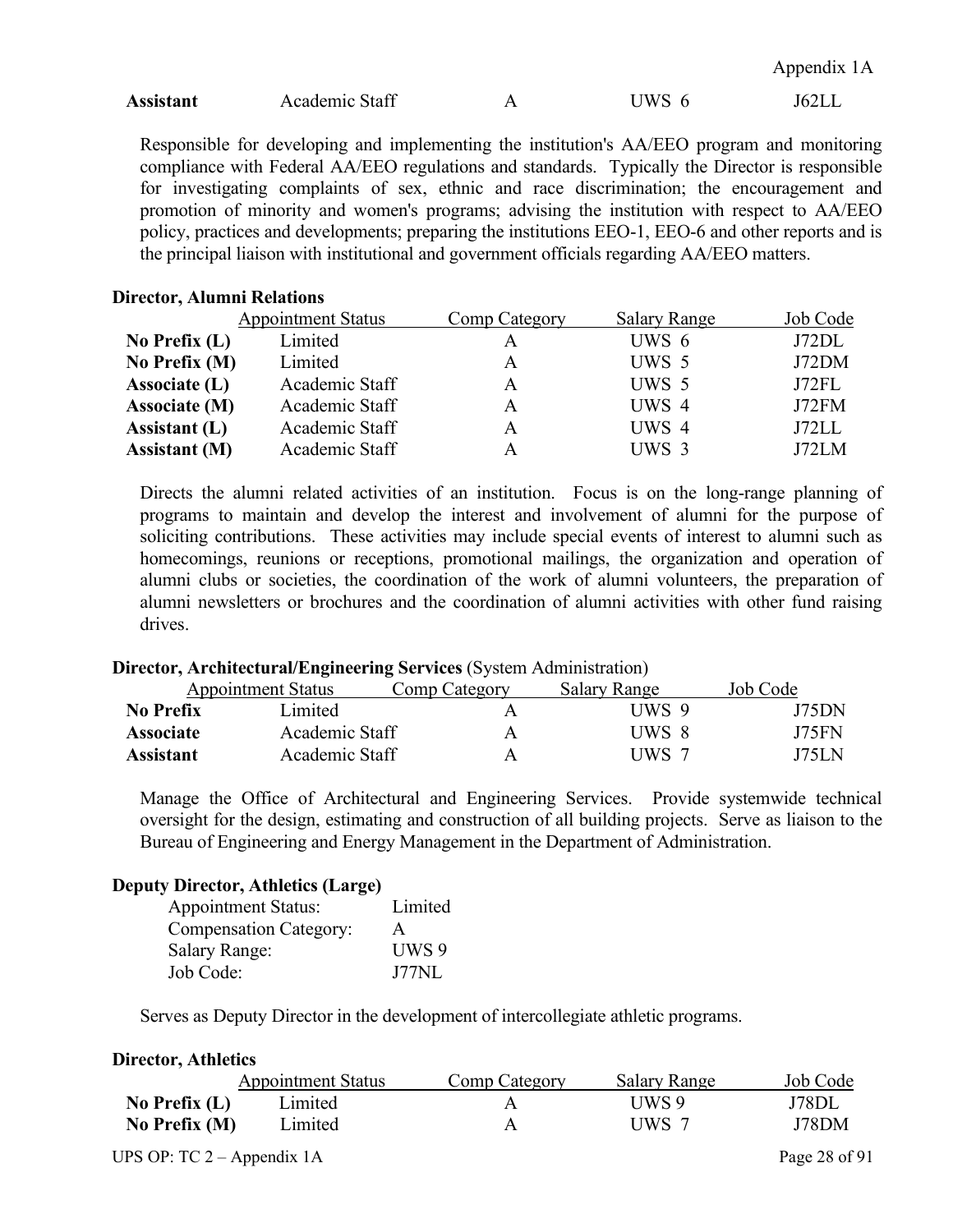# **No Prefix (S)** Limited A UWS 6 J78DS **Associate (L)** Academic Staff A UWS 8 J78FL **Associate (M)** Academic Staff A UWS 6 J78FM **Associate (S)** Academic Staff A UWS 5 J78FS **Assistant (L)** Academic Staff A UWS 7 J78LL **Assistant (M)** Academic Staff A UWS 5 J78LM **Assistant (S) Academic Staff A** UWS 4 J78LS

Directs the development of intercollegiate athletic programs. Typically supervises directly or through subordinates a staff of coaches, trainers, marketing and sports information professionals and other staff. Responsibilities often include the scheduling and contracting of events, equipment and facilities budgeting, the assurance of compliance with Conference standards and institutional regulations, the overall athletic program's mission and conceptual basis and other administrative and professional duties.

# **Director, Auxiliary Operations**

|                      | <b>Appointment Status</b> | Comp Category | <b>Salary Range</b> | Job Code |
|----------------------|---------------------------|---------------|---------------------|----------|
| No Prefix $(L)$      | Limited                   | А             | UWS 9               | J82DL    |
| No Prefix (M)        | Limited                   | A             | UWS 7               | J82DM    |
| Associate (L)        | Academic Staff            | А             | UWS 8               | J82FL    |
| Associate (M)        | Academic Staff            | A             | UWS 6               | J82FM    |
| Assistant $(L)$      | Academic Staff            | А             | UWS 7               | J82LL    |
| <b>Assistant</b> (M) | Academic Staff            | A             | UWS 5               | J82LM    |
|                      |                           |               |                     |          |

Responsible for developing, managing, and operating some combination of income-producing or primarily self-financing operations of an institution. These typically include transportation services, the parking office, food services, bookstore, vending, printing, child care and or other operations. Sometimes includes computation services.

|                      | <b>Appointment Status</b> | Comp Category | <b>Salary Range</b> | Job Code |
|----------------------|---------------------------|---------------|---------------------|----------|
| No Prefix $(L)$      | Limited                   | A             | <b>UWS 11</b>       | J92DL    |
| No Prefix (M)        | Limited                   | A             | UWS 8               | J92DM    |
| No Prefix $(S)$      | Limited                   | A             | UWS 7               | J92DS    |
| Associate (L)        | Academic Staff            | A             | <b>UWS 10</b>       | J92FL    |
| Associate (M)        | Academic Staff            | A             | UWS 7               | J92FM    |
| <b>Associate (S)</b> | Academic Staff            | A             | UWS 6               | J92FS    |
| <b>Assistant</b> (L) | Academic Staff            | A             | UWS 8               | J92LL    |
| <b>Assistant</b> (M) | Academic Staff            | A             | UWS 6               | J92LM    |
| <b>Assistant (S)</b> | Academic Staff            | A             | UWS 5               | J92LS    |
|                      |                           |               |                     |          |

## **Director, Budget**

Responsible for planning the future and monitoring the current operating and capital budget of an institution or major division or unit. Responsibilities typically include developing short- and long-term budgetary projections and developing financial resource allocation recommendations based on subunit budget projections, alternative funding arrangements and overall budgetary constraints.

Appendix 1A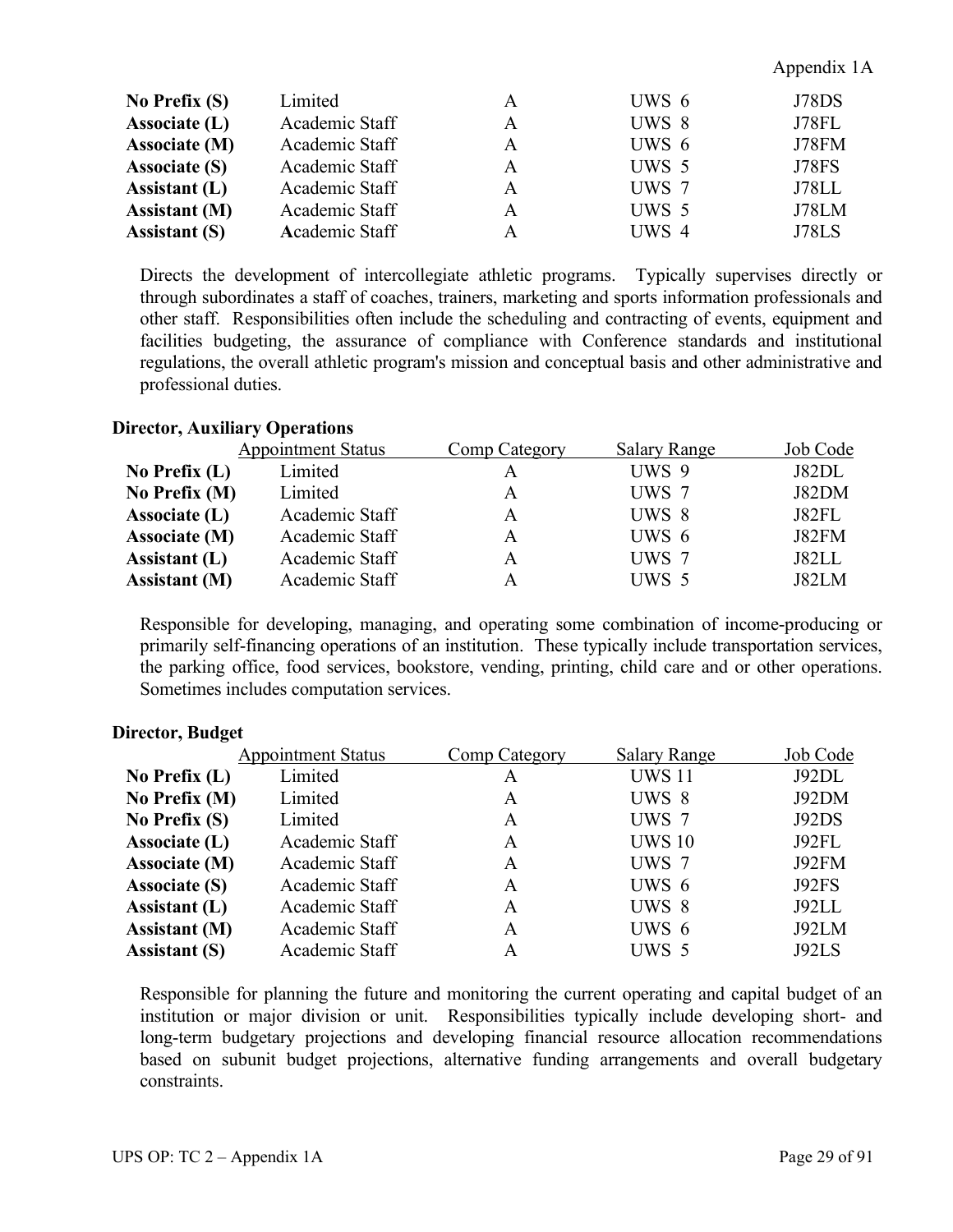|                  | <b>Appointment Status</b> | Comp Category | <b>Salary Range</b> | Job Code |
|------------------|---------------------------|---------------|---------------------|----------|
| <b>No Prefix</b> | Limited                   | A             | UWS 9               | J94DN    |
| <b>Associate</b> | Academic Staff            | А             | UWS 8               | J94FN    |
| <b>Assistant</b> | Academic Staff            | A             | UWS 7               | J94L N   |

## **Director, Budget Planning and Development** (System Administration)

Direct professional staff within the System Administration Office of Budget Planning, Preparation and Analysis related to institutions' and system's work on the biennial and annual operating budget.

### **Director, Business Services**

|                      | <b>Appointment Status</b> | Comp Category | <b>Salary Range</b> | Job Code     |
|----------------------|---------------------------|---------------|---------------------|--------------|
| No Prefix $(L)$      | Limited                   |               | <b>UWS 10</b>       | J96DL        |
| No Prefix (M)        | Limited                   | A             | UWS 9               | J96DM        |
| Associate (L)        | Academic Staff            | A             | UWS 9               | J96FL        |
| Associate (M)        | Academic Staff            | A             | UWS 8               | <b>J96FM</b> |
| Assistant (L)        | Academic Staff            | A             | UWS 8               | J96LL        |
| <b>Assistant</b> (M) | Academic Staff            |               | UWS 7               | J96LM        |

Responsible for the direction of the business and financial affairs of an institution or major division. These typically include accounting, financial services, auxiliary enterprises, the management of real estate operations or investments or other combinations of business and financial affairs.

## **Director, Capital Budget** (System Administration)

|                  | <b>Appointment Status</b> | Comp Category | Salary Range | Job Code |
|------------------|---------------------------|---------------|--------------|----------|
| No Prefix        | imited.                   |               | UWS 8        | K02DN    |
| <b>Associate</b> | Academic Staff            | А             | UWS 7        | K02FN    |
| Assistant        | Academic Staff            | Α             | UWS 6        | K021 N   |

Direct the preparation and analysis of the UW System's biennial capital budget. Supervise and direct the preparation of requests for Regent's approval and for the State Building Commission's approval of facilities projects for implementation. Prepare policy papers and reports for action by the Board of Regents.

|                      | <b>Appointment Status</b> | Comp Category | <b>Salary Range</b> | Job Code                       |
|----------------------|---------------------------|---------------|---------------------|--------------------------------|
| No Prefix $(L)$      | Limited                   | A             | UWS 8               | K04DL                          |
| No Prefix (M)        | Limited                   | A             | UWS 7               | K04DM                          |
| No Prefix $(S)$      | Limited                   | A             | UWS 6               | K <sub>04</sub> D <sub>S</sub> |
| Associate (L)        | Academic Staff            | A             | UWS 7               | K04FL                          |
| Associate (M)        | Academic Staff            | A             | UWS 6               | K04FM                          |
| <b>Associate (S)</b> | Academic Staff            | A             | UWS 5               | K04FS                          |
| Assistant $(L)$      | Academic Staff            | A             | UWS 6               | K04LL                          |
| <b>Assistant</b> (M) | Academic Staff            | A             | UWS 5               | K04LM                          |
|                      |                           |               |                     |                                |

### **Director, Career Planning and Placement**

Responsible for career counseling and job placement program development for alumni and students. Typical responsibilities focus on assisting individuals in finding employment upon graduation through methods such as coordinating employer visits with students, developing and participating in curriculum planning in cooperation with student counseling, advising and department administrators;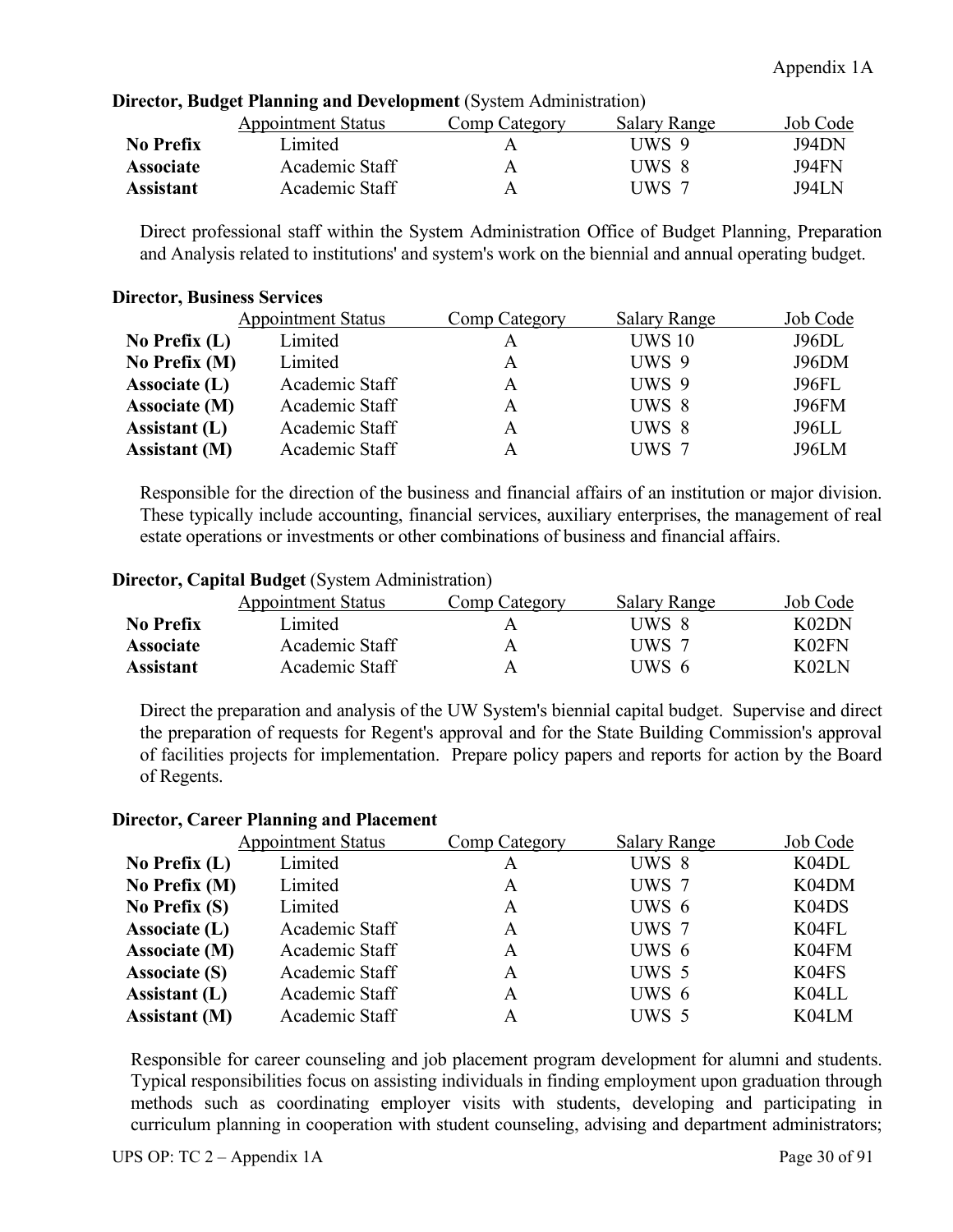maintaining a library of career information; maintaining a job posting service; and developing resume writing and/or interviewing clinics. Other activities might include the provision of duplicating services, the supervision of employment testing, the dissemination of scholarship or fellowship opportunities information, assisting students in making vocational decisions and related endeavors.

## **Director, Child Care**

|                      | <b>Appointment Status</b> | Comp Category | <b>Salary Range</b> | Job Code           |
|----------------------|---------------------------|---------------|---------------------|--------------------|
| No Prefix $(L)$      | Limited                   | A             | UWS 7               | K <sub>06</sub> DL |
| No Prefix $(M)$      | Limited                   | A             | UWS 6               | K06DM              |
| No Prefix $(S)$      | Limited                   | A             | UWS 5               | K <sub>06</sub> DS |
| Associate (L)        | Academic Staff            | A             | UWS 6               | K06FL              |
| <b>Associate (M)</b> | Academic Staff            | A             | UWS 5               | K06FM              |
| <b>Associate (S)</b> | Academic Staff            | A             | UWS 4               | K06FS              |
| Assistant (L)        | Academic Staff            | A             | UWS 5               | K06LL              |
| <b>Assistant (M)</b> | Academic Staff            | А             | UWS 4               | K06LM              |

Responsible for the overall management and direction of a facility which provides child care services to children of staff and students. Responsibilities include staff training, child play and learning program development in compliance with State and university regulations and quality assurance standards and standard administrative responsibilities such as staff scheduling, unit policy and procedures development and budget planning and control.

|                      | <b>Appointment Status</b> | Comp Category | <b>Salary Range</b> | Job Code           |
|----------------------|---------------------------|---------------|---------------------|--------------------|
| No Prefix $(L)$      | Limited                   | A             | <b>UWS 10</b>       | K <sub>10</sub> DL |
| No Prefix (M)        | Limited                   | A             | UWS 8               | K10DM              |
| No Prefix $(S)$      | Limited                   | A             | UWS 7               | K <sub>10</sub> DS |
| Associate (L)        | Academic Staff            | A             | UWS 9               | K <sub>10FL</sub>  |
| Associate (M)        | Academic Staff            | A             | UWS 7               | K10FM              |
| <b>Associate (S)</b> | Academic Staff            | A             | UWS 6               | K10FS              |
| Assistant (L)        | Academic Staff            | A             | UWS 8               | K <sub>10</sub> LL |
| <b>Assistant</b> (M) | Academic Staff            | A             | UWS 6               | K <sub>10</sub> LM |
| <b>Assistant (S)</b> | Academic Staff            | A             | UWS 5               | K <sub>10</sub> LS |

# **Director, Computer Services**

Responsible for the provision of academic and administrative computing services to an institution or a major division of an institution. Responsibilities include the planning and development of office and distributed information systems, systems to support institutional research, instruction and management decision making. The latter may include the processing and data base management of financial accounting, personnel, student record and other administrative data.

| $P_n$ computing bet vices (bysich reditionation) |                           |               |                     |          |
|--------------------------------------------------|---------------------------|---------------|---------------------|----------|
|                                                  | <b>Appointment Status</b> | Comp Category | <b>Salary Range</b> | Job Code |
| <b>No Prefix</b>                                 | Limited                   |               | UWS 9               | K12DN    |
| <b>Associate</b>                                 | Academic Staff            | A             | UWS 8               | K12FN    |
| <b>Assistant</b>                                 | Academic Staff            | A             | UWS 7               | K12LN    |

# **Director, Computing Services** (System Administration)

Direct staff within the Office of Information Systems which provides data processing support for System Administration. Responsibilities include planning and development of office and distributed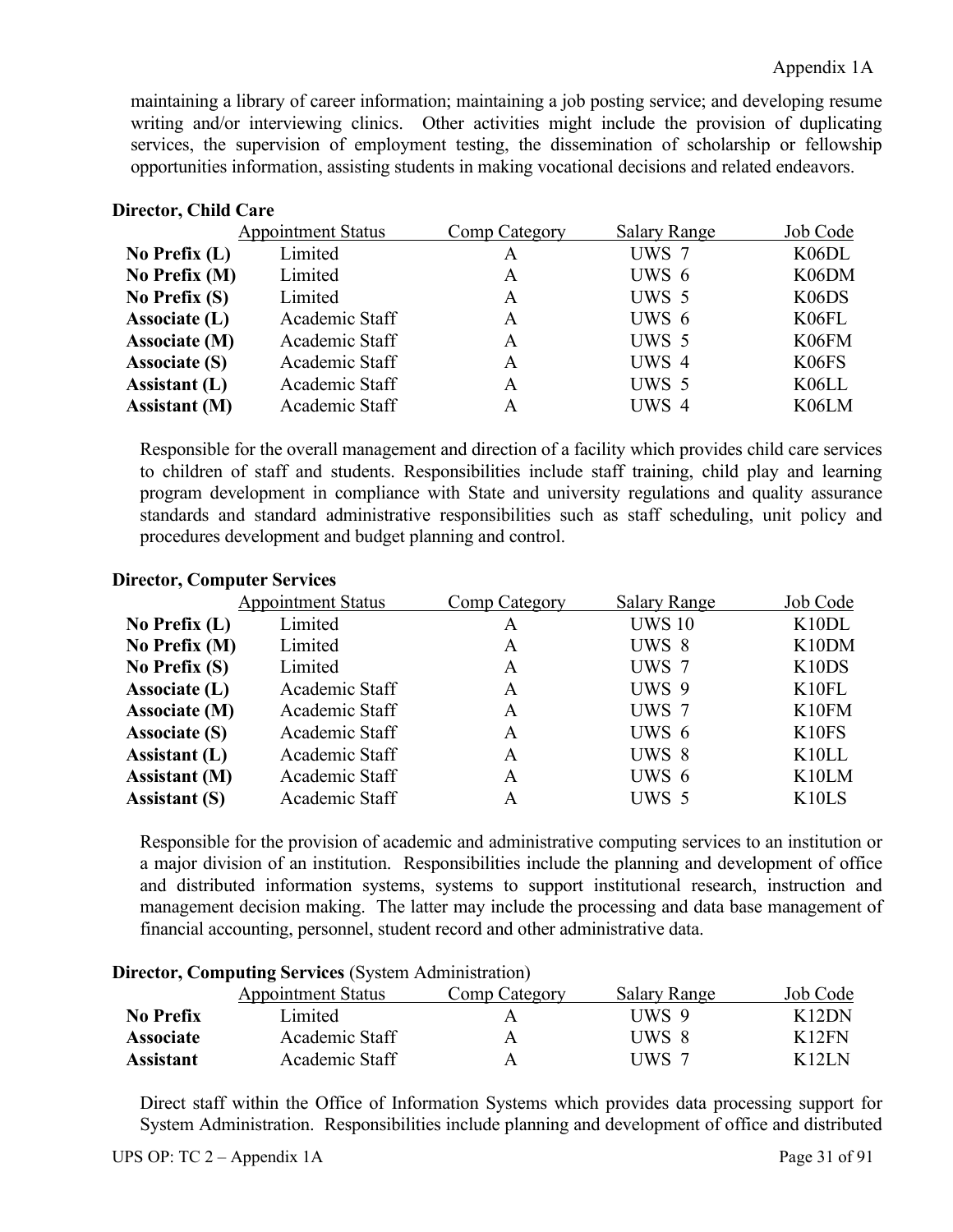information systems to support analysis, research, and management decision-making. The office provides computing services for offices dealing with facilities, risk management, payroll and staff benefits, accounting and internal audit, student financial aids and curricular and student data.

| риссия, социнаше паасанон |                           |               |                     |                                |
|---------------------------|---------------------------|---------------|---------------------|--------------------------------|
|                           | <b>Appointment Status</b> | Comp Category | <b>Salary Range</b> | Job Code                       |
| No Prefix $(L)$           | Limited                   | A             | UWS 9               | K14DL                          |
| No Prefix (M)             | Limited                   | A             | UWS 8               | K <sub>14</sub> DM             |
| No Prefix $(S)$           | Limited                   | A             | UWS 7               | K <sub>14</sub> D <sub>S</sub> |
| Associate (L)             | Academic Staff            | A             | UWS 8               | K <sub>14FL</sub>              |
| Associate (M)             | Academic Staff            | A             | UWS 7               | K14FM                          |
| <b>Associate (S)</b>      | Academic Staff            | A             | UWS 6               | K14FS                          |
| Assistant (L)             | Academic Staff            | A             | UWS 7               | K <sub>14</sub> LL             |
| <b>Assistant</b> (M)      | Academic Staff            | A             | UWS 6               | K <sub>14</sub> LM             |
| <b>Assistant (S)</b>      | Academic Staff            | A             | UWS 5               | K <sub>14</sub> L <sub>S</sub> |
|                           |                           |               |                     |                                |

### **Director, Continuing Education**

Responsible for the development and administration of all continuing education programs. Examples of responsibilities include development and coordination of courses with academic departments, staffing, admissions and registration for continuing education courses, student orientation, marketing and all other aspects of promoting and providing continuing education programming.

## **Director, Counseling Services**

|                      | <b>Appointment Status</b> | Comp Category | <b>Salary Range</b> | Job Code           |
|----------------------|---------------------------|---------------|---------------------|--------------------|
| No Prefix $(L)$      | Limited                   |               | UWS 9               | K16DL              |
| No Prefix (M)        | Limited                   | A             | UWS 8               | K <sub>16</sub> DM |
| Associate (L)        | Academic Staff            | A             | UWS 8               | K <sub>16FL</sub>  |
| Associate (M)        | Academic Staff            | A             | UWS 7               | K16FM              |
| Assistant $(L)$      | Academic Staff            | A             | UWS 7               | K16LL              |
| <b>Assistant</b> (M) | Academic Staff            |               | UWS 6               | K16LM              |

Responsible for providing, developing, and maintaining an institution's counseling services and programs. In addition to typical administrative, budgetary, and supervisory responsibilities, the director is responsible for directing the development of group and individual counseling approaches and techniques, staff training programs and coordinating the activities of the unit with other service areas. The Director may be involved directly in counseling or supervising the counseling of difficult cases and acts as a professional resource to other professional counseling staff.

# **Director, Development** Appointment Status Comp Category Salary Range Job Code  **No Prefix (L)** Limited A UWS 8 K22DL  **No Prefix (M)** Limited A UWS 7 K22DM **Associate (L)** Academic Staff A UWS 7 K22FL Associate (M Academic Staff A UWS 6 K22FM Assistant (L) Academic Staff A UWS 6 K22LL **Assistant (M)** Academic Staff A UWS 5 K22LM

Responsible for designing strategies that will permit the institution to acquire, manage and distribute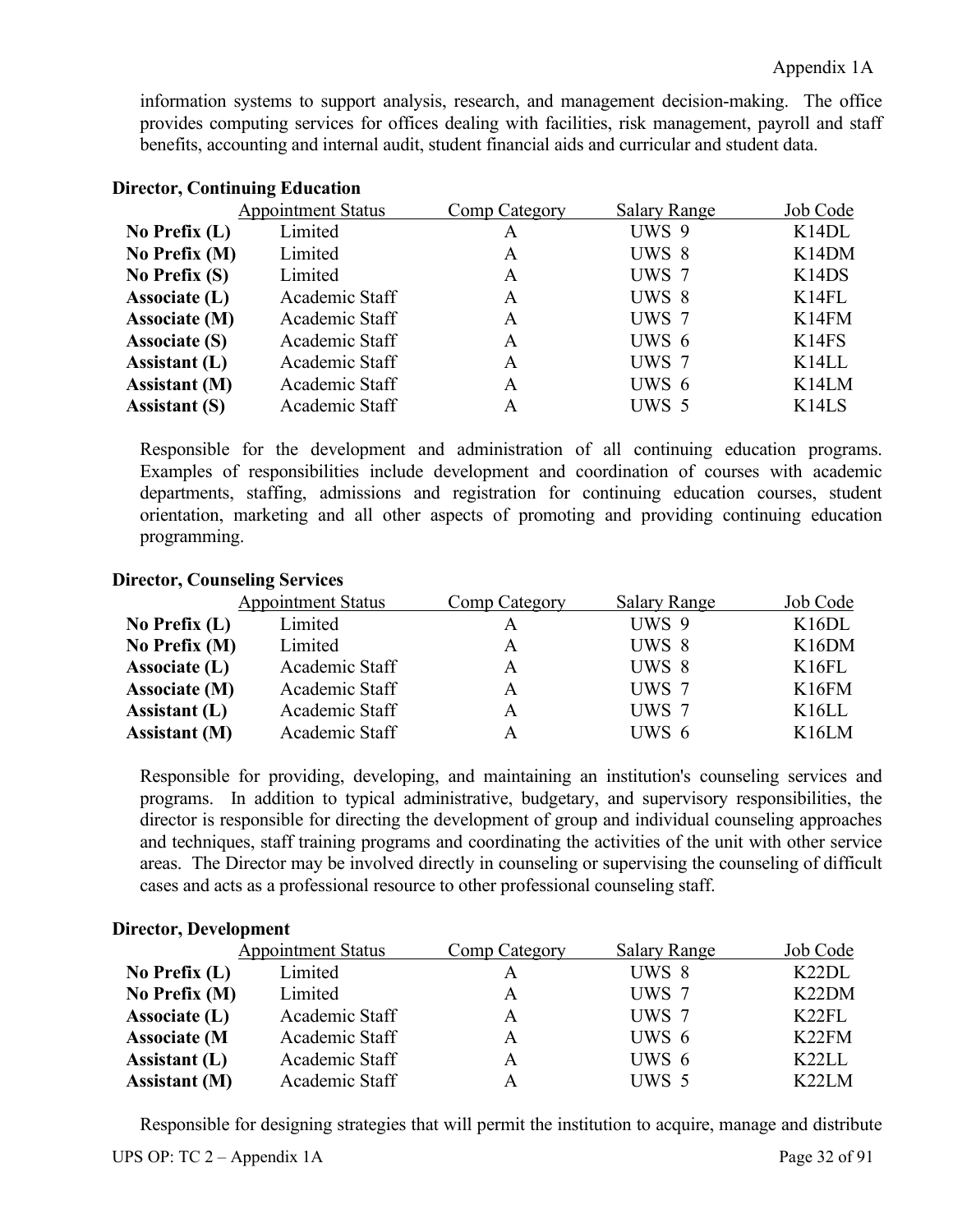funds that will enhance the educational mission of the institution. The funds are typically used for academic support, new equipment and facilities, travel, professional development of faculty, student scholarships and new student recruitment.

| ри ссеот, ретердиене ана тианин теспеноня (глеананг) |                           |               |                     |          |
|------------------------------------------------------|---------------------------|---------------|---------------------|----------|
|                                                      | <b>Appointment Status</b> | Comp Category | <b>Salary Range</b> | Job Code |
| No Prefix                                            | Limited                   |               | UWS 7               | K24DM    |
| <b>Associate</b>                                     | Academic Staff            | A             | UWS 6               | K24FM    |
| <b>Assistant</b>                                     | Academic Staff            | A             | UWS 5               | K24LM    |

## **Director, Development and Alumni Relations (Medium)**

Responsible for planning, developing, and implementing approaches to acquire or solicit funds from various sources including governmental grant programs and alumni or through individual or small group gifts and bequests. Programs typically include those attracting special subgroups of the institution's communities such as alumni or business's, specialized promotional mailing campaigns and other activities.

## **Director, Educational Support Services**

|                      | <b>Appointment Status</b> | Comp Category | <b>Salary Range</b> | Job Code |
|----------------------|---------------------------|---------------|---------------------|----------|
| No Prefix $(L)$      | Limited                   | A             | UWS 8               | K34DL    |
| No Prefix (M)        | Limited                   | A             | UWS 7               | K34DM    |
| No Prefix $(S)$      | Limited                   | A             | $UWS_6$             | K34DS    |
| Associate (L)        | Academic Staff            | A             | UWS 7               | K34FL    |
| Associate (M)        | Academic Staff            | A             | UWS 6               | K34FM    |
| <b>Associate (S)</b> | Academic Staff            | A             | UWS 5               | K34FS    |
| Assistant (L)        | Academic Staff            | A             | $UWS_6$             | K34LL    |
| <b>Assistant</b> (M) | Academic Staff            | A             | UWS 5               | K34LM    |

Directs and develops ongoing programs to assist students or prospective students with inadequate pre-college preparation or low incomes in pursuing academic endeavors. Typically involves providing remedial, non-credit instruction in such areas as mathematics, reading skills, study skills and English language writing and speaking. May also include developing programs to facilitate recruitment of minority students, developing admissions criteria for such students in cooperation with academic departments, providing financial aid advice and other related services.

## **Director, Extended Degree Program (Medium)**

|                  | <b>Appointment Status</b> | Comp Category | Salary Range | Job Code |
|------------------|---------------------------|---------------|--------------|----------|
| <b>No Prefix</b> | imited                    |               | UWS 7        | K38DM    |
| <b>Associate</b> | Academic Staff            |               | UWS 6        | K38FM    |

Responsible for the development, assessment, and implementation of innovative educational programs for persons not enrolled in traditional on-campus classes. This involves identifying trends in continuing education programming and assessing the needs of community groups, businesses and individuals. In addition to standard supervisory and budgetary responsibilities, the Director oversees the development of grant based and other funding sources and the development of a strategy to market developed programs.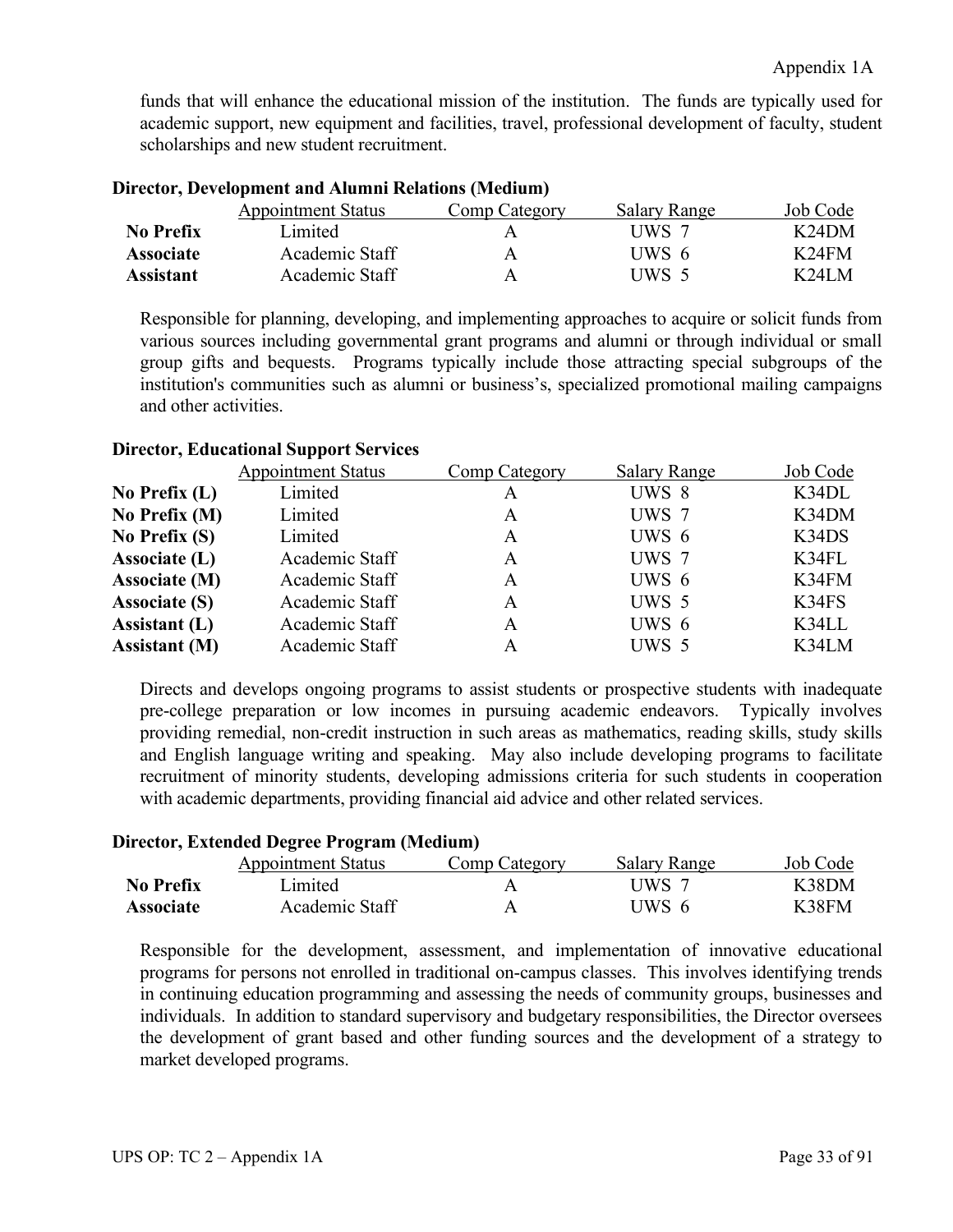|                      | <b>Appointment Status</b> | Comp Category | <b>Salary Range</b> | Job Code |
|----------------------|---------------------------|---------------|---------------------|----------|
| No Prefix $(L)$      | Limited                   | А             | UWS 8               | K44DL    |
| No Prefix (M)        | Limited                   | A             | UWS 7               | K44DM    |
| No Prefix $(S)$      | Limited                   | A             | UWS 6               | K44DS    |
| Associate (L)        | Academic Staff            | A             | UWS 7               | K44FL    |
| Associate (M)        | Academic Staff            | A             | UWS 6               | K44FM    |
| <b>Associate (S)</b> | Academic Staff            | A             | UWS 5               | K44FS    |
| Assistant (L)        | Academic Staff            | A             | UWS 6               | K44LL    |
| <b>Assistant</b> (M) | Academic Staff            | A             | UWS 5               | K44LM    |
| <b>Assistant (S)</b> | Academic Staff            | A             | UWS 4               | K44LS    |

## **Director, Financial Aid**

Directs, plans, and administers an institution's financial aid activities. Responsible for the development and administration of financial aid policies, requirements and procedures, the maintenance and security of financial aid applications and other documents, the development of sources of funds for student aid including Federal, State, institutional and private sources. In addition to standard supervisory and administrative responsibilities, may be responsible for several functional areas including financial aid advising and loan processing.

### **Director, Financial Reporting** (System Administration)

|                  | <b>Appointment Status</b> | Comp Category | <b>Salary Range</b> | Job Code |
|------------------|---------------------------|---------------|---------------------|----------|
| No Prefix        | amited                    |               | UWS 8               | K46DN    |
| <b>Associate</b> | Academic Staff            | A             | UWS 7               | K46FN    |
| <b>Assistant</b> | Academic Staff            | A             | UWS 6               | K46LN    |

Direct the Office of Financial Reporting which is responsible for the compilation, publication, and dissemination of financial data for the UW System.

|                    | <b>Appointment Status</b> | Comp Category | <b>Salary Range</b> | Job Code |
|--------------------|---------------------------|---------------|---------------------|----------|
| No Prefix/L        | Limited                   | A             | UWS 7               | K48DL    |
| <b>Associate/L</b> | Academic Staff            | A             | UWS 6               | K48FL    |
| Assistant/L        | Academic Staff            | A             | UWS 5               | K48LL    |
| No Prefix/MLimited |                           | A             | UWS 7               | K48DM    |
| <b>Associate/M</b> | Academic Staff            | A             | UWS 6               | K48FM    |
| Assistant/M        | Academic Staff            | A             | UWS 5               | K48LM    |
| No Prefix/S        | Limited                   | A             | UWS 7               | K48DS    |
| <b>Associate/S</b> | Academic Staff            | A             | UWS 6               | K48FS    |
| <b>Assistant/S</b> | Academic Staff            | A             | UWS 5               | K48LS    |
|                    |                           |               |                     |          |

### **Director, Dining Service (Large, Medium, Small)**

Responsible for the direction and operation of the cafeterias, the food catering services or other directly operated and managed food service operations of an institution or major functional unit. In addition to significant supervisory responsibilities, this function, primarily through subordinate staff, prepares and serves food, enforces government regulations, and develops standards regarding sanitation, food and service quality and manages a significant food and equipment purchasing and operating budget.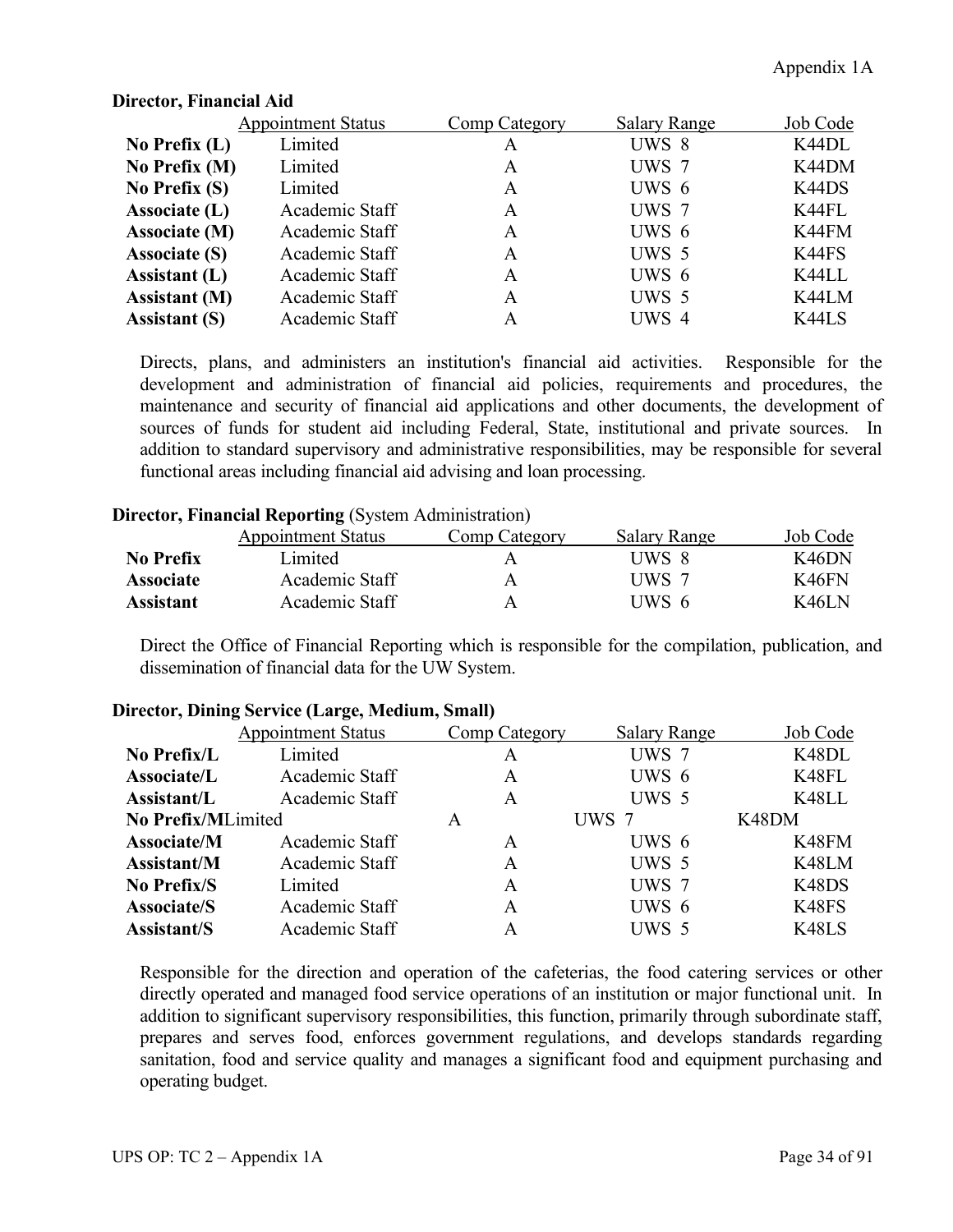|                      | <b>Appointment Status</b> | <b>Comp Category</b> | <b>Salary Range</b> | Job Code |
|----------------------|---------------------------|----------------------|---------------------|----------|
| No Prefix $(M)$      | Limited                   |                      | UWS 7               | K62DM    |
| No Prefix $(S)$      | Limited                   | A                    | UWS 6               | K62DS    |
| Associate (M)        | Academic Staff            | A                    | UWS 6               | K62FM    |
| <b>Associate (S)</b> | Academic Staff            | A                    | UWS 5               | K62FS    |
| <b>Assistant (M)</b> | Academic Staff            | A                    | UWS 5               | K62LM    |
| <b>Assistant (S)</b> | Academic Staff            |                      | UWS 4               | K62LS    |

## **Director, General Services**

Directs the activities and staff of the administrative support ancillary services unit of an institution or a major unit. These services might include mail collection and distribution, supplies distribution, photo reproduction, various space management and space planning responsibilities including coordinating space allocation and usage, unit security in coordination with institutional protective services, general equipment inventory control and other responsibilities.

## **Director, Internal Audit**

|                      | <b>Appointment Status</b> | Comp Category | <b>Salary Range</b> | Job Code |
|----------------------|---------------------------|---------------|---------------------|----------|
| No Prefix $(L)$      | Limited                   | A             | UWS 8               | K94DL    |
| No Prefix (M)        | Limited                   | A             | UWS 7               | K94DM    |
| Associate (L)        | Academic Staff            | A             | UWS 7               | K94FL    |
| Associate (M)        | Academic Staff            | A             | UWS 6               | K94FM    |
| Assistant $(L)$      | Academic Staff            | A             | UWS 6               | K94LL    |
| <b>Assistant</b> (M) | Academic Staff            | А             | UWS 5               | K94LM    |
|                      |                           |               |                     |          |

Responsible for the development and direction of the independent audit programs of the institution. The objective of the internal audit is to review the effectiveness and integrity of controls, financial record keeping approaches and general financial operations. The supervising and in-house training of professional staff, reporting on the adequacy of the operations of federally funded and other activities in conformity with grant and contract specifications, are typical responsibilities.

|                  | <b>Appointment Status</b> | Comp Category | <b>Salary Range</b> | Job Code |
|------------------|---------------------------|---------------|---------------------|----------|
| <b>No Prefix</b> | Limited                   | А             | UWS 9               | K96DN    |
| <b>Associate</b> | Academic Staff            | А             | UWS 8               | K96FN    |
| <b>Assistant</b> | Academic Staff            | А             | UWS 7               | K96LN    |

### **Director, Internal Audit (UWS)** (System Administration)

Direct the internal auditing function which assists management by reviewing operations for adequacy of controls, compliance, efficiency, and effectiveness and conveying the results of these reviews to the Board of Regents and the administration.

### **Director, International Education Program (Medium)** Appointment Status Comp Category Salary Range Job Code **No Prefix** Limited **A** UWS 7 K97DM **Associate** Academic Staff A UWS 6 K97FM

Develops and directs international studies and programs. Coordinates international studies curriculum. Develops and coordinates foreign study, faculty, and student exchange programs.

**Assistant** Academic Staff A UWS 5 K97LM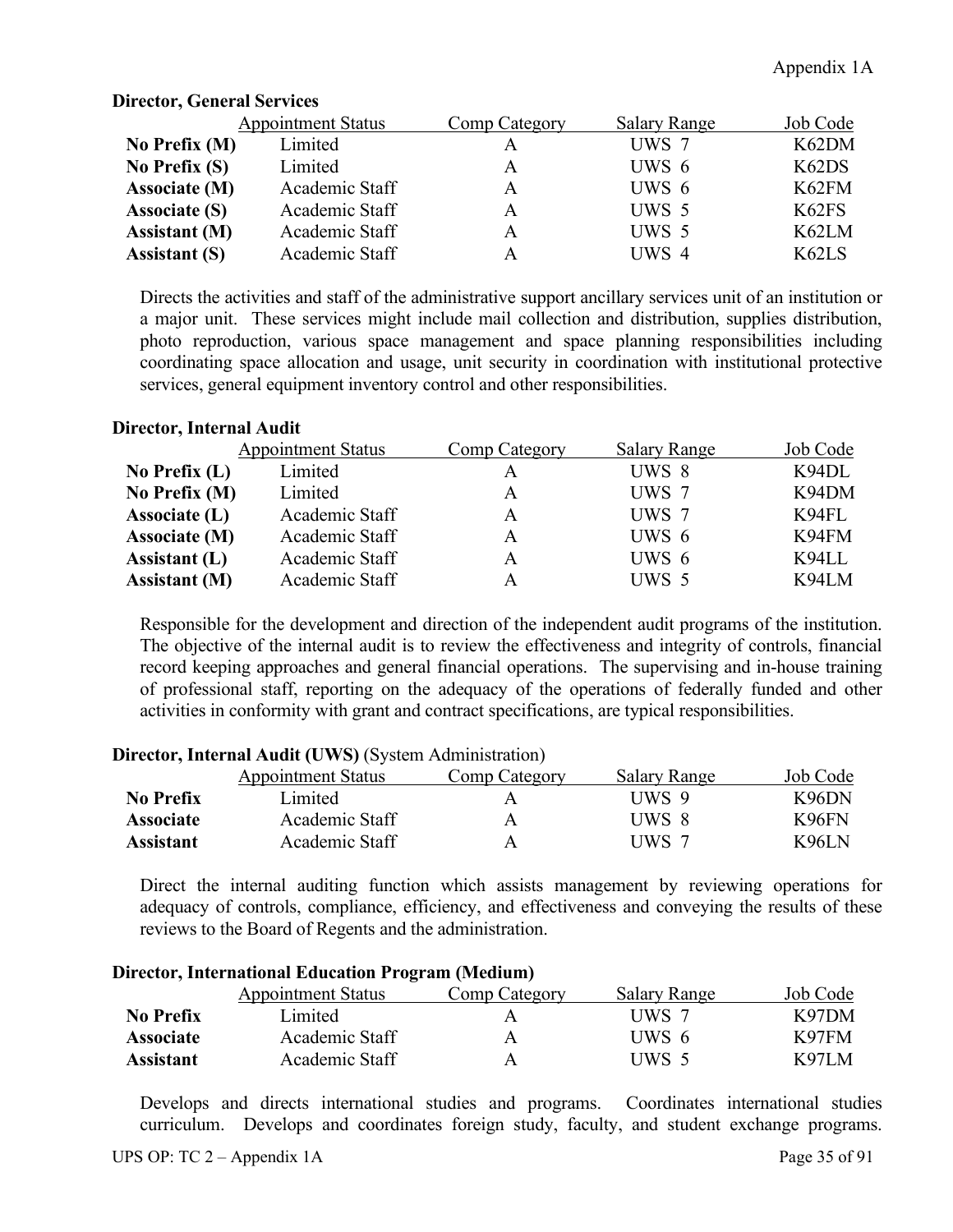| $\sim$ 11 00001, 21101 William William $\sim$ $\sim$ 0100 |                           |               |                     |          |  |
|-----------------------------------------------------------|---------------------------|---------------|---------------------|----------|--|
|                                                           | <b>Appointment Status</b> | Comp Category | <b>Salary Range</b> | Job Code |  |
| No Prefix $(L)$                                           | Limited                   | A             | UWS 7               | K98DL    |  |
| No Prefix (M)                                             | Limited                   | A             | UWS 6               | K98DM    |  |
| Associate (L)                                             | Academic Staff            | A             | UWS 6               | K98FL    |  |
| Associate (M)                                             | Academic Staff            | A             | UWS 5               | K98FM    |  |
| Assistant (L)                                             | Academic Staff            | A             | UWS 5               | K98LL    |  |
| <b>Assistant (M)</b>                                      | Academic Staff            | A             | UWS 4               | K98LM    |  |
|                                                           |                           |               |                     |          |  |

Negotiates and implements terms of exchange agreements with foreign institutions. A terminal degree is required.

# **Director, Intramural Sports**

Directs the development of institutional recreational activities, such as club sports. Recreational activities may include community recreational programs, exercise programs, as well as providing training in specific non-varsity sports. Typically, administrative responsibilities include the management of a sports equipment and staff budget, the maintenance and direction of facilities used for intramural sports activities, the development of recruitment programs to solicit participation of students and coordination of the scheduling of sports events.

### **Director, Library**

|                      | <b>Appointment Status</b> | Comp Category | <b>Salary Range</b> | Job Code                       |
|----------------------|---------------------------|---------------|---------------------|--------------------------------|
| No Prefix $(L)$      | Limited                   | A             | <b>UWS 10</b>       | L12DL                          |
| No Prefix (M)        | Limited                   | A             | UWS 9               | L12DM                          |
| No Prefix $(S)$      | Limited                   | A             | UWS 8               | L12DS                          |
| Associate (L)        | Academic Staff            | A             | UWS 9               | L12FL                          |
| Associate (M)        | Academic Staff            | A             | UWS 8               | L12FM                          |
| <b>Associate (S)</b> | Academic Staff            | A             | UWS 7               | L12FS                          |
| Assistant (L)        | Academic Staff            | A             | UWS 8               | L12LL                          |
| <b>Assistant</b> (M) | Academic Staff            | A             | UWS 7               | L12LM                          |
| <b>Assistant (S)</b> | Academic Staff            | A             | UWS 6               | L <sub>12</sub> L <sub>S</sub> |

Responsible for the development and implementation of all library service, collection, technical and administrative operations including library budget(s), policies and procedures. Long-term planning of library operations and services based on the assessment of current collections relative to anticipated institutional research and teaching needs and the availability of resources is an integral aspect of the work.

### **Director, Media Development**

|                      | <b>Appointment Status</b> | Comp Category | <b>Salary Range</b> | Job Code                       |
|----------------------|---------------------------|---------------|---------------------|--------------------------------|
| No Prefix $(L)$      | Limited                   | A             | UWS 7               | L28DL                          |
| No Prefix (M)        | Limited                   | A             | UWS 6               | L28DM                          |
| No Prefix $(S)$      | Limited                   | A             | UWS 5               | L <sub>28</sub> D <sub>S</sub> |
| Associate (L)        | Academic Staff            | A             | UWS 6               | L <sub>28</sub> FL             |
| Associate (M)        | Academic Staff            | A             | UWS 5               | L28FM                          |
| <b>Associate (S)</b> | Academic Staff            | A             | UWS 4               | L <sub>28</sub> FS             |
| Assistant $(L)$      | Academic Staff            | A             | UWS 5               | L28LL                          |
| <b>Assistant</b> (M) | Academic Staff            | A             | UWS 4               | L <sub>28</sub> LM             |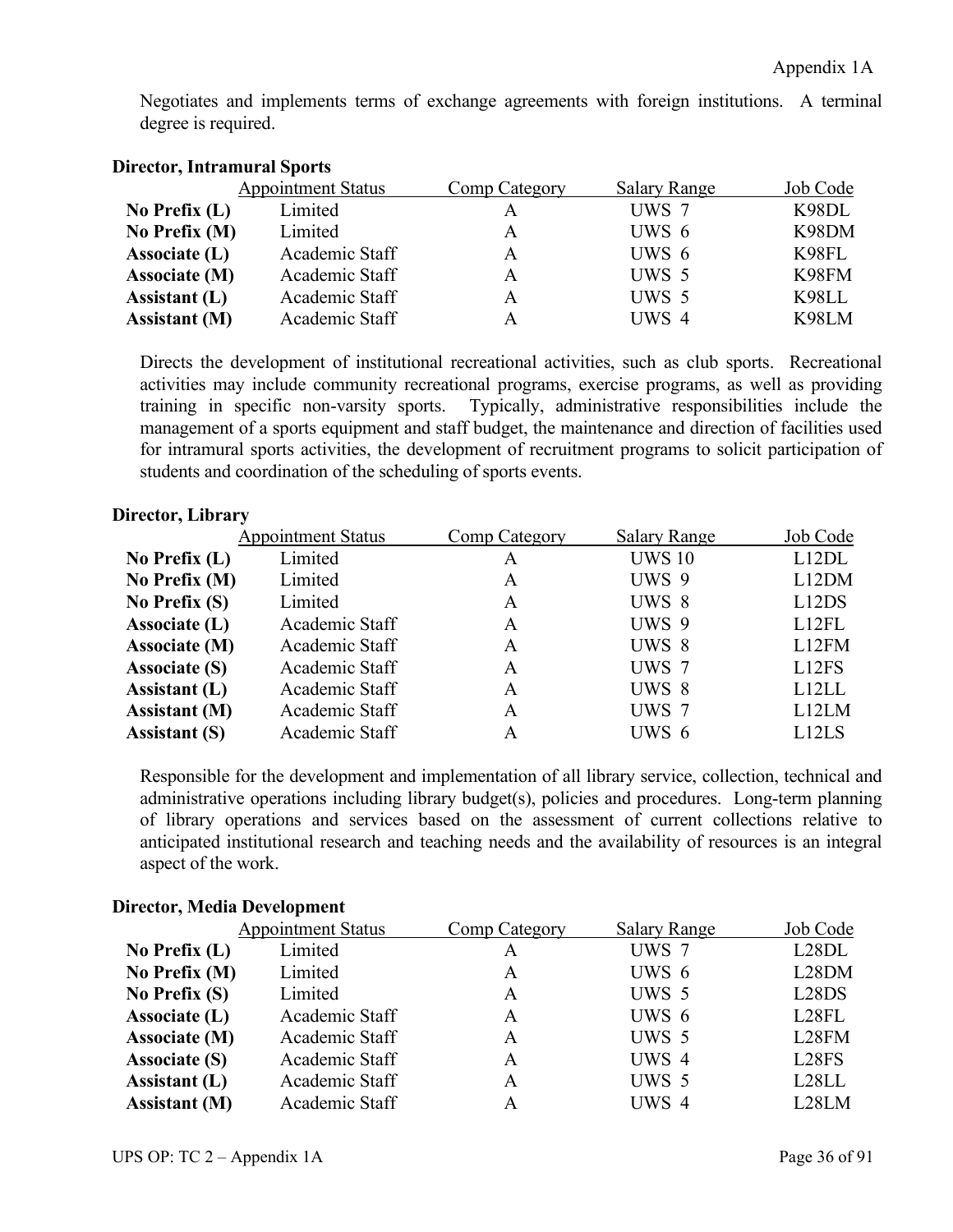Directs the ancillary service areas responsible for the development of multi-media, particularly audio-visual materials, to support the instructional, research and other objectives of an institution. The Director is responsible for staffing, equipment assessment, maintenance and purchases, the development of new approaches towards the use of multi-media techniques and for promoting the use of multi-media learning devices.

### **Director, New Student Services**

|                      | <b>Appointment Status</b> | Comp Category | <b>Salary Range</b> | Job Code |
|----------------------|---------------------------|---------------|---------------------|----------|
| No Prefix $(L)$      | Limited                   | A             | UWS 7               | L32DL    |
| No Prefix (M)        | Limited                   | A             | UWS 6               | L32DM    |
| No Prefix $(S)$      | Limited                   | A             | UWS 5               | L32DS    |
| Associate (L)        | Academic Staff            | A             | UWS 6               | L32FL    |
| <b>Associate (M)</b> | Academic Staff            | A             | UWS 5               | L32FM    |
| <b>Associate (S)</b> | Academic Staff            | A             | UWS 4               | L32FS    |
| Assistant (L)        | Academic Staff            | A             | UWS 5               | L32LL    |
| <b>Assistant (M)</b> | Academic Staff            | А             | UWS 4               | L32LM    |

Responsible for planning and maintaining programs for new or prospective students. Programs vary but may include orientation programs, "mentor" programs, impromptu student/faculty receptions and production of informational publications. Innovative programs focus on the new student body as a whole or specifically identified student subgroups such as adults, minorities, or foreign students.

# **Assistant to the President for Equal Opportunity** (System Administration)

| <b>Appointment Status:</b>    | Limited |
|-------------------------------|---------|
| <b>Compensation Category:</b> | A       |
| <b>Salary Range:</b>          | UWS 9   |
| Job Code:                     | L42DN   |

Provide systemwide leadership for improving and expanding educational and employment opportunities for women, minorities, and people with disabilities by charting courses of action through policy development, monitoring and evaluation, research and educational publications, instruction and training, and advising and counseling.

|                  | $\mathcal{L}$ received and $\mathcal{L}$ represents the potential results and $\mathcal{L}$ is a required for $\mathcal{L}$ |               |             |              |
|------------------|-----------------------------------------------------------------------------------------------------------------------------|---------------|-------------|--------------|
|                  | <b>Appointment Status</b>                                                                                                   | Comp Category | Salary Rang | Job Code     |
| No Prefix        | Limited                                                                                                                     | Α             | UWS 8       | L52DN        |
| <b>Associate</b> | Academic Staff                                                                                                              | A             | UWS 7       | <b>L52FN</b> |
| <b>Assistant</b> | Academic Staff                                                                                                              | А             | UWS 6       | L52LN        |

# **Director, Payroll and Benefits** (System Administration and UW-Madison)

Responsible for policy and benefit plan research and development and coordination of strategies with external benefit program constituencies in relation to benefits offered to faculty, academic staff and classified employees. Also responsible for the oversight and administration of payroll and staff benefits programs systemwide.

#### **Director, Human Resources**

|                              | <b>Appointment Status</b> | Comp Category | <b>Salary Range</b> | Job Code      |
|------------------------------|---------------------------|---------------|---------------------|---------------|
| No Prefix $(L)$              | Limited                   |               | UWS 9               | L54DL         |
| No Prefix $(M/L)$            | Limited                   | А             | UWS 8               | L54DI         |
| UPS OP: TC $2 -$ Appendix 1A |                           |               |                     | Page 37 of 91 |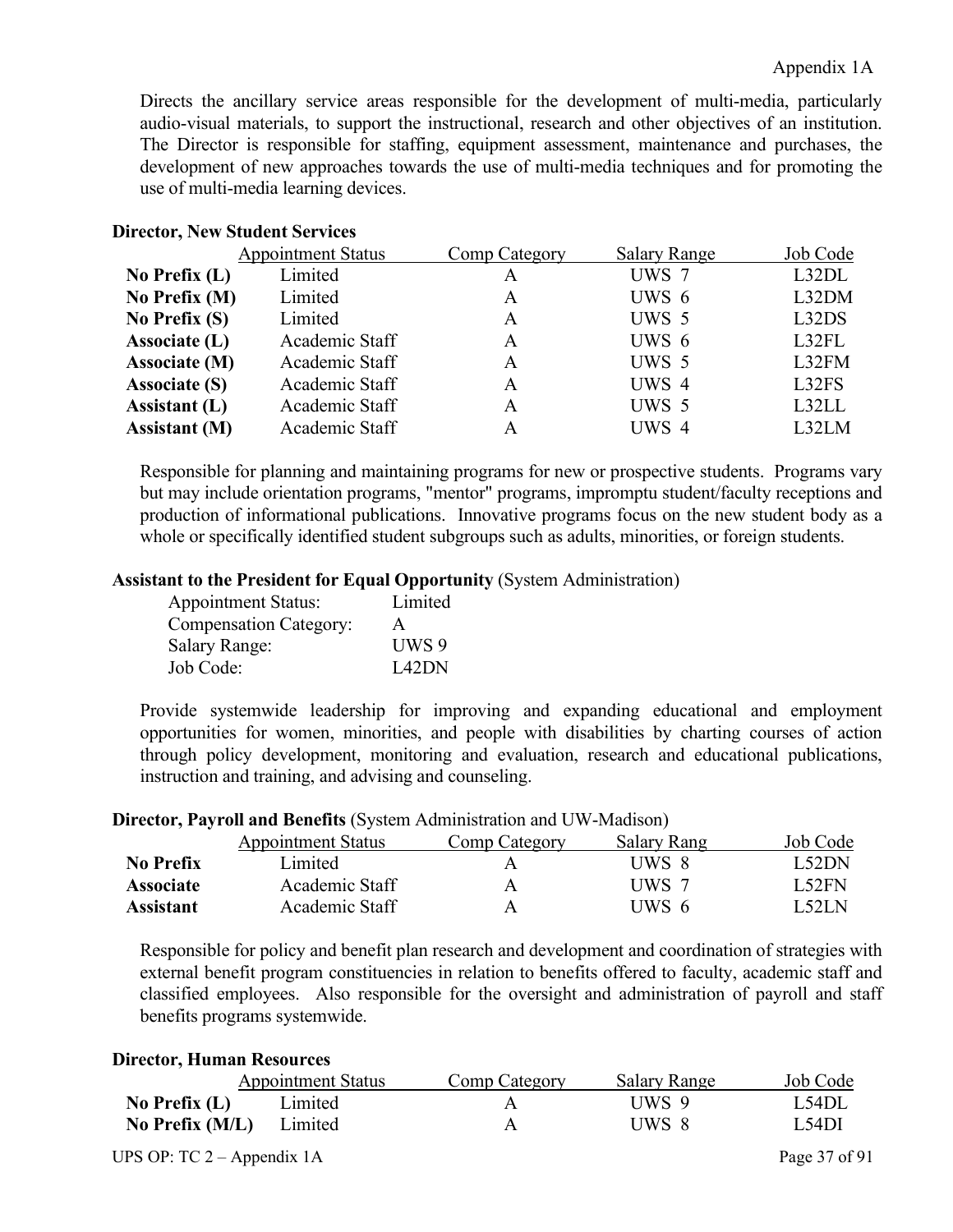### Appendix 1A

| No Prefix $(M)$        | Limited        | A | UWS 7 | L54DM |
|------------------------|----------------|---|-------|-------|
| No Prefix $(S)$        | Limited        | A | UWS 6 | L54DS |
| Associate (L)          | Academic Staff | A | UWS 8 | L54FL |
| Associate (M/L)        | Academic Staff | A | UWS 7 | L54FI |
| Associate (M)          | Academic Staff | A | UWS 6 | L54FM |
| <b>Associate (S)</b>   | Academic Staff | A | UWS 5 | L54FS |
| Assistant (L)          | Academic Staff | A | UWS 7 | L54LL |
| <b>Assistant (M/L)</b> | Academic Staff | A | UWS 6 | L54LI |
| <b>Assistant</b> (M)   | Academic Staff | A | UWS 5 | L54LM |
| <b>Assistant (S)</b>   | Academic Staff | А | UWS 4 | L54LS |

Responsible for the development, oversight and implementation of administrative personnel policy and procedures for academic and/or classified staff. Typical responsibilities include the administration of wage, salary and benefits programs in accordance with policy and union contract terms. The development and delivery of in-house management training and new staff orientation programs, employe relations including participation in employe or union grievance processes, providing input to contract negotiations, personnel information systems development and staffing and recruitment in accordance with university policy and contract terms.

#### **Director, Personnel Services** (System Administration)

|                  | <b>Appointment Status</b> | Comp Category | Salary Range | Job Code     |
|------------------|---------------------------|---------------|--------------|--------------|
| No Prefix        | Limited                   | A             | UWS 8        | L56DN        |
| <b>Associate</b> | Academic Staff            | A             | UWS 7        | <b>L56FN</b> |
| <b>Assistant</b> | Academic Staff            | Α             | UWS 6        | L56LN        |

Responsible for the development and administration of systemwide human resource policies and procedures affecting the classified service; participates in the policy formulation and administration of the unclassified (academic staff) title and compensation structure, including the Executive Salary Group Structure; coordinates the implementation of the classified and faculty and academic staff pay plans and provides direction to the human resource program for system administration.

|                      | <b>Appointment Status</b> | Comp Category | <b>Salary Range</b> | Job Code |
|----------------------|---------------------------|---------------|---------------------|----------|
| No Prefix $(L)$      | Limited                   | A             | UWS 9               | L62DL    |
| No Prefix (M)        | Limited                   | A             | UWS 8               | L62DM    |
| No Prefix $(S)$      | Limited                   | A             | UWS 7               | L62DS    |
| Associate (L)        | Academic Staff            | A             | UWS 8               | L62FL    |
| Associate (M)        | Academic Staff            | A             | UWS 7               | L62FM    |
| <b>Associate (S)</b> | Academic Staff            | A             | UWS 6               | L62FS    |
| Assistant (L)        | Academic Staff            | A             | UWS 7               | L62LL    |
| <b>Assistant</b> (M) | Academic Staff            | A             | UWS 6               | L62LM    |
| <b>Assistant (S)</b> | Academic Staff            | A             | UWS 5               | L62LS    |
|                      |                           |               |                     |          |

#### **Director, Physical Plant**

Responsible for the construction, rehabilitation, and maintenance of physical facilities. Functions typically include supervision of building maintenance, grounds and landscape maintenance, automotive repair, custodial services, central heating plant operations, construction and remodeling.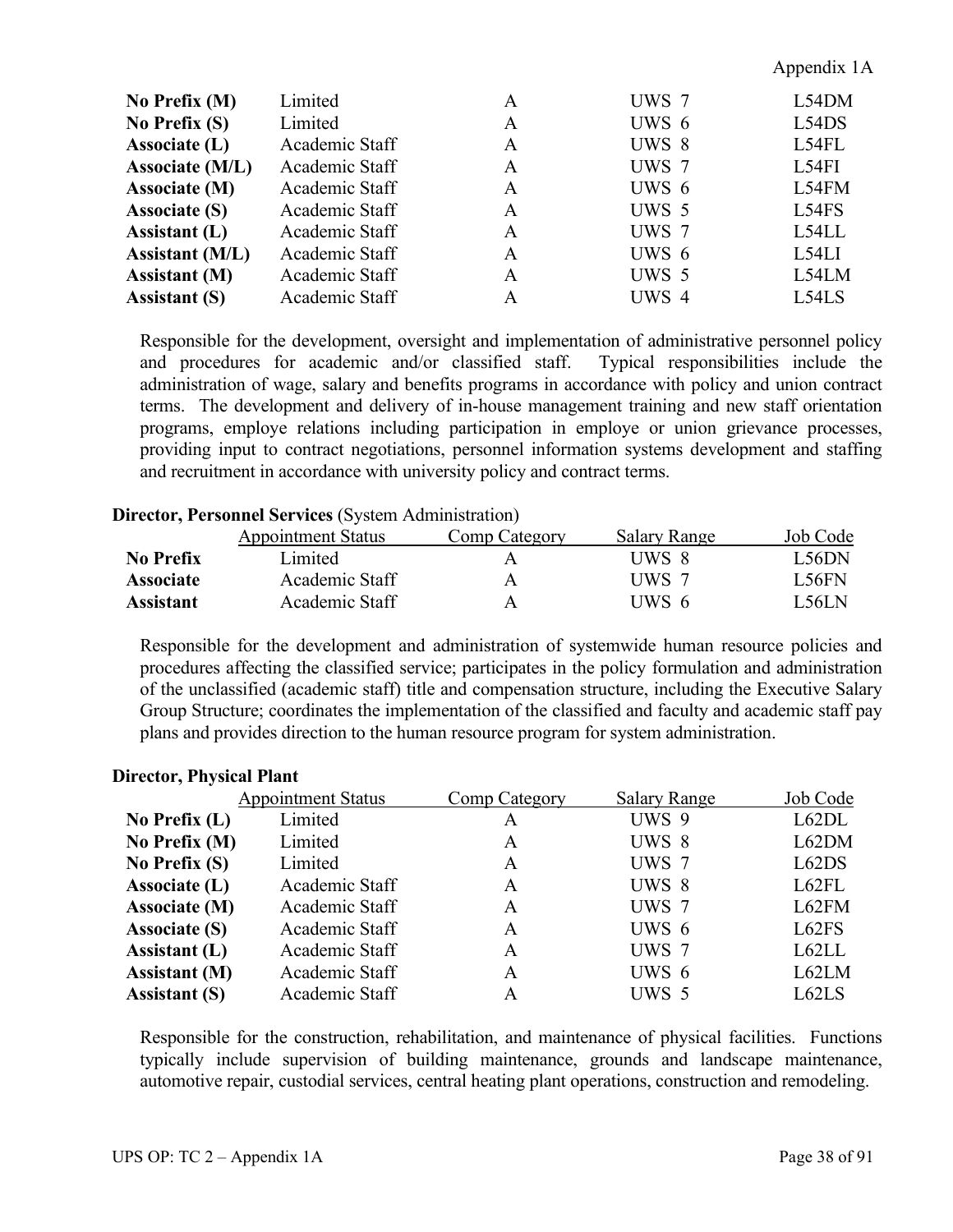|                  | <b>Appointment Status</b> | Comp Category | Salary Range | Job Code     |
|------------------|---------------------------|---------------|--------------|--------------|
| No Prefix        | imited.                   | А             | UWS 10       | <b>L64DL</b> |
| <b>Associate</b> | Academic Staff            | A             | UWS 9        | L64FL        |
| Assistant        | Academic Staff            | A             | UWS 8        | L64LI        |

# **Director, Planning and Construction (Large)**

Responsible for the direction of facilities planning and construction activities at an institution. This may include supervision of a staff of architects, engineers, facilities planners and construction or trades personnel. The Director is responsible for the development of proposals detailing new construction plans or the modification or improvement of existing facilities or infrastructures based on pre-specified guidelines or on an assessment of need. May also supervise, directly or through subordinates, actual construction or modification activities.

# **Director, Protective Services**

|                      | <b>Appointment Status</b> | <b>Comp Category</b> | <b>Salary Range</b> | Job Code |
|----------------------|---------------------------|----------------------|---------------------|----------|
| No Prefix $(L)$      | Limited                   |                      | UWS 7               | L72DL    |
| No Prefix $(M)$      | Limited                   | A                    | UWS 6               | L72DM    |
| Associate (L)        | Academic Staff            | A                    | UWS 6               | L72FL    |
| Associate (M)        | Academic Staff            | A                    | UWS 5               | L72FM    |
| Assistant $(L)$      | Academic Staff            | A                    | UWS 5               | L72LL    |
| <b>Assistant</b> (M) | Academic Staff            |                      | UWS 4               | L72LM    |

Responsible for planning and implementing crime prevention programs for the institution in coordination with local, State or Federal law enforcement agencies. Typically, responsibilities include the development and maintenance of an institutional police or security operation, traffic and parking rule enforcement, the development and conduct of safety and crime prevention instructional programs or the development of special service programs such as an escort service or fire drill program.

# **Director, Public Information**

|                      | <b>Appointment Status</b> | Comp Category | <b>Salary Range</b> | Job Code |
|----------------------|---------------------------|---------------|---------------------|----------|
| No Prefix $(L)$      | Limited                   |               | UWS 7               | L74DL    |
| No Prefix $(M)$      | Limited                   | A             | UWS 6               | L74DM    |
| Associate (L)        | Academic Staff            | A             | UWS 6               | L74FL    |
| Associate (M)        | Academic Staff            | A             | UWS 5               | L74FM    |
| Assistant $(L)$      | Academic Staff            | A             | UWS 5               | L74LL    |
| <b>Assistant</b> (M) | Academic Staff            | A             | UWS 4               | L74LM    |

Responsible for the overall public relations and image enhancement efforts of the institution. This includes the responsibility for developing both internal and external relations with appropriate media, governmental, legislative, student, parent and alumni bodies or other groups or organizations. As official spokesperson for the institution, the Director is responsible for all publications of the unit and the accurate and timely interpretation and explanation of the institution's policies, procedures and mission.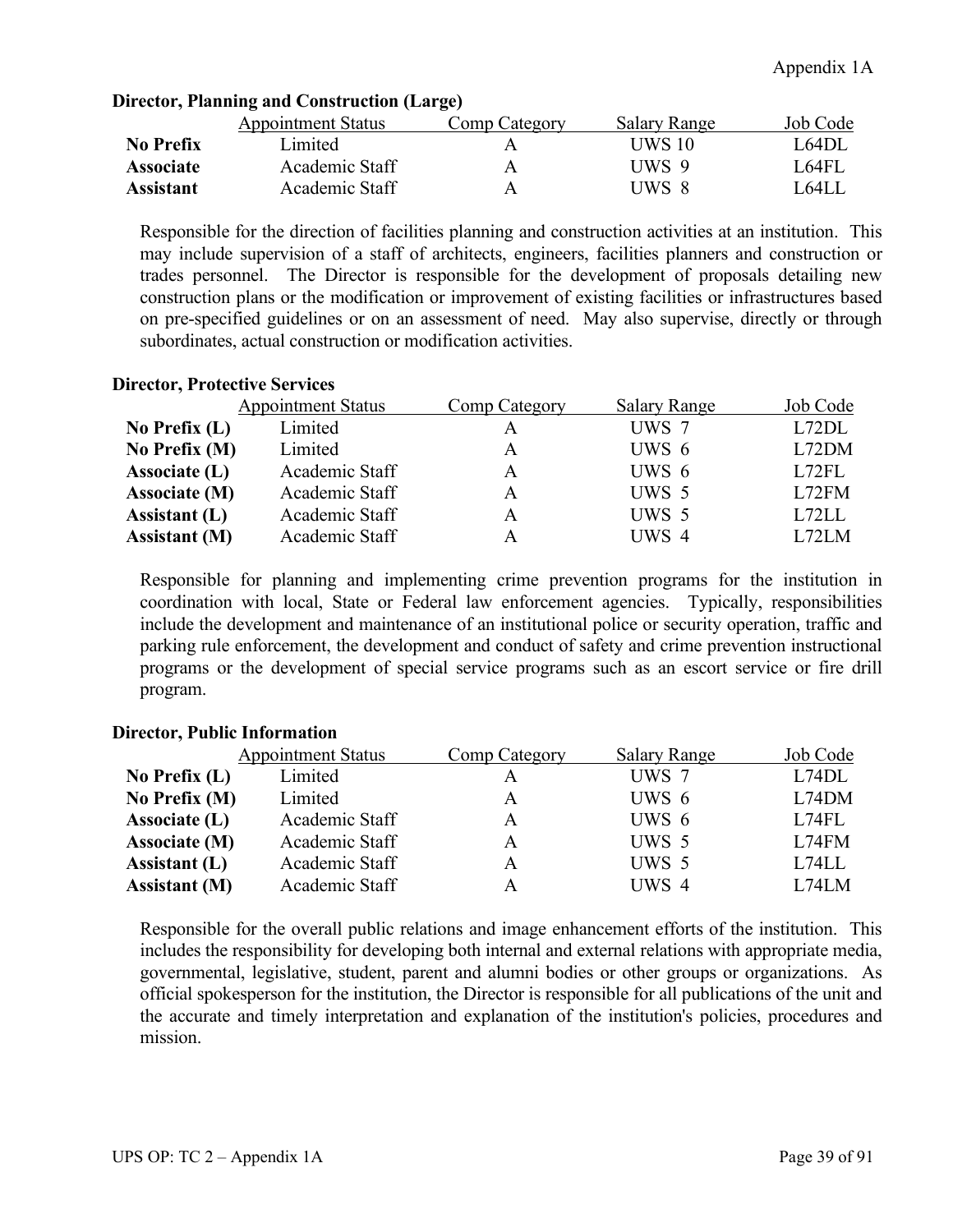|                      | <b>Appointment Status</b> | Comp Category | <b>Salary Range</b> | Job Code |
|----------------------|---------------------------|---------------|---------------------|----------|
| No Prefix $(L)$      | Limited                   | А             | UWS 7               | L76DL    |
| No Prefix (M)        | Limited                   | A             | UWS 6               | L76DM    |
| Associate (L)        | Academic Staff            | A             | UWS 6               | L76FL    |
| Associate (M)        | Academic Staff            | A             | UWS 5               | L76FM    |
| Assistant $(L)$      | Academic Staff            | A             | UWS 5               | L76LL    |
| <b>Assistant (M)</b> | Academic Staff            |               | UWS 4               | L76LM    |
|                      |                           |               |                     |          |

#### **Director, Publications**

Responsible for the design and production of various institutional publications. Responsibilities include planning and administering operating budgets and supervision of all staff. Editorial, graphics and layout services may be provided. The determination of printing job priorities, the effective costing of printing jobs, the planning and purchase of equipment and supplies are standard responsibilities of this function.

# **Director, Purchasing**

|                      | <b>Appointment Status</b> | Comp Category | <b>Salary Range</b> | Job Code |
|----------------------|---------------------------|---------------|---------------------|----------|
| No Prefix $(L)$      | Limited                   | A             | UWS 8               | L78DL    |
| No Prefix (M)        | Limited                   | A             | UWS 6               | L78DM    |
| No Prefix $(S)$      | Limited                   | A             | UWS 5               | L78DS    |
| Associate (L)        | Academic Staff            | A             | UWS 7               | L78FL    |
| Associate (M)        | Academic Staff            | A             | UWS 5               | L78FM    |
| <b>Associate (S)</b> | Academic Staff            | A             | UWS 4               | L78FS    |
| Assistant (L)        | Academic Staff            | A             | UWS 6               | L78LL    |
| <b>Assistant</b> (M) | Academic Staff            | A             | UWS 4               | L78LM    |

Responsible for all aspects of the central purchasing unit including the development of policy and procedures for specification preparation and requisition writing, the evaluation of bids and awarding of purchasing orders and contracts, negotiating contracts with supplier representatives, assisting units with equipment purchasing plans and selection, approving the appraisal of planned expenditures and the operation of the receiving, storage and shipping areas. Often includes supervising, through subordinates, a system of equipment inventory control and/or a vending machine operation.

# **Director, Radio/Television**

|                      | <b>Appointment Status</b> | Comp Category | <b>Salary Range</b> | Job Code |
|----------------------|---------------------------|---------------|---------------------|----------|
| No Prefix $(L)$      | Limited                   | A             | UWS 8               | L82DL    |
| No Prefix (M)        | Limited                   | A             | UWS 7               | L82DM    |
| Associate $(L)$      | Academic Staff            | A             | UWS 7               | L82FL    |
| Associate (M)        | Academic Staff            | A             | $UWS_6$             | L82FM    |
| Assistant $(L)$      | Academic Staff            | A             | UWS 6               | L82LL    |
| <b>Assistant (M)</b> | Academic Staff            | А             | UWS 5               | L82LM    |

Responsible for the direction of the programming, administrative and operational activities of a radio and/or TV station(s). This typically includes overall series or program concept development and marketing strategy development, in addition to standard responsibilities such as the planning, preparation and control of a budget and the supervision and training of professional staff.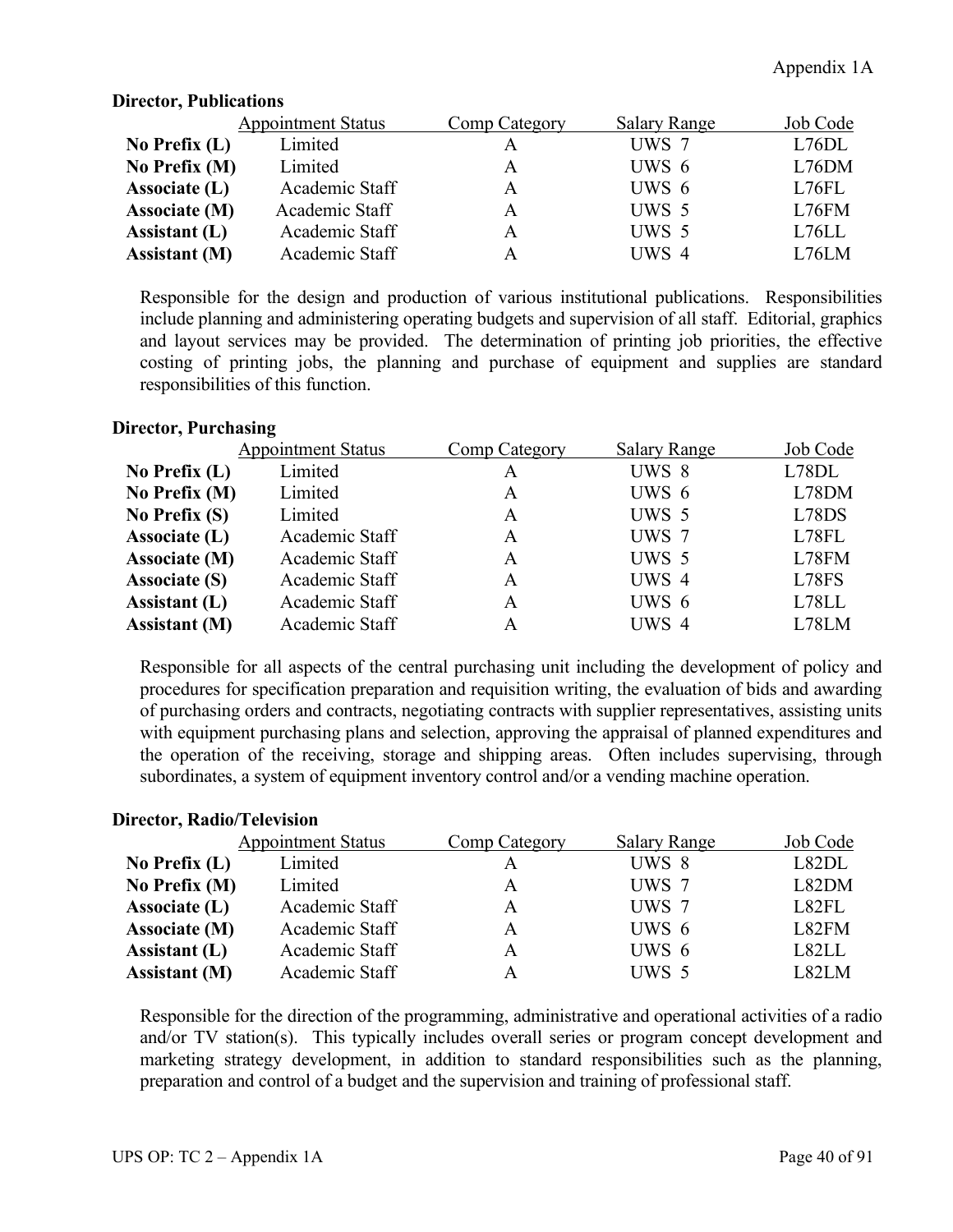|                      | <b>Appointment Status</b> | Comp Category | <b>Salary Range</b> | Job Code |
|----------------------|---------------------------|---------------|---------------------|----------|
| No Prefix $(L)$      | Limited                   |               | UWS 8               | L88DL    |
| No Prefix $(M)$      | Limited                   | A             | UWS 7               | L88DM    |
| Associate (L)        | Academic Staff            | A             | UWS 7               | L88FL    |
| Associate (M)        | Academic Staff            | A             | $UWS_6$             | L88FM    |
| Assistant $(L)$      | Academic Staff            | A             | UWS 6               | L88LL    |
| <b>Assistant</b> (M) | Academic Staff            |               | UWS 5               | L88LM    |

### **Director, Research Administration**

Responsible for developing approaches to seek out and assist researchers in obtaining research grant funding. Responsibilities include maintaining an inventory of research grant sources and faculty interests, apprising potentially successful grant applicants of grant opportunities, assisting principal investigators with grant applications or with interpreting contract and grant terms for their legal and fiscal implications, acting as a liaison between principal investigators and the funding source and coordinating the administration of grant funds.

# **Director, Student Services**

|                      | <b>Appointment Status</b> | Comp Category | <b>Salary Range</b> | Job Code                       |
|----------------------|---------------------------|---------------|---------------------|--------------------------------|
| No Prefix $(L)$      | Limited                   | A             | UWS 7               | M12DL                          |
| No Prefix (M)        | Limited                   | A             | UWS 6               | M12DM                          |
| No Prefix $(S)$      | Limited                   | A             | UWS 5               | M <sub>12</sub> D <sub>S</sub> |
| Associate (L)        | Academic Staff            | A             | UWS 6               | M12FL                          |
| Associate (M)        | Academic Staff            | A             | UWS 5               | M12FM                          |
| <b>Associate (S)</b> | Academic Staff            | A             | UWS 4               | M <sub>12FS</sub>              |
| Assistant (L)        | Academic Staff            | A             | UWS 5               | M <sub>12</sub> LL             |
| <b>Assistant (M)</b> | Academic Staff            | А             | UWS 4               | M <sub>12</sub> LM             |

Provides direction for a variety of student services programs to a division, large department or smaller institution. Responsibilities may include academic advising services, registration and admissions, student activities such as orientation and high school relations, unit student publications and special events planning.

# **Director, Student Union**

|                      | <b>Appointment Status</b> | Comp Category | <b>Salary Range</b> | Job Code                       |
|----------------------|---------------------------|---------------|---------------------|--------------------------------|
| No Prefix $(L)$      | Limited                   | А             | UWS 9               | M <sub>14</sub> DL             |
| No Prefix (M)        | Limited                   | A             | UWS 7               | M14DM                          |
| No Prefix $(S)$      | Limited                   | A             | UWS 6               | M <sub>14</sub> D <sub>S</sub> |
| Associate (L)        | Academic Staff            | A             | UWS 8               | M14FL                          |
| Associate (M)        | Academic Staff            | A             | UWS 6               | M14FM                          |
| <b>Associate (S)</b> | Academic Staff            | A             | UWS 5               | M <sub>14FS</sub>              |
| Assistant (L)        | Academic Staff            | A             | UWS 7               | M14LL                          |
| <b>Assistant (M)</b> | Academic Staff            | A             | UWS 5               | M14LM                          |
| <b>Assistant (S)</b> | Academic Staff            | A             | UWS 4               | M <sub>14</sub> LS             |

Responsible for the management and operation of a student union building(s) and facilities and the services which support the educational, social, recreational, and cultural student activities conducted in such facilities. The Director may be responsible for the direction of custodial or other facilities maintenance or management staff, the supervision or coordination of food services provision through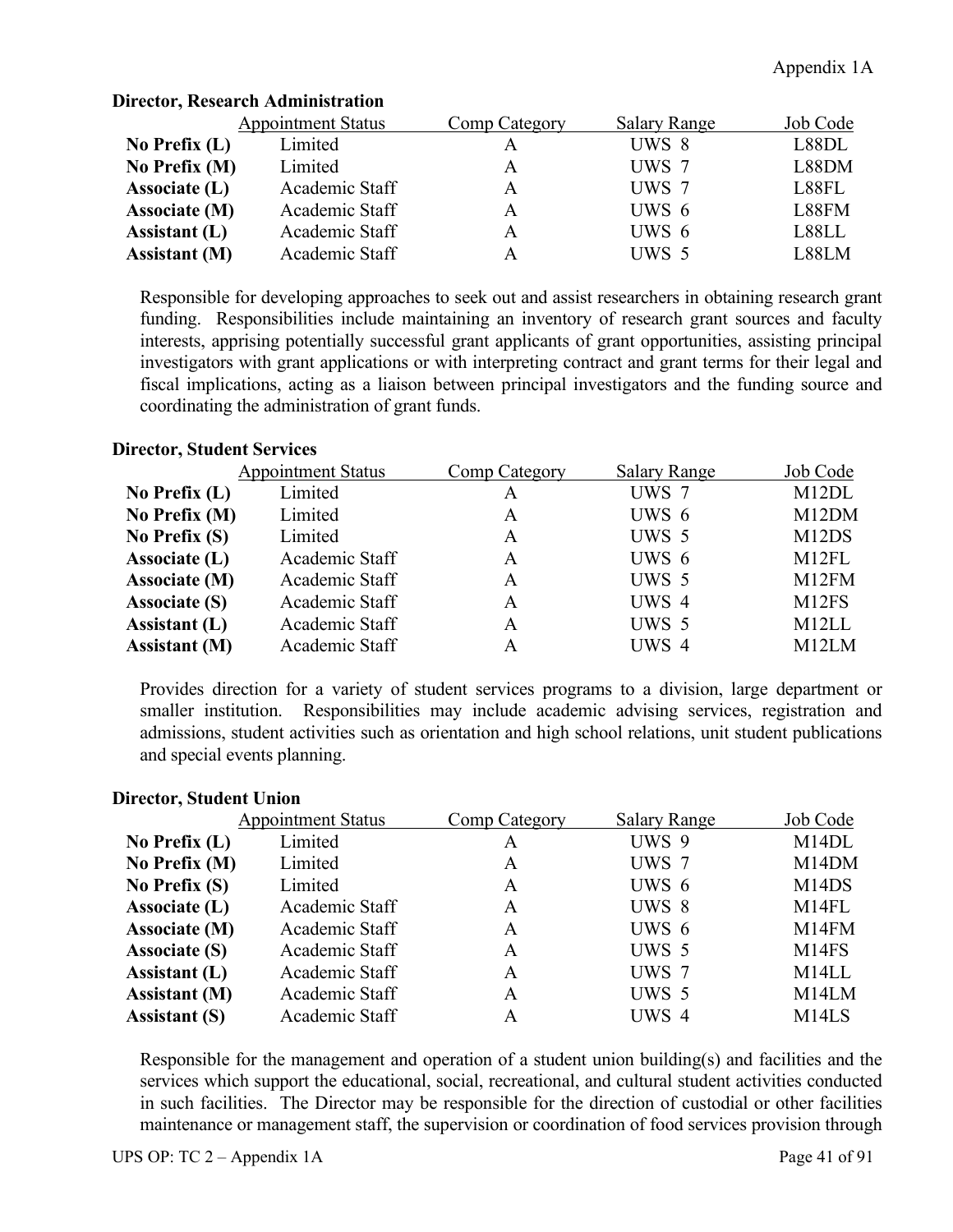fast food, cafeteria, catering or formal dining room areas, the scheduling and allocation of temporary or long-term space and equipment usage, promotion of the use of the union satellite facilities, as well as standard supervisory and budgetary responsibilities.

|                  | <b>Appointment Status</b> | Comp Category | <b>Salary Range</b> | Job Code |
|------------------|---------------------------|---------------|---------------------|----------|
| No Prefix        | Limited                   | A             | UWS 9               | M16DN    |
| <b>Associate</b> | Academic Staff            | A             | UWS 8               | M16FN    |
| <b>Assistant</b> | Academic Staff            | A             | UWS 7               | M16LN    |

# **Director, Surgical Services** (UW-Madison)

Provides direction for the operational, financial, and personnel activities of the operating rooms, ambulatory surgery, and recovery room. Manages human and material resources to meet the needs of patients, surgeons, and students in the department. Directs educational programs which include primary and graduate education of professional and technical students and continuing education of staff.

# **Director, Telecommunications**

|                      | <b>Appointment Status</b> | Comp Category | <b>Salary Range</b> | Job Code           |
|----------------------|---------------------------|---------------|---------------------|--------------------|
| No Prefix $(L)$      | Limited                   |               | UWS 7               | M <sub>22</sub> DL |
| No Prefix $(M)$      | Limited                   | A             | UWS 6               | M <sub>22</sub> DM |
| Associate (L)        | Academic Staff            | A             | UWS 6               | M22FL              |
| Associate (M)        | Academic Staff            | A             | UWS 5               | M22FM              |
| Assistant $(L)$      | Academic Staff            | A             | UWS 5               | M <sub>22</sub> LL |
| <b>Assistant</b> (M) | Academic Staff            |               | UWS 4               | M <sub>22</sub> LM |

Responsible for the direction of all institutional telecommunications services and activities. These typically include telephone or other voice and data communications or transferal systems equipment installation and operations. The Director is responsible for planning, evaluating, and recommending the development of new telecommunications networking approaches.

|                  | <b>Appointment Status</b> | Comp Category | <b>Salary Range</b> | Job Code     |
|------------------|---------------------------|---------------|---------------------|--------------|
| No Prefix        | Limited                   |               | UWS 8               | M28DN        |
| <b>Associate</b> | Academic Staff            | А             | UWS 7               | M28FN        |
| Assistant        | Academic Staff            | А             | UWS 6               | <b>M28LN</b> |

# **Director, Trust Funds** (System Administration)

Provide administrative support to investment functions for the UW System endowments and similar funds (for which the Regents are trustees) and other UW System investable funds. Ensure that Regent, donor, and statutory mandates are followed and accounted for in a manner consistent with accounting standards for endowment funds.

|                 | <b>Appointment Status</b> | <b>Comp Category</b> | <b>Salary Range</b> | Job Code |
|-----------------|---------------------------|----------------------|---------------------|----------|
| No Prefix $(L)$ | Limited                   |                      | <b>UWS 10</b>       | M32DL    |
| No Prefix (M)   | Limited                   | A                    | UWS 8               | M32DM    |
| No Prefix $(S)$ | Limited                   | A                    | UWS 7               | M32DS    |
| Associate $(L)$ | Academic Staff            | A                    | UWS 9               | M32FL    |
| Associate (M)   | Academic Staff            | A                    | UWS 7               | M32FM    |
|                 |                           |                      |                     |          |

# **Director, University Housing**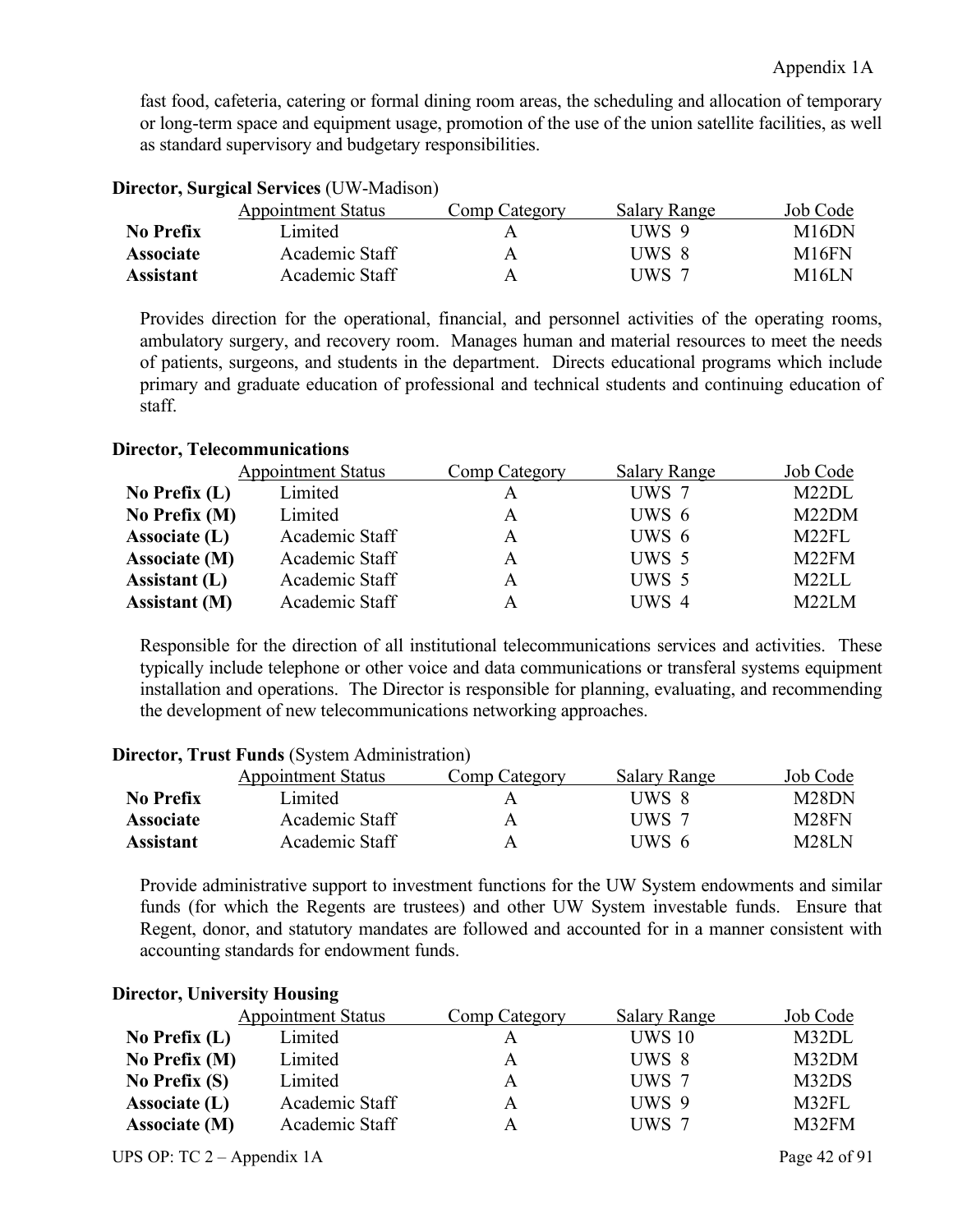#### Appendix 1A

| <b>Associate (S)</b> | Academic Staff | A | UWS 6 | M32FS |
|----------------------|----------------|---|-------|-------|
| Assistant $(L)$      | Academic Staff | A | UWS 8 | M32LL |
| <b>Assistant</b> (M) | Academic Staff | A | UWS 6 | M32LM |
| <b>Assistant (S)</b> | Academic Staff | Α | UWS 5 | M32LS |

Responsible for the coordination and management of the institution's housing program(s). Directs all residence halls operations, which may include an off-campus housing program, the planning and coordination of the activities of all support staff, food services, student services and other resources.

#### **Director, UWC Library** (UW Colleges)

|                 | <b>Appointment Status</b> | Comp Category | <b>Salary Range</b> | Job Code |
|-----------------|---------------------------|---------------|---------------------|----------|
| No Prefix $(L)$ | Limited                   |               | UWS 7               | $M34$ NL |
| No Prefix $(M)$ | Limited                   | A             | UWS 6               | M34NM    |
| No Prefix $(S)$ | Limited                   |               | UWS 5               | M34NS    |

Direct the operations and staff of a library at a UW College institution.

#### **Director, Veterinary Medicine Teaching Hospital** (UW-Madison)

|                  | <b>Appointment Status</b> | Comp Category | <b>Salary Range</b> | Job Code |
|------------------|---------------------------|---------------|---------------------|----------|
| No Prefix        | Limited                   |               | UWS 9               | M82DN    |
| <b>Associate</b> | Academic Staff            |               | UWS 8               | M82FN    |
| <b>Assistant</b> | Academic Staff            | A             | UWS 7               | M82LN    |

Primary responsibility is for planning the objectives and directing the activities of the Veterinary Medicine Teaching Hospital (VMTH). The director is responsible for the development of policy and implementation in accordance with VMTH operational procedures and all state regulations.

| ри ссоту спярс  |                           |                      |                     |          |
|-----------------|---------------------------|----------------------|---------------------|----------|
|                 | <b>Appointment Status</b> | <b>Comp Category</b> | <b>Salary Range</b> | Job Code |
| No Prefix $(5)$ | Limited                   | A                    | UWS 5               | M91DN    |
| Associate (5)   | Academic Staff            | $\mathbf{A}$         | UWS 4               | M91FN    |
| No Prefix $(6)$ | Limited                   | A                    | UWS 6               | M92DN    |
| Associate (6)   | Academic Staff            | $\mathbf{A}$         | UWS 5               | M92FN    |
| Assistant (6)   | Academic Staff            | $\mathbf{A}$         | UWS <sub>4</sub>    | M92LN    |
| No Prefix $(7)$ | Limited                   | A                    | UWS 7               | M93DN    |
| Associate (7)   | Academic Staff            | $\mathbf{A}$         | UWS 6               | M93FN    |
| Assistant (7)   | Academic Staff            | A                    | UWS 5               | M93LN    |
| No Prefix (8)   | Limited                   | A                    | UWS 8               | M94DN    |
| Associate (8)   | Academic Staff            | A                    | UWS 7               | M94FN    |
| Assistant (8)   | Academic Staff            | A                    | UWS 6               | M94LN    |
| No Prefix $(9)$ | Limited                   | $\mathbf{A}$         | UWS 9               | M95DN    |
| Associate (9)   | Academic Staff            | A                    | UWS 8               | M95FN    |
| Assistant (9)   | Academic Staff            | $\mathbf{A}$         | UWS 7               | M95LN    |
|                 |                           |                      |                     |          |

# **Director, Unspecified**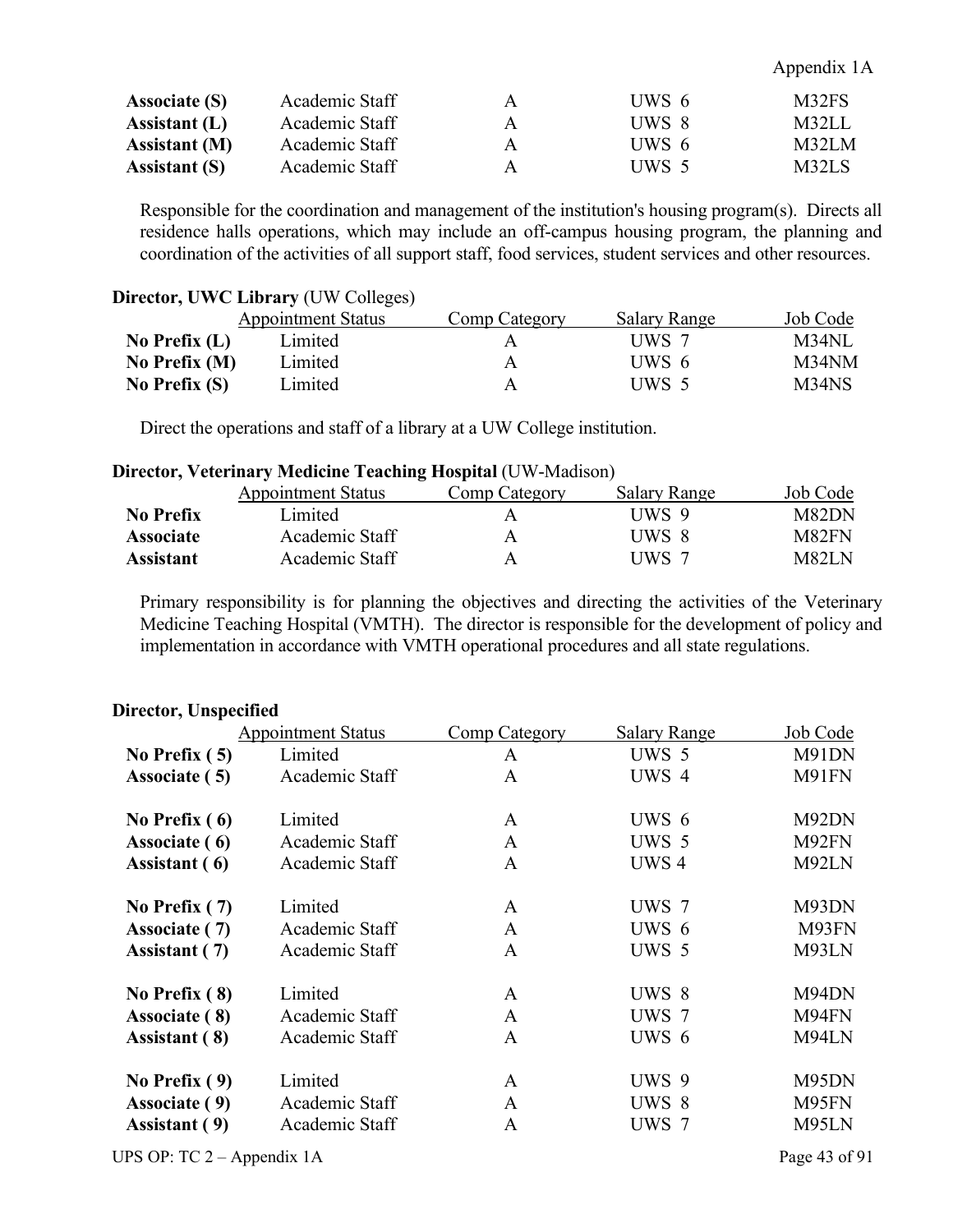| No Prefix $(10)$      | Limited        | A | <b>UWS 10</b> | M96DN |
|-----------------------|----------------|---|---------------|-------|
| <b>Associate (10)</b> | Academic Staff | A | UWS 9         | M96FN |
| <b>Assistant</b> (10) | Academic Staff | A | UWS 8         | M96LN |
| No Prefix $(11)$      | Limited        | A | <b>UWS 11</b> | M97DN |
| <b>Associate (11)</b> | Academic Staff | A | <b>UWS 10</b> | M97FN |
| <b>Assistant</b> (11) | Academic Staff | A | UWS 9         | M97LN |

Use of the "Director, Unspecified" title is reserved only for Director positions which are unique to the extent that no other Director title adequately captures the duties and responsibilities involved. This is most common when the title relates to a unique administrative unit or involves direction of an unusual combination of administrative areas.

# **7. ADMINISTRATIVE OFFICERS**

The Administrative Officer function is linked to the Assistant Dean function and has parallel salary grade levels. The assignment of either function as an official title should be reflective of the institution's faculty and administrative policies. The Associate Dean function, as defined below, is more comprehensive than the Administrative Officer and Assistant Dean functions. An incumbent in an Associate Dean position serves as a deputy to the Dean in all school or college matters.

Each title and accompanying definition assignment were approved by the Board of Regents (12/06/91) and the Department of Employment Relations (12/23/91) unless otherwise noted.

# Administrative Officer Function Definitions

| n mandan active of the co |                           |               |                     |                    |
|---------------------------|---------------------------|---------------|---------------------|--------------------|
|                           | <b>Appointment Status</b> | Comp Category | <b>Salary Range</b> | Job Code           |
| No Prefix $(L)$           | Limited                   | А             | UWS 9               | N12NL              |
| No Prefix (M-L)           | Limited                   | A             | UWS 8               | N12NI              |
| No Prefix $(M)$           | Limited                   | A             | UWS 7               | N <sub>12</sub> NM |
| No Prefix $(S)$           | Limited                   | A             | UWS 6               | N <sub>12</sub> NS |

#### **Administrative Officer**

Responsible for the direct management of day-to-day administrative activities of a school, college or administrative division. This may include supervising staff but more importantly includes responsibility for budgetary planning and monitoring, coordinating and preparation of financial statements, preparing budget projections, grants and contract administration, initiating and developing administrative procedures, student services functions, personnel duties involving a wide range of issues affecting faculty, academic staff, classified and/or student employes, program development or other administrative duties and responsibilities.

#### **Assistant Dean**

|                 | <b>Appointment Status</b> | Comp Category | <b>Salary Range</b> | Job Code                       |
|-----------------|---------------------------|---------------|---------------------|--------------------------------|
| No Prefix $(L)$ | Limited                   |               | UWS 9               | N22NL                          |
| No Prefix (M-L) | Limited                   | A             | UWS 8               | N <sub>22</sub> NI             |
| No Prefix $(M)$ | Limited                   | A             | UWS 7               | N <sub>22</sub> N <sub>M</sub> |
| No Prefix $(S)$ | Limited                   | A             | UWS 6               | N <sub>22</sub> N <sub>S</sub> |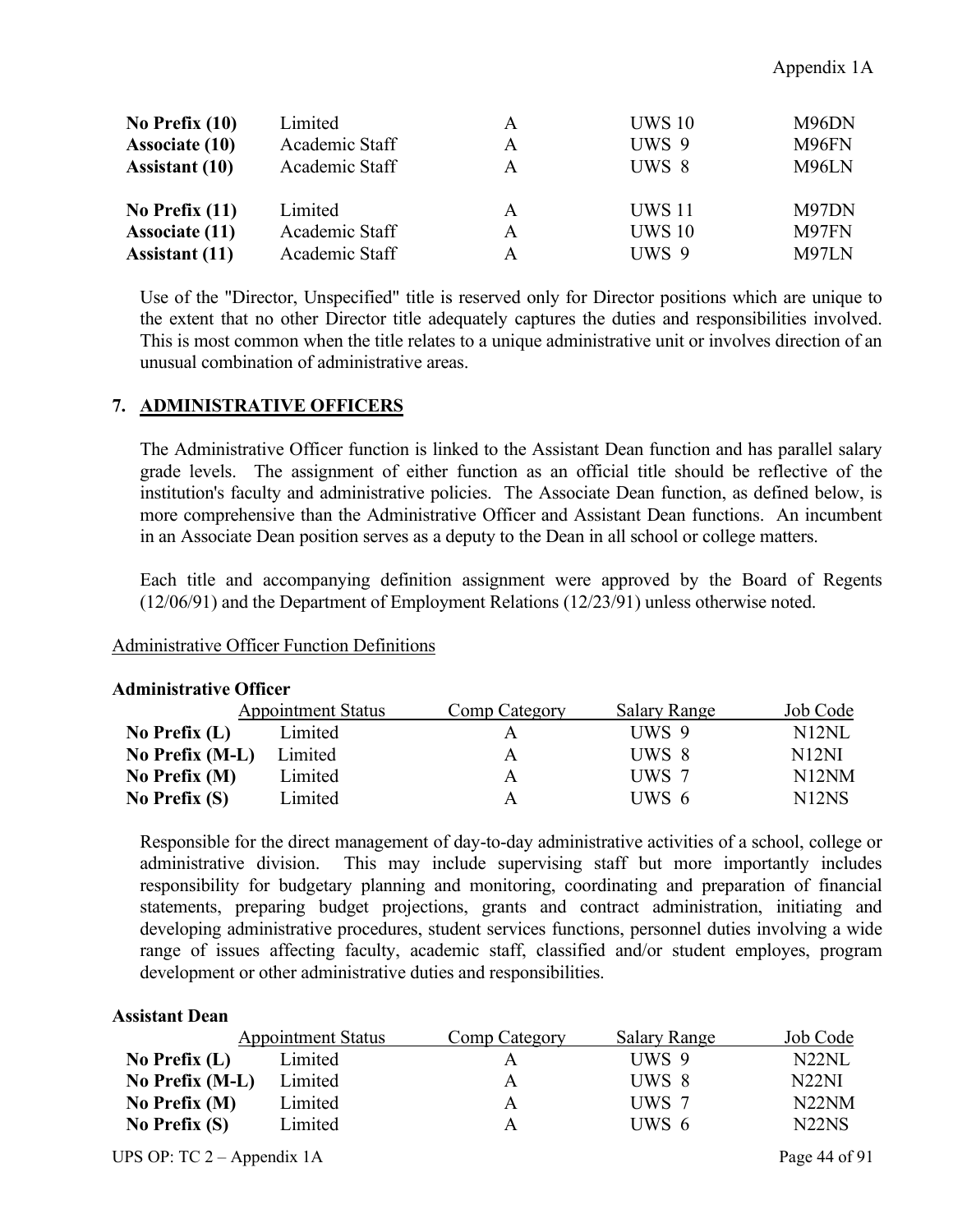Responsible for the direct management of day-to-day administrative activities of a school or college. This may include supervising staff but more importantly includes responsibility within the school or college for: general administrative policy development; curriculum and/or research administration; student services such as recruitment, financial aids, counseling and career planning, student records, minority affairs; academic policy administration, interpretation and development; personnel administration and budget development and administration; communications with alumni and the public; and, facilities management. Positions assigned to this function are likely to have a concentration of responsibility in one or two of these activities rather than responsibility for all areas. An Assistant Dean who also has a faculty appointment would normally be in Category C, i.e., limited with faculty backup.

# **Associate Dean**

|                 | <b>Appointment Status</b> | Comp Category | <b>Salary Range</b> | Job Code                       |
|-----------------|---------------------------|---------------|---------------------|--------------------------------|
| No Prefix $(L)$ | Limited                   |               | <b>UWS 10</b>       | N23NL                          |
| No Prefix (M-L) | Limited                   | А             | UWS 9               | N23NI                          |
| No Prefix $(M)$ | Limited                   | A             | UWS 8               | N23NM                          |
| No Prefix $(S)$ | Limited                   | A             | UWS 7               | N <sub>23</sub> N <sub>S</sub> |

Responsible for the direct management of day-to-day administrative, instruction and research activities. This may include supervising staff, including Assistant Deans, but more importantly includes a comprehensive responsibility within the school or college for: general administrative policy development; curriculum and research administration; student services such as recruitment, financial aids, counseling and career planning, student records, minority affairs; academic policy administration, interpretation and development; personnel administration and budget development and administration; communications with alumni and the public; and, facilities management. Positions assigned to this function represent the Dean in any and all school or college matters. An Associate Dean who also has a faculty appointment would normally be in Category C, i.e., limited with faculty backup.

# 8. **"OTHER" ACADEMIC STAFF/LIMITEDS**

These unclassified titles include specially defined and/or mandated positions and positions defined primarily with respect to the nature of their appointment. (

Each title and accompanying definition were approved by the Board of Regents on December 6, 1991 unless otherwise noted.

# "Other" Prefix Definitions

Possible prefix levels are No Prefix, Associate and Assistant, although it is expected that in most cases the No Prefix nomenclature will be selected.

"Other" Function Definitions

| Academic Staff |
|----------------|
|                |
|                |

UPS OP: TC 2 – Appendix 1A Page 45 of 91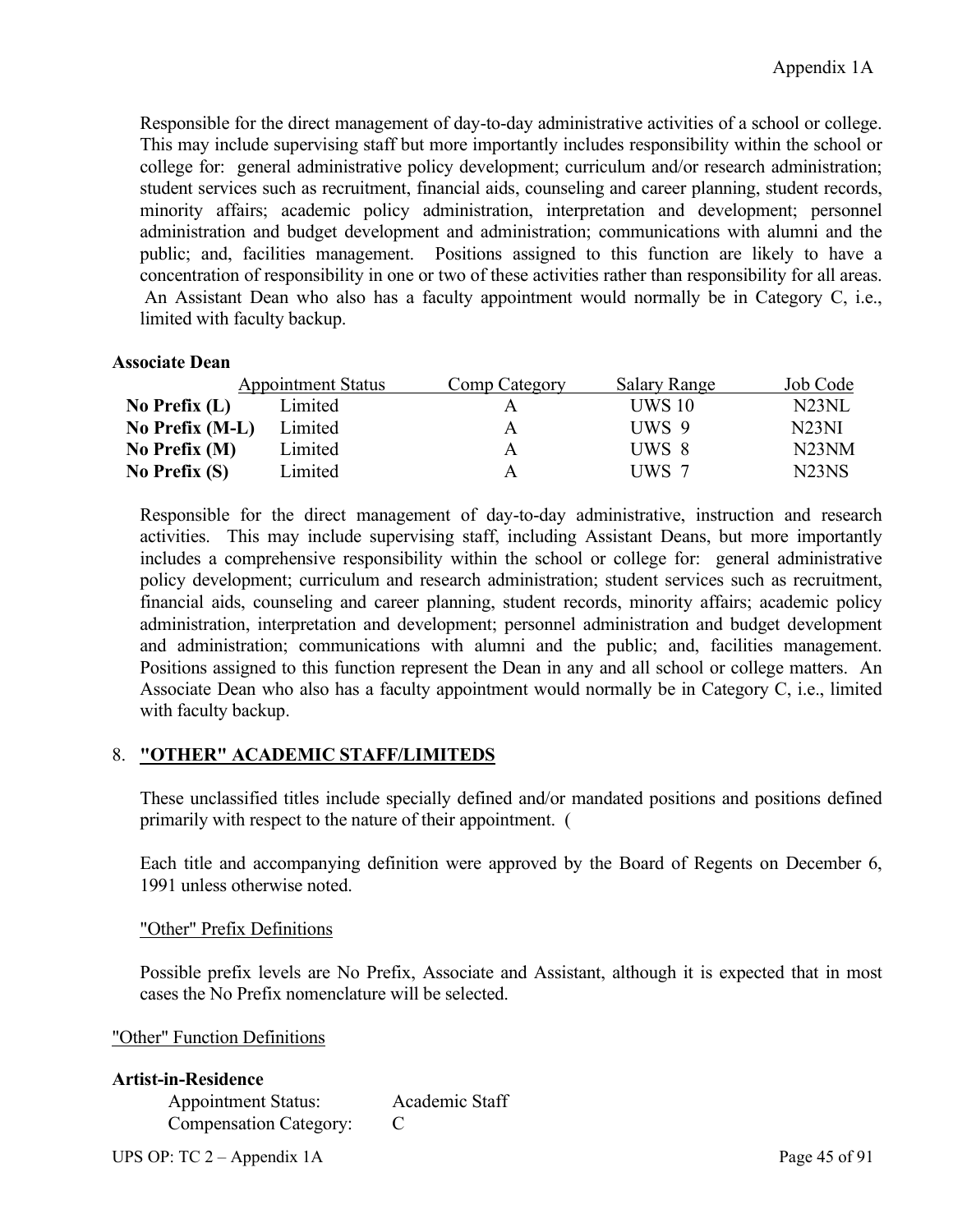| <b>Salary Range:</b> | None  |
|----------------------|-------|
| Job Code:            | N52NN |

This title is used in highly specialized circumstances, when the individual's primary responsibility is artistic performance or other creative activity, typically in the fine arts. Such a person will usually serve to instruct by example rather than by teaching formal courses, conducting research, or serving in an outreach capacity. Use of this title must be specifically approved by the appropriate Dean and the Chancellor.

# **Director, Athletics--MSN**

| <b>Appointment Status:</b>    | Limited     |
|-------------------------------|-------------|
| <b>Compensation Category:</b> | $\mathbf C$ |
| <b>Salary Range:</b>          | None        |
| Job Code:                     | N53NN       |

Directs the development of intercollegiate athletic programs. Typically supervises directly or through subordinates a staff of coaches, trainers, marketing and sports information professionals and other staff. Responsibilities often include the scheduling and contracting of events; equipment and facilities budgeting; the assurance of compliance with NCAA and Conference standards and institutional regulations; the overall athletic program's mission and conceptual basis; and other administrative and professional duties.

# **Coach**

|                  | <b>Appointment Status</b> | Comp Category | Salary Range | Job Code |
|------------------|---------------------------|---------------|--------------|----------|
| No Prefix        | Academic Staff            |               | None         | N54DN    |
| <b>Associate</b> | Academic Staff            |               | None         | N54FN    |
| Assistant        | Academic Staff            |               | None         | N54LN    |

Organizes and administers intercollegiate sport(s). May supervise a staff and/or have budgetary responsibility. May conduct practices, identify and recruit qualified student-athletes, develop competitive schedules, coordinate team travel and ensure compliance with governing rules and regulations.

# **Secretary of the University Staff**

| <b>Appointment Status:</b>    | Limited |
|-------------------------------|---------|
| <b>Compensation Category:</b> | €       |
| <b>Salary Range:</b>          | None    |
| Job Code:                     | N55NN   |

Provides coordination, continuity, and support for all university staff governance issues. Coordinate closely with the Chancellor, vice chancellors, human resources, and secretaries of the faculty and academic staff. Attend university staff committee meetings, academic staff and faculty meetings and other appropriate staff and committee meetings convened for discussion and policy development. Take minutes of all university staff meetings. Assist the university staff executive committee in defining and meeting governance objectives.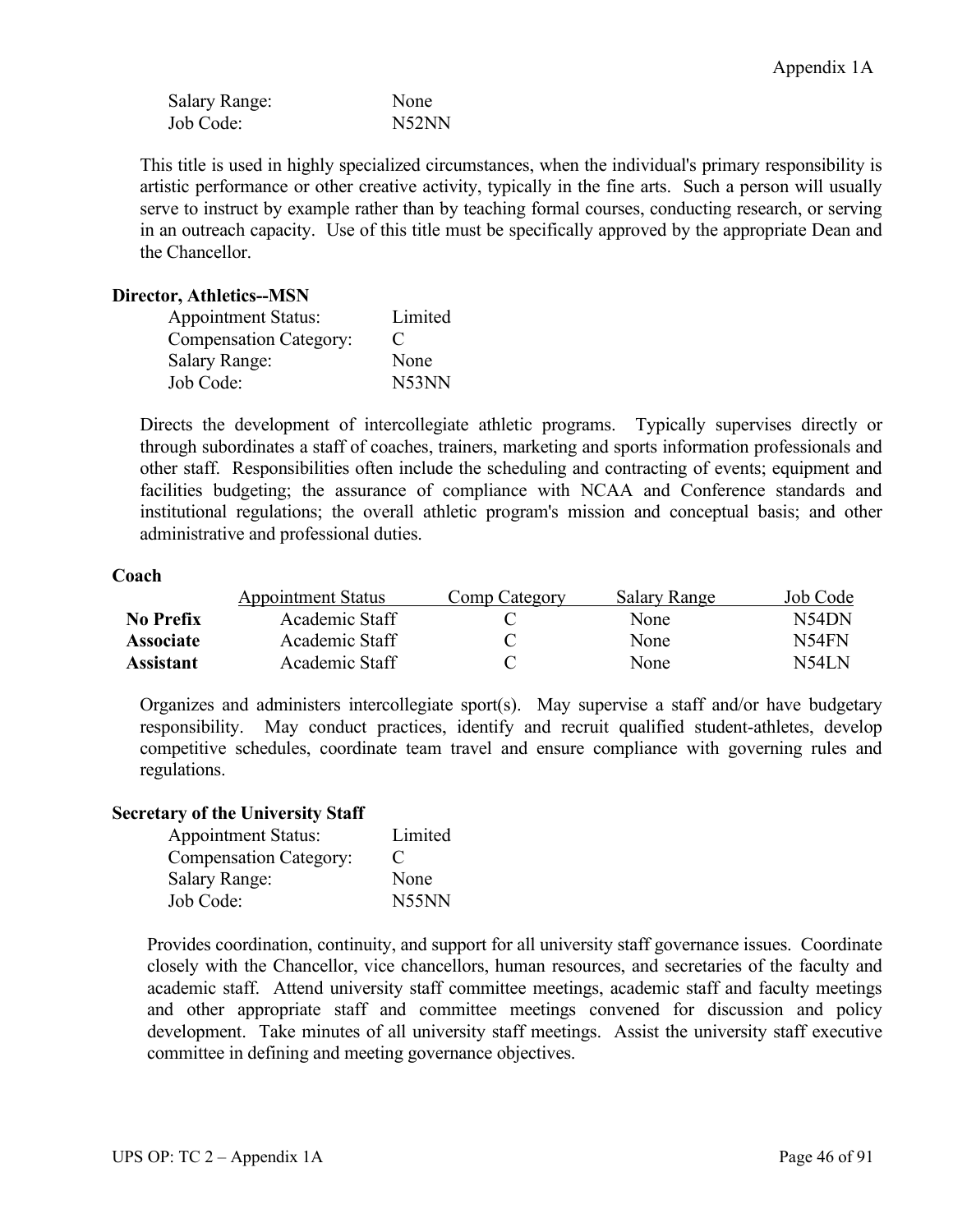# **Secretary of the Faculty**

| <b>Appointment Status:</b>    | Limited                        |
|-------------------------------|--------------------------------|
| <b>Compensation Category:</b> | $\mathbf C$                    |
| <b>Salary Range:</b>          | None                           |
| Job Code:                     | N <sub>56</sub> N <sub>N</sub> |

Provides support for and coordination of faculty governance activities. Keeps all faculty committee records, including agenda, minutes, position papers and may have responsibility for updating and maintaining the faculty handbook and similar documents used for governance purposes.

# **Secretary of the Academic Staff**

| <b>Appointment Status:</b>    | Limited |
|-------------------------------|---------|
| <b>Compensation Category:</b> | €       |
| <b>Salary Range:</b>          | None    |
| Job Code:                     | N57NN   |

Provide coordination, continuity, and support for all academic staff governance issues. Coordinate closely with Chancellor, vice chancellors, academic personnel, and secretary of the faculty. Attend academic staff committee meetings, faculty meetings and other appropriate staff and committee meetings convened for discussion and policy development. Take minutes of all academic staff meetings. Assist the Academic Staff Committee in defining and meeting governance objectives. Identify precedent-establishing events, statements or procedures; implement policy; provide continuity.

# **Consultant**

| <b>Appointment Status:</b>    | Limited |
|-------------------------------|---------|
| <b>Compensation Category:</b> | €       |
| <b>Salary Range:</b>          | None    |
| Job Code:                     | N58NN   |

The consultant title is used in lieu of any other academic staff title occupied by a staff member who is employed for a short period of time by a UW institution to provide professional advice, assistance or other services for a specific program or project.

#### **State Geologist**

| <b>Appointment Status:</b>    | Limited     |
|-------------------------------|-------------|
| <b>Compensation Category:</b> | $\mathbf C$ |
| <b>Salary Range:</b>          | None        |
| Job Code:                     | N60NN       |

Supervises the geological and natural history survey which studies many of the state's natural resources. Responsible for topographic mapping and examination of mines and explored mineral lands. Examines and classifies land in accordance with their mineral content and geological and other evidence of the presence of minerals. Receives reports from exploration licensees. Specialized training in geology is required to hold this statutorily defined position.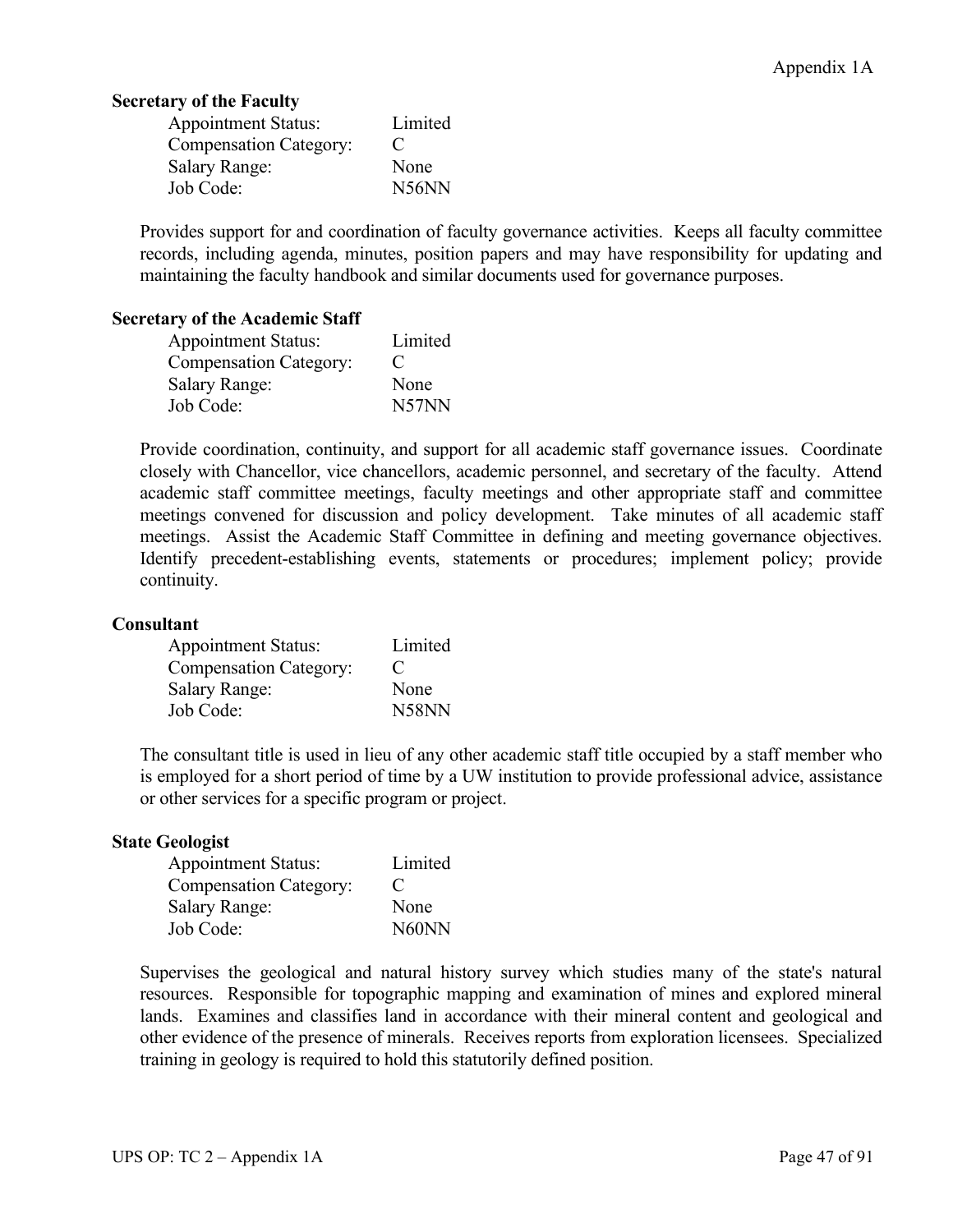# **Director, State Laboratory of Hygiene**

| <b>Appointment Status:</b>    | Limited     |
|-------------------------------|-------------|
| <b>Compensation Category:</b> | $\mathbf C$ |
| <b>Salary Range:</b>          | None        |
| Job Code:                     | N62NN       |

The duties and responsibilities of the laboratory and this position are set forth in s. 36.25(11) Wis. Stats. The director employs technical staff and other employes necessary to the operation of the laboratory. The laboratory provides complete laboratory services in the areas of water quality, air quality, public health and contagious diseases for appropriate state agencies. The laboratory provides analytical support to the appropriate state agencies charged with water supply evaluation.

# **Director, Pharmacy Internship Program**

| <b>Appointment Status:</b>    | Limited                        |
|-------------------------------|--------------------------------|
| <b>Compensation Category:</b> | €                              |
| <b>Salary Range:</b>          | None                           |
| Job Code:                     | N <sub>66</sub> N <sub>N</sub> |

Appointed by the Pharmacy Internship Board, administers the Pharmacy Internship Program established by s. 36.25(20) Wis. Stats. This title is restricted to UW Madison.

# **Board of Regents Executive Assistant**

| <b>Appointment Status:</b>    | Limited     |
|-------------------------------|-------------|
| <b>Compensation Category:</b> | $\mathbf C$ |
| <b>Salary Range:</b>          | None        |
| Job Code:                     | N70NN       |

Provide research and analysis and conduct studies for the Board of Regents. Serve as liaison for the Board with other agencies.

# **Board of Regents Research Assistant**

| <b>Appointment Status:</b>    | Limited     |
|-------------------------------|-------------|
| <b>Compensation Category:</b> | $\mathbf C$ |
| <b>Salary Range:</b>          | None        |
| Job Code:                     | N72NN       |

Provide support to the Board of Regents Executive Assistant which may include research and audit oversight projects and preparation of responses to inquiries or requests from the Board of Regents.

# **9. PROGRAM MANAGERS**

A position assigned one of the Program Manager titles provides management to a specific program. A program is a coordinated, defined set of services or activities usually focusing on a single objective. Whether ongoing and well established or fledgling, programs are not synonymous with the functional areas from which they operate. To ensure consistency, the Program Manager title should be applied to positions where the program managed typically is recognized as a free standing and distinct program function.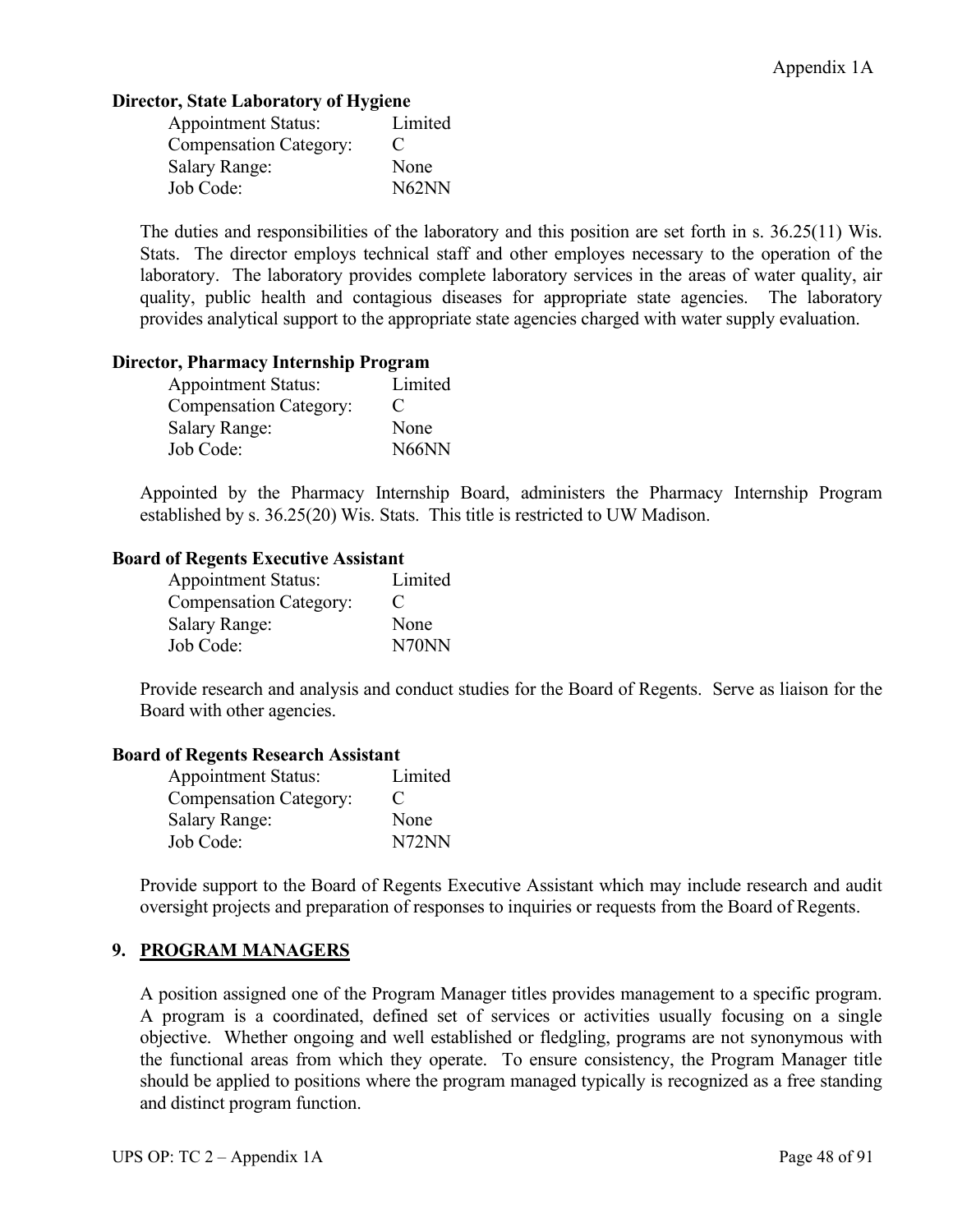Each title and accompanying definition and salary grade assignment were approved by the Board of Regents (12/06/91) and the Department of Employment Relations (12/23/91) unless otherwise noted.

### Program Manager Levels

Program Manager positions are assigned levels I, II or III rather than prefixes. Institutions determine the level to be assigned to the position based upon application of the title evaluation rating system.

### Program Manager Function Definitions

#### **Academic Archivist**

| <b>Appointment Status</b> | Comp Category | <b>Salary Range</b> | Job Code           |
|---------------------------|---------------|---------------------|--------------------|
| Academic Staff            |               | UWS 6               | P <sub>12</sub> NI |
| Academic Staff            | A             | UWS 5               | P <sub>12</sub> NM |
| Academic Staff            |               | UWS 4               | P <sub>12NS</sub>  |

Maintains University archives and historical research programs. Generally manages archiving process for entire spectrum of University records transmitted from academic and administrative units, including oral histories, paper records, computer tapes, disks or other material. Provides retrieval services for University units requiring archived materials for legal, research or other purposes.

### **Administrative Program Manager**

| <b>Appointment Status</b> | Comp Category | Salary Range | Job Code           |
|---------------------------|---------------|--------------|--------------------|
| Academic Staff            |               | UWS 6        | <b>P14NL</b>       |
| Academic Staff            | А             | UWS 5        | P <sub>14</sub> NM |
| Academic Staff            | A             | UWS 4        | P <sub>14NS</sub>  |

Acts to promote the development of a specific administrative program in a department or unit. Assists in defining the objectives of the program and plays the major role in carrying out program duties. An example might be the Training Program Manager of a Personnel Department or a Patient Marketing Program Manager at the hospital.

#### **Athletic Trainer**

| <b>Appointment Status</b> | Comp Category | Salary Range | Job Code                       |
|---------------------------|---------------|--------------|--------------------------------|
| Academic Staff            |               | UWS 5        | <b>P16NL</b>                   |
| Academic Staff            |               | UWS 4        | P <sub>16</sub> NM             |
| Academic Staff            |               | UWS 3        | P <sub>16</sub> N <sub>S</sub> |

Develops sports training programs. Coordinates athletic training and medical services; establishes, develops, and maintains conditioning and weight programs; oversees the work of other trainers and students; monitors athletes' progress; and educates student-trainer staff.

#### **Clinical Nurse Manager**

| <b>Appointment Status</b> | Comp Category | Salary Range | Job Code |
|---------------------------|---------------|--------------|----------|
| Academic Staff            |               | UWS 7        | P30NL    |
| Academic Staff            | A             | UWS 6        | P30NM    |
| Academic Staff            |               | UWS 5        | P30NS    |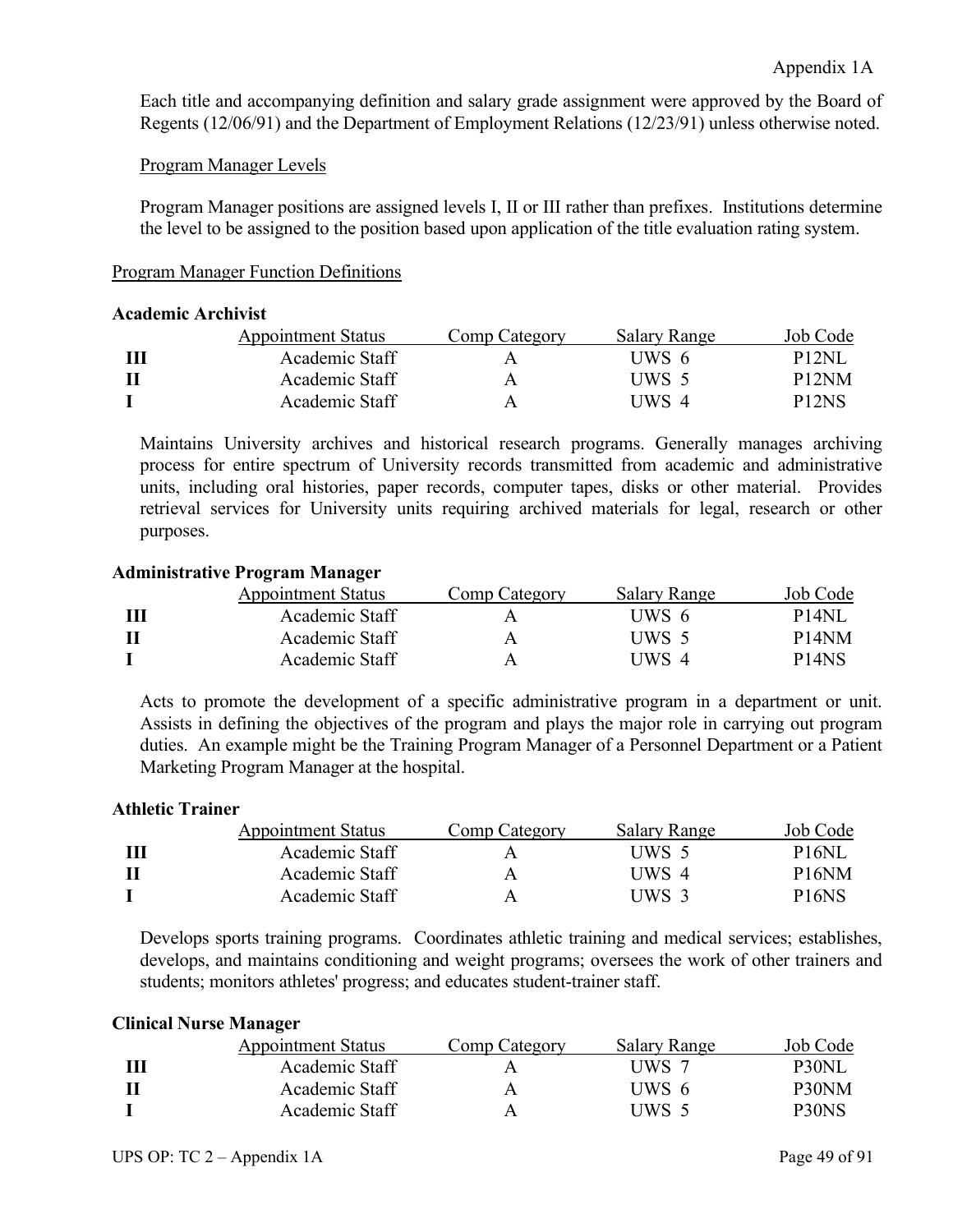The Clinical Nurse Manager directs the planning, implementation, and evaluation of patient care programs which includes participation in the teaching and research activities for a defined patient care unit. This position involves responsibility for personnel administration, budget, long-range planning, and oversight of the daily operations of a patient care unit. In addition, the Clinical Nurse Manager collaborates with nursing and medical faculty to provide students with sufficient educational opportunities, to ensure the quality and continuity of patient care, and to promote education and research. This position requires a master's degree or sufficient progress toward completion of this degree.

# **Development Program Manager**

| <b>Appointment Status</b> | Comp Category | Salary Range | Job Code |
|---------------------------|---------------|--------------|----------|
| Academic Staff            |               | UWS 7        | P50NL    |
| Academic Staff            | A             | UWS 6        | P50NM    |
| Academic Staff            | A             | UWS 5        | P50NS    |

Plans, organizes, and implements a fund-raising program(s) consistent with the fund-raising campaigns and strategies of an institution. May coordinate volunteer staff or committees in support of fund-raising activities. May be responsible for a specific intelligence operation program or manage the non-administrative day-to-day intelligence operations of a unit or be responsible for developing an ongoing solicitation program.

# **Financial Program Manager I, II, III**

| <b>Appointment Status</b> | Comp Category | Salary Range | Job Code           |
|---------------------------|---------------|--------------|--------------------|
| Academic Staff            | A             | UWS 6        | <b>P52NL</b>       |
| Academic Staff            | A             | UWS 5        | P <sub>52</sub> NM |
| Academic Staff            | А             | UWS 4        | P52NS              |

May supervise professional accountants and/or auditors as well as spend the majority of their time performing professional accounting or auditing work. May supervise non-exempt Financial Specialist positions performing specialized accounting duties which do not require the knowledge and application of accounting or auditing theory. May act as the primary purchasing agent and also perform supervisory duties for a purchasing operation within a UW-institution.

# **Instructional Program Manager**

| <b>Appointment Status</b> | Comp Category | Salary Range | Job Code           |
|---------------------------|---------------|--------------|--------------------|
| Academic Staff            |               | UWS 6        | <b>P55NL</b>       |
| Academic Staff            |               | UWS 5        | P <sub>55</sub> NM |
| Academic Staff            | A             | UWS 4        | P55NS              |

Manages the development of a specific instructional program of an academic department or unit. Assists in defining the objectives of the program and plays a major role in carrying out program duties. An example might be a position involving the development and implementation of a program to train students in the use of specific computer software for educational applications or development, supervision and management of such facilities as the reading, writing or mathematics laboratories.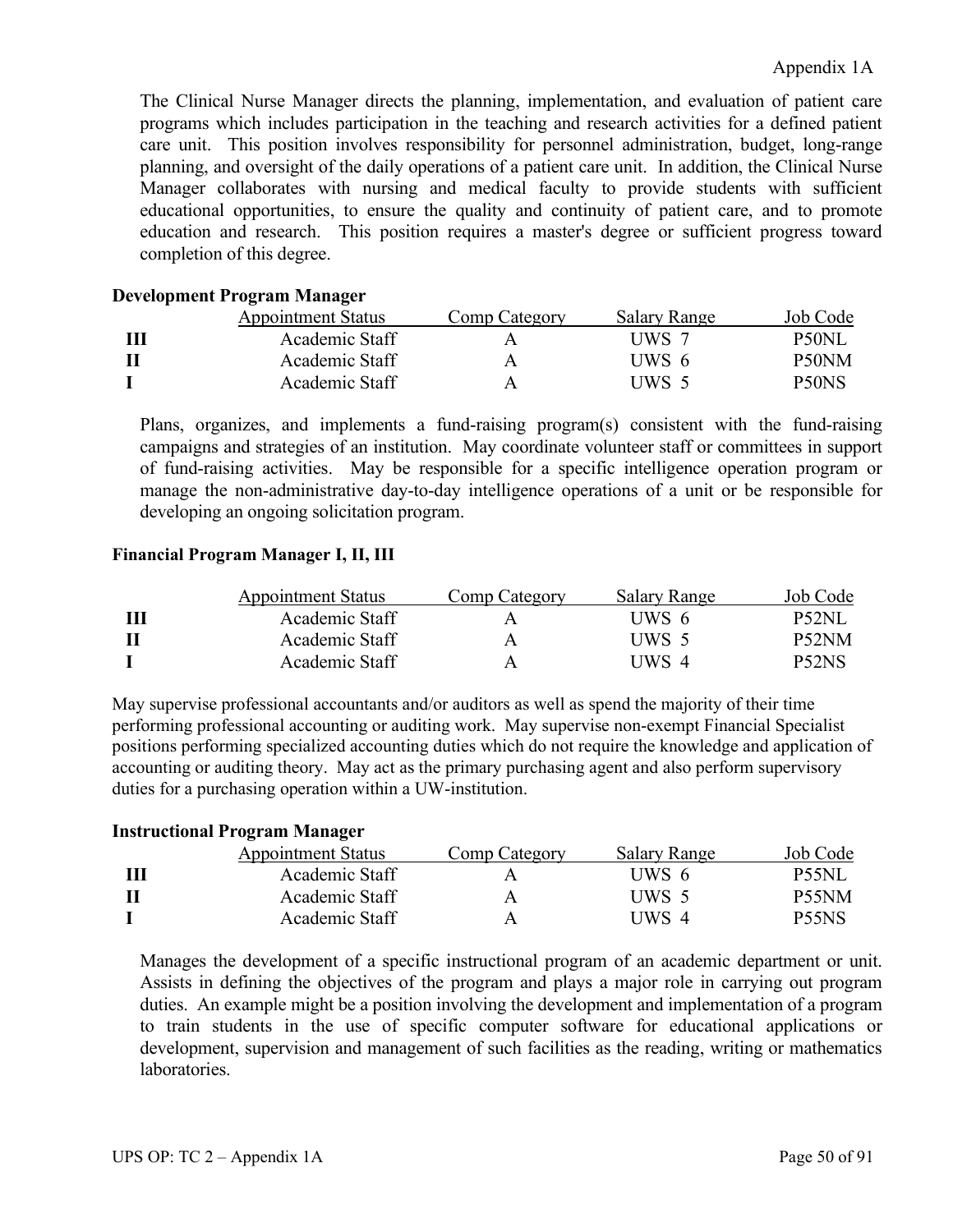| <b>Appointment Status</b> | Comp Category | <b>Salary Range</b> | Job Code |
|---------------------------|---------------|---------------------|----------|
| Academic Staff            |               | UWS 6               | P57NL    |
| Academic Staff            | Ą             | UWS 5               | P57NM    |
| Academic Staff            |               | UWS 4               | P57NS    |
|                           |               |                     |          |

# **Instrument Shop Manager I, II, III**

Supervises the activities of Instrument Makers and Mechanic in large, fully equipped, departmental instrument shops. Makes detailed drawings and specifications for specialized large-scale work. Inspects and maintains complicated precision machines. Requisitions supplies and plans purchases of new equipment. May perform work as an Instrument Maker on the more complicated projects, such as using machine and hand tools to perform specialized work in the fabrication of parts from suitably selected material such as glass, wood, plastics, bronze, copper, Invar, Inconel, steel or other materials; and/or designing and creating new or unique laboratory equipment and precision instruments requiring highly skilled workmanship and extreme accuracy for observations and scientific operations in the field for which the equipment or instrument is to be made.

# **Laboratory Manager**

| <b>Appointment Status</b> | Comp Category | Salary Range | Job Code           |
|---------------------------|---------------|--------------|--------------------|
| Academic Staff            | А             | UWS 6        | P60NL              |
| Academic Staff            | Ą             | UWS 5        | P60NM              |
| Academic Staff            | А             | UWS 4        | P <sub>60</sub> NS |
|                           |               |              |                    |

Coordinates and schedules the use of a scientific laboratory for research and/or teaching purposes. Maintains inventories and/or purchases equipment, chemical reagents or other supplies. Assists in development of experimental demonstrations for instructional purposes. Develops and maintains safety protocols. Responsible for the day-to-day management of the laboratory.

# **Outreach Program Manager**

| <b>Appointment Status</b> | Comp Category | Salary Range | Job Code                       |
|---------------------------|---------------|--------------|--------------------------------|
| Academic Staff            |               | UWS 7        | <b>P65NL</b>                   |
| Academic Staff            | А             | UWS 6        | P <sub>65</sub> NM             |
| Academic Staff            | A             | UWS 5        | P <sub>65</sub> N <sub>S</sub> |

Manages an extension or outreach program(s). Performs administrative as well as outreach functions. Usually has academic discipline expertise in the area(s) of specialization. May include management activities such as working with faculty, staff, and client audiences to develop needed program activities. May participate in regional and national networks on planning and program development.

# **Physical Plant Manager I, II, III**

| <b>Appointment Status</b> | Comp Category | Salary Range | Job Code           |
|---------------------------|---------------|--------------|--------------------|
| Academic Staff            |               | UWS 5        | <b>P67NL</b>       |
| Academic Staff            | Α             | UWS 4        | P67NM              |
| Academic Staff            |               | UWS 3        | P <sub>67</sub> NS |

May be responsible for the overall buildings and grounds program at a university, or for a portion of the overall program. The maintenance and repair program may include: water treatment and/or sewage disposal operation; water, steam, and/or electrical distribution systems; mechanical, electrical, electronics, and pneumatic systems; heating, cooling, and ventilation systems; grounds maintenance; custodial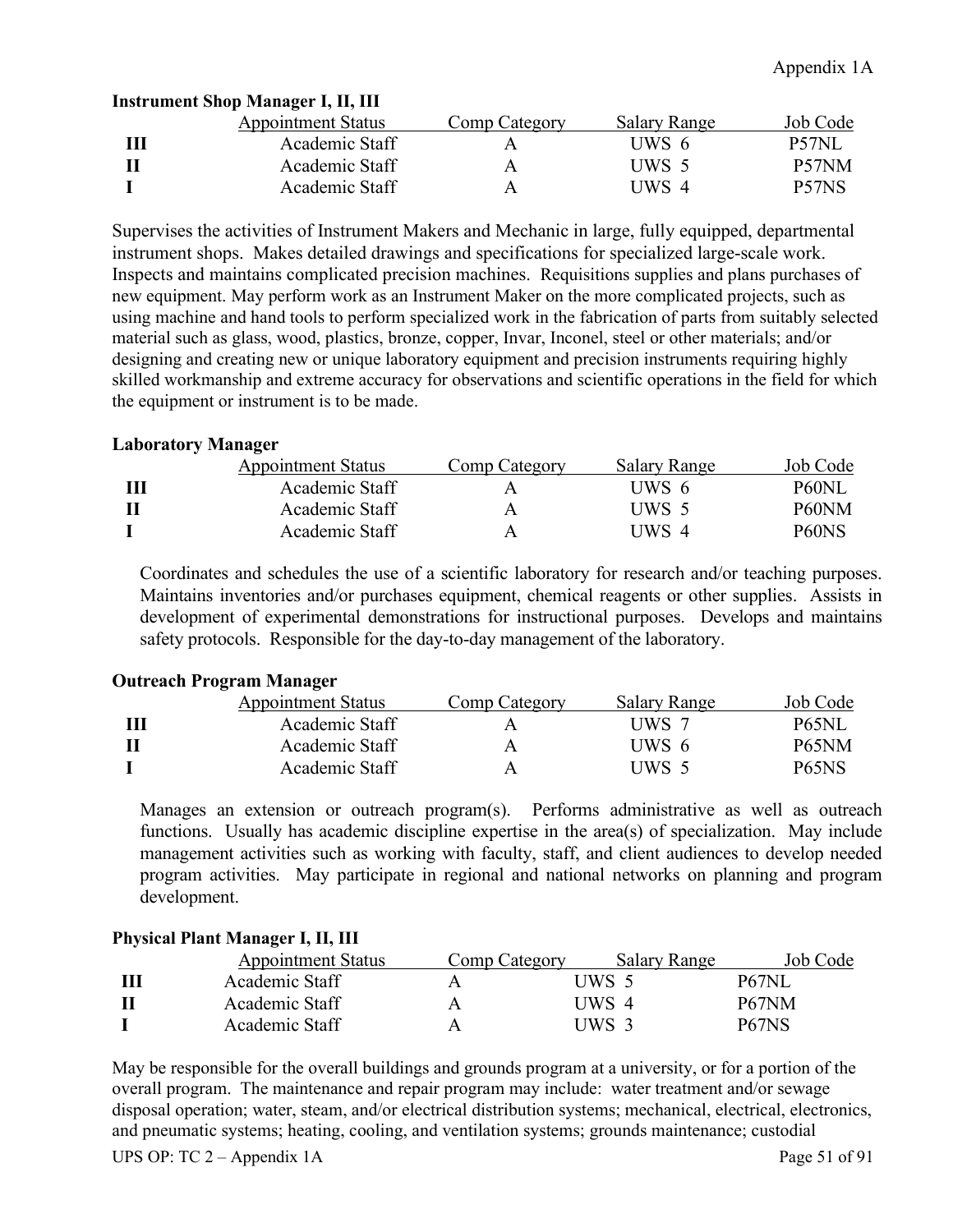services; and automotive maintenance and repair. May supervise crafts workers and helpers in a building trade, metal trade, or combination of trades in state-owned institutions and buildings at a UW-institution. May supervise positions performing automotive and equipment maintenance and repair work including major engine and drive train overhauls; and/or for fleet management, accident investigation, writing equipment and vehicle specifications, and long-range fleet planning. May function as a technical supervisory position which is responsible for the day-to-day operation and/or maintenance of electronic equipment and/or systems. May be responsible for the operation of a state-owned power plant at a UW campus. May have responsibility for custodial operations in an assigned area or for all custodial operations at a UW-institution. May be responsible for the complete operations of a fully equipped construction and maintenance shop, including planning, laying out, assigning, and reviewing the work of subordinate supervisors. May supervise positions located at a university agricultural research station or university farm operations involved in the care of research poultry flocks and/or dairy or other animal herds, experimental farm production, and/or field and maintenance operations.

# **Research Program Manager**

| <b>Appointment Status</b> | Comp Category | Salary Range | Job Code     |
|---------------------------|---------------|--------------|--------------|
| Academic Staff            |               | UWS 6        | <b>P70NL</b> |
| Academic Staff            | A             | UWS 5        | P70NM        |
| Academic Staff            | A             | UWS 4        | P70NS        |

Manages a research program(s). May supervise or coordinate the work of a small staff and/or have budgetary responsibilities. Distinguished from a Research Specialist in that the individual performs administrative functions and coordinates several research related activities rather than conducting the research per se. Knowledge of research or the subject matter is required. Responsibilities may include such research-related activities as administering one or more laboratories engaged in a specific type of research or management of an ongoing survey research study.

# **Student Services Program Manager**

| <b>Appointment Status</b> | Comp Category | Salary Range | Job Code                       |
|---------------------------|---------------|--------------|--------------------------------|
| Academic Staff            |               | UWS 6        | <b>P75NL</b>                   |
| Academic Staff            | Ą             | UWS 5        | P <sub>75</sub> NM             |
| Academic Staff            | А             | UWS 4        | P <sub>75</sub> N <sub>S</sub> |

Manages a specific student service program. Responsibilities include defining and/or refining the objectives of the program and carrying out these objectives. Examples might include the development of intramural student recreational activities or the development and management of an ongoing student orientation program.

# **University Dining Manager I, II, III,**

| <b>Appointment Status</b> | Comp Category | Salary Range     | Job Code      |
|---------------------------|---------------|------------------|---------------|
| Academic Staff            |               | UWS 6            | P80NL         |
| Academic Staff            | A             | UWS <sub>5</sub> | P80NM         |
| Academic Staff            | A             | UWS 4            | <b>P</b> 80NS |

UPS OP: TC 2 – Appendix 1A Page 52 of 91 Supervises food production, food distribution, service to customers or clients, catering, or a food service warehouse. May supervise quantity food production in a production kitchen. May supervise staff and operations for dine-in retail restaurant concepts. May have overall responsibility for supervision of a university student center retail food court, or a cluster (two or three) of "fast food"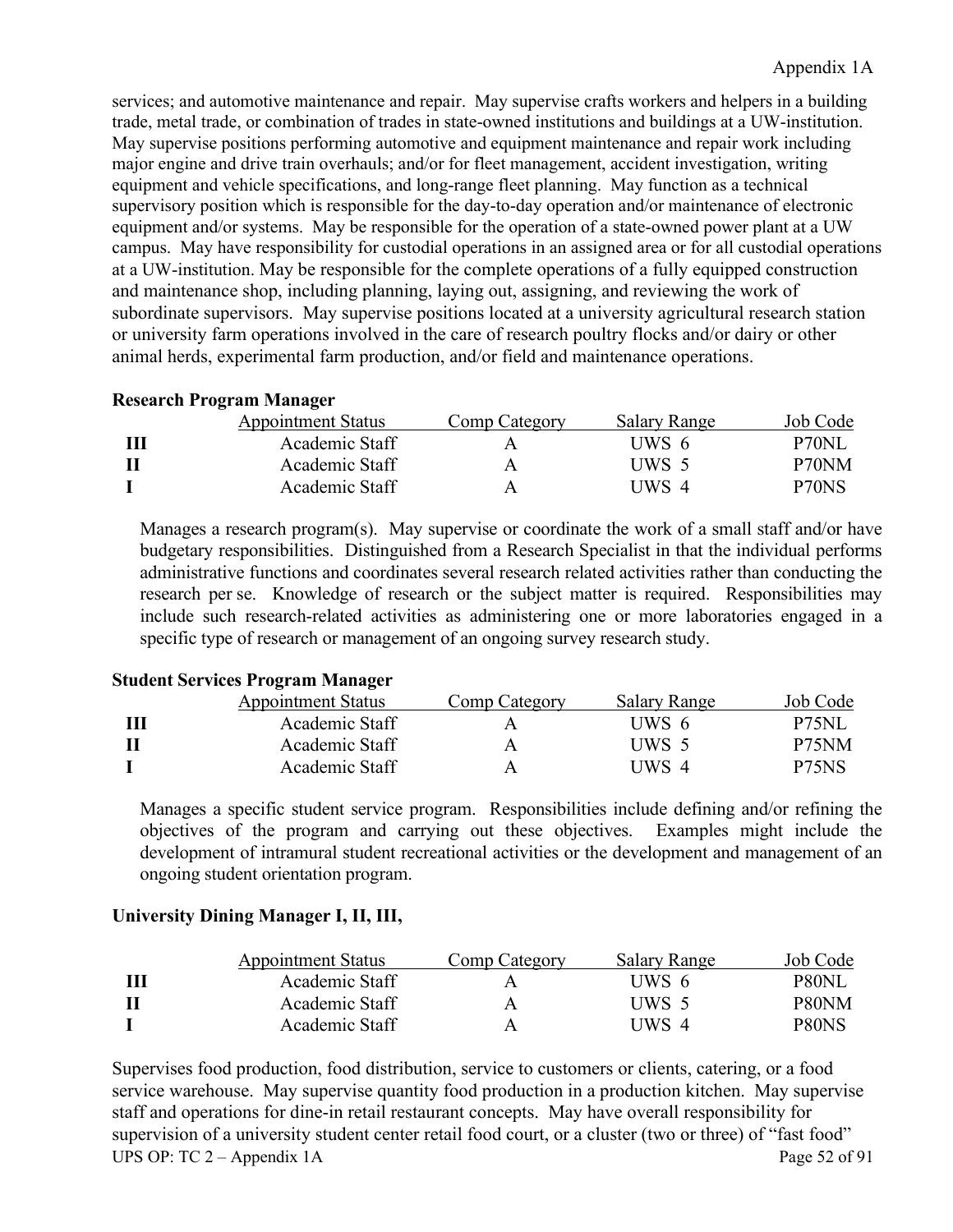outlets comprising a subunit of a student center food court and any related convenience store, or a delicatessen, or a dairy store, or a restaurant concept that does not have regular alcohol service, or ongoing extensions of operations such as brat stands or ice cream carts. May have overall responsibility for front-of-the-house final food preparation, food distribution, cash register and debit card transactions, customer service and sanitation. May assist with planning and supervision of summer camps, catering, and athletic concessions. May have subordinate supervisory positions.

| <b>Appointment Status</b> | Comp Category | <b>Salary Range</b> | Job Code                       |
|---------------------------|---------------|---------------------|--------------------------------|
| Limited                   |               | UWS 6               | <b>P85NL</b>                   |
| Limited                   | Α             | UWS 5               | P85NM                          |
| imited                    | А             | UWS 4               | P <sub>85</sub> N <sub>S</sub> |

# **Assistant to the Chancellor for Affirmative Action**

Manages an institution affirmative action program. Provides leadership to implement federal and state laws and UW System policies relating to affirmative action and equal opportunity, including educational programs. Prepares the institution affirmative action plans as well as other reports. Develops manuals, handbooks and instructions used in recruitment and retention efforts. Investigates and responds to grievances and complaints. Reports to the chancellor or his/her designee.

# **10. PROFESSIONALS**

Professional titles include both those which require specialized certification, a specific degree or other specific professional credentials and related qualifications for entry into the series, and those that do not.

Each title and accompanying definition were approved by the Board of Regents (12/06/91) and the Department of Employment Relations (12/23/91) unless otherwise noted.

# Professional Prefix Definitions

With the exception of Special Assistant, four prefixes are defined for all unclassified professional functions. Prefix levels for the Special Assistant function are assigned as a result of position evaluation ratings. Therefore, the professional prefix definitions do not apply to the Special Assistant titles. The first three professional prefix levels; Associate, No Prefix and Senior reflect successively greater experience, expertise and applied ability in a particular specialty area. As described below, these three prefix levels constitute a "natural career progression" track through which professional academic staff might be expected to progress in the area of specialty.

**Associate:** At this level, a professional is expected to perform at the entry level of proficiency. This includes performing all or any of the basic duties and functions as defined for the specialty or by the level of certification or licensure.

**No Prefix:** An individual at this level performs those duties and responsibilities expected of a fully competent professional. Typically, such duties and responsibilities require knowledge and skills gained only through considerable experience. A fully competent professional works independently in applying the approaches, methods, and techniques of his or her profession and is active in developing or assisting in the development of new approaches to resolving problems.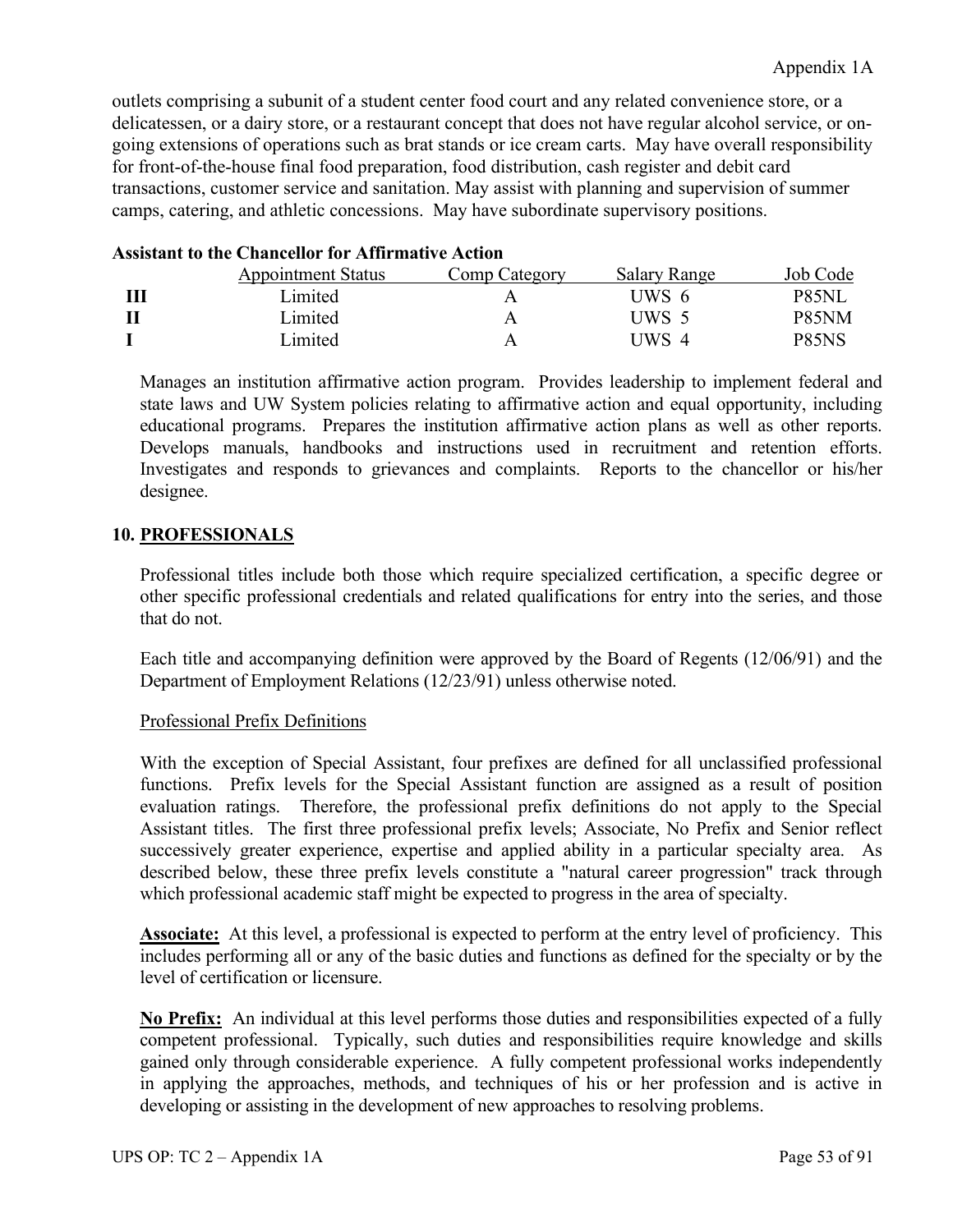**Senior:** A professional at the Senior level performs program functions at a level of proficiency typically requiring extensive experience (e.g. a minimum of at least seven years of professional experience) and advanced knowledge and skills. At this level, the professional has a consistent record of exemplary performance. A Senior professional is expected to develop new approaches, methods, or techniques to resolve problems with little or no expert guidance and to cope independently with new, unexpected or complex situations. At this level, a professional can be expected to guide or train other professionals or to oversee their work.

Although the typical professional academic staff member will show career advancement through the Associate, No Prefix and Senior prefix levels, Hayes/Hill Inc., saw "the need for a superstar category stressing peer recognition both within and outside the institution as one of the key criteria. We would generally expect that a person in the superstar category would have at least ten or more years of progressively responsible experience in their field." Consistent with Hayes/Hill's original intent to reserve a prefix level "for the truly exceptional performers", the Distinguished prefix is defined below:

**Distinguished:** A professional at the Distinguished level performs at a level of proficiency typically requiring extensive experience and advanced knowledge and skills. The expertise of a professional at this level is commonly recognized by his or her peers and through a reputation which extends beyond his or her work unit. A Distinguished professional is expected to develop new approaches, methods, or techniques to resolve problems with little or no expert guidance and to cope independently with new, unexpected or complex situations. At this level, a professional can be expected to guide or train other professionals or to oversee their work.

# Professional Function Definitions

# **Academic Curator**

|                      | <b>Appointment Status</b> | Comp Category | <b>Salary Range</b> | Job Code                       |
|----------------------|---------------------------|---------------|---------------------|--------------------------------|
| <b>Distinguished</b> | Academic Staff            | А             | UWS 6               | R02AN                          |
| <b>Senior</b>        | Academic Staff            | А             | UWS 5               | R <sub>0</sub> 2 <sub>BN</sub> |
| <b>No Prefix</b>     | Academic Staff            | А             | UWS 4               | R <sub>0</sub> 2DN             |
| <b>Associate</b>     | Academic Staff            | А             | UWS 3               | R <sub>02</sub> FN             |

Manages, displays and exhibits collections and similar work in University museums and/or galleries, in subject areas such as textiles, entomology, art, geology and limnology. Generally responsible for collecting materials and for preserving and displaying collections. Promotes public attention to collections and responds to inquiries for information. Generally reports to and implements policies of dean, director, department chairperson or faculty members.

# **Academic Librarian**

|                      | <b>Appointment Status</b> | Comp Category | Salary Range | Job Code                       |
|----------------------|---------------------------|---------------|--------------|--------------------------------|
| <b>Distinguished</b> | Academic Staff            | A             | UWS 7        | R04AN                          |
| <b>Senior</b>        | Academic Staff            | A             | UWS 6        | R <sub>04</sub> BN             |
| No Prefix            | Academic Staff            | A             | UWS 5        | R <sub>04</sub> D <sub>N</sub> |
| <b>Associate</b>     | Academic Staff            | A             | UWS 4        | R <sub>04</sub> FN             |

Provides information and access to information in printed, electronic and other media forms for academic and affiliated users. Responsibilities include the development, management, dissemination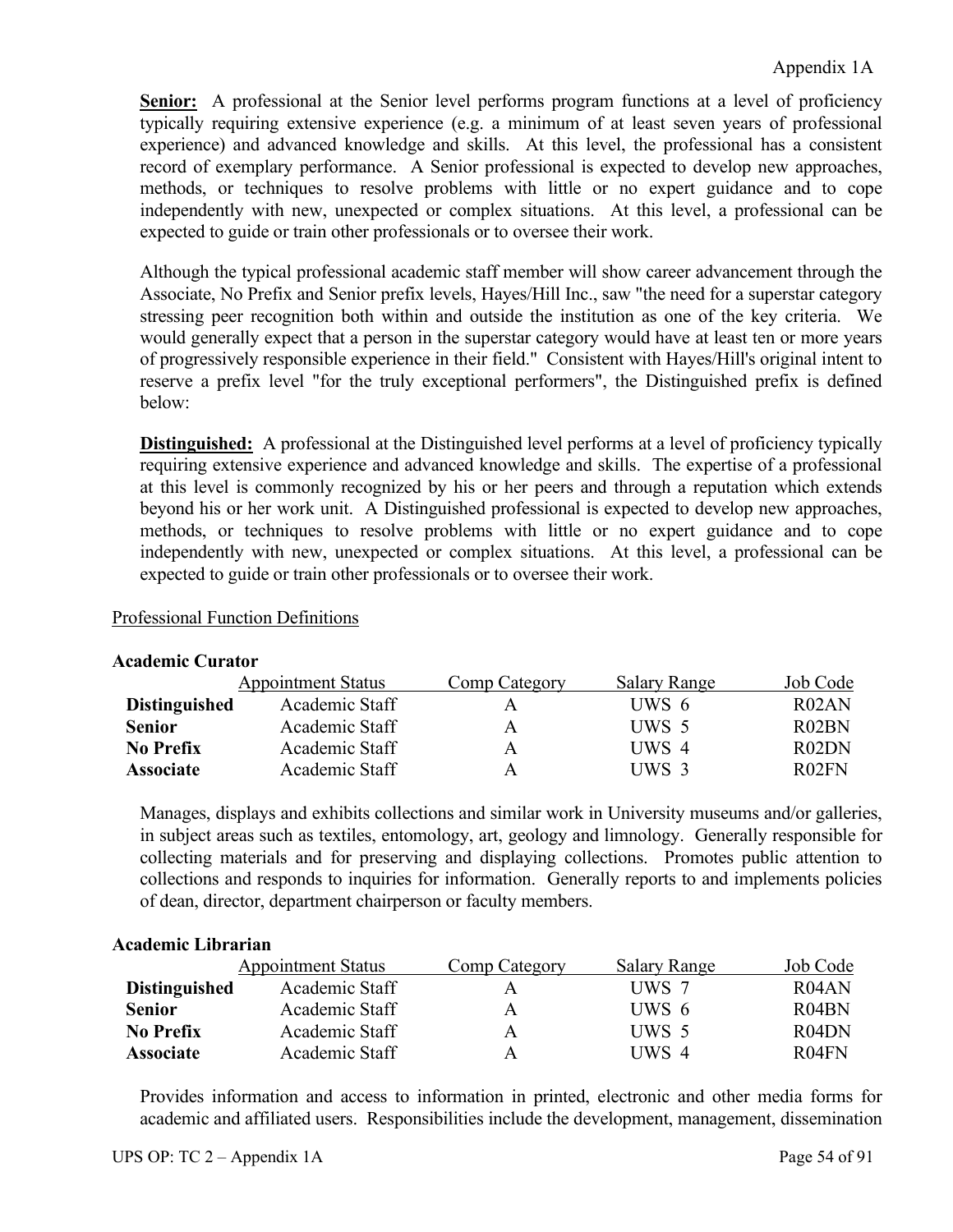and preservation of research and instructional collections; the assisted or mediated retrieval of local and remote information resources; programs of user training in the independent use of complex or computer-based information systems; and planning and development of programs to meet the changing needs of information users. Many positions involve the administration and supervision of library functions and programs as well as other library staff. An MLS degree is required to be assigned this function.

# **Academic Planner**

| <b>Appointment Status</b>              | Comp Category | <b>Salary Range</b> | Job Code           |
|----------------------------------------|---------------|---------------------|--------------------|
| Academic Staff<br><b>Distinguished</b> |               | UWS 9               | R <sub>06</sub> AN |
| Academic Staff                         | A             | UWS 8               | R <sub>06</sub> BN |
| Academic Staff                         | А             | UWS 7               | R <sub>06</sub> DN |
| Academic Staff                         | Α             | UWS 6               | R <sub>06</sub> FN |
|                                        |               |                     |                    |

Provides academic planning support at the institution level. May develop and prepare policy papers outlining alternatives and recommendations in support of various instructional, research or other academic programs. Generally reports to an institution major administrator.

# **Accountant**

|                      | <b>Appointment Status</b> | Comp Category | <b>Salary Range</b> | Job Code                       |
|----------------------|---------------------------|---------------|---------------------|--------------------------------|
| <b>Distinguished</b> | Academic Staff            | A             | UWS 7               | R10AN                          |
| <b>Senior</b>        | Academic Staff            | A             | UWS 6               | R <sub>10</sub> BN             |
| No Prefix            | Academic Staff            | A             | UWS 5               | R <sub>10</sub> D <sub>N</sub> |
| <b>Associate</b>     | Academic Staff            | A             | UWS 4               | R10FN                          |

Interprets and analyzes financial data; designs, tests, implements and maintains automated and/or manual financial systems; develops, enhances and modifies automated and/or manual financial systems; develops, installs and maintains policies and procedures to document financial system operations; establishes and maintains financial accounts, journals, ledgers and other records within an automated and/or manual financial system and produces various and specialized accounting reports; allocates revenues and expenses among appropriations and/or funds; analyzes financial systems and establishes internal control mechanisms; performs agency internal and external reconciliations; maintains and reconciles fixed assets or inventory records; establishes and maintains records and reports according to Generally Accepted Accounting Principles (GAAP); develops and applies cost allocation methodologies; projects financial revenue and cash balances; performs various other specialized accounting management functions, such as developing and maintaining banking relationships, grantor agency relationships, and risk management and bond issuance activities; may lead the work of lower level Accountants or other financial staff.

# **Administrative Program Specialist** Appointment Status Comp Category Salary Range Job Code **Distinguished** Academic Staff A UWS 7 R07AN **Senior** Academic Staff A UWS 6 R07BN **No Prefix** Academic Staff A UWS 5 R07DN **Associate** Academic Staff A UWS 4 R07FN

These administrative staff include department, unit and small school/college level staff who provide specialized services associated in managing daily administrative activities in a variety of areas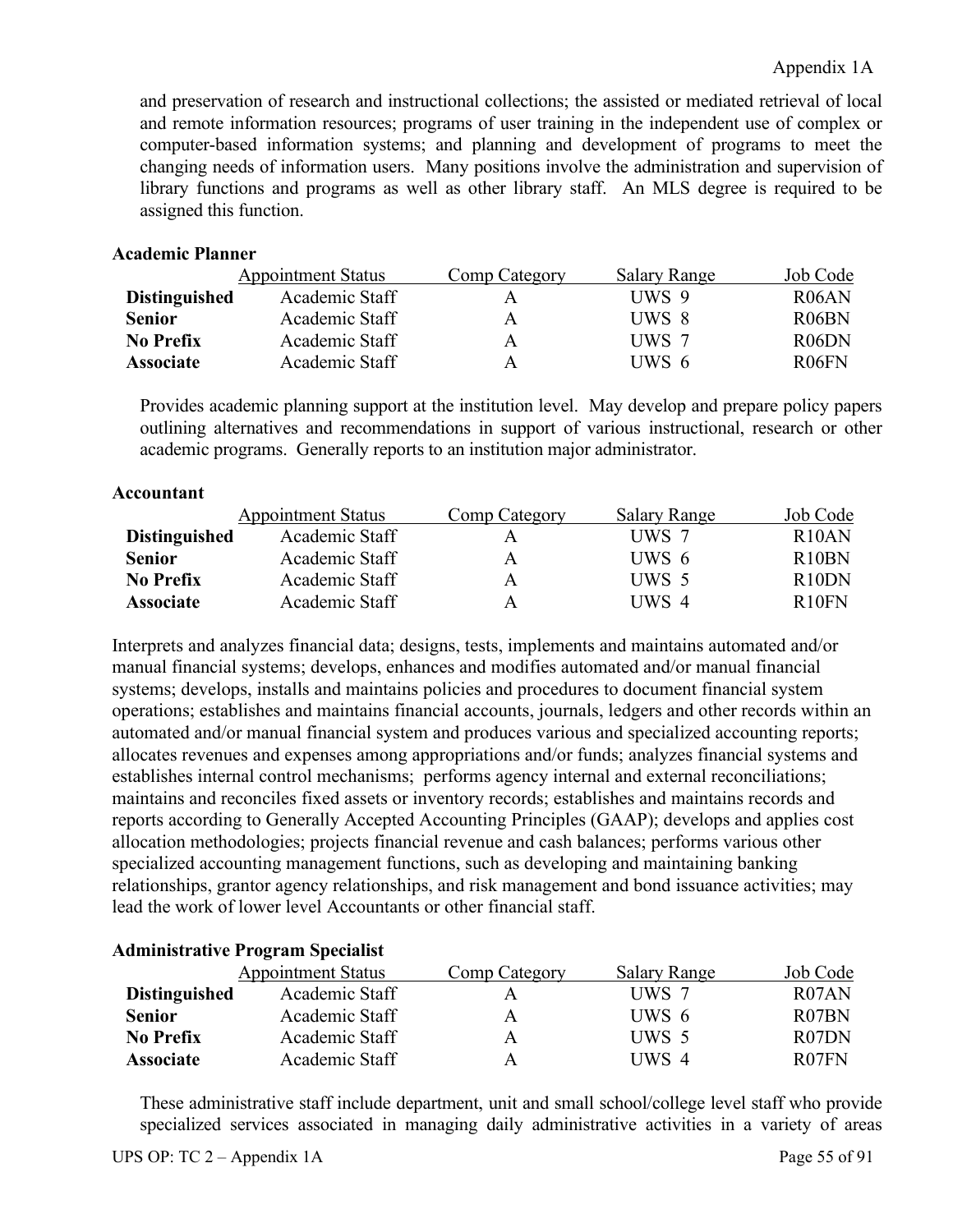including instructional and research areas. They have greater responsibility and independence of action than the support focus provided by an Administrative Specialist. Such professional staff work can be distinguished from a Program Manager in that the area is not typically recognized as a freestanding activity. They may be similar in function to Administrative Officer but may have less direct control of policy development and are often in units smaller than the usual size of a school, college or administrative division. These individuals often have expertise in the discipline area which directly affects their ability to perform their job. Examples of academic staff which may fit this general description are department administrators, administrators of training grant programs (e.g. in molecular biology) or research institutes (e.g. Sea Grant or IRRI) or administrators in smaller schools/colleges at UW-Madison (e.g. Veterinary Medicine) or in administrative subunits of campus schools/colleges.

# **Administrative Specialist**

|                      | <b>Appointment Status</b> | Comp Category | Salary Range | Job Code           |
|----------------------|---------------------------|---------------|--------------|--------------------|
| <b>Distinguished</b> | Academic Staff            | А             | UWS 5        | R <sub>08</sub> AN |
| <b>Senior</b>        | Academic Staff            | Α             | UWS 4        | R08BN              |
| <b>No Prefix</b>     | Academic Staff            | A             | UWS 3        | R08DN              |
| <b>Associate</b>     | Academic Staff            | A             | UWS 2        | R <sub>08</sub> FN |

Provides administrative support to a Dean, Director, Department Chair or other Administrator. Administrative support typically entails the provision of a direct administrative service, as well as researching and providing analyses based on information regarding some aspect(s) of the operation of the unit. For example, assisting in the administration of an institution's personnel program may involve the review of requests for salary increases relative to specified guidelines, as well as analyses of the changing structure of jobs within a specific department or institution. Similarly, a professional in this function may be active in assisting faculty and others regarding the appropriateness of research expenditures or in administering grants or contracts, as well as monitoring and recommendations for corrective actions. Administrative support may involve the enrollment, admissions, personnel, registration, budgetary or other administrative areas within an academic or non-academic unit.

# **Advisor**

|                      | <b>Appointment Status</b> | Comp Category | <b>Salary Range</b> | Job Code           |
|----------------------|---------------------------|---------------|---------------------|--------------------|
| <b>Distinguished</b> | Academic Staff            |               | UWS 5               | R12AN              |
| <b>Senior</b>        | Academic Staff            | A             | UWS 4               | R <sub>12</sub> BN |
| <b>No Prefix</b>     | Academic Staff            | A             | UWS 3               | R12DN              |
| <b>Associate</b>     | Academic Staff            | A             | UWS 2               | R12FN              |

Provides academically-related information and advice to students in academic departments, academic programs, or service areas such as financial aid, career planning and placement, registration or admissions. Advises students individually or in small group settings. May have advising responsibilities in more than one area or may have other related student services administrative duties.

#### **Artist**

|                      | <b>Appointment Status</b> | Comp Category | Salary Range | Job Code           |
|----------------------|---------------------------|---------------|--------------|--------------------|
| <b>Distinguished</b> | Academic Staff            | А             | UWS 6        | R <sub>16</sub> AN |
| Senior               | Academic Staff            | А             | UWS 5        | R <sub>16</sub> BN |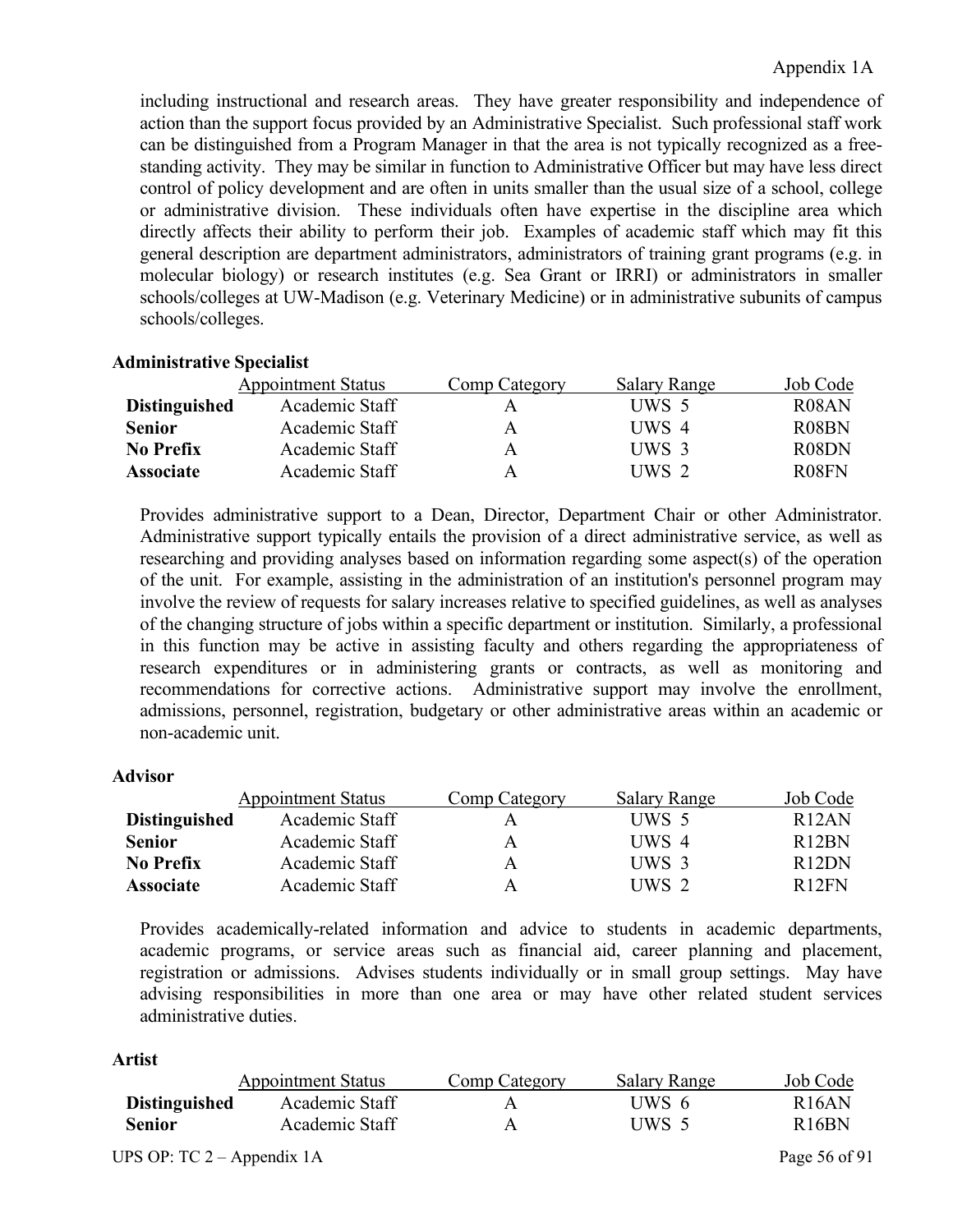Appendix 1A

| <b>No Prefix</b> | Academic Staff | TWS 4   | R16DN        |
|------------------|----------------|---------|--------------|
| <b>Associate</b> | Academic Staff | $JWS$ 3 | <b>R16FN</b> |

Provides graphics and/or technical illustrative support for classroom instruction, research, and extension/public service activities. Conceptualizes creative and abstract ideas which may relate to a variety of subject matter and provides subsequent consultation, planning, production, and evaluation services. This may include theatre related activities such as set, costume and lighting design and construction. May also be specialized with respect to both subject matter or technical approach and frequently works in more than one medium. Frequently has subject area training in addition to an area of art expertise.

#### **Auditor**

|                      | <b>Appointment Status</b> | Comp Category | Salary Range | Job Code           |
|----------------------|---------------------------|---------------|--------------|--------------------|
| <b>Distinguished</b> | Academic Staff            | А             | UWS 7        | R <sub>17</sub> AN |
| <b>Senior</b>        | Academic Staff            | A             | UWS 6        | R <sub>17</sub> BN |
| <b>No Prefix</b>     | Academic Staff            | A             | UWS 5        | R <sub>17</sub> DN |
| <b>Associate</b>     | Academic Staff            | A             | UWS 4        | R <sub>17FN</sub>  |

Develops audit programs and procedures; conducts office or field audits; reviews and analyzes recorded financial information; prepares working papers; prepare schedules, tables, graphs and other exhibits for interim and final audit reports; audits automated financial systems operations; reviews and examines internal control practices; reviews disputed audit findings with management personnel; conducts entrance and exit meetings with audited entities; conducts investigations; advises management on methods to improve accounting or other operational procedures; prepares exhibits and other documents and provides oral testimony in the prosecution of audited entities. May lead lower level Auditors in financial, compliance, operational, rate analysis and setting, or investigative audits. May assign, train, and review the work of lower level Auditors.

#### **Benefits Specialist**

|                      | <b>Appointment Status</b> | Comp Category | <b>Salary Range</b> | Job Code           |
|----------------------|---------------------------|---------------|---------------------|--------------------|
| <b>Distinguished</b> | Academic Staff            | А             | UWS 7               | R <sub>18</sub> AN |
| <b>Senior</b>        | Academic Staff            | A             | UWS 6               | R <sub>18</sub> BN |
| <b>No Prefix</b>     | Academic Staff            | A             | UWS 5               | R <sub>18</sub> DN |
| <b>Associate</b>     | Academic Staff            | A             | UWS 4               | R <sub>18</sub> FN |

Performs advanced individual benefit counseling services to the University of Wisconsin System employees; manages and administers the State Benefits programs for a UW-institution or college; conducts benefits seminars; advises and counsels academic, faculty, unclassified, and university employees; and manages the Tax Shelter Annuity Program. Within UW System Administration, may function as a principal policy analyst to management on issues related to university employee benefit plan(s) (i.e. the Major Medical Insurance plan; university unclassified sick leave and vacation policies; the tax sheltered annuity plan; policies for university employees based in foreign countries; accidental death and dismemberment plan; dental insurance plans; and three life insurance plans); and may be responsible for advising management on the UW System's formulation, development, and implementation of policy related to university and public employee benefit plan(s); providing technical expertise related to contract provisions; and assuring compliance with laws, regulations, contracts and policies relating to payroll and benefit functions.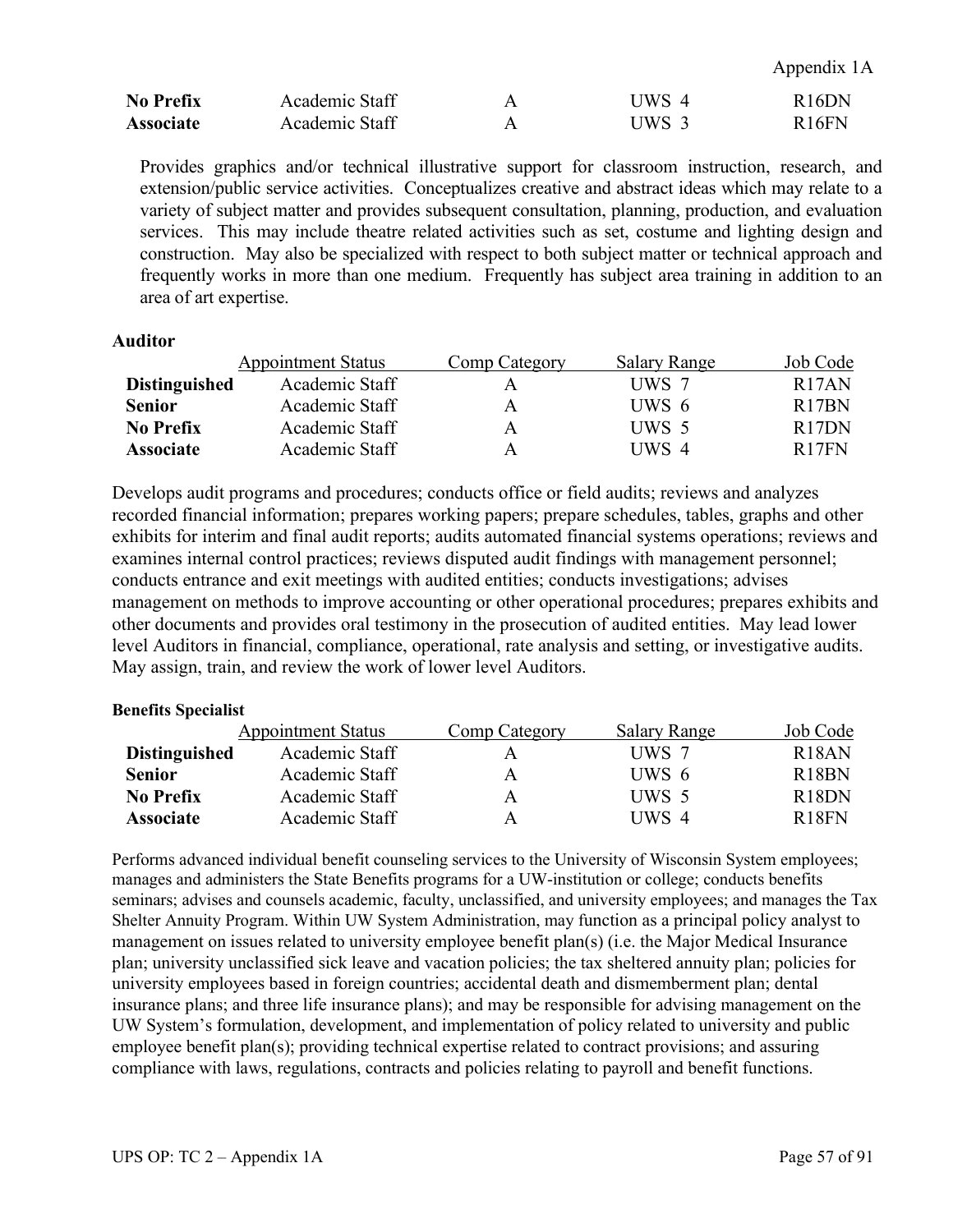# **Broadcasting Specialist**

|                      | <b>Appointment Status</b> | <b>Comp Category</b> | <b>Salary Range</b> | Job Code           |
|----------------------|---------------------------|----------------------|---------------------|--------------------|
| <b>Distinguished</b> | Academic Staff            | A                    | UWS 5               | R22AN              |
| <b>Senior</b>        | Academic Staff            | A                    | UWS 4               | R <sub>22</sub> BN |
| No Prefix            | Academic Staff            | A                    | UWS 3               | R <sub>22</sub> DN |
| <b>Associate</b>     | Academic Staff            | A                    | UWS 2               | R <sub>22</sub> FN |

Provides professional expertise in writing, planning, organizing and disseminating information through the electronic broadcast media. Services provided may include developing and evaluating program concepts, content and formats, identifying resources and establishing and monitoring program production and delivery schedules.

# **Budget Planner (Large)**

|                      | <b>Appointment Status</b> | Comp Category | <b>Salary Range</b> | Job Code           |
|----------------------|---------------------------|---------------|---------------------|--------------------|
| <b>Distinguished</b> | Academic Staff            | А             | UWS 9               | R <sub>26</sub> AL |
| <b>Senior</b>        | Academic Staff            | A             | UWS 8               | R <sub>26</sub> BL |
| <b>No Prefix</b>     | Academic Staff            | A             | UWS 7               | R <sub>26</sub> DL |
| <b>Associate</b>     | Academic Staff            | A             | UWS 6               | R <sub>26FL</sub>  |

### **Budget Planner (Medium)**

|                      | <b>Appointment Status</b> | Comp Category | <b>Salary Range</b> | Job Code           |
|----------------------|---------------------------|---------------|---------------------|--------------------|
| <b>Distinguished</b> | Academic Staff            |               | UWS 8               | R26AM              |
| <b>Senior</b>        | Academic Staff            | A             | UWS 7               | R <sub>26</sub> BM |
| <b>No Prefix</b>     | Academic Staff            | Α             | UWS 6               | R <sub>26</sub> DM |
| <b>Associate</b>     | Academic Staff            | А             | UWS 5               | R <sub>26</sub> FM |

# **Budget Planner (Small)**

|                      | <b>Appointment Status</b> | Comp Category | <b>Salary Range</b> | Job Code           |
|----------------------|---------------------------|---------------|---------------------|--------------------|
| <b>Distinguished</b> | Academic Staff            |               | UWS 7               | R <sub>26</sub> AS |
| <b>Senior</b>        | Academic Staff            | A             | UWS 6               | R26BS              |
| No Prefix            | Academic Staff            | A             | UWS 5               | R26DS              |
| <b>Associate</b>     | Academic Staff            | A             | UWS 4               | R <sub>26</sub> FS |

#### **Budget Planner Series**

Responsible for performing budget planning and analysis functions at an institution or on a systemwide basis. Responsibilities typically include: planning future and monitoring current operating and capital budgets; developing short and long-term budgetary projections; developing financial resource allocation recommendations based on subunit budget projections, alternative funding arrangements and overall budgetary constraints; analyzing the impact of legislative and/or administrative initiatives; serving as a budget representative on university-wide projects; and providing guidance and direction to other analysts within the unit. Depending on the size and scope of the program, positions may function as either the Chief Budget Officer for the entire institution or as a lead analyst for a major segment of the overall budget program which reports to the institution's budget director.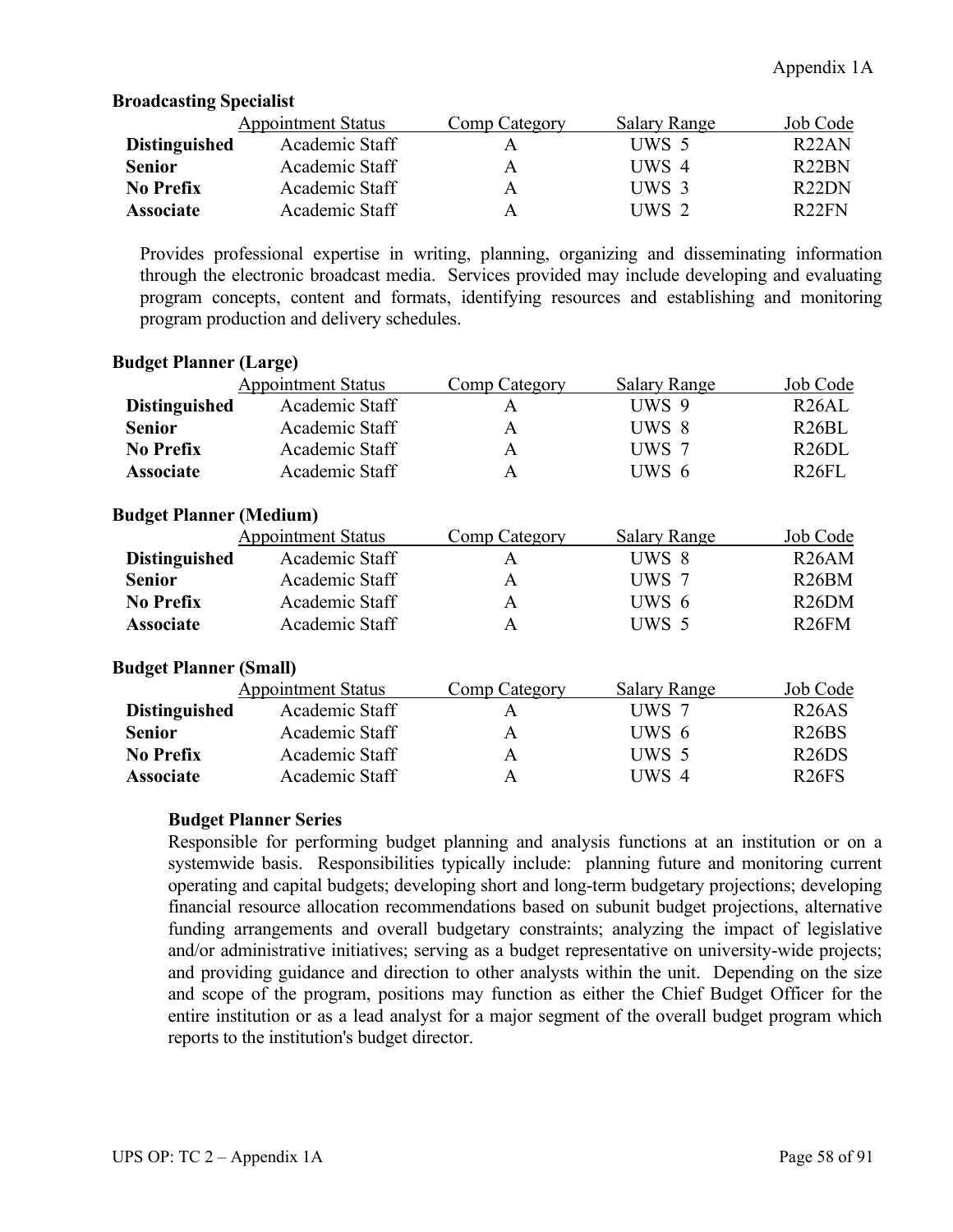|                      | <b>Appointment Status</b> | <b>Comp Category</b> | <b>Salary Range</b> | Job Code           |
|----------------------|---------------------------|----------------------|---------------------|--------------------|
| <b>Distinguished</b> | Academic Staff            | A                    | UWS 7               | R19AN              |
| <b>Senior</b>        | Academic Staff            | A                    | UWS 6               | R <sub>19</sub> BN |
| <b>No Prefix</b>     | Academic Staff            | A                    | UWS 5               | R <sub>19</sub> DN |
| <b>Associate</b>     | Academic Staff            | A                    | UWS 4               | R19FN              |

# **Building/Grounds Superintendent**

Directs a very large and complex buildings and grounds maintenance and repair program at a UWinstitution; or directs the most complex building maintenance and repair program at a UW-institution; or directs the overall building and grounds maintenance and repair program at a freshman-sophomore campus within UW Colleges. The maintenance and repair program may include any of the following: power plant; water treatment and/or sewage disposal operation; water, steam, and/or electrical distribution systems; mechanical, electrical, and pneumatic systems; heating, cooling, and ventilating systems; grounds maintenance; custodial services; and automotive maintenance and repair. Work is performed under general supervision. Supervises staff, which may include other supervisors, administrative support and/or maintenance staff.

# **Cartographer**

|                      | <b>Appointment Status</b> | Comp Category | <b>Salary Range</b> | Job Code           |
|----------------------|---------------------------|---------------|---------------------|--------------------|
| <b>Distinguished</b> | Academic Staff            | А             | UWS 5               | R <sub>28</sub> AN |
| <b>Senior</b>        | Academic Staff            | A             | UWS 4               | R <sub>28</sub> BN |
| No Prefix            | Academic Staff            | A             | UWS 3               | R <sub>28</sub> DN |
| <b>Associate</b>     | Academic Staff            | A             | UWS 2               | R <sub>28</sub> FN |

Provides professional knowledge and technical expertise in mapping, including cartographic theory, mathematics, statistics, geography, computer science, design theory, surveying, photogrammetry and geodesy. Plans, compiles, designs, researches, develops, constructs and interprets maps. A degree in cartography or geography is required. Applies technical expertise in the mapping process which includes drafting, scribing, paste-up, typography, black-and-white and color proofing systems, computer-assisted typesetting and darkroom procedures. Incorporates overview of the production and printing processes when designing and compiling maps for publication. Maintains contact with state-of-the-art production techniques.

# **Chemist**

|                      | <b>Appointment Status</b> | Comp Category | <b>Salary Range</b> | Job Code           |
|----------------------|---------------------------|---------------|---------------------|--------------------|
| <b>Distinguished</b> | Academic Staff            | А             | UWS 7               | R <sub>30</sub> AN |
| <b>Senior</b>        | Academic Staff            | A             | UWS 6               | R <sub>30</sub> BN |
| <b>No Prefix</b>     | Academic Staff            | A             | UWS 5               | R <sub>30</sub> DN |
| <b>Associate</b>     | Academic Staff            | A             | UWS 4               | R <sub>30</sub> FN |

Functions as the laboratory scientific expert in a specialized area of chemistry, including methods development and training of technical staff; performs a high degree of complex analyses and requires participation in and directing of method implementation and validation. May act as a team leader in one or more specialized areas; may function in a public relations capacity as liaison with other state agencies or industry and/or representing the laboratory at professional meetings; may provide multiand cross specialty area issues which often includes policy making responsibilities. May be called upon to give expert testimony in court.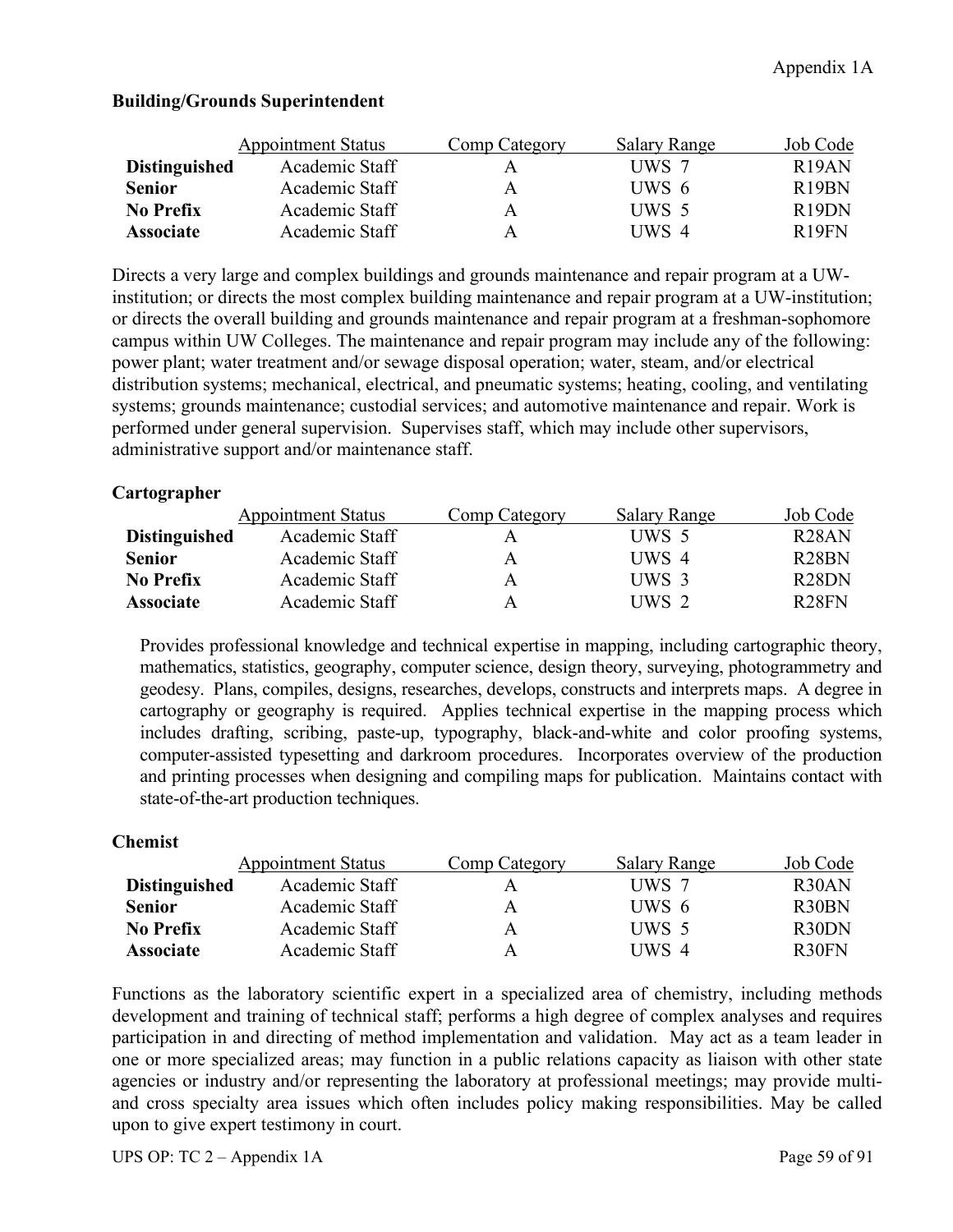| UHIICAI AUUI0I0gist                   |                           |                      |                     |          |
|---------------------------------------|---------------------------|----------------------|---------------------|----------|
|                                       | <b>Appointment Status</b> | <b>Comp Category</b> | <b>Salary Range</b> | Job Code |
| <b>Distinguished</b>                  | Academic Staff            | A                    | UWS 8               | R32AN    |
| <b>Senior</b>                         | Academic Staff            | A                    | UWS 7               | R32BN    |
| <b>No Prefix</b>                      | Academic Staff            | $\mathbf{A}$         | UWS 6               | R32DN    |
| <b>Associate</b>                      | Academic Staff            | $\mathbf{A}$         | UWS 5               | R32FN    |
| <b>Clinical Cancer Counselor</b>      |                           |                      |                     |          |
|                                       | <b>Appointment Status</b> | <b>Comp Category</b> | <b>Salary Range</b> | Job Code |
| <b>Distinguished</b>                  | Academic Staff            | A                    | UWS 5               | R33AN    |
| <b>Senior</b>                         | Academic Staff            | $\mathbf{A}$         | UWS 4               | R33BN    |
| <b>No Prefix</b>                      | Academic Staff            | $\mathbf{A}$         | UWS 3               | R33DN    |
| <b>Associate</b>                      | Academic Staff            | $\mathbf{A}$         | UWS 2               | R33FN    |
| <b>Clinical Dietician</b>             |                           |                      |                     |          |
|                                       | <b>Appointment Status</b> | <b>Comp Category</b> | <b>Salary Range</b> | Job Code |
| <b>Distinguished</b>                  | Academic Staff            | $\mathbf{A}$         | UWS 7               | R34AN    |
| <b>Senior</b>                         | Academic Staff            | $\mathbf{A}$         | UWS 6               | R34BN    |
| <b>No Prefix</b>                      | Academic Staff            | $\mathbf{A}$         | UWS 5               | R34DN    |
| <b>Associate</b>                      | Academic Staff            | $\mathbf{A}$         | UWS 4               | R34FN    |
| <b>Clinical Exercise Physiologist</b> |                           |                      |                     |          |
|                                       | <b>Appointment Status</b> | <b>Comp Category</b> | <b>Salary Range</b> | Job Code |
| <b>Distinguished</b>                  | Academic Staff            | A                    | UWS 6               | R36AN    |
| <b>Senior</b>                         | Academic Staff            | $\mathbf{A}$         | UWS 5               | R36BN    |
| <b>No Prefix</b>                      | Academic Staff            | $\mathbf{A}$         | UWS 4               | R36DN    |
| <b>Associate</b>                      | Academic Staff            | $\mathbf{A}$         | UWS 3               | R36FN    |
| <b>Clinical Genetic Counselor</b>     |                           |                      |                     |          |
|                                       | <b>Appointment Status</b> | <b>Comp Category</b> | <b>Salary Range</b> | Job Code |
| <b>Distinguished</b>                  | Academic Staff            | A                    | UWS 7               | R38AN    |
| <b>Senior</b>                         | Academic Staff            | $\mathbf{A}$         | UWS 6               | R38BN    |
| <b>No Prefix</b>                      | Academic Staff            | $\mathbf{A}$         | UWS 5               | R38DN    |
| <b>Associate</b>                      | Academic Staff            | A                    | UWS 4               | R38FN    |
| <b>Clinical Anesthetist</b>           |                           |                      |                     |          |
|                                       | <b>Appointment Status</b> | <b>Comp Category</b> | <b>Salary Range</b> | Job Code |
| <b>Distinguished</b>                  | Academic Staff            | A                    | UWS 6               | R42AN    |
| <b>Senior</b>                         | Academic Staff            | A                    | UWS 5               | R42BN    |
| No Prefix                             | Academic Staff            | A                    | UWS 4               | R42DN    |
| <b>Associate</b>                      | Academic Staff            | A                    | UWS 3               | R42FN    |
|                                       |                           |                      |                     |          |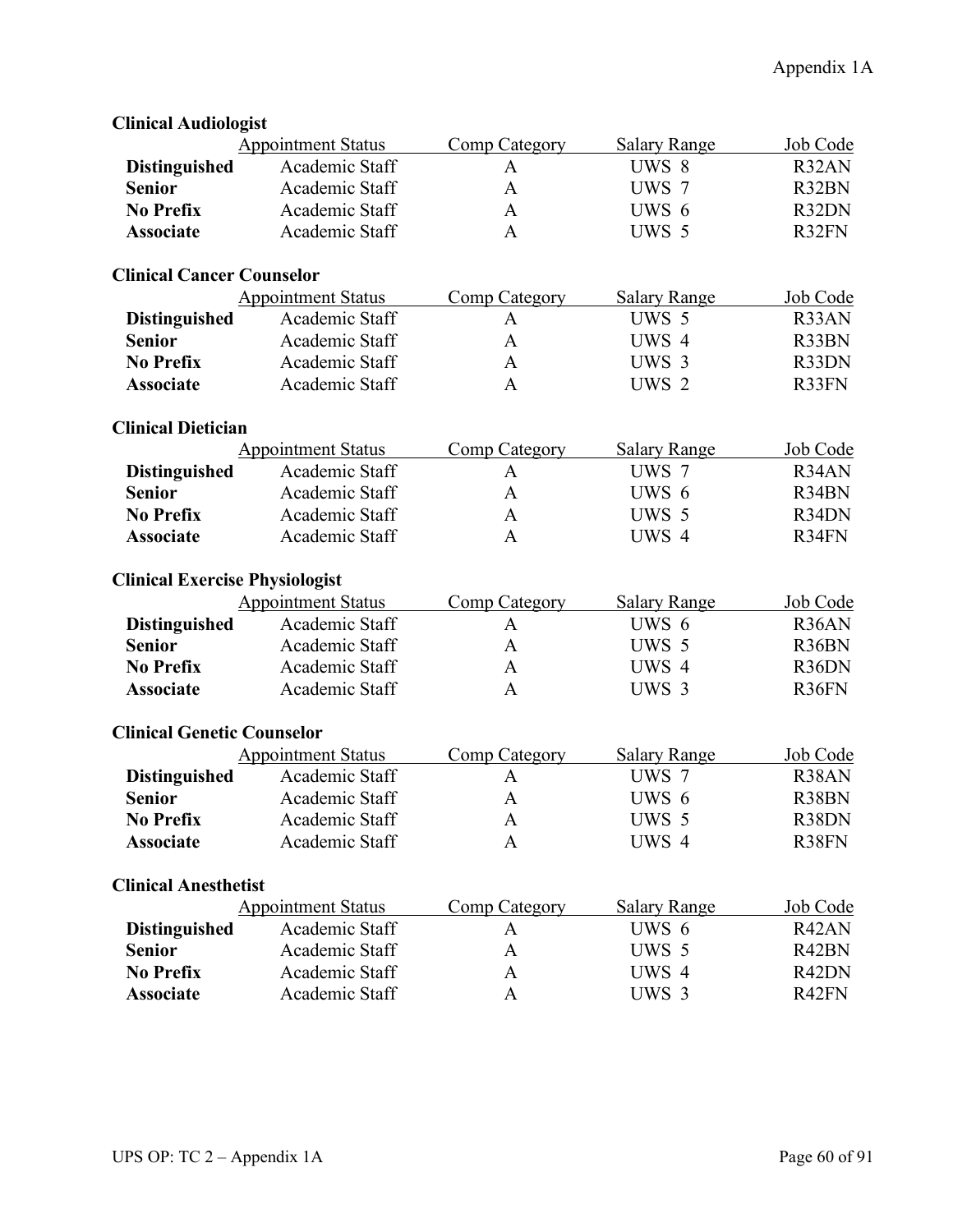| <b>Clinical Nurse Specialist</b>    |                           |                      |                     |                    |
|-------------------------------------|---------------------------|----------------------|---------------------|--------------------|
|                                     | <b>Appointment Status</b> | Comp Category        | <b>Salary Range</b> | Job Code           |
| <b>Distinguished</b>                | Academic Staff            | A                    | UWS 7               | R44AN              |
| <b>Senior</b>                       | Academic Staff            | $\mathbf{A}$         | UWS 6               | R44BN              |
| <b>No Prefix</b>                    | Academic Staff            | $\mathbf{A}$         | UWS 5               | R44DN              |
| <b>Associate</b>                    | Academic Staff            | A                    | UWS 4               | R44FN              |
| <b>Clinical Optometrist</b>         |                           |                      |                     |                    |
|                                     | <b>Appointment Status</b> | <b>Comp Category</b> | <b>Salary Range</b> | Job Code           |
| <b>Distinguished</b>                | Academic Staff            | $\mathbf{A}$         | UWS 8               | R <sub>46</sub> AN |
| <b>Senior</b>                       | Academic Staff            | $\mathbf{A}$         | UWS 7               | R <sub>46</sub> BN |
| <b>No Prefix</b>                    | Academic Staff            | $\mathbf{A}$         | UWS 6               | R <sub>46</sub> DN |
| <b>Associate</b>                    | Academic Staff            | $\mathbf{A}$         | UWS 5               | R <sub>46</sub> FN |
| <b>Clinical Pharmacist</b>          |                           |                      |                     |                    |
|                                     | <b>Appointment Status</b> | <b>Comp Category</b> | <b>Salary Range</b> | Job Code           |
| <b>Distinguished</b>                | Academic Staff            | A                    | UWS 7               | R48AN              |
| <b>Senior</b>                       | Academic Staff            | $\mathbf{A}$         | UWS 6               | R48BN              |
| <b>No Prefix</b>                    | Academic Staff            | A                    | UWS 5               | R48DN              |
| <b>Associate</b>                    | Academic Staff            | $\mathbf{A}$         | UWS 4               | R48FN              |
| <b>Clinical Physical Therapist</b>  |                           |                      |                     |                    |
|                                     | <b>Appointment Status</b> | <b>Comp Category</b> | <b>Salary Range</b> | Job Code           |
| <b>Distinguished</b>                | Academic Staff            | A                    | UWS 6               | R52AN              |
| <b>Senior</b>                       | Academic Staff            | $\mathbf{A}$         | UWS 5               | R52BN              |
| <b>No Prefix</b>                    | Academic Staff            | $\mathbf{A}$         | UWS 4               | R52DN              |
| <b>Associate</b>                    | Academic Staff            | A                    | UWS 3               | R52FN              |
| <b>Clinical Physician Assistant</b> |                           |                      |                     |                    |
|                                     | <b>Appointment Status</b> | <b>Comp Category</b> | <b>Salary Range</b> | Job Code           |
| <b>Distinguished</b>                | Academic Staff            | A                    | UWS 6               | R54AN              |
| <b>Senior</b>                       | Academic Staff            | A                    | UWS 5               | R54BN              |
| No Prefix                           | Academic Staff            | A                    | UWS 4               | R54DN              |
| <b>Associate</b>                    | Academic Staff            | $\mathbf{A}$         | UWS 3               | R54FN              |
| <b>Clinical Social Worker</b>       |                           |                      |                     |                    |
|                                     | <b>Appointment Status</b> | Comp Category        | <b>Salary Range</b> | Job Code           |
| <b>Distinguished</b>                | Academic Staff            | A                    | UWS 6               | R58AN              |
| <b>Senior</b>                       | Academic Staff            | $\mathbf{A}$         | UWS 5               | R58BN              |
| <b>No Prefix</b>                    | Academic Staff            | A                    | UWS 4               | R58DN              |
| <b>Associate</b>                    | Academic Staff            | A                    | UWS 3               | R58FN              |
| <b>Clinical Speech Pathologist</b>  |                           |                      |                     |                    |
|                                     | <b>Appointment Status</b> | <b>Comp Category</b> | <b>Salary Range</b> | Job Code           |
| <b>Distinguished</b>                | Academic Staff            | A                    | UWS 6               | R62AN              |
| <b>Senior</b>                       | Academic Staff            | A                    | UWS 5               | R62BN              |
| <b>No Prefix</b>                    | Academic Staff            | A                    | UWS 4               | R62DN              |
| <b>Associate</b>                    | Academic Staff            | A                    | UWS 3               | R62FN              |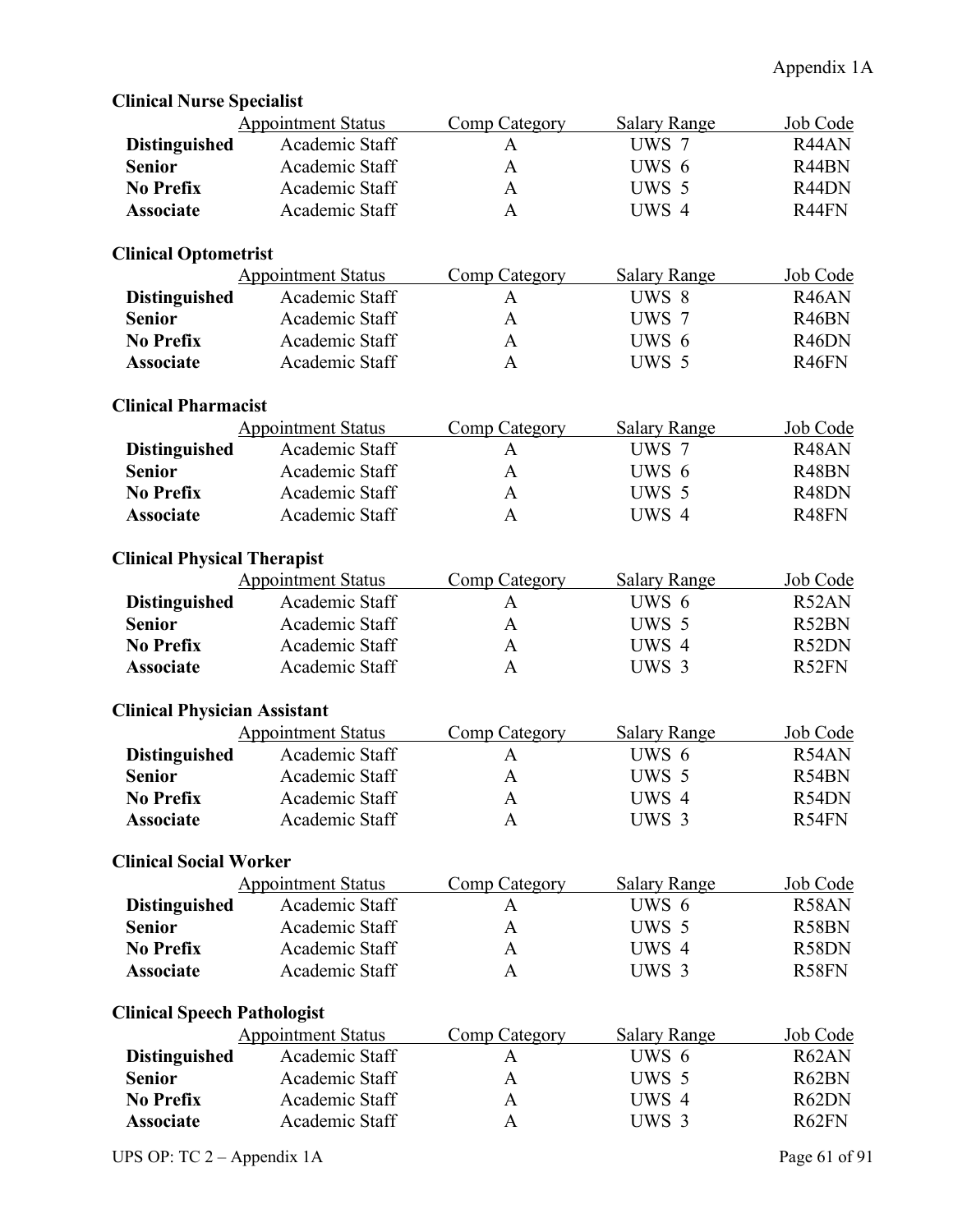# **Clinician Series**

Provides specialized care and therapy to patients, participates in instructional programs in the health sciences and may contribute to or conduct research in a specialized clinical field. Clinicians in nursing, for example, work with physicians, registered nurses and other health professionals in the design and implementation of specialized treatment programs, participate in the clinical instruction of nursing students and may contribute to or conduct research in a clinical program. Other clinicians provide patient care and instructional services in areas such as pharmacy, dietetics, social work, exercise physiology, optometry and speech pathology. A degree in a specialty and a license, certification or eligibility for certification may be required to be assigned one of these functions.

# **Counselor**

|                      | <b>Appointment Status</b> | Comp Category | <b>Salary Range</b> | Job Code           |
|----------------------|---------------------------|---------------|---------------------|--------------------|
| <b>Distinguished</b> | Academic Staff            | A             | UWS 7               | R <sub>72</sub> AN |
| <b>Senior</b>        | Academic Staff            | A             | UWS 6               | R <sub>72</sub> BN |
| No Prefix            | Academic Staff            | A             | UWS 5               | R <sub>72</sub> DN |
| <b>Associate</b>     | Academic Staff            | A             | UWS 4               | R72FN              |

Counsels individuals as to how to deal more effectively with personal, social or educational problems. Assists them in understanding and overcoming social and emotional problems. Responsibilities typically include individual or group counseling and the evaluation of counseling approaches. Master's degree in counseling or a related field is required to be assigned to this function.

# **Cytotechnologist**

|                      | <b>Appointment Status</b> | Comp Category | <b>Salary Range</b> | Job Code           |
|----------------------|---------------------------|---------------|---------------------|--------------------|
| <b>Distinguished</b> | Academic Staff            | А             | UWS 7               | R <sub>75</sub> AN |
| <b>Senior</b>        | Academic Staff            | A             | UWS 6               | R <sub>75</sub> BN |
| <b>No Prefix</b>     | Academic Staff            | A             | UWS 5               | R <sub>75</sub> DN |
| <b>Associate</b>     | Academic Staff            | A             | UWS 4               | R <sub>75</sub> FN |

Performs cytotechnological tests and analyses on a variety of clinical specimens for the detection of disease states. Directs laboratory technicians in sample preparation; and/or provides assistance to other scientists in the same program area. Assists in the maintenance of supplies, equipment, instruments, and in the day-to-day function of the laboratory. Provides peer review of tests, and/or diagnostic results for accuracy and completeness, and may lead or oversee quality assurance efforts. May assist lower level cytotechnologists and/or students in the performance of analytical procedures and tests. May function as the top-level cytotechnologist in a specialized area of a complex program or as a team leader in one or more specialized areas. May have continual high-level contacts with public and private agencies or consultants on highly technical and complex method development and research projects. May teach high level professional staff, non-professional staff or students. May direct special projects, analyses, diagnostic test development, or independent research. May represent university departments or laboratories on technical study or advisory committees.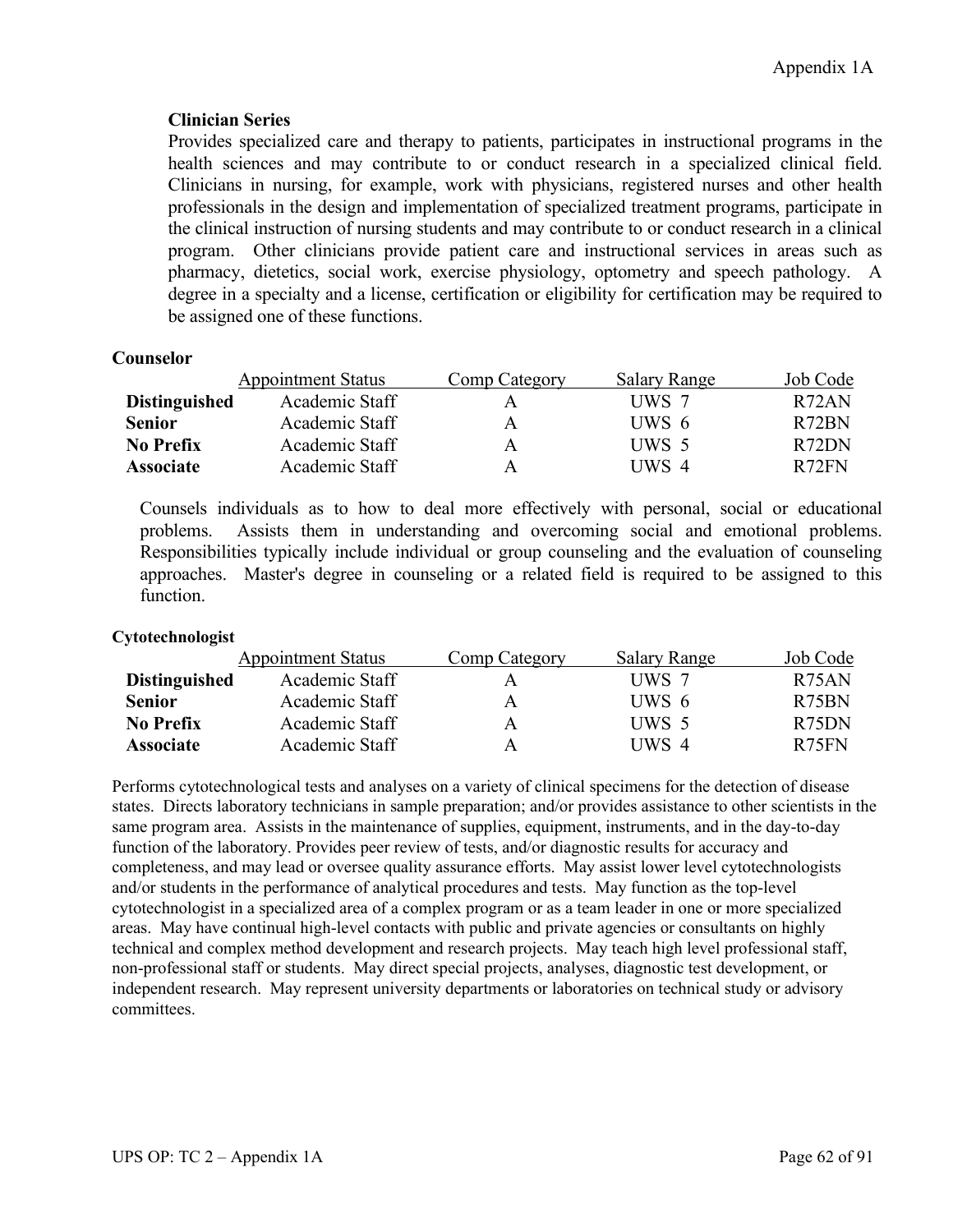|                      | <b>Appointment Status</b> | Comp Category | <b>Salary Range</b> | Job Code           |
|----------------------|---------------------------|---------------|---------------------|--------------------|
| <b>Distinguished</b> | Academic Staff            | A             | UWS 6               | R <sub>82</sub> AN |
| <b>Senior</b>        | Academic Staff            | A             | UWS 5               | R82BN              |
| <b>No Prefix</b>     | Academic Staff            | A             | UWS 4               | R82DN              |
| <b>Associate</b>     | Academic Staff            | A             | UWS 3               | R <sub>82</sub> FN |

# **Data Base Administrator**

Maintains data base and data dictionary and enforces standards and practices related to those items. Monitors development of new systems and maintains conformance with data element standards; is directly involved with development of data standards. Designates manner by which data enters systems; determines where data are sent and how data are used; knows sources of data; and resolves issues of effective data storage such as data redundancy.

# **Development Specialist**

|                      | <b>Appointment Status</b> | Comp Category | <b>Salary Range</b> | Job Code                       |
|----------------------|---------------------------|---------------|---------------------|--------------------------------|
| <b>Distinguished</b> | Academic Staff            |               | UWS 6               | R <sub>84</sub> AN             |
| <b>Senior</b>        | Academic Staff            | A             | UWS 5               | R <sub>84</sub> BN             |
| No Prefix            | Academic Staff            | A             | UWS 4               | R <sub>84</sub> D <sub>N</sub> |
| <b>Associate</b>     | Academic Staff            | A             | UWS 3               | R84FN                          |

Secures funds from public and private sources to supplement the university's operating budget through grants, corporate giving, alumni contacts, and various fund-raising campaigns. May use direct mail, phone-a-thons, and other specially designed measures to solicit funds; plans special events and organizes volunteers.

# **Developmental Skills Specialist**

|                      | <b>Appointment Status</b> | Comp Category | <b>Salary Range</b> | Job Code           |
|----------------------|---------------------------|---------------|---------------------|--------------------|
| <b>Distinguished</b> | Academic Staff            |               | UWS 5               | R <sub>86</sub> AN |
| <b>Senior</b>        | Academic Staff            | A             | UWS 4               | R86BN              |
| No Prefix            | Academic Staff            | A             | UWS 3               | R <sub>86</sub> DN |
| <b>Associate</b>     | Academic Staff            | A             | UWS 2               | R <sub>86</sub> FN |

Assists students in developing the basic and/or remedial skills needed to successfully complete course work in an academic discipline at the University or College level. These may include reading, writing, arithmetic, English language speaking, study skills or other non-credit instruction. Developmental skills teaching may be conducted in a group setting or on an individual tutorial basis.

# **Editor**

|                      | <b>Appointment Status</b> | Comp Category | <b>Salary Range</b> | Job Code |
|----------------------|---------------------------|---------------|---------------------|----------|
| <b>Distinguished</b> | Academic Staff            | A             | UWS 6               | R92AN    |
| <b>Senior</b>        | Academic Staff            | A             | UWS 5               | R92BN    |
| No Prefix            | Academic Staff            | A             | UWS 4               | R92DN    |
| <b>Associate</b>     | Academic Staff            | A             | UWS 3               | R92FN    |

Provides technical expertise in the preparation for publication of publications in academic, research and extension and public service units. Provides oversight in areas relating to rights and permissions and printing and production.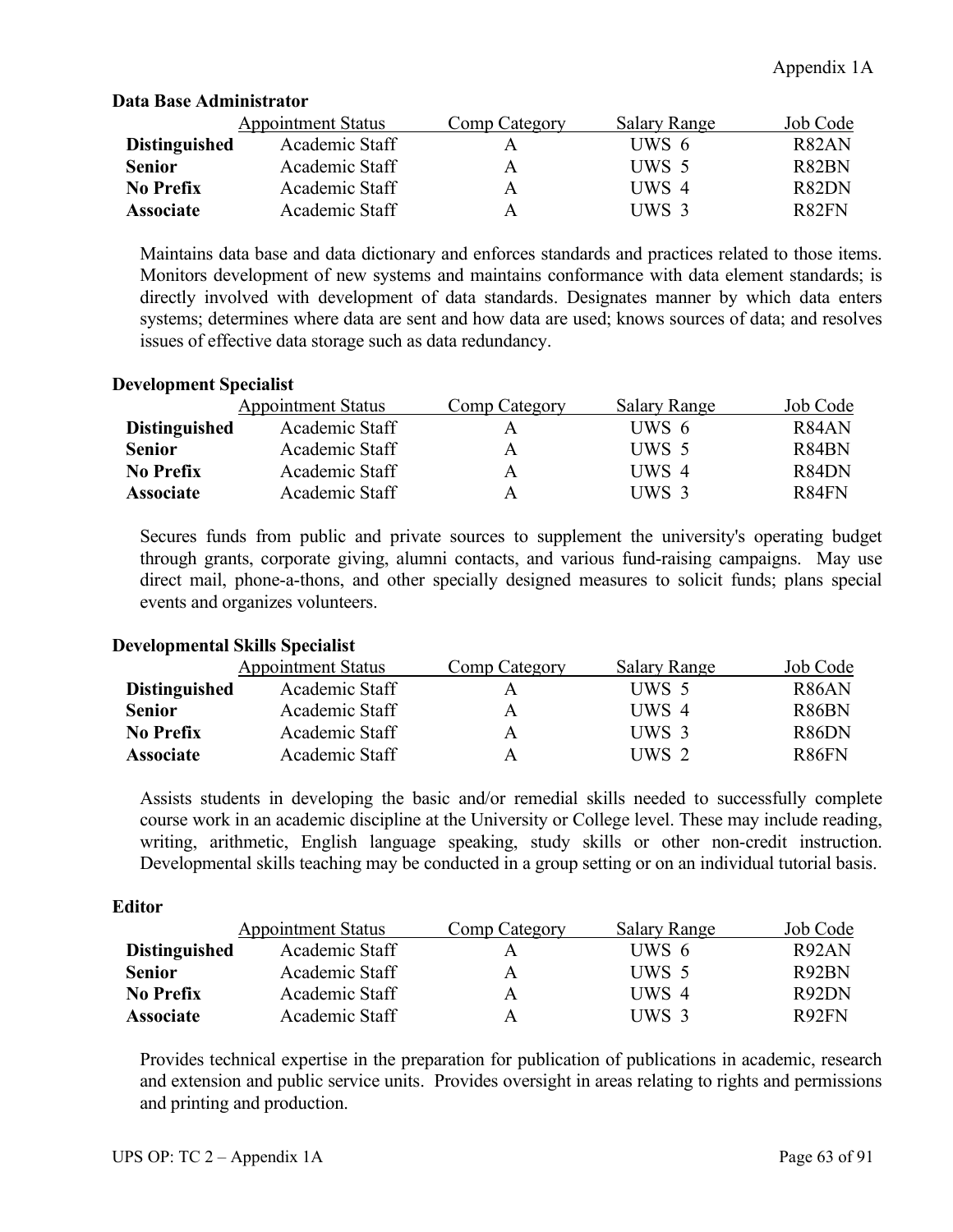|                      | <b>Appointment Status</b> | Comp Category | <b>Salary Range</b> | Job Code           |
|----------------------|---------------------------|---------------|---------------------|--------------------|
| <b>Distinguished</b> | Academic Staff            | A             | UWS 7               | R <sub>95</sub> AN |
| <b>Senior</b>        | Academic Staff            | A             | UWS 6               | R95BN              |
| <b>No Prefix</b>     | Academic Staff            | A             | UWS 5               | R95DN              |
| <b>Associate</b>     | Academic Staff            | A             | UWS 4               | R95FN              |

# **Environmental Health Specialist**

Performs duties for a UW-institution for on-site environmental health and enforcement services to employers and employees in the following specialty areas: Indoor Air, Chemical Safety, and OSHA and other Safety Specialists; or functions as an environmental and/or regulatory toxicologist, participating in a variety of professional toxicological, biological, and chemical activities designed to develop programs to assess the effects of toxic substances, conduct risk assessments, and make risk management decisions regarding the impacts of toxic substances on human, animal, and/or plant health and the environment; or, has responsibility for radiation protection and control, requiring extensive knowledge in the fields of radiation protection and safety, radiation physics, radiological principles and design, medical health physics, mathematics, electronic circuitry, risk assessment, and Federal and other regulations (e.g., those of the Nuclear Regulatory Commission, the Department of Energy, and the Environmental Protection Agency). Positions may serve as primary resources for complex radiation safety hazards and health physics matters requiring innovative and difficult evaluation and solutions. May serve as a primary resource for complex work hazards that require innovative and difficult evaluation and solution, or issues that are sensitive, due to public perception, but that may not be highly regulated, or scientifically understood (e.g., radon). May function as the lead Radiation Safety staff consultant for the University's Safety Department or a bureau or outlying district; independently perform more complex tests and analyses; and have more professional latitude in prioritizing work assignments, deciding appropriate tests to be performed, analyzing test results, and making recommendations. May study the effects of toxic substances, and their concurrent or resultant risks, on living organisms and the concurrent or resultant effect on the ecosystem.

# **Executive Chef – no other levels**

|           | <b>Appointment Status</b> | Comp Category | Salary Range | Job Code |
|-----------|---------------------------|---------------|--------------|----------|
| No Prefix | Imited                    |               | UWS-         | R94DN    |

Functions as a culinary arts professional on a food service program management team. Applies formal culinary arts training and/or equivalent experience in highly skilled food preparation and food service management to serve as a primary resource for the following: menu development and revision; food preparation techniques, presentation and service techniques, product tasting and testing, standards of quality for food products, services and equipment, and sanitation. Directs and performs creative, ethnic, and elegant food production, presentation, and service for catered functions. Provides training to food production and service staff in food production principles and practices, portion control, waste control, retention of nutrients, and food preparation for special diets. Recommends facility layout and equipment needs. Develops special recipes and menus and revises standardized recipes to incorporate new products or procedures.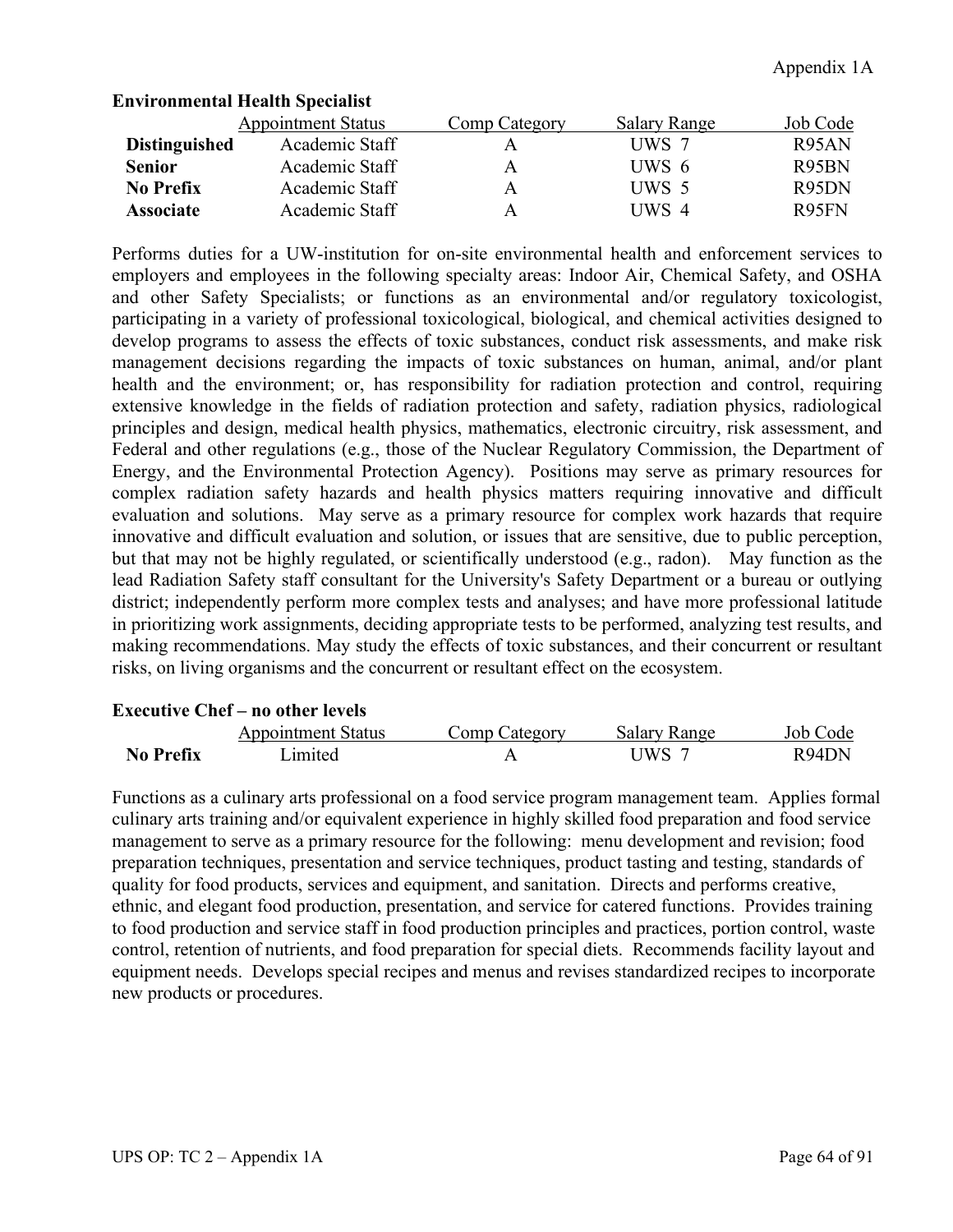# **Facilities Architect**

|                      | <b>Appointment Status</b> | Comp Category | <b>Salary Range</b> | Job Code                       |
|----------------------|---------------------------|---------------|---------------------|--------------------------------|
| <b>Distinguished</b> | Academic Staff            |               | UWS 8               | SO2AN                          |
| <b>Senior</b>        | Academic Staff            | A             | UWS 7               | S <sub>0</sub> 2 <sub>BN</sub> |
| No Prefix            | Academic Staff            | A             | UWS 6               | S02DN                          |
| <b>Associate</b>     | Academic Staff            | A             | UWS 5               | S02FN                          |

Provides architectural expertise in designing, modifying, and constructing university facilities including buildings and physical plant infrastructure. These professionals are responsible for interpreting, designing, and/or constructing university facilities subject to regulatory and professional standards and/or other duties typical of a professional architect in an institution of higher education. A degree in architecture is required to be assigned one of these functions.

# **Facilities Engineer**

|                      | <b>Appointment Status</b> | Comp Category | <b>Salary Range</b> | Job Code                       |
|----------------------|---------------------------|---------------|---------------------|--------------------------------|
| <b>Distinguished</b> | Academic Staff            |               | UWS 8               | S04AN                          |
| <b>Senior</b>        | Academic Staff            | A             | UWS 7               | S <sub>04</sub> BN             |
| No Prefix            | Academic Staff            | A             | UWS 6               | S <sub>04</sub> D <sub>N</sub> |
| <b>Associate</b>     | Academic Staff            | А             | UWS 5               | S04FN                          |

Provides engineering expertise in designing, modifying, and constructing university facilities including buildings and physical plant infrastructure. These professionals are responsible for interpreting, designing and/or constructing university facilities subject to regulatory and professional standards, developing cost-benefit engineering analyses comparing construction alternatives and/or other duties typical of a professional mechanical, electrical or civil engineer in an institution of higher education. A degree in engineering is required to be assigned one of these functions.

# **Facilities Planning Specialist**

|                      | <b>Appointment Status</b> | Comp Category | <b>Salary Range</b> | Job Code           |
|----------------------|---------------------------|---------------|---------------------|--------------------|
| <b>Distinguished</b> | Academic Staff            | А             | UWS 6               | S <sub>06</sub> AN |
| <b>Senior</b>        | Academic Staff            | А             | UWS 5               | S <sub>06</sub> BN |
| No Prefix            | Academic Staff            | Α             | UWS 4               | S06DN              |
| <b>Associate</b>     | Academic Staff            | А             | UWS 3               | S06FN              |

Provide professional expertise in planning the construction, modification, renovation and design of university facilities or infrastructure. Facilities planning involves assessing the need for and planning the rational development of university facilities. This typically entails projecting the need for, analyzing and preparing proposals regarding alternative facilities development options from a capital budgeting, environmental, energy conservation and space management and usage perspective.

# **Geological Survey Specialist**

|                      | <b>Appointment Status</b> | Comp Category | Salary Range | Job Code                       |
|----------------------|---------------------------|---------------|--------------|--------------------------------|
| <b>Distinguished</b> | Academic Staff            |               | UWS 6        | S10AN                          |
| <b>Senior</b>        | Academic Staff            | A             | UWS 5        | S <sub>10</sub> B <sub>N</sub> |
| <b>No Prefix</b>     | Academic Staff            | A             | UWS 4        | S <sub>10</sub> D <sub>N</sub> |
| <b>Associate</b>     | Academic Staff            | A             | UWS 3        | S <sub>10</sub> FN             |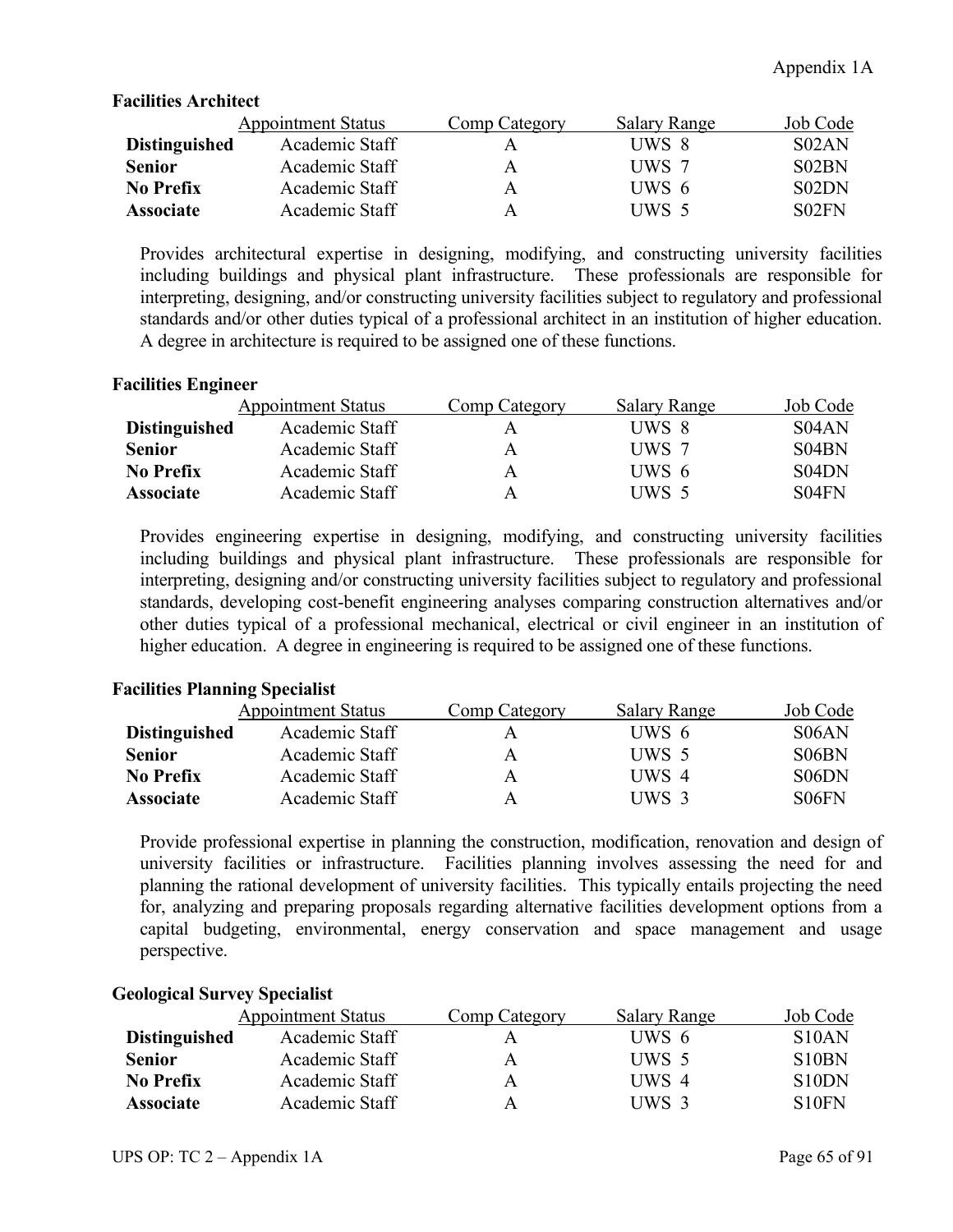Conducts surveys and investigations of natural resources and the environment. Survey involves field and laboratory investigation, data collection and analysis, evaluation and presentation of results and the cataloging and presentation of records and samples. Identifies problems, designs methodology, conducts or supervises projects and prepares the results for publications. May coordinate the work of other Research Specialists and staff. A Ph.D. or an M.S. with equivalent experience and/or knowledge in geology, hydrology, soils, climatology or biology is required.

| <b>Health Technologist-Hematology</b>    |                                                |                      |                     |                                |
|------------------------------------------|------------------------------------------------|----------------------|---------------------|--------------------------------|
|                                          | <b>Appointment Status</b>                      | <b>Comp Category</b> | <b>Salary Range</b> | Job Code                       |
| <b>Distinguished</b>                     | Academic Staff                                 | A                    | UWS 4               | S <sub>12</sub> AN             |
| <b>Senior</b>                            | Academic Staff                                 | $\mathbf{A}$         | UWS 3               | S12BN                          |
| <b>No Prefix</b>                         | Academic Staff                                 | $\mathbf{A}$         | UWS 2               | S12DN                          |
| <b>Associate</b>                         | Academic Staff                                 | $\mathbf{A}$         | UWS 1               | S12FN                          |
| <b>Health Technologist-Histology</b>     |                                                |                      |                     |                                |
|                                          | <b>Appointment Status</b>                      | <b>Comp Category</b> | <b>Salary Range</b> | Job Code                       |
| <b>Distinguished</b>                     | Academic Staff                                 | A                    | UWS 4               | S <sub>14</sub> AN             |
| <b>Senior</b>                            | Academic Staff                                 | $\mathbf{A}$         | UWS 3               | S <sub>14</sub> BN             |
| <b>No Prefix</b>                         | Academic Staff                                 | $\mathbf{A}$         | UWS 2               | S <sub>14</sub> D <sub>N</sub> |
| <b>Associate</b>                         | Academic Staff                                 | $\mathbf{A}$         | UWS 1               | S <sub>14FN</sub>              |
| <b>Health Technologist-Ophthalmology</b> |                                                |                      |                     |                                |
|                                          | <b>Appointment Status</b>                      | Comp Category        | <b>Salary Range</b> | Job Code                       |
| <b>Distinguished</b>                     | Academic Staff                                 | $\mathbf{A}$         | UWS 5               | S <sub>22</sub> AN             |
| <b>Senior</b>                            | Academic Staff                                 | $\mathbf{A}$         | UWS 4               | S22BN                          |
| <b>No Prefix</b>                         | Academic Staff                                 | A                    | UWS 3               | S22DN                          |
| <b>Associate</b>                         | Academic Staff                                 | $\mathbf{A}$         | UWS <sub>2</sub>    | S22FN                          |
|                                          | <b>Health Technologist-Organ Procurement</b>   |                      |                     |                                |
|                                          | <b>Appointment Status</b>                      | <b>Comp Category</b> | <b>Salary Range</b> | Job Code                       |
| <b>Distinguished</b>                     | Academic Staff                                 | A                    | UWS 7               | S <sub>23</sub> AN             |
| <b>Senior</b>                            | Academic Staff                                 | A                    | UWS 6               | S23BN                          |
| <b>No Prefix</b>                         | Academic Staff                                 | $\mathbf{A}$         | UWS 5               | S <sub>23</sub> DN             |
| <b>Associate</b>                         | Academic Staff                                 | $\mathbf{A}$         | UWS 4               | S23FN                          |
|                                          | <b>Health Technologist-Clinical Monitoring</b> |                      |                     |                                |
|                                          | <b>Appointment Status</b>                      | <b>Comp Category</b> | <b>Salary Range</b> | Job Code                       |
| <b>Distinguished</b>                     | Academic Staff                                 | A                    | UWS 4               | S30AN                          |
| <b>Senior</b>                            | Academic Staff                                 | A                    | UWS 3               | S30BN                          |
| <b>No Prefix</b>                         | Academic Staff                                 | A                    | UWS 2               | S30DN                          |
| <b>Associate</b>                         | Academic Staff                                 | A                    | UWS 1               | S30FN                          |
| <b>Health Technologist-Environmental</b> |                                                |                      |                     |                                |
|                                          | <b>Appointment Status</b>                      | <b>Comp Category</b> | <b>Salary Range</b> | Job Code                       |
| <b>Distinguished</b>                     | Academic Staff                                 | A                    | UWS 7               | S32AN                          |
| <b>Senior</b>                            | Academic Staff                                 | A                    | UWS 6               | S32BN                          |
| <b>No Prefix</b>                         | Academic Staff                                 | A                    | UWS 5               | S32DN                          |
| <b>Associate</b>                         | Academic Staff                                 | $\mathbf{A}$         | UWS 4               | S32FN                          |
| UPS OP: TC $2 -$ Appendix 1A             |                                                |                      |                     | Page 66 of 91                  |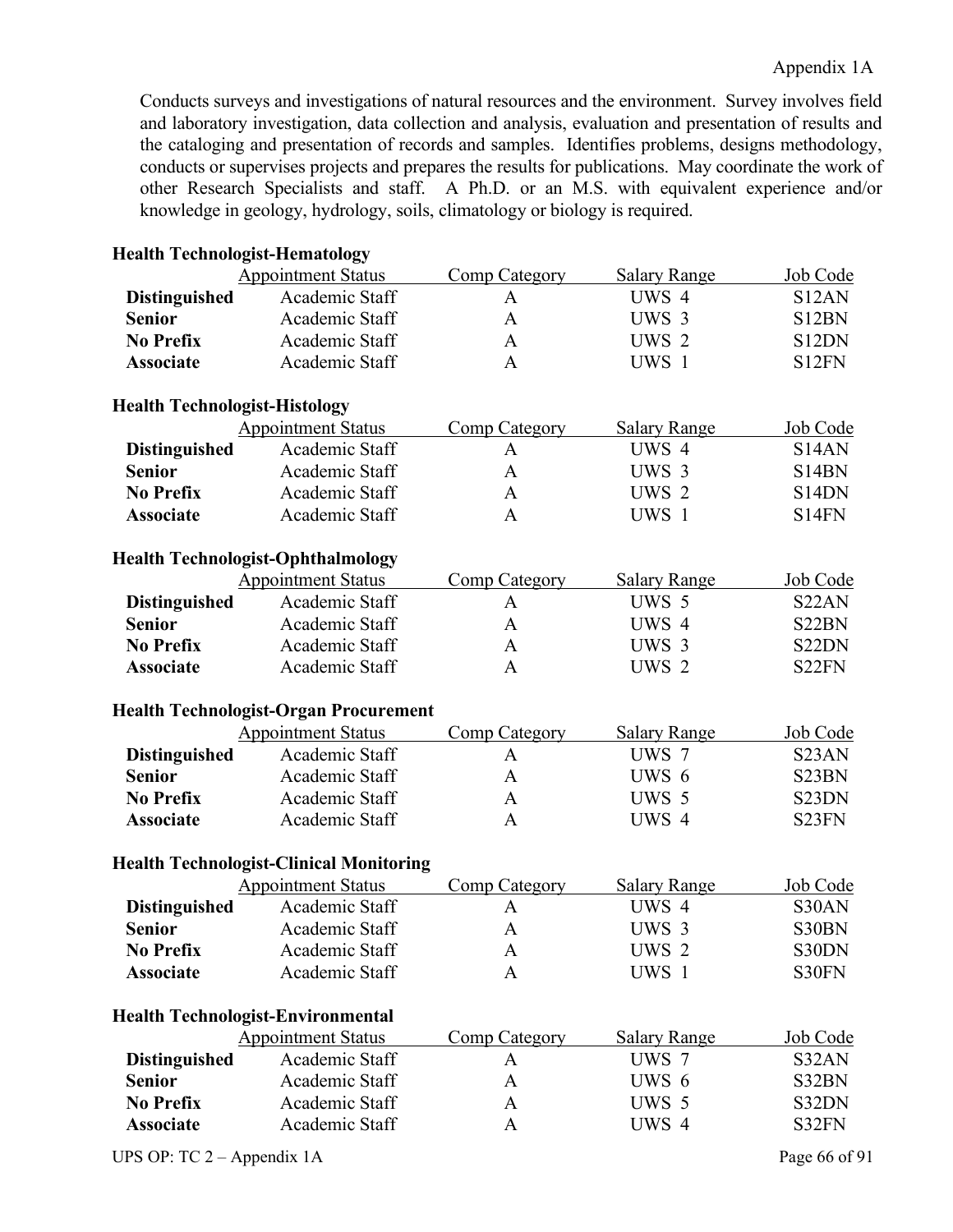|                      | <b>Appointment Status</b> | Comp Category | <b>Salary Range</b> | Job Code |
|----------------------|---------------------------|---------------|---------------------|----------|
| <b>Distinguished</b> | Academic Staff            |               | UWS 6               | S33AN    |
| <b>Senior</b>        | Academic Staff            | Α             | UWS 5               | S33BN    |
| <b>No Prefix</b>     | Academic Staff            | А             | UWS 4               | S33DN    |
| <b>Associate</b>     | Academic Staff            | А             | UWS 3               | S33FN    |
|                      |                           |               |                     |          |

# **Health Technologist-Peripheral Vascular**

### **Health Technologist-Pulmonary Function**

|                      | <b>Appointment Status</b> | Comp Category | <b>Salary Range</b> | Job Code           |
|----------------------|---------------------------|---------------|---------------------|--------------------|
| <b>Distinguished</b> | Academic Staff            |               | UWS 6               | S <sub>34</sub> AN |
| <b>Senior</b>        | Academic Staff            | А             | UWS 5               | S34BN              |
| No Prefix            | Academic Staff            | А             | UWS 4               | S34DN              |
| <b>Associate</b>     | Academic Staff            | А             | UWS 3               | S34FN              |

# **Health Technologist Series**

Supports patient care, diagnosis and treatment, as well as teaching and/or research in the health sciences by providing specialized skills from highly technical programs. Health technologists in the area of orthotics, for example, consult with physicians, therapists and nurses and evaluate patients to determine appropriate orthotic designs which they then fabricate in the orthotics laboratory. They teach others and contribute to rehabilitation research programs. Health Technologists provide services of a similar nature in such areas as cardiovascular perfusion, neuropsychological testing, eye enucleation, pulmonary function and ophthalmic photography. A Bachelor's degree in a specialty area and certification to practice may be required to be assigned one of these functions.

# **Human Resources Specialist**

|                      | <b>Appointment Status</b> | <b>Comp Category</b> | <b>Salary Range</b> | Job Code           |
|----------------------|---------------------------|----------------------|---------------------|--------------------|
| <b>Distinguished</b> | Academic Staff            |                      | UWS 7               | S <sub>36</sub> AN |
| <b>Senior</b>        | Academic Staff            | A                    | UWS 6               | S36BN              |
| No Prefix            | Academic Staff            | А                    | UWS 5               | S36DN              |
| <b>Associate</b>     | Academic Staff            | А                    | UWS 4               | S36FN              |

Performs titling and compensation administration (including related federal laws such as FLSA); and/or recruitment and staffing administration; and/or employee medical issues coordination as it relates to FMLA or other medical leaves, fitness for duty, ADA accommodations, etc.; and/or human resources policy and program performance. May also perform work in a human resources related program such as labor relations, employee assistance, employee development and training, payroll and benefits (including workers' compensation and unemployment compensation), affirmative action and equal employment opportunity, employee health and safety, or performance appraisal. May guide the work of subordinatelevel staff. Positions at UW-Milwaukee and/or UW Colleges/Extension will be determined at the institution level.

# **Information Manager**

|                      | <b>Appointment Status</b> | Comp Category | <b>Salary Range</b> | Job Code           |
|----------------------|---------------------------|---------------|---------------------|--------------------|
| <b>Distinguished</b> | Academic Staff            |               | UWS 7               | S <sub>42</sub> AN |
| <b>Senior</b>        | Academic Staff            |               | UWS 6               | S42BN              |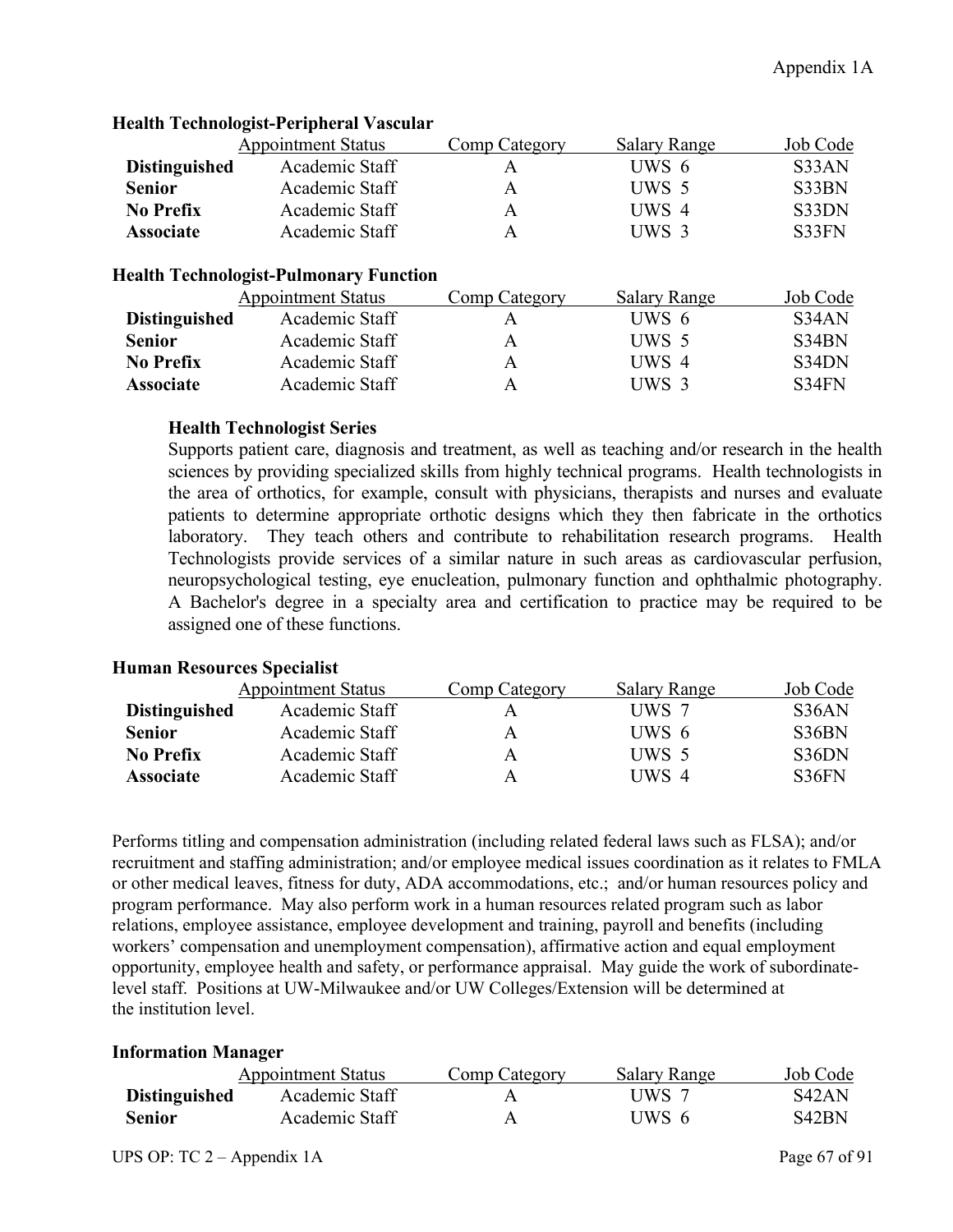Appendix 1A

| <b>No Prefix</b> | Academic Staff |   | IIWS 5 | S <sub>42</sub> DN |
|------------------|----------------|---|--------|--------------------|
| <b>Associate</b> | Academic Staff | А | UWS 4  | S42FN              |

Works with policy and decision makers and technical staff to implement institutional policies and procedures addressing the availability, integrity, relevance, privacy, security and management authority and responsibility of institutional information bases. Identifies information needs and translates those needs to the data processing staff. Ensures that data definitions are appropriately developed and maintained.

#### **Information Processing Consultant**

|                      | <b>Appointment Status</b> | Comp Category | <b>Salary Range</b> | Job Code                       |
|----------------------|---------------------------|---------------|---------------------|--------------------------------|
| <b>Distinguished</b> | Academic Staff            | А             | UWS 6               | S <sub>44</sub> AN             |
| <b>Senior</b>        | Academic Staff            | A             | UWS 5               | S <sub>44</sub> BN             |
| No Prefix            | Academic Staff            | A             | UWS 4               | S <sub>44</sub> D <sub>N</sub> |
| <b>Associate</b>     | Academic Staff            | Α             | UWS 3               | S44FN                          |

Provides advice or support to faculty, staff, researchers and students in one or several of the following areas: using computer facilities and systems, developing computer programs, modifying existing computer systems, selecting computer (including microcomputer) hardware and software and supporting statistical software packages. May develop and present short courses and workshops in computer technology and appropriate computer applications.

# **Information Technology Architect**

|                      | <b>Appointment Status</b> | Comp Category | <b>Salary Range</b> | Job Code |
|----------------------|---------------------------|---------------|---------------------|----------|
| <b>Distinguished</b> | Academic Staff            |               | UWS 7               | S38AN    |
| <b>Senior</b>        | Academic Staff            | А             | UWS 6               | S38BN    |
| No Prefix            | Academic Staff            | A             | UWS 5               | S38DN    |
| <b>Associate</b>     | Academic Staff            | А             | UWS 4               | S38FN    |

Responsible for the creation and evolution of an institution's information technology architecture. Architecture is a set of policies and standards constraining information technology decisions on instruction, research, administration and outreach. Coordinates architecture development with related activities in the UW System, state government and regional and national consortia of peer institutions. Defines and implements strategies and processes which create consensus for such policies and standards. Analyzes applicable national and inter-institutional standards and prepares studies and recommendations. Coordinates technical reviews of (a) emerging technologies for possible inclusion in the architecture and, (b) the architectural compliance of systems under consideration for purchase or development.

|                      | <b>Appointment Status</b> | Comp Category | <b>Salary Range</b> | Job Code                       |
|----------------------|---------------------------|---------------|---------------------|--------------------------------|
| <b>Distinguished</b> | Academic Staff            | А             | UWS 7               | S <sub>40</sub> AN             |
| <b>Senior</b>        | Academic Staff            | A             | UWS 6               | S <sub>40</sub> BN             |
| No Prefix            | Academic Staff            | A             | UWS 5               | S <sub>40</sub> D <sub>N</sub> |
| <b>Associate</b>     | Academic Staff            | A             | UWS 4               | S <sub>40</sub> FN             |

#### **Information Technology Strategic Consultant**

Develops and maintains knowledge of the specific and unique needs of all University organizations and actively educates deans and directors on the use of information technology to enhance teaching,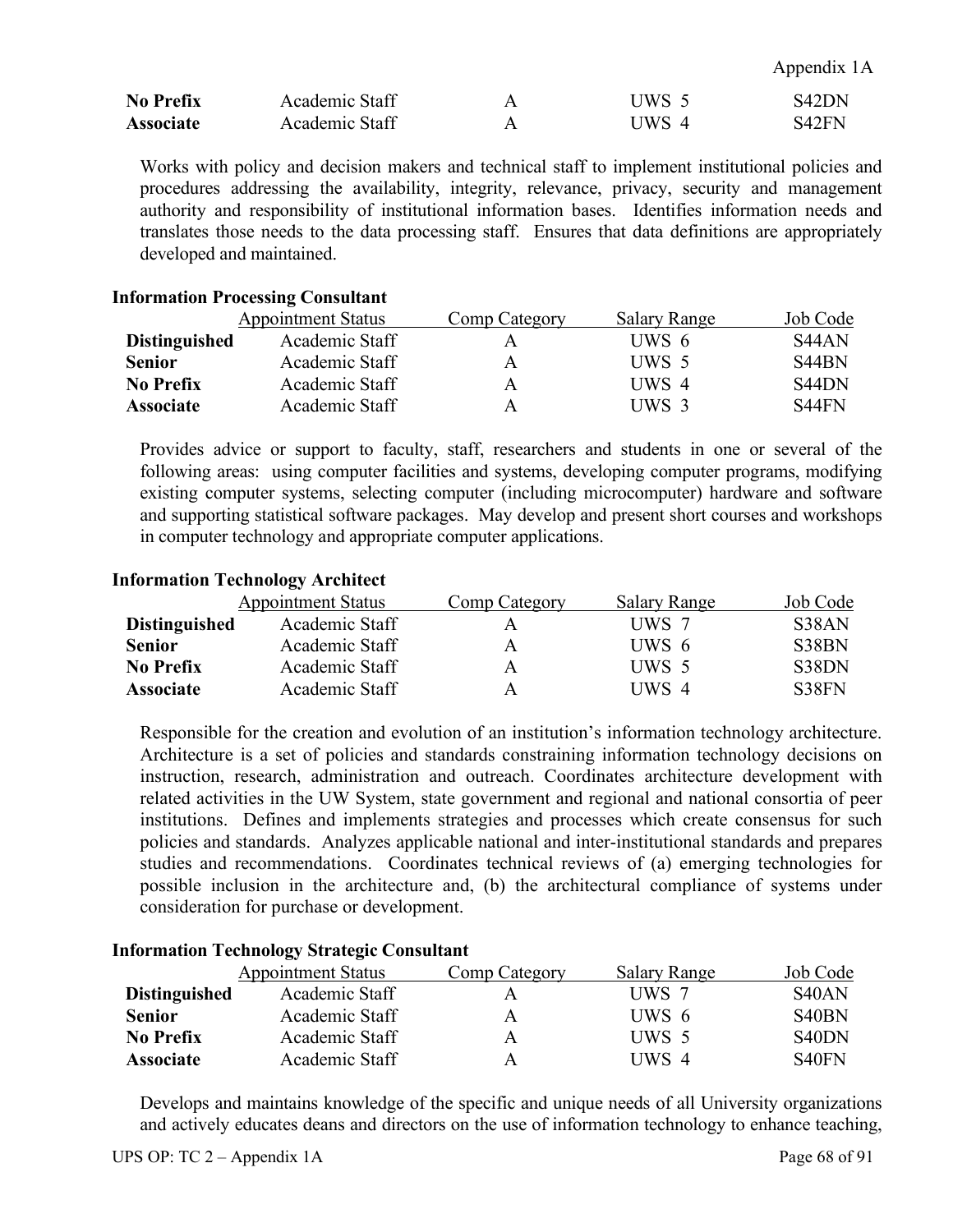learning and research. Identifies and directly incorporates institution executive's strategic needs and goals into the information technology unit's strategic planning process. Provides strategic needs assessment, planning assistance, consulting, recommendations, and persuades executive level campus decision makers to choose appropriate information technology to meet their present and future strategic needs. Provides a customer focused benefits analysis service to assist the client's purchase/implementation decision making process for information technology goods and services. Negotiates with product and service providers for the acquisition and implementation or the analysis, design, and development of solutions to customer identified information technology needs and goals. Acts as liaison with the information technology unit to oversee the implementation of plans and objectives in a cost effective efficient, and timely manner. Develops and maintains knowledge of information technology unit's products, services, and technology capabilities.

# **Institutional Planner**

|                      | <b>Appointment Status</b> | Comp Category | Salary Range | Job Code                       |
|----------------------|---------------------------|---------------|--------------|--------------------------------|
| <b>Distinguished</b> | Academic Staff            | А             | UWS 7        | S <sub>46</sub> AN             |
| <b>Senior</b>        | Academic Staff            | Α             | UWS 6        | S <sub>46</sub> BN             |
| No Prefix            | Academic Staff            | A             | UWS 5        | S <sub>46</sub> D <sub>N</sub> |
| <b>Associate</b>     | Academic Staff            | A             | UWS 4        | S <sub>46</sub> FN             |

Provides institutional planning assistance to support planning of non-academic programs. May develop and prepare policy papers outlining alternatives and recommendations in support of various non-academic programs. This may involve interpreting enrollment patterns, preparing and interpreting background budget documents to support institutional decision making. Generally reports to an institution or system administrator.

# **Instructional Specialist**

|                      | <b>Appointment Status</b> | Comp Category | <b>Salary Range</b> | Job Code           |
|----------------------|---------------------------|---------------|---------------------|--------------------|
| <b>Distinguished</b> | Academic Staff            |               | UWS $4$             | S <sub>48</sub> AN |
| <b>Senior</b>        | Academic Staff            | A             | UWS 3               | S <sub>48</sub> BN |
| No Prefix            | Academic Staff            | A             | UWS 2               | S <sub>48</sub> DN |
| <b>Associate</b>     | Academic Staff            | A             | UWS 1               | S <sub>48</sub> FN |

Provides professional support to students in their programs of study and to faculty and instructional academic staff in their instructional duties. May include individual small group tutoring, outreach program activities, assisting faculty in arranging student field placements or setting up instructional laboratories.

# **Instrumentation Specialist**

|                      | <b>Appointment Status</b> | Comp Category | <b>Salary Range</b> | Job Code |
|----------------------|---------------------------|---------------|---------------------|----------|
| <b>Distinguished</b> | Academic Staff            |               | UWS 5               | S52AN    |
| <b>Senior</b>        | Academic Staff            | А             | $I$ IWS 4           | S52BN    |
| No Prefix            | Academic Staff            | А             | UWS 3               | S52DN    |
| <b>Associate</b>     | Academic Staff            | А             | UWS 2               | S52FN    |

Provides specialized technical assistance to faculty, researchers, staff and students in areas such as design, development, maintenance, implementation, installation and use of scientific instruments and equipment, including computer communications hardware typically employed in research and teaching.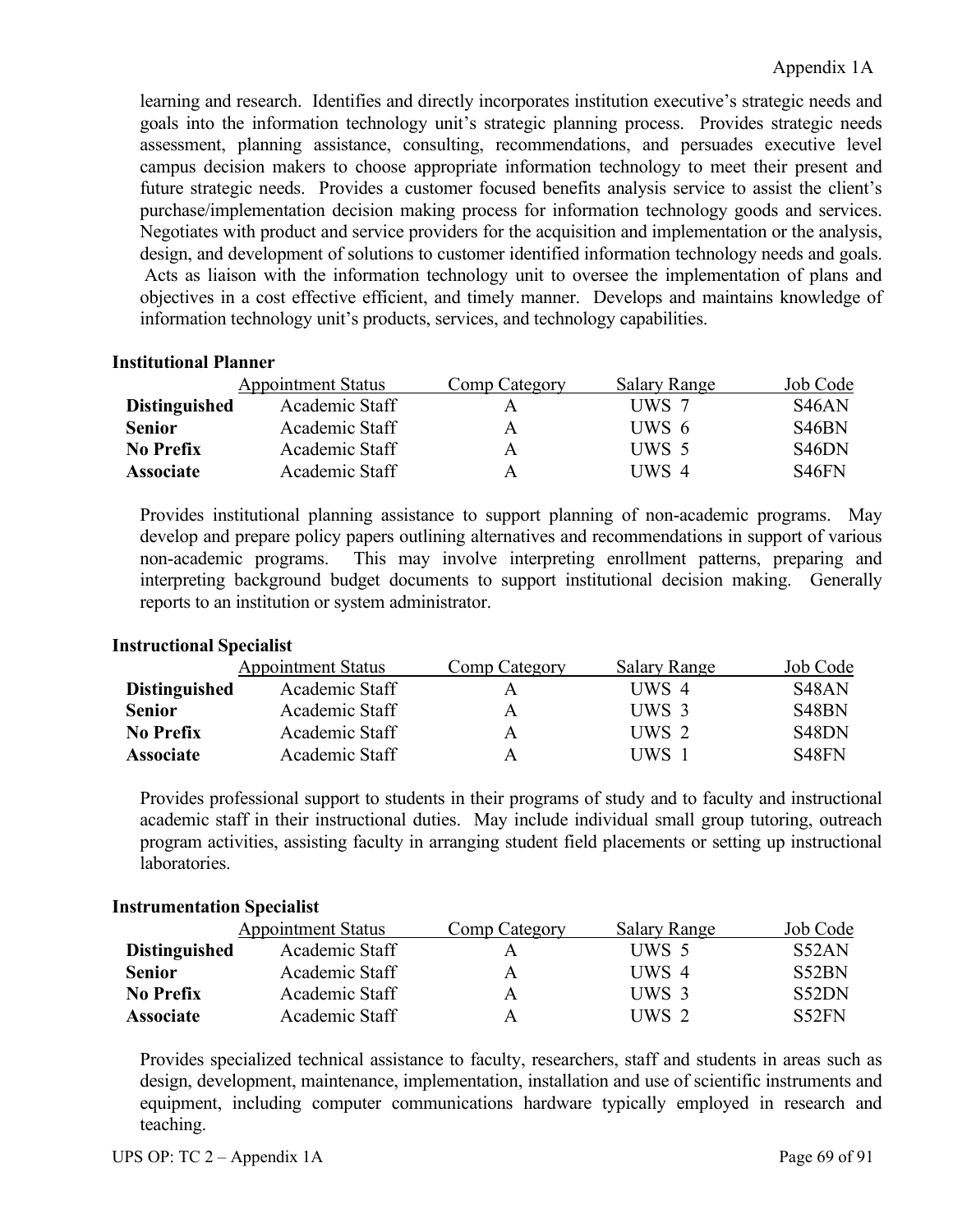|                      | <b>Appointment Status</b> | Comp Category | <b>Salary Range</b> | Job Code |
|----------------------|---------------------------|---------------|---------------------|----------|
| <b>Distinguished</b> | Academic Staff            | A             | UWS 6               | S54AN    |
| <b>Senior</b>        | Academic Staff            | A             | UWS 5               | S54BN    |
| No Prefix            | Academic Staff            | A             | UWS 4               | S54DN    |
| <b>Associate</b>     | Academic Staff            | A             | UWS 3               | S54FN    |

### **Instrumentation Technologist**

Provides technical expertise in a research, development or scientific program at a comprehensive and independent level. Applies advanced knowledge and experience normally gained at the post-baccalaureate level. Often designs, modifies and/or adapts unique one-of-a-kind systems in support of research or instruction. May present reports of technical research and other findings to professional organizations, government review boards and design reviews. Prepares supporting documents for grant and contract proposals.

#### **IS Specialist**

|                      | <b>Appointment Status</b> | Comp Category | <b>Salary Range</b> | Job Code           |
|----------------------|---------------------------|---------------|---------------------|--------------------|
| <b>Distinguished</b> | Academic Staff            | А             | UWS 6               | S <sub>45</sub> AN |
| <b>Senior</b>        | Academic Staff            | А             | UWS 5               | S <sub>45</sub> BN |
| <b>No Prefix</b>     | Academic Staff            | А             | UWS 4               | S <sub>45</sub> DN |
| <b>Associate</b>     | Academic Staff            | А             | UWS 3               | S <sub>45</sub> FN |

Maintains the confidentiality, integrity, and availability of IS systems through the planning, analysis, development, implementation, maintenance, enhancement, and support of IS systems, programs, policies, procedures and tools. Responsible for the planning and coordination of the installation, testing, operation, troubleshooting, and maintenance and use of large-scale hardware and software systems. Plans, installs, configures, tests, implements, and manages the IS systems environment. May function as systems engineers, systems programmers, security officers, customer service providers, technical writers, training and help desk professionals.

# **Management Engineer**

|                      | <b>Appointment Status</b> | Comp Category | <b>Salary Range</b> | Job Code |
|----------------------|---------------------------|---------------|---------------------|----------|
| <b>Distinguished</b> | Academic Staff            | А             | UWS 5               | S72AN    |
| <b>Senior</b>        | Academic Staff            | A             | UWS 4               | S72BN    |
| No Prefix            | Academic Staff            | A             | UWS 3               | S72DN    |
| <b>Associate</b>     | Academic Staff            | A             | UWS 2               | S72FN    |

Develops studies to assist in the optimal use of resources subject to budgetary, service quality or other constraints. Applies operations research, systems analysis, statistical quality control, cost-benefit analyses and other techniques to systematically analyze resource allocation problems. Prepares written project reports to recommend alternative courses of action and assesses success of actions once implemented. A degree in industrial or health systems engineering is required to be assigned to this function.

#### **Marketing Specialist**

|                              | <b>Appointment Status</b> | Comp Category | <b>Salary Range</b> | Job Code      |
|------------------------------|---------------------------|---------------|---------------------|---------------|
| <b>Distinguished</b>         | Academic Staff            |               | UWS 5               | S74AN         |
| <b>Senior</b>                | Academic Staff            | A             | UWS 4               | S74BN         |
| <b>No Prefix</b>             | Academic Staff            | А             | UWS 3               | S74DN         |
| <b>Associate</b>             | Academic Staff            | А             | UWS 2               | S74FN         |
| UPS OP: $TC 2 - Appendix 1A$ |                           |               |                     | Page 70 of 91 |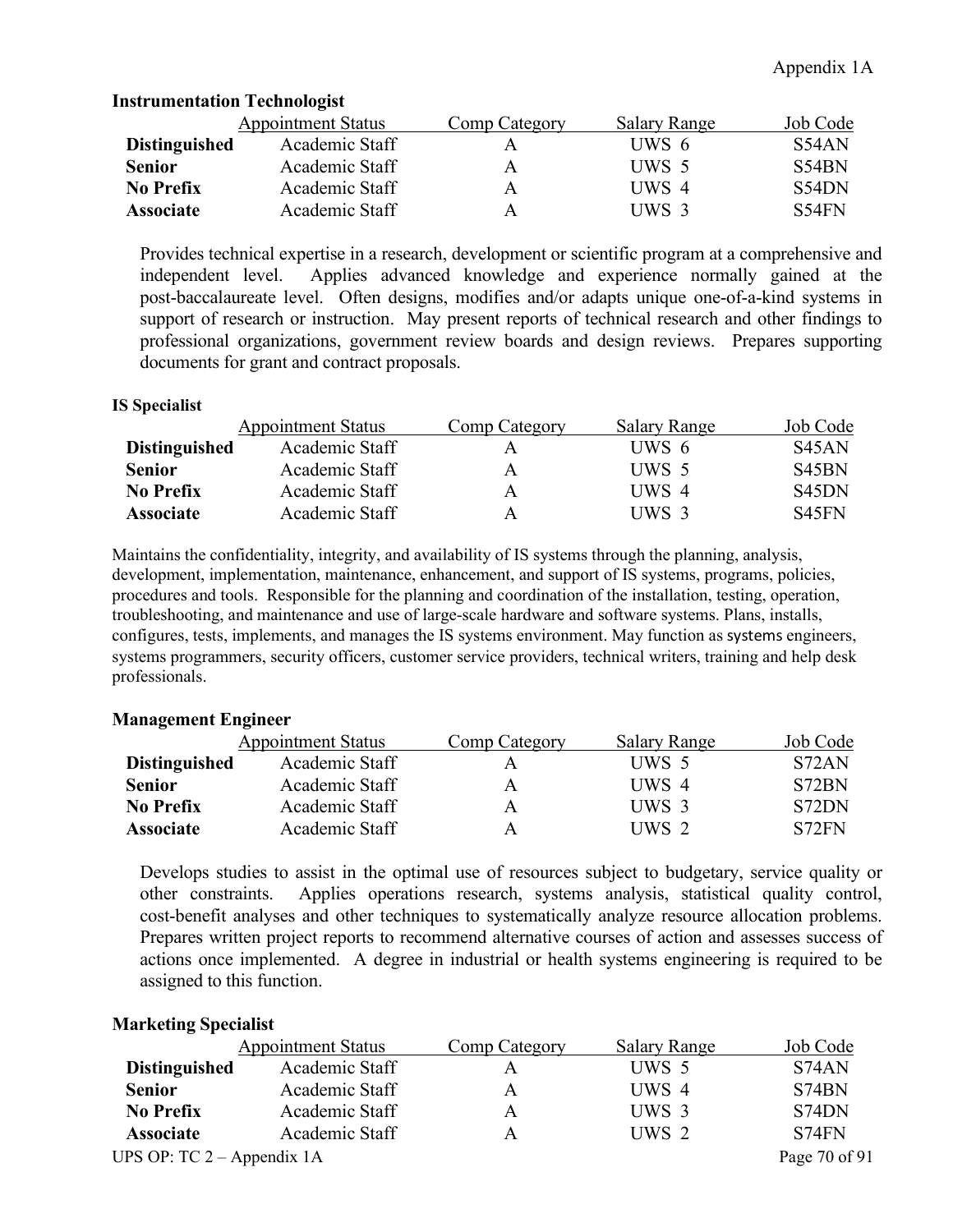Participates and assists in planning and implementing promotion of University programs, cultural, sports and educational events and activities. Identifies markets, conducts market research and coordinates program development. Evaluates effectiveness of marketing strategies to improve marketing efforts.

# **Media Specialist**

|                      | <b>Appointment Status</b> | Comp Category | <b>Salary Range</b> | Job Code |
|----------------------|---------------------------|---------------|---------------------|----------|
| <b>Distinguished</b> | Academic Staff            | А             | UWS 5               | S76AN    |
| <b>Senior</b>        | Academic Staff            | А             | UWS 4               | S76BN    |
| No Prefix            | Academic Staff            | А             | UWS 3               | S76DN    |
| <b>Associate</b>     | Academic Staff            | А             | UWS 2               | S76FN    |

Develops a variety of audio and visual materials to meet the instructional, research and public service needs of the university and its faculty, staff and students. Plans, organizes, advises, instructs or consults with faculty, staff or students on the availability, production and appropriate use of audio-visual aids. May be involved in the production activities of audio or video tapes and sound or slide programs that are used for research, outreach or classroom presentations, student, faculty or staff orientation programs, student performance analysis and scholarly publications. May photograph, process and print photos of university events, research projects or art works. May design, layout and paste-up brochures, fliers, charts, diagrams, signs and graphs. May maintain, distribute and instruct in the use of audio-visual equipment and materials.

### **Medical Technologist**

|                      | <b>Appointment Status</b> | Comp Category | <b>Salary Range</b> | Job Code |
|----------------------|---------------------------|---------------|---------------------|----------|
| <b>Distinguished</b> | Academic Staff            | А             | UWS 7               | S78AN    |
| <b>Senior</b>        | Academic Staff            | A             | UWS 6               | S78BN    |
| <b>No Prefix</b>     | Academic Staff            | Α             | UWS 5               | S78DN    |
| <b>Associate</b>     | Academic Staff            | A             | UWS 4               | S78FN    |

Performs a wide variety of standard laboratory tests (e.g. urinalysis, throat cultures, urine cultures, hemoglobin, hematocrit, etc.) or the full range and scope of testing in a specialty area which requires professional discretion in determining actual test procedures and interpreting results. Assists in the training of other staff, students and customers while maintaining current scientific knowledge and technology applications that apply to their unit. May function as the top level medical technologist in a specialized area of a complex program with statewide responsibilities. May function as a team leader in one or more specialized area(s). May teach university level courses. May participate in multi- and cross- specialty areas which often includes policy making responsibilities. May participate in court cases as an expert witness. May have involvement in research projects which include high level outside contacts with public and private agencies, and consultants.

# **Microbiologist**

|                      | <b>Appointment Status</b> | Comp Category | <b>Salary Range</b> | Job Code |
|----------------------|---------------------------|---------------|---------------------|----------|
| <b>Distinguished</b> | Academic Staff            | А             | UWS 7               | S80AN    |
| <b>Senior</b>        | Academic Staff            | A             | UWS 6               | S80BN    |
| No Prefix            | Academic Staff            | A             | UWS 5               | S80DN    |
| <b>Associate</b>     | Academic Staff            | A             | UWS 4               | S80FN    |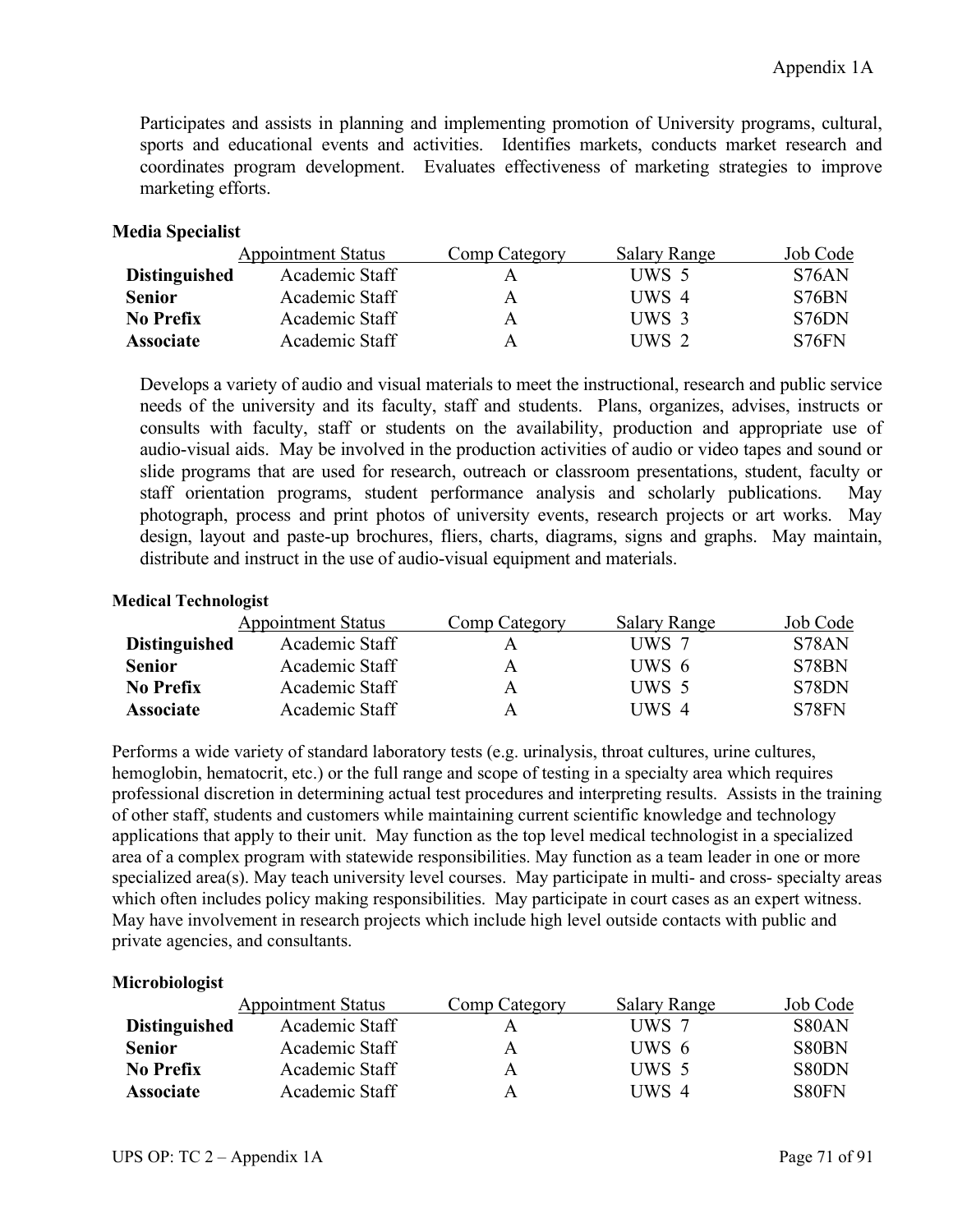Performs professional scientific analyses in the various sub-disciplines of microbiology. Utilizes professional scientific techniques, including cell culture, and the production and use of micro-organisms in agricultural, industrial, veterinary medical, medical, public health, sanitary, and other practical and research applications. May function as the principal microbiologist in a specialized area of a program or a recognized discipline; or as the team leader in one or more specialized areas. Responsible for independently performing and interpreting the results of non-routine microbiological analyses, using "state of the art" technology; developing microbiological methods to meet "state of the art" technology; conducting laboratory or field investigations and research related to one or more specialties in microbiology, and connected to programs in, e.g., environmental protection, animal health, or public health. Functions as an expert witness for court testimony when needed. May teach high level professional staff, non-professional staff or students. May direct special projects, analyses, diagnostic test development, or independent research; representing the Department or laboratory on technical study or advisory committees. May travel to make field checks of other laboratories or facilities, animal production units, or environmental areas. May function in a public relations capacity, i.e., as a liaison with other state or federal agencies, or industry, and/or representing the department or laboratory at professional functions including symposia and colloquia.

### **Network Specialist**

|                      | <b>Appointment Status</b> | Comp Category | <b>Salary Range</b> | Job Code     |
|----------------------|---------------------------|---------------|---------------------|--------------|
| <b>Distinguished</b> | Academic Staff            | А             | UWS 7               | <b>S81AN</b> |
| <b>Senior</b>        | Academic Staff            | А             | UWS 6               | S81BN        |
| No Prefix            | Academic Staff            | Α             | UWS 5               | S81DN        |
| <b>Associate</b>     | Academic Staff            | А             | UWS 4               | S81FN        |

Plans, analyzes, designs, develops, tests, configures, implements, integrates, maintains, and manages computer networks used for the transmission of information in voice, data, and/or video formats. Performs duties related to all aspects of network, including file service, print service, local and Internet electronic mail networks, Internet web connectivity and mainframe gateways. Analyzes, designs, develops, implements, and maintains the network technology needs of the UW-institution's business areas, as well extra-and inter-agency requirements. May function as network administrator, LAN/WAN administrator, server administrator, network analyst, network designer, etc. May perform Telecommunication system (including telephones, ISDN telephones, automated call systems, PBXs, etc.) needs analysis, design, implementation, and maintenance.

# **Outreach Specialist**

|                      | <b>Appointment Status</b> | Comp Category | <b>Salary Range</b> | Job Code |
|----------------------|---------------------------|---------------|---------------------|----------|
| <b>Distinguished</b> | Academic Staff            | А             | UWS 6               | S92AN    |
| <b>Senior</b>        | Academic Staff            | A             | UWS 5               | S92BN    |
| No Prefix            | Academic Staff            | A             | UWS 4               | S92DN    |
| <b>Associate</b>     | Academic Staff            | A             | UWS 3               | S92FN    |

Provides professional support to area-wide and/or program-based outreach programs. Develops and implements a plan of work tailored to assist user groups of this area. Provides support to extension faculty, instructional academic staff or Outreach Program Managers. May work with adult and continuing education user groups on new techniques and practices through meetings, workshops, conferences, the preparation of advisory publications and other means. May conduct field research to apply and evaluate research applicable to the user group. Provides general information on public issues.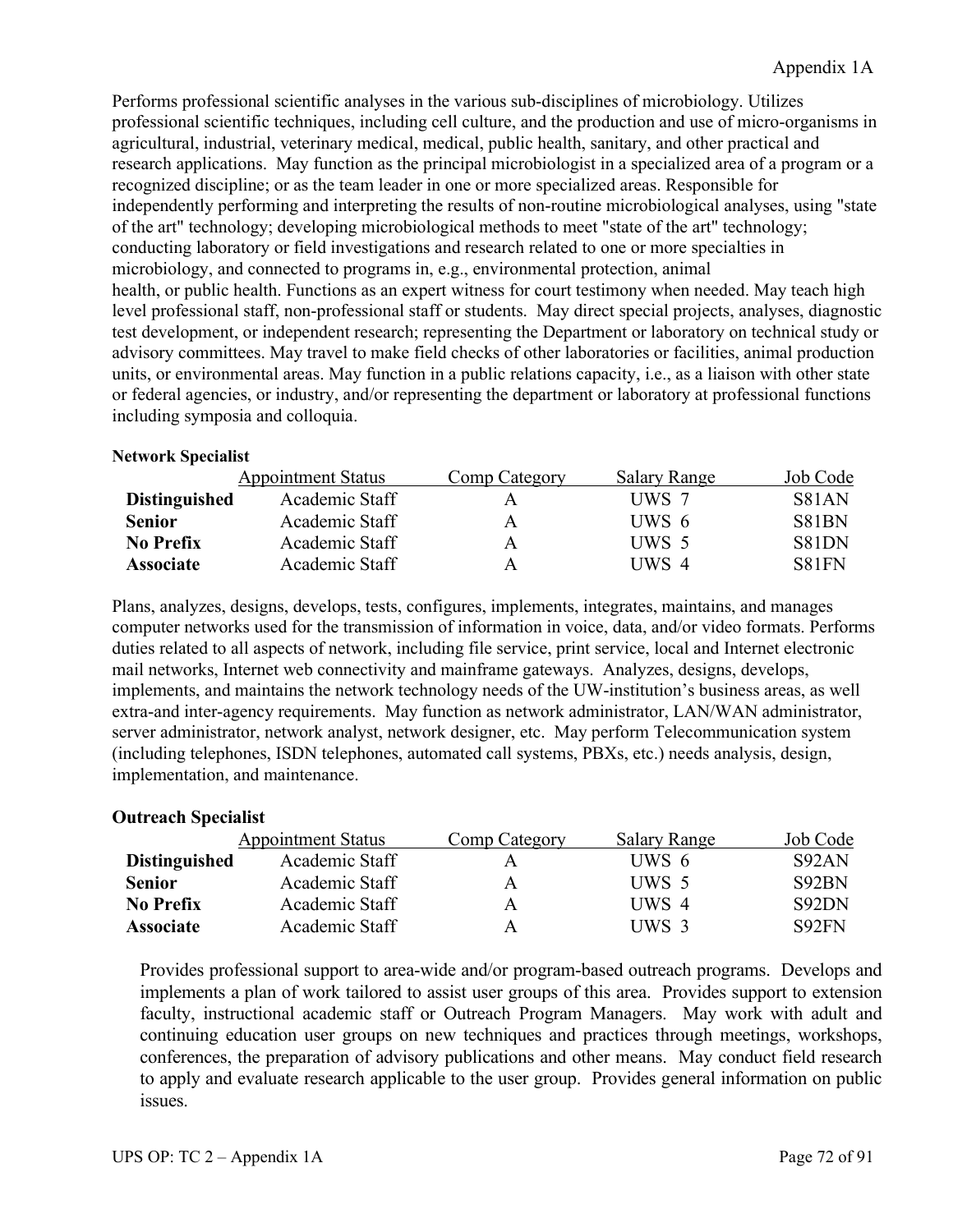|                      | <b>Appointment Status</b> | Comp Category | <b>Salary Range</b> | Job Code           |
|----------------------|---------------------------|---------------|---------------------|--------------------|
| <b>Distinguished</b> | Academic Staff            |               | UWS 9               | T02AN              |
| <b>Senior</b>        | Academic Staff            | A             | UWS 8               | T02BN              |
| <b>No Prefix</b>     | Academic Staff            | A             | UWS 7               | T <sub>0</sub> 2DN |
| <b>Associate</b>     | Academic Staff            | A             | UWS 6               | T02FN              |

**Physician**

Diagnoses and treats student patients and manages ongoing treatment. Physicians may be involved in teaching and in designing and conducting research in the health sciences. This function is used exclusively for physicians serving in a student health services activity. An MD degree is required to be assigned to this function.

## **Policy and Planning Analyst**

|                      | <b>Appointment Status</b> | Comp Category | <b>Salary Range</b> | Job Code           |
|----------------------|---------------------------|---------------|---------------------|--------------------|
| <b>Distinguished</b> | Academic Staff            |               | UWS 9               | T <sub>0</sub> 3AN |
| <b>Senior</b>        | Academic Staff            | А             | UWS 8               | T03BN              |
| No Prefix            | Academic Staff            | А             | UWS 7               | T03DN              |
| <b>Associate</b>     | Academic Staff            | А             | UWS 6               | T <sub>03</sub> FN |

Generally responsible for information and policy analysis regarding a wide variety of issues and developments in higher education policy and research. Reviews, monitors and evaluates policies, programs and management practices as an aid to management decision making. Designs and develops analytical methods, procedures and strategies to respond to policy development, analysis and evaluation needs. Establishes guidelines and procedures to ensure adequacy, quality and reliability of information sources. Designs and develops policy studies interpreting source information and conducting and coordinating the analyses. Presents policy recommendations as a solution to a problem or as a strategy for policy development. A terminal degree or equivalent experience is required.

#### **Preceptor**

|                      | <b>Appointment Status</b> | Comp Category | <b>Salary Range</b> | Job Code                       |
|----------------------|---------------------------|---------------|---------------------|--------------------------------|
| <b>Distinguished</b> | Academic Staff            | A             | UWS 6               | T <sub>04</sub> AN             |
| <b>Senior</b>        | Academic Staff            | A             | UWS 5               | T04BN                          |
| No Prefix            | Academic Staff            | A             | UWS 4               | T <sub>04</sub> D <sub>N</sub> |
| <b>Associate</b>     | Academic Staff            | A             | UWS 3               | T04FN                          |

Coordinates a field placement program, which is an integral part of a curriculum, providing opportunities for students to assume increasing responsibility for patients, clients or students in a non-university setting under qualified professional supervision. May include programs in nursing, pharmacy, social work, the allied health professions, education and other areas.

#### **Procurement Specialist**

|                      | <b>Appointment Status</b> | Comp Category | <b>Salary Range</b> | Job Code           |
|----------------------|---------------------------|---------------|---------------------|--------------------|
| <b>Distinguished</b> | Academic Staff            | A             | UWS 7               | T <sub>05</sub> AN |
| <b>Senior</b>        | Academic Staff            | A             | UWS 6               | T05BN              |
| <b>No Prefix</b>     | Academic Staff            | A             | UWS 5               | T05DN              |
| <b>Associate</b>     | Academic Staff            | A             | UWS 4               | T <sub>05</sub> FN |
|                      |                           |               |                     |                    |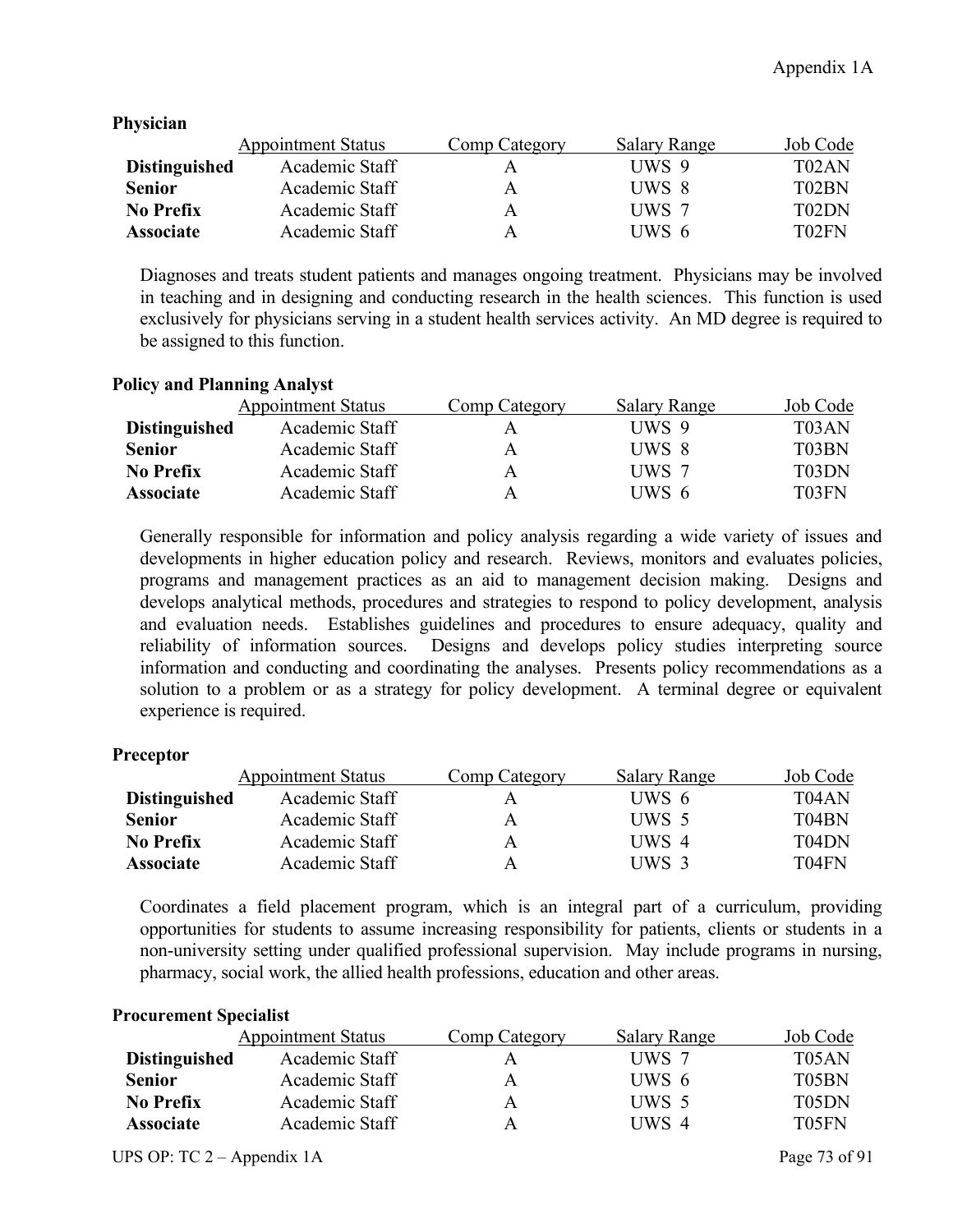Develops bids and contracts to make decisions relative to the actual vendor award or to take action when problems with a given contract occur. Develops and awards simplified bids independently; gathers supportive information used in the bidding process; works with selected vendors in assuring that the tenets of the established contracts are followed; solicits verbal and written quotes, price lists, and catalogs; and receives delivery of orders and approves invoices. May develop generic bid specifications which include developing, conducting and awarding sealed bids (including developing or reviewing and approving justification for bid waivers within delegated authority; developing Requests for Purchasing Authority; providing UW staff and management with training and advice regarding policies and practices; and conducting product research and effectively recommending standards for University use). May have responsibility for a group of commodities or services subject to market changes requiring the development of bids and/or contracts for multiple jurisdictions; and may have responsibility for the development and award of Requests for Proposals (including assembling evaluation teams, evaluating technical and cost proposals, and negotiating with vendors). May maintain and develop University contracts and/or vendor lists of unique items; and/or may conduct internal audits of University purchasing programs.

## **Programmer Analyst**

|                      | <b>Appointment Status</b> | Comp Category | <b>Salary Range</b> | Job Code           |
|----------------------|---------------------------|---------------|---------------------|--------------------|
| <b>Distinguished</b> | Academic Staff            | А             | UWS 5               | T <sub>06</sub> AN |
| <b>Senior</b>        | Academic Staff            | A             | UWS 4               | T <sub>06</sub> BN |
| <b>No Prefix</b>     | Academic Staff            | А             | UWS 3               | T06DN              |
| <b>Associate</b>     | Academic Staff            | А             | UWS 2               | T <sub>06</sub> FN |

Works with faculty, staff and students to design, program and code systems which will array data for reports and retrieval. Develops and writes programs for systems such as those relating to the operation of student, financial, personnel and curricular records.

## **Psychologist**

|                      | <b>Appointment Status</b> | Comp Category | <b>Salary Range</b> | Job Code           |
|----------------------|---------------------------|---------------|---------------------|--------------------|
| <b>Distinguished</b> | Academic Staff            |               | UWS 8               | T <sub>08</sub> AN |
| <b>Senior</b>        | Academic Staff            | A             | UWS 7               | T08BN              |
| No Prefix            | Academic Staff            | A             | UWS 6               | T08DN              |
| <b>Associate</b>     | Academic Staff            | A             | UWS 5               | T08FN              |

Engages in therapy with individuals to assist them in achieving more effective personal, social and educational adjustment. Handles crisis intervention with severely distressed clients. Selects and interprets psychological tests. May provide the full range of psychological services including assessment, consultation, psychotherapy research and training of practicum and intern graduate students. May engage in research to develop and improve diagnostic and counseling techniques. A terminal degree in psychology or related fields is required to be assigned to this function.

## **Recreation Specialist**

|                      | <b>Appointment Status</b> | Comp Category | <b>Salary Range</b> | Job Code           |
|----------------------|---------------------------|---------------|---------------------|--------------------|
| <b>Distinguished</b> | Academic Staff            |               | UWS 5               | T12AN              |
| <b>Senior</b>        | Academic Staff            | A             | UWS 4               | T <sub>12</sub> BN |
| <b>No Prefix</b>     | Academic Staff            | A             | UWS 3               | T <sub>12</sub> DN |
| <b>Associate</b>     | Academic Staff            | A             | $I$ IWS 2           | T <sub>12</sub> FN |

UPS OP: TC 2 – Appendix 1A Page 74 of 91 Engages in non-academic program activities such as intramural sports, recreational activities and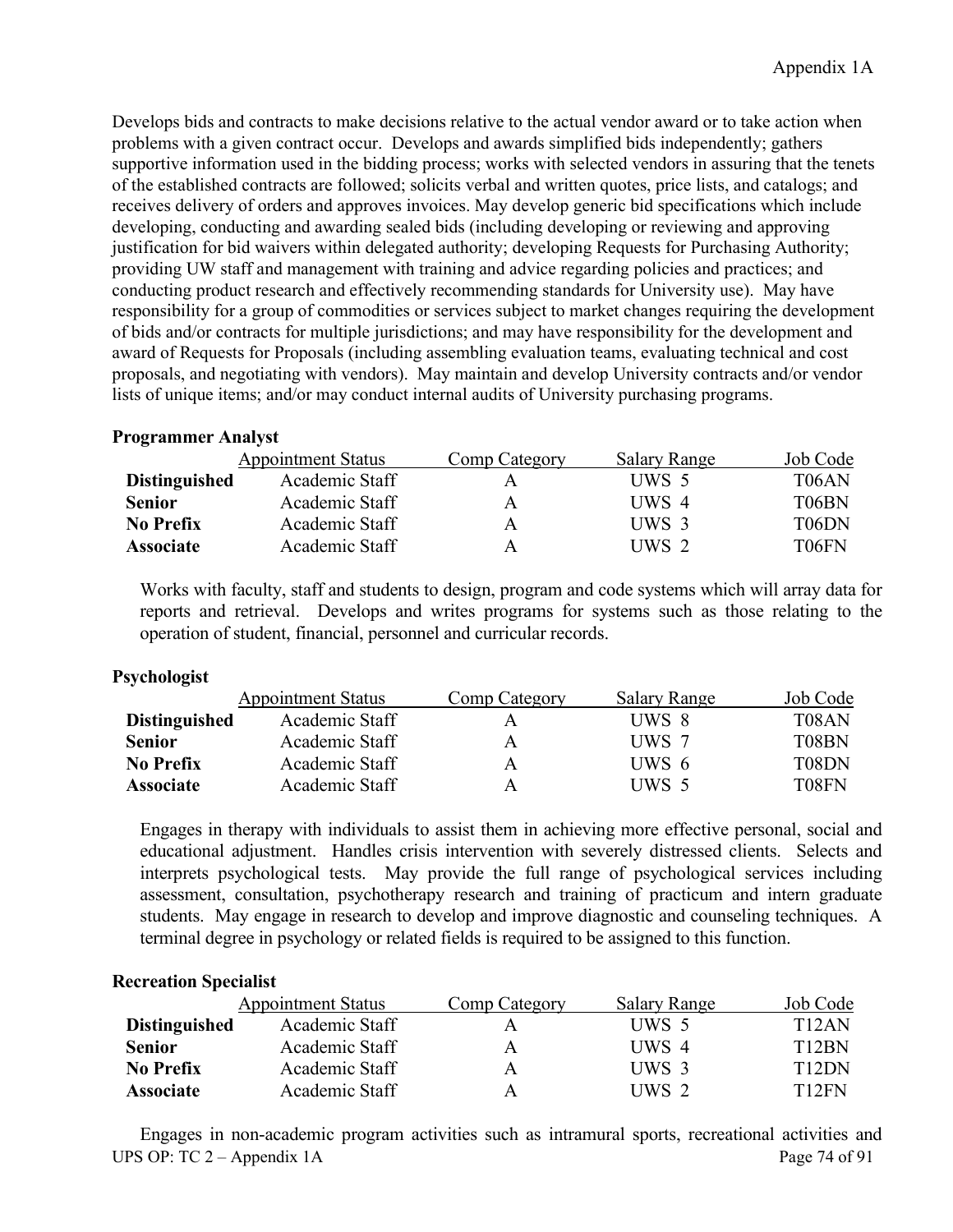club sports. Provides instruction to groups or individuals in a particular sport or recreational activity, including ice skating, tennis, cross-country skiing or exercising.

|                      | <b>Appointment Status</b> | Comp Category | <b>Salary Range</b> | Job Code                       |
|----------------------|---------------------------|---------------|---------------------|--------------------------------|
| <b>Distinguished</b> | Academic Staff            |               | UWS 5               | T <sub>14</sub> AN             |
| <b>Senior</b>        | Academic Staff            | А             | UWS 4               | T <sub>14</sub> BN             |
| No Prefix            | Academic Staff            | A             | UWS 3               | T <sub>14</sub> D <sub>N</sub> |
| <b>Associate</b>     | Academic Staff            | А             | UWS 2               | T <sub>14</sub> FN             |

# **Rehabilitation Specialist**

Provides specialized services to disabled clients by assisting them either individually or in small group settings. Assists disabled clients with vocational, educational and personal problems and concerns. Assesses needs, plans specialized programs and may implement or supervise the provision of services designed to increase the independence of the client. Supervises and participates in the clinical instruction of students. May provide community awareness training or other services to the general public that will increase vocational options and community integration of persons with disabilities. Cooperates with other community agencies in providing comprehensive services to the clientele. May contribute to or conduct research or apply technology in the service program.

# **Research Specialist**

|                      | <b>Appointment Status</b> | Comp Category | <b>Salary Range</b> | Job Code           |
|----------------------|---------------------------|---------------|---------------------|--------------------|
| <b>Distinguished</b> | Academic Staff            |               | UWS 4               | T <sub>16</sub> AN |
| <b>Senior</b>        | Academic Staff            | А             | UWS 3               | T <sub>16</sub> BN |
| No Prefix            | Academic Staff            | А             | UWS 2               | T <sub>16</sub> DN |
| <b>Associate</b>     | Academic Staff            | А             | UWS -               | T <sub>16FN</sub>  |

Provides technical assistance in a research or scientific project. Implements the research techniques defined by others. Is often responsible for carrying out, under supervision, a component of a research project(s).

## **Residence Hall Manager**

|                      | <b>Appointment Status</b> | Comp Category | <b>Salary Range</b> | Job Code           |
|----------------------|---------------------------|---------------|---------------------|--------------------|
| <b>Distinguished</b> | Academic Staff            | А             | UWS 4               | T <sub>18</sub> AN |
| <b>Senior</b>        | Academic Staff            | А             | UWS 3               | T <sub>18</sub> BN |
| No Prefix            | Academic Staff            | А             | UWS 2               | T <sub>18</sub> DN |
| <b>Associate</b>     | Academic Staff            | А             | UWS                 | T <sub>18</sub> FN |

Organizes and manages selected aspects of a residence hall complex. Responsibilities vary, but typically include providing advice and guidance to student residents; monitoring and reporting periodic occupancy statistics and other data; serving as a liaison between residence hall student organization and hall staff; selecting and supervision of a Resident Assistant(s), desk or other student staff; maintaining student discipline and reporting consistently inappropriate behavior; and observing and reporting on the physical condition of the residence hall building. Individuals in this title typically hold the working title of Residence Hall Director.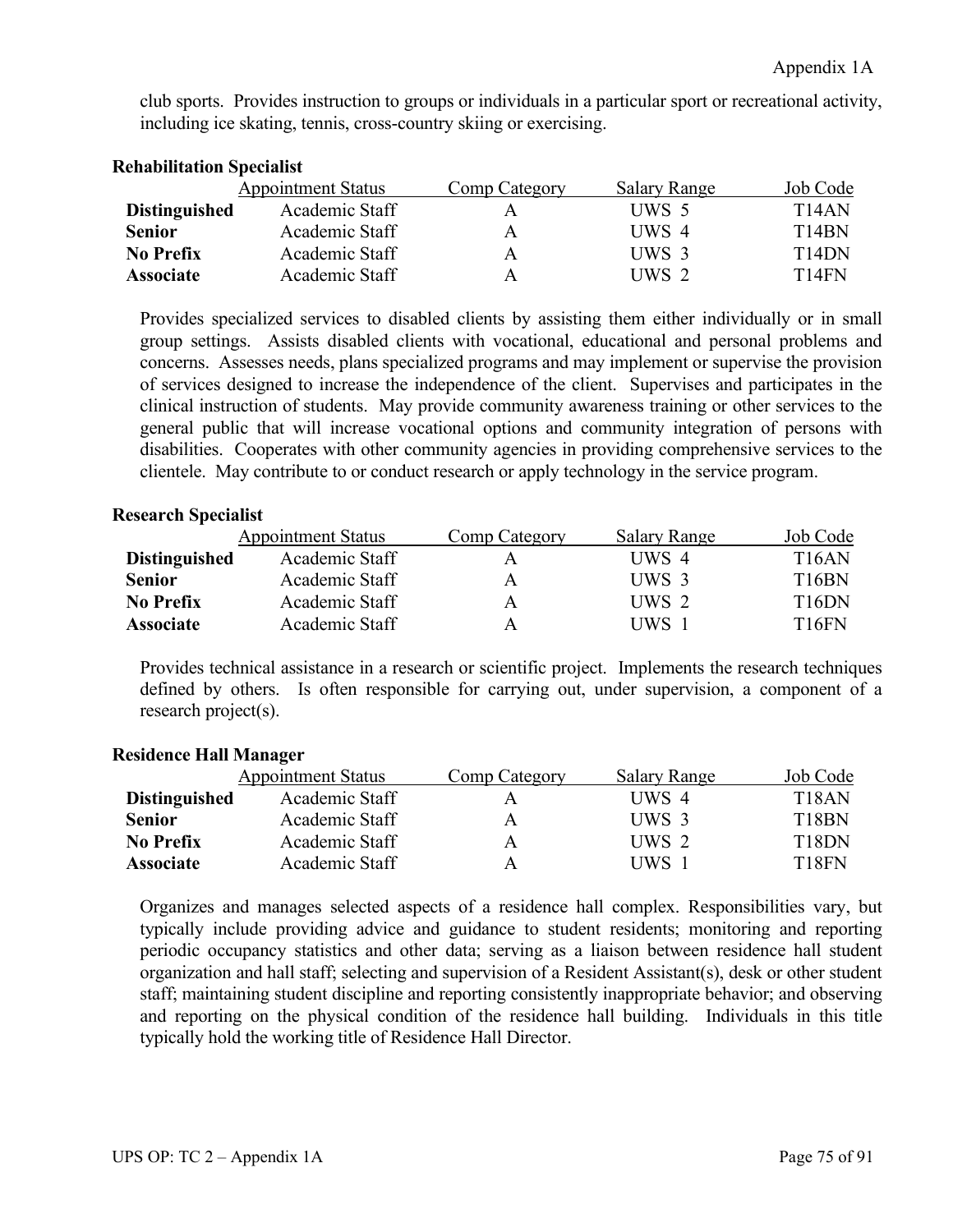|                      | <b>Appointment Status</b> | Comp Category | <b>Salary Range</b> | Job Code           |
|----------------------|---------------------------|---------------|---------------------|--------------------|
| <b>Distinguished</b> | Academic Staff            |               | UWS 7               | T20AN              |
| <b>Senior</b>        | Academic Staff            | A             | UWS 6               | T20BN              |
| <b>No Prefix</b>     | Academic Staff            | A             | UWS 5               | T <sub>20</sub> DN |
| <b>Associate</b>     | Academic Staff            | A             | UWS 4               | T <sub>20</sub> FN |

## **Risk Management Specialist**

Administers a multifaceted risk management program for a UW-institution, including some combination of safety, liability, loss control, worker's compensation/back to work programs or similar risk management programs. Conducts safety investigations, investigates employee injury reports, recommends changes in agency ergonomics to preclude injuries, facilitates early return to work actions, provides training regarding risk management issues, acts as liaison to alcohol and controlled substance testing services, coordinates driver training programs, acts as liaison to fleet and property insurance carriers, coordinates hazardous waste disposal efforts, and/or manages claims which makes necessary contacts with university personnel, attorneys, and claimants.

#### **Special Assistant**

|                  | <b>Appointment Status</b> | Comp Category | <b>Salary Range</b> | Job Code           |
|------------------|---------------------------|---------------|---------------------|--------------------|
| <b>Senior</b>    | _imited                   |               | UWS 10              | T <sub>22</sub> BN |
| <b>No Prefix</b> | Limited                   |               | UWS 8               | T <sub>22</sub> DN |

Provides general or specialized assistance to an Academic Administrator. The duties of this position may include representing the Chancellor, a Vice Chancellor or other Academic Administrators on various internal and external committees; acting as a liaison between an Academic Administrator, the Administration, faculty and staff; assisting in the review of policy decisions and facilitating the implementation of policy; acting on behalf of an Academic Administrator on matters of a sensitive and/or confidential nature. Two prefixes are available to distinguish the level of functions performed by the Special Assistant (No prefix) and Senior. The appropriate prefix level is dependent on a position evaluation rating score. Assignment of this title requires advance approval by the System Office of Human Resources.

## **Special Librarian**

|                      | <b>Appointment Status</b> | Comp Category | <b>Salary Range</b> | Job Code           |
|----------------------|---------------------------|---------------|---------------------|--------------------|
| <b>Distinguished</b> | Academic Staff            |               | UWS 7               | T <sub>23</sub> AN |
| <b>Senior</b>        | Academic Staff            | A             | UWS 6               | T <sub>23</sub> BN |
| <b>No Prefix</b>     | Academic Staff            | A             | UWS 5               | T23DN              |
| <b>Associate</b>     | Academic Staff            | A             | UWS 4               | T23FN              |

Responsible for the library services, collection, technical and administrative operations within a unit which serves a program, department, institute or center and which is administratively separate from larger institutional library settings (though responsible for coordinating any operations with other campus and state libraries as well as offering services to national and/or international user groups). Subject or program-focused specialization and special formats often combine to characterize special libraries. Responsibilities may include the development, management, dissemination and preservation of research and instructional collections; the assisted or mediated retrieval of local and remote information resources; programs of user training in the independent use of complex or computer-based information systems and planning and development of programs to meet the changing needs of information users. An MLS degree or corresponding experience is typically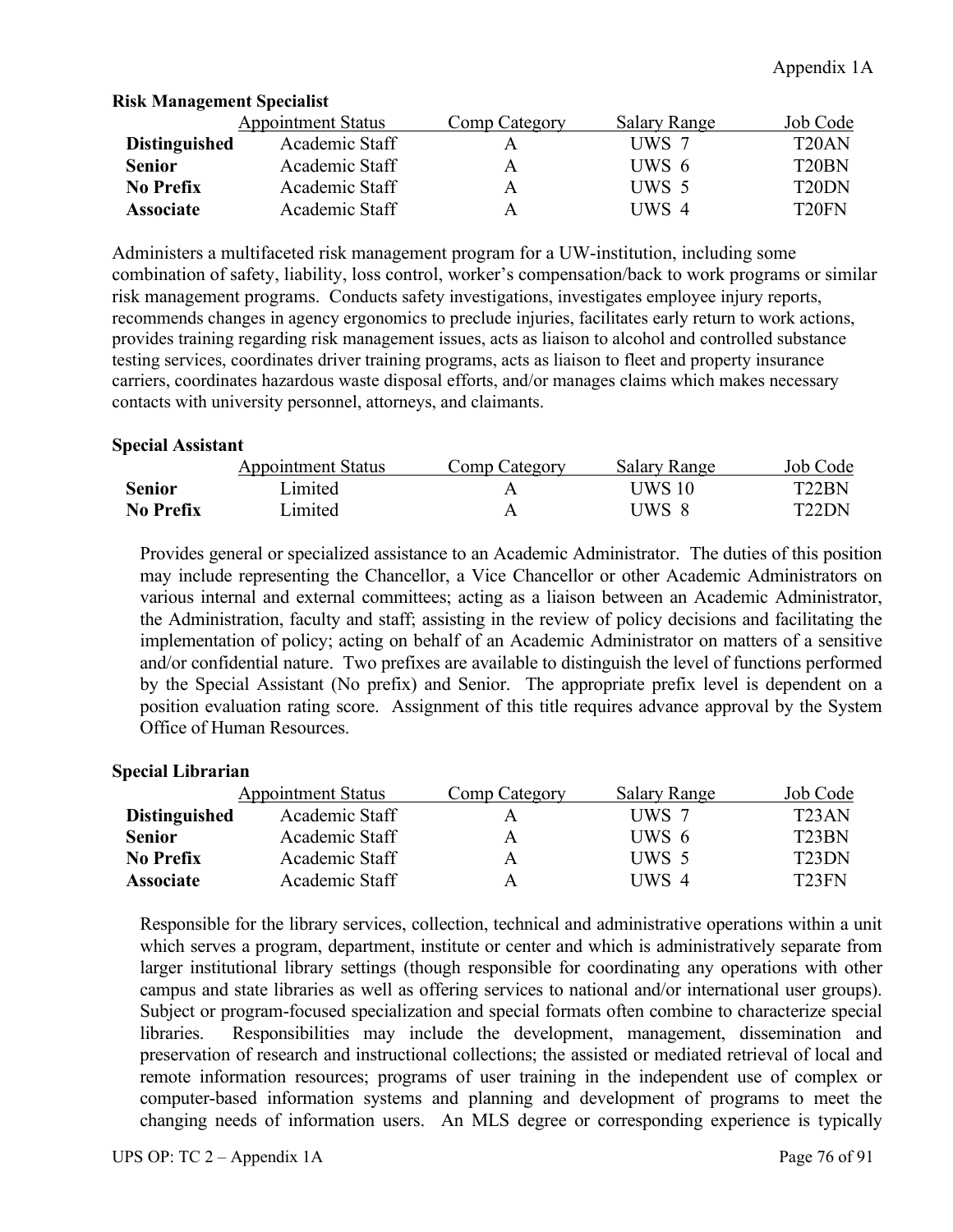required.

# **Student Health Nurse**

|                      | <b>Appointment Status</b> | Comp Category | <b>Salary Range</b> | Job Code           |
|----------------------|---------------------------|---------------|---------------------|--------------------|
| <b>Distinguished</b> | Academic Staff            | А             | UWS 6               | T24AN              |
| <b>Senior</b>        | Academic Staff            | A             | UWS 5               | T <sub>24</sub> BN |
| <b>No Prefix</b>     | Academic Staff            | A             | UWS 4               | T <sub>24</sub> DN |
| <b>Associate</b>     | Academic Staff            | А             | UWS 3               | T <sub>24</sub> FN |

Provides nursing care at a campus student health service.

# **Student Services Coordinator** Appointment Status Comp Category Salary Range Job Code **Distinguished** Academic Staff A UWS 6 T25AN **Senior** Academic Staff A UWS 5 T25BN **No Prefix** Academic Staff A UWS 4 T25DN **Associate** Academic Staff A UWS 3 T25FN

Typically works in a broad range of student services rather than a specific area. May be responsible for working with departmental or college level student programs such as recruitment, academic advising, job placement, financial aid and alumni relations or may coordinate student social and educational activities. Is expected to be familiar with a broad range of university activities and facilities. Usually works under the general direction of a Program Manager, Dean or Director. Often has direct contact with students but typically spends a large portion of time in coordinative activities, analysis, information gathering and planning. Can be distinguished from a Program Manager in that the area is not typically recognized as a free-standing activity.

# **Student Services Specialist**

|                      | <b>Appointment Status</b> | Comp Category | <b>Salary Range</b> | Job Code           |
|----------------------|---------------------------|---------------|---------------------|--------------------|
| <b>Distinguished</b> | Academic Staff            | А             | UWS 4               | T <sub>26</sub> AN |
| <b>Senior</b>        | Academic Staff            | А             | UWS 3               | T <sub>26</sub> BN |
| No Prefix            | Academic Staff            | Α             | UWS 2               | T <sub>26</sub> DN |
| <b>Associate</b>     | Academic Staff            | А             | UWS                 | T <sub>26</sub> FN |

Provides support to a Dean, Director or Student Services Program Manager. Typically provides direct services to students. For example, may be active in a program of student recruitment, child care, coordination of intramural student recreational activities, the use of a specific student facility or assist in the development of orientation programs.

|                      | <b>Appointment Status</b> | Comp Category | <b>Salary Range</b> | Job Code           |
|----------------------|---------------------------|---------------|---------------------|--------------------|
| <b>Distinguished</b> | Academic Staff            |               | UWS 7               | T <sub>27</sub> AN |
| <b>Senior</b>        | Academic Staff            | A             | UWS 6               | T <sub>27</sub> BN |
| No Prefix            | Academic Staff            | A             | UWS 5               | T <sub>27</sub> DN |
| <b>Associate</b>     | Academic Staff            | A             | UWS 4               | T <sub>27</sub> FN |

## **System Facilities Planner** (System Administration)

Provides broad based systemwide planning assistance involving system capital budget development; long range campus planning and development goals, objectives, and priorities; facilities space and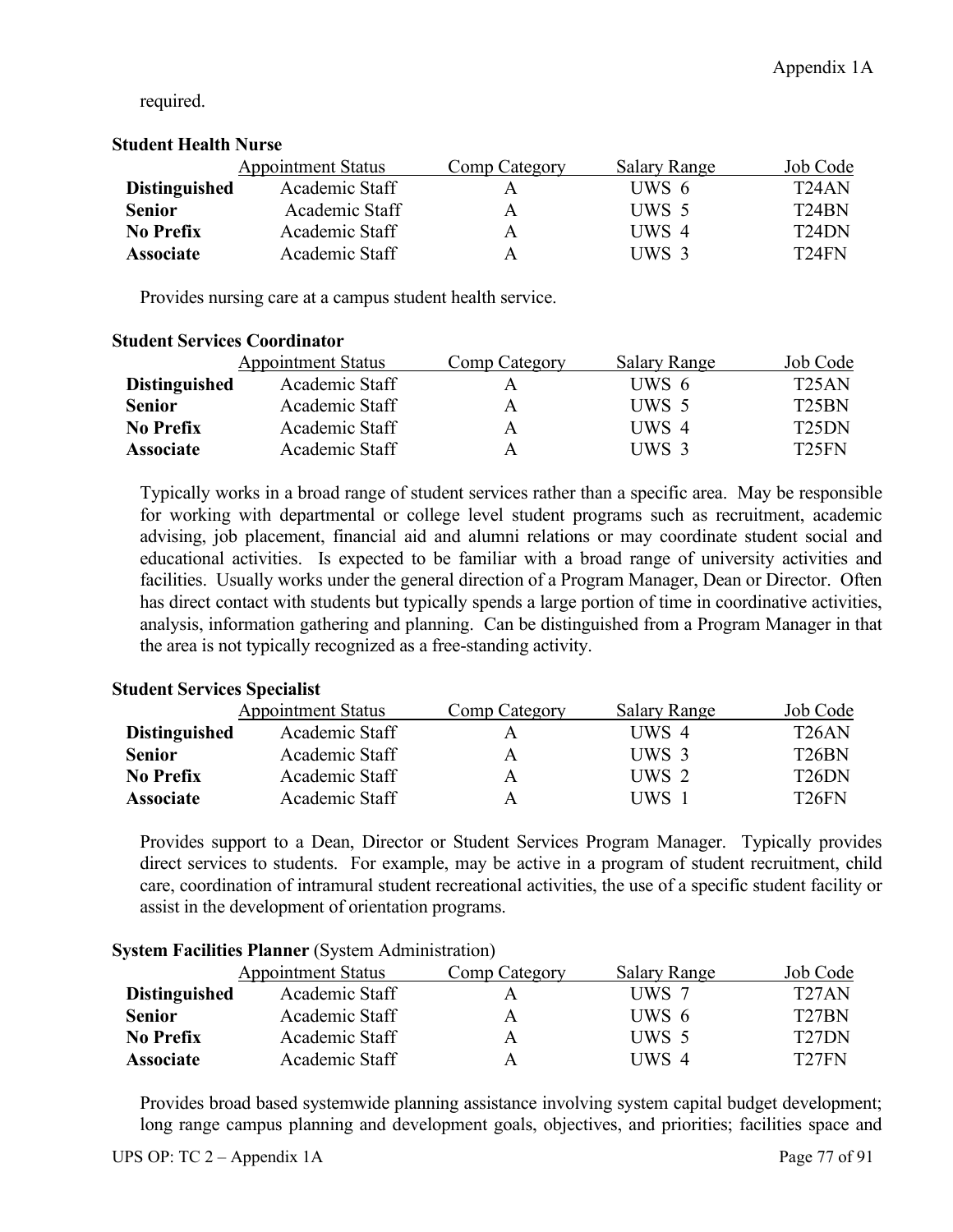utilization planning and management and related information system design. May develop and prepare policy papers outlining alternatives and recommendations in support of capital budget requests/building programs. This may involve analyzing and interpreting facility usage patterns, transportation plans, environmental impact documents and interpreting background budget documents to support system financial allocation recommendations.

## **System Legal Counsel** (System Administration)

|                      | <b>Appointment Status</b> | Comp Category | <b>Salary Range</b> | Job Code           |
|----------------------|---------------------------|---------------|---------------------|--------------------|
| <b>Distinguished</b> | Academic Staff            | A             | UWS 11              | T <sub>28</sub> AN |
| <b>Senior</b>        | Academic Staff            | А             | <b>UWS 10</b>       | T <sub>28</sub> BN |
| <b>No Prefix</b>     | Academic Staff            | А             | UWS 9               | T <sub>28</sub> DN |
| <b>Associate</b>     | Academic Staff            | А             | UWS 8               | T <sub>28</sub> FN |

Provides legal interpretation, advice, and appropriate representation for the UW System. Acts as System legal counsel to the Board of Regents. A law degree and admission to the Wisconsin Bar are required to be assigned this function.

## **System Academic Planner** (System Administration)

|                      | <b>Appointment Status</b> | Comp Category | <b>Salary Range</b> | Job Code           |
|----------------------|---------------------------|---------------|---------------------|--------------------|
| <b>Distinguished</b> | Academic Staff            | А             | UWS 9               | T <sub>29</sub> AN |
| <b>Senior</b>        | Academic Staff            | A             | UWS 8               | T <sub>29</sub> BN |
| No Prefix            | Academic Staff            | A             | UWS 7               | T <sub>29</sub> DN |
| <b>Associate</b>     | Academic Staff            | A             | UWS 6               | T <sub>29</sub> FN |

Provide systemwide planning support within the Office of Academic Affairs through research, coordination, monitoring and evaluation of academic programs and issues.

|                      | <b>Appointment Status</b> | Comp Category | <b>Salary Range</b> | Job Code           |
|----------------------|---------------------------|---------------|---------------------|--------------------|
| <b>Distinguished</b> | Academic Staff            |               | UWS 7               | T <sub>30</sub> AN |
| <b>Senior</b>        | Academic Staff            | Α             | UWS 6               | T <sub>30</sub> BN |
| No Prefix            | Academic Staff            | А             | UWS 5               | T30DN              |
| <b>Associate</b>     | Academic Staff            | А             | UWS 4               | T30FN              |

#### **System Facilities Specialist** (System Administration)

Provides systemwide technical expertise and services to UW institutions regarding control systems and computerized energy management systems, building mechanical deficiencies and building utilization patterns. Conducts comprehensive energy audits of buildings to be remodeled. Assists in solving complex HVAC and temperature control system problems.

|                      | <b>Appointment Status</b> | Comp Category | <b>Salary Range</b> | Job Code |
|----------------------|---------------------------|---------------|---------------------|----------|
| <b>Distinguished</b> | Academic Staff            |               | UWS 8               | T31AN    |
| <b>Senior</b>        | Academic Staff            | A             | UWS 7               | T31BN    |
| <b>No Prefix</b>     | Academic Staff            | A             | UWS 6               | T31DN    |
| <b>Associate</b>     | Academic Staff            | A             | UWS 5               | T31FN    |

#### **System Equal Opportunity Programs Analyst** (System Administration)

Generally responsible for developing, monitoring, and evaluating policies, guidelines and standards associated with equal opportunity programs. Initiates and designs complex analytical and statistical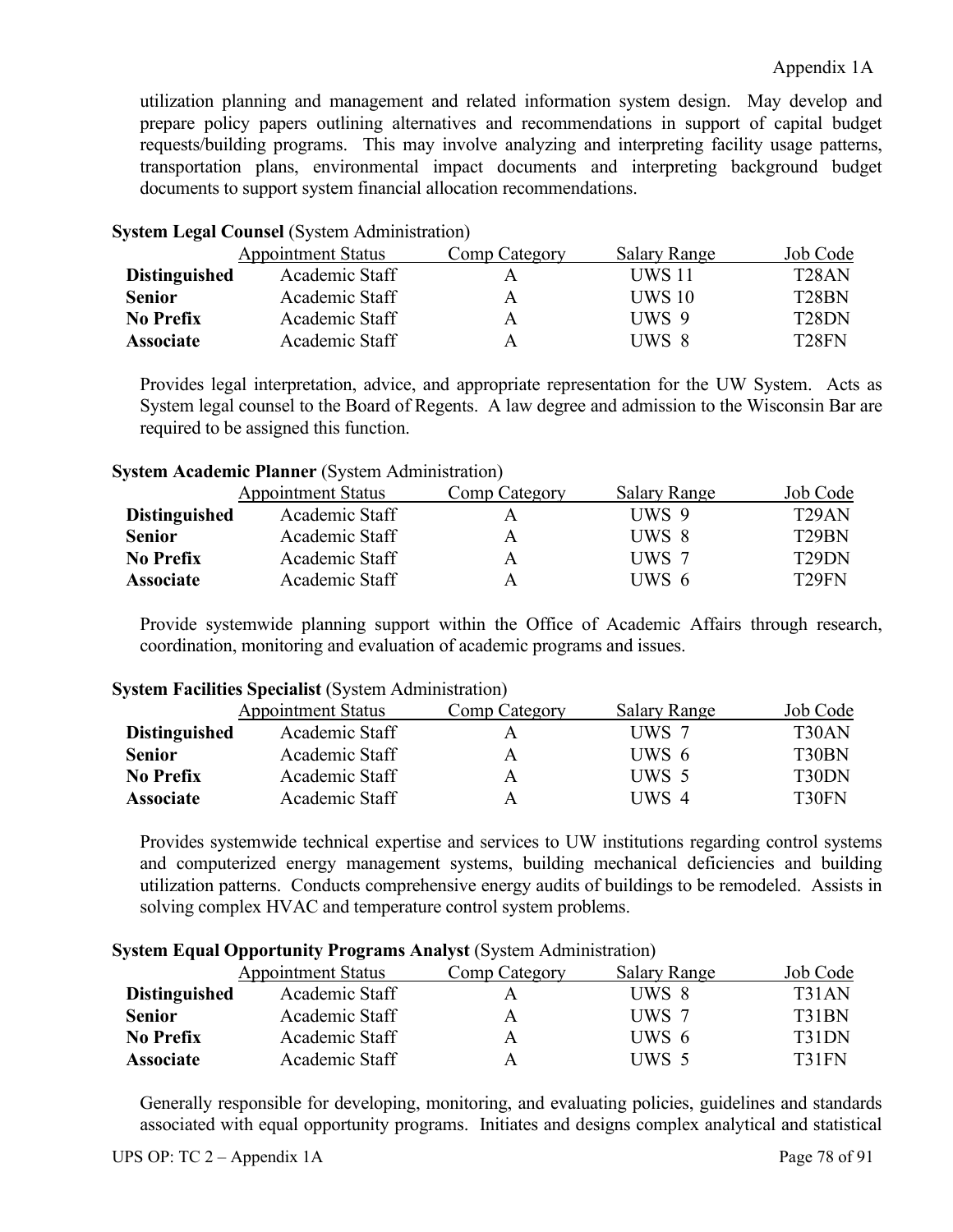studies involving the collection and analysis of data. Presents data analyses and policy recommendations for the Office of Equal Opportunity Programs. Provides analyses and recommendations to other System offices and the Board of Regents to resolve problems or as a foundation for policy development. Organizes equal opportunity training and educational programs and presents data based on research findings. A terminal degree (or equivalent experience) with a strong focus on research methods, analytical skills and human relations is required.

# **Systems Programmer**

|                      | <b>Appointment Status</b> | Comp Category | <b>Salary Range</b> | Job Code |
|----------------------|---------------------------|---------------|---------------------|----------|
| <b>Distinguished</b> | Academic Staff            |               | UWS 6               | T32AN    |
| <b>Senior</b>        | Academic Staff            | A             | UWS 5               | T32BN    |
| No Prefix            | Academic Staff            | А             | UWS 4               | T32DN    |
| <b>Associate</b>     | Academic Staff            | А             | UWS 3               | T32FN    |

Supports the development of computer operating systems software, data communications and utilities across one or more machine environments. This includes correcting, testing, error reporting, consulting, training, maintaining liaison with software developers and providing initial support for hardware malfunctions.

# **Television Artist**

|                      | <b>Appointment Status</b> | Comp Category | <b>Salary Range</b> | Job Code |
|----------------------|---------------------------|---------------|---------------------|----------|
| <b>Distinguished</b> | Academic Staff            |               | UWS 5               | T42AN    |
| <b>Senior</b>        | Academic Staff            | A             | UWS 4               | T42BN    |
| No Prefix            | Academic Staff            | A             | UWS 3               | T42DN    |
| <b>Associate</b>     | Academic Staff            | A             | UWS 2               | T42FN    |

Provides creative support in visual and performing arts areas in television. Responsible for translating material into visual forms including graphic design, creating flat art for print, television, slides and film animation; still photography and commercial photographic illustration; video and cinematic photography; video and cinematic editing; and design and construction of scenery, properties, costume and lighting. Conceptualizes and conveys subject matter, including abstract ideas, through the use of visual media. May be specialized with respect to technical approach and frequently works in more than one medium. May have subject area training in addition to their area of art expertise.

## **University Legal Counsel**

|                      | <b>Appointment Status</b> | Comp Category | <b>Salary Range</b> | Job Code           |
|----------------------|---------------------------|---------------|---------------------|--------------------|
| <b>Distinguished</b> | Academic Staff            |               | <b>UWS 10</b>       | T <sub>52</sub> AN |
| <b>Senior</b>        | Academic Staff            | A             | UWS 9               | T52BN              |
| No Prefix            | Academic Staff            | A             | UWS 8               | T <sub>52</sub> DN |
| <b>Associate</b>     | Academic Staff            | A             | UWS 7               | T52FN              |

Provides legal interpretation and advice on specific administrative legal matters to administrators at the institutional level. For example, may advise a unit director regarding the legality of a specific personnel action. A law degree and admission to the Wisconsin Bar are required to be assigned this function.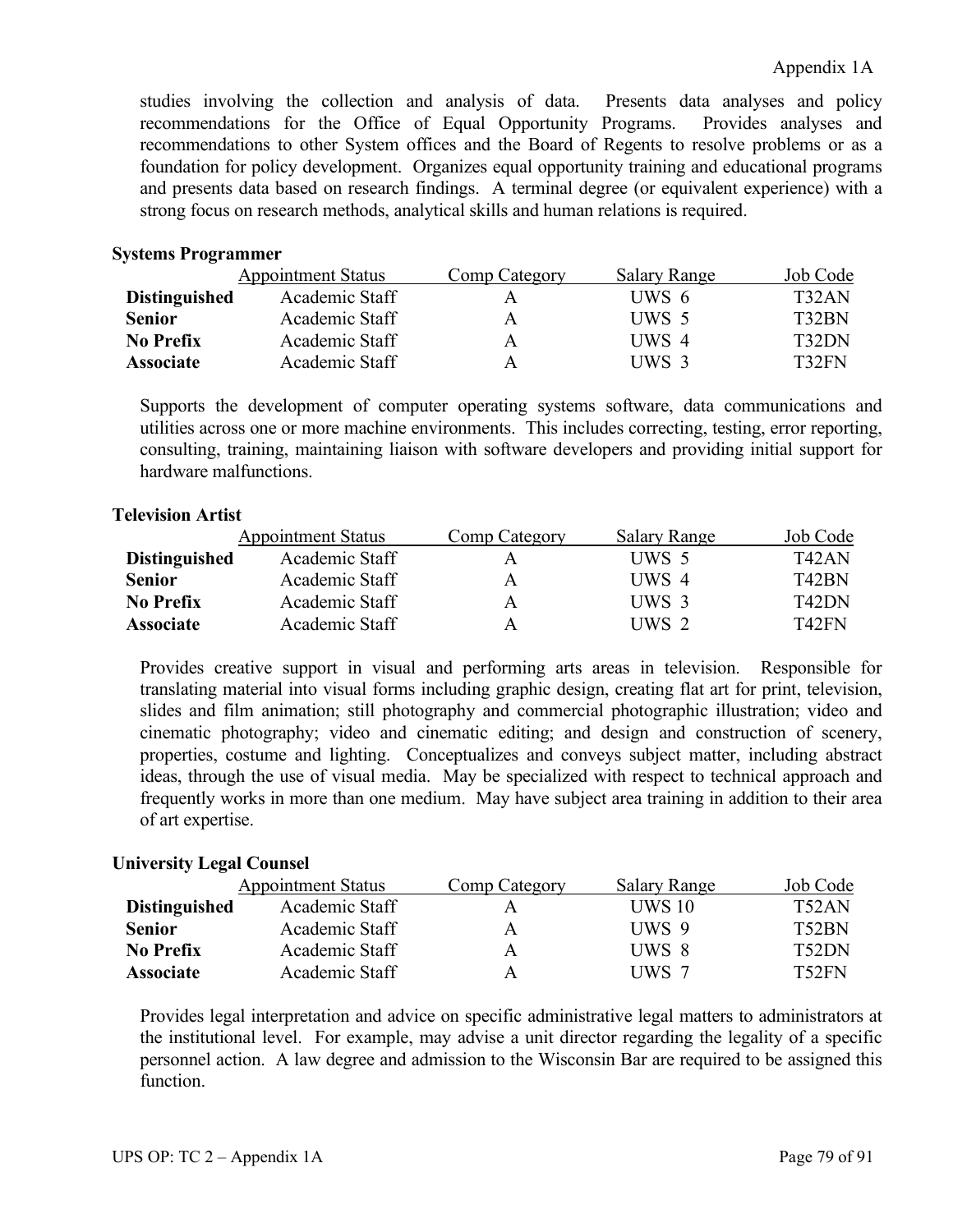|                      | <b>Appointment Status</b> | Comp Category | Salary Range | Job Code |
|----------------------|---------------------------|---------------|--------------|----------|
| <b>Distinguished</b> | Academic Staff            | A             | UWS 6        | T54AN    |
| <b>Senior</b>        | Academic Staff            | A             | UWS 5        | T54BN    |
| No Prefix            | Academic Staff            | A             | UWS 4        | T54DN    |
| <b>Associate</b>     | Academic Staff            | A             | UWS 3        | T54FN    |

#### **University Relations Specialist**

Develops and disseminates University related information to the community. Duties typically include the development of news releases, newsletters, advertisements, handbooks and other materials to support the promotion and public relations efforts of the university. Individuals in this title promote the image enhancement objectives of the University by collecting, interpreting, summarizing and disseminating information to the news media, community groups or individuals.

## **Veterinarian Specialist**

|                      | <b>Appointment Status</b> | Comp Category | <b>Salary Range</b> | Job Code           |
|----------------------|---------------------------|---------------|---------------------|--------------------|
| <b>Distinguished</b> | Academic Staff            |               | UWS 7               | T58AN              |
| <b>Senior</b>        | Academic Staff            | А             | UWS 6               | T58BN              |
| No Prefix            | Academic Staff            | А             | UWS 5               | T <sub>58</sub> DN |
| <b>Associate</b>     | Academic Staff            | А             | UWS 4               | T58FN              |

Performs complex professional veterinarian specialist work in the areas of epidemiology or diagnostic veterinary medicine. May function as diagnostic specialists, performing diagnostic examinations within a veterinary laboratory specialty area, on all species of animals, including poultry; selecting, collating and reporting all diagnostic procedures; providing diagnostic consultations to animal owners, veterinary practitioners, staff diagnosticians, and other University personnel; and maintaining appropriate quality assurance/quality control measures. May function as staff epidemiologists, performing epidemiological investigations. May function as a program coordinator for all division programs and activities related to bovine, sheep, goat, swine, equine, poultry, aquaculture, mink, and rabies control, as well as other programs that may be initiated in the future.

## **Waste Management Specialist**

|                      | <b>Appointment Status</b> | Comp Category | <b>Salary Range</b> | Job Code |
|----------------------|---------------------------|---------------|---------------------|----------|
| <b>Distinguished</b> | Academic Staff            |               | UWS 7               | T62AN    |
| <b>Senior</b>        | Academic Staff            | A             | UWS 6               | T62BN    |
| No Prefix            | Academic Staff            | A             | UWS 5               | T62DN    |
| <b>Associate</b>     | Academic Staff            | A             | UWS 4               | T62FN    |

Responsible for significant complex segments of waste management programs at the UW institutions in the following areas: solid waste management, hazardous waste management, remediation and redevelopment, and recycling and mining. May be responsible for developing, administering, and evaluating the waste management/remediation and re-development program in the assigned geographic area. May be responsible for developing, administering, and evaluating a major portion of the waste management/remediation and re-development program being implemented regionwide.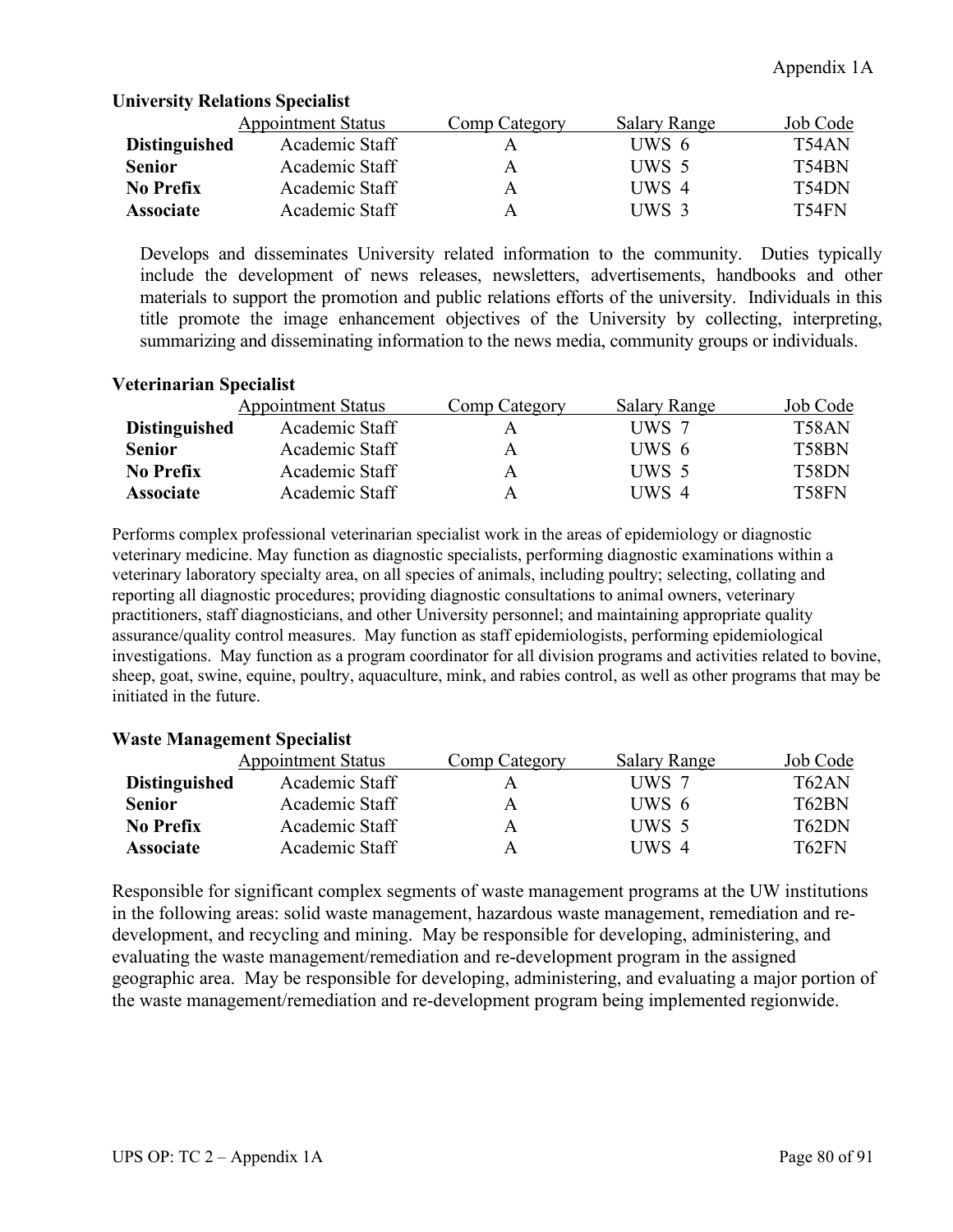# **11. EMPLOYEES-IN-TRAINING**

Employees-in-Training are acquiring additional training or experience in a field of specialization. Pursuant to s. 36.19 Wis. Stats., they hold fixed term appointments.

Each title and accompanying definition was approved by the Board of Regents on December 6, 1991 unless otherwise noted.

Employees-in-Training Prefix Definitions

There are no prefixes.

#### Employees-in-Training Function Definitions

#### **Research Associate**

| <b>Appointment Status:</b>    | Other |
|-------------------------------|-------|
| <b>Compensation Category:</b> | Ð     |
| <b>Salary Range:</b>          | None  |
| Job Code:                     | X01NN |

A research associate is essentially the same as a postdoctoral fellow except for the source of the funding and the nature of the selection procedure. A research associate is usually funded from a principal investigator's grant funds or other sources rather than from fellowship funds awarded to the individual in national competition. A research associateship is normally for a finite term and is normally given to an individual who has received the Ph.D. within the last five years.

Unless an affirmative showing can be made that the appointee's study or research is primarily for his or her own benefit and is independent or self-directed, subject only to such supervision as might be given by a teacher to a student, research appointees with the Ph.D. should be given another appropriate title.

#### **Postdoctoral Fellow**

| <b>Appointment Status:</b>    | Other |
|-------------------------------|-------|
| <b>Compensation Category:</b> | Ð     |
| <b>Salary Range:</b>          | None  |
| Job Code:                     | X10NN |

## **Postdoctoral Trainee**

| <b>Appointment Status:</b>    | Other |
|-------------------------------|-------|
| <b>Compensation Category:</b> | Ð     |
| <b>Salary Range:</b>          | None  |
| Job Code:                     | X30NN |

A postdoctoral fellowship or traineeship is an award, usually funded extramurally, to an individual for the purpose of continuing studies after receipt of the doctorate. The position is normally for a finite term, generally not to exceed two years. The primary purpose of the appointment is to enable the individual to pursue studies or research related to his or her professional development. The work done by a postdoctoral fellow or trainee should be independent or self-directed, subject only to such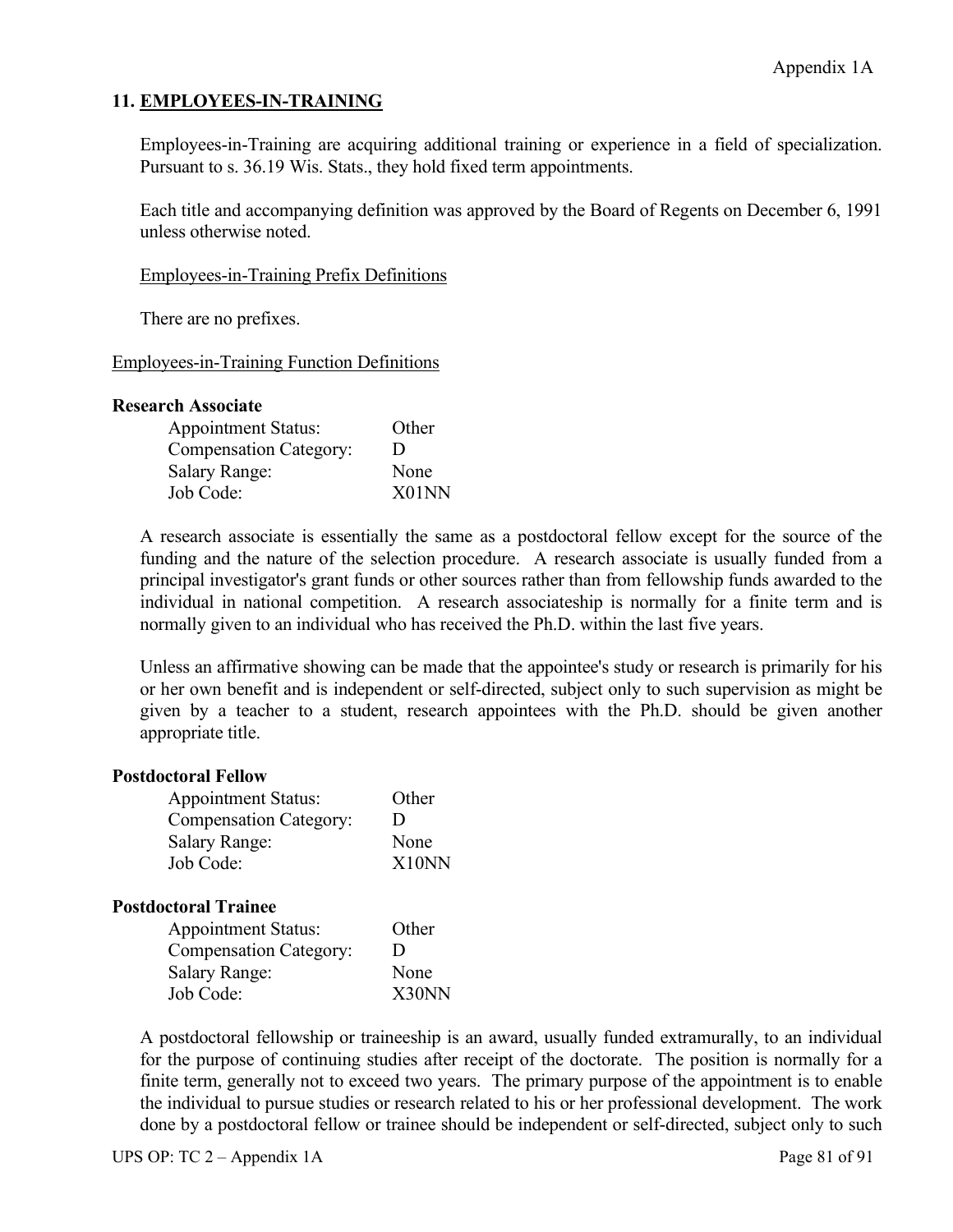supervision as might be given by a teacher to a student. Such work should be contrasted with assigned duties under the direct supervision and control of the University, where the individual renders compensable services as does an employe. (Furnishing of periodic reports to an extramural grantor for the purpose of keeping the grantor informed of the individual's progress should not be considered an employment service, however.) A postdoctoral fellow or trainee has normally received the Ph.D. within the last five years.

#### **Postdoctoral Scholar**

| <b>Appointment Status:</b>    | Other |
|-------------------------------|-------|
| <b>Compensation Category:</b> | Ð     |
| <b>Salary Range:</b>          | None  |
| Job Code:                     | X20NN |

Postdoctoral scholar is a courtesy title afforded on rare occasions by the graduate school to postdoctoral scholars who wish to register for course work even though they are not candidates for a degree.

# **Research Intern**

| <b>Appointment Status:</b>    | Other |
|-------------------------------|-------|
| <b>Compensation Category:</b> | Ð     |
| <b>Salary Range:</b>          | None  |
| Job Code:                     | X50NN |

A research intern is an individual who is continuing training after receipt of a bachelors, masters or equivalent. A research intern appointment is normally for a two- or three-year term. These individuals have been engaged in an area of research, service or the like and are pursuing additional training in their areas of expertise or a related field.

|                   | <b>Appointment Status</b> | Comp Category | <b>Salary Range</b> | Job Code |
|-------------------|---------------------------|---------------|---------------------|----------|
| $\bf(1)$          | Other                     |               | None                | X61NN    |
| (2)               | Other                     |               | None                | X62NN    |
| (3                | Other                     |               | None                | X63NN    |
| $\left( 4\right)$ | Other                     |               | None                | X64NN    |
| (5)               | Other                     |               | None                | X65NN    |
| (6)               | Other                     |               | None                | X66NN    |
| (7)               | Other                     |               | None                | X67NN    |
|                   |                           |               |                     |          |

## **Postgraduate Trainee 1-7** (UW-Madison)

Postgraduate trainees are graduates of accredited medical schools (or other appropriate health science professional schools) who are in postgraduate training administered through the UW-Madison Center for Health Sciences or School of Veterinary Medicine.

#### **Intern (Non-Physician)**

| <b>Appointment Status:</b>    | Other |
|-------------------------------|-------|
| <b>Compensation Category:</b> | Ð     |
| <b>Salary Range:</b>          | None  |
| Job Code:                     | X70NN |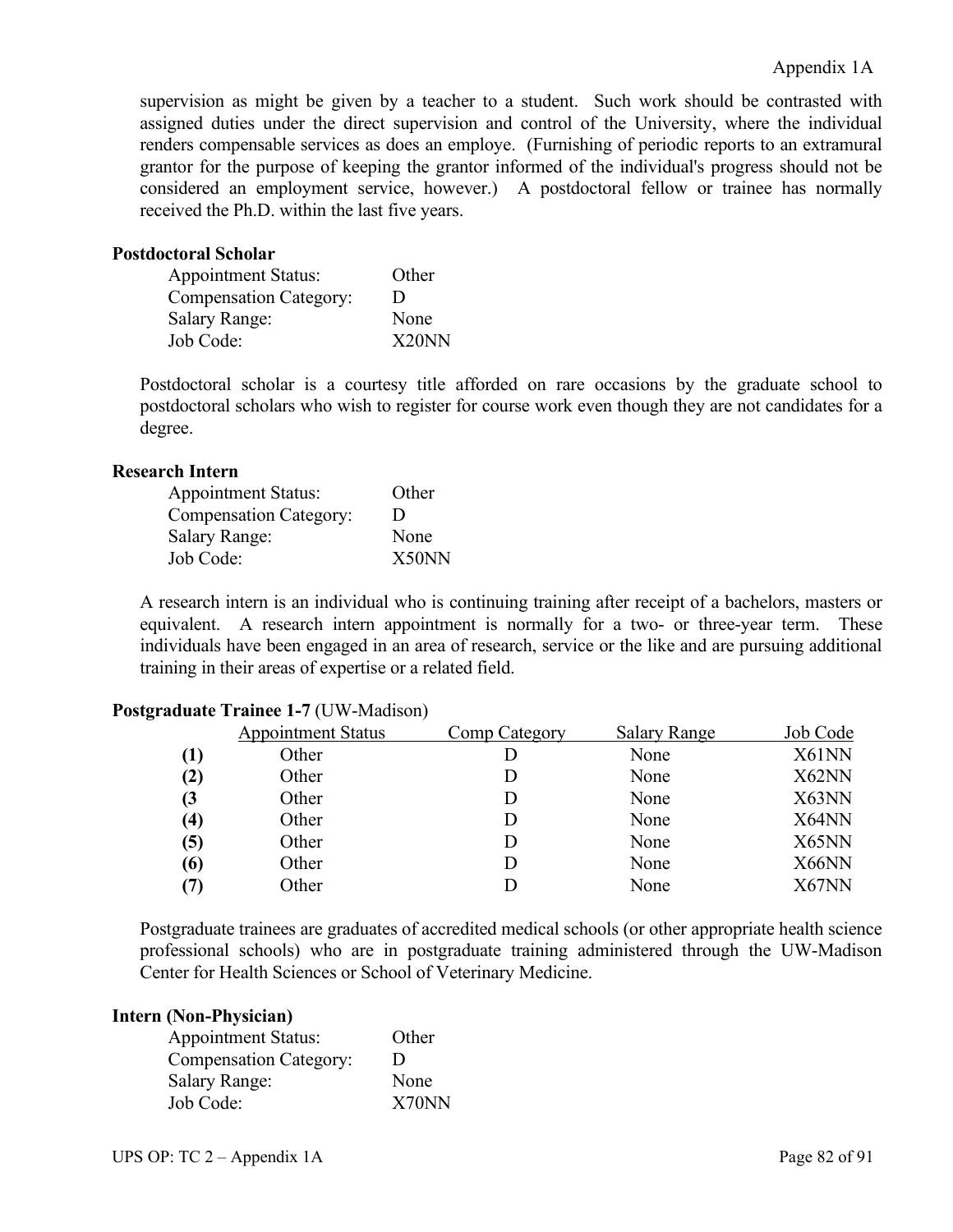The title should be used chiefly when terms of a supporting grant or contract preclude the use of other normally appropriate titles and when "intern" accurately reflects the nature of the appointment when the assigned duties are not research related, are performed in a unit other than the unit in which the student is enrolled and form part of the student's required academic curriculum.

The title also can be used when "intern" accurately reflects the nature of the appointment in a unit other than the one in which the student is enrolled and the work is highly recommended as an integral part of the academic curriculum.

In exceptional cases, the student may come from another institution and complete an "internship--non-medical" at a UW System institution.

## **Graduate Intern/Trainee**

| <b>Appointment Status</b>     | Other |
|-------------------------------|-------|
| <b>Compensation Category:</b> | Ð     |
| <b>Salary Range:</b>          | None  |
| Job Code:                     | X75NN |

This title should be used for enrolled graduate students serving a field work or clinical internship which fulfills specifically stated requirements for the doctoral degree at UW-Madison, UW-Milwaukee or another University.

The graduate intern/trainee title is also the correct one for short-term research training appointments in the UW-Madison Medical School under the National Research Service Award program.

## **12. STUDENT ASSISTANTS**

A Student Assistant is a graduate student who: holds an appointment which is intended primarily to further the education and training of the student; holds a fellowship, scholarship or traineeship; or, is employed to assist with research, teaching, training or other academic programs or projects. (**See UPG #1, Section 1.04(12), for a further explanation of the title group.**)

Each title and accompanying definition was approved by the Board of Regents on December 6, 1991 unless otherwise noted.

## Student Assistants Prefix Definitions

There are no prefixes.

Student Assistants Function Definitions

#### **Fellow**

| <b>Appointment Status:</b>    | Other              |
|-------------------------------|--------------------|
| <b>Compensation Category:</b> | Ð                  |
| <b>Salary Range:</b>          | None               |
| Job Code:                     | Y <sub>21</sub> NN |

This title is used for a graduate student holding a fellowship which provides freedom for the student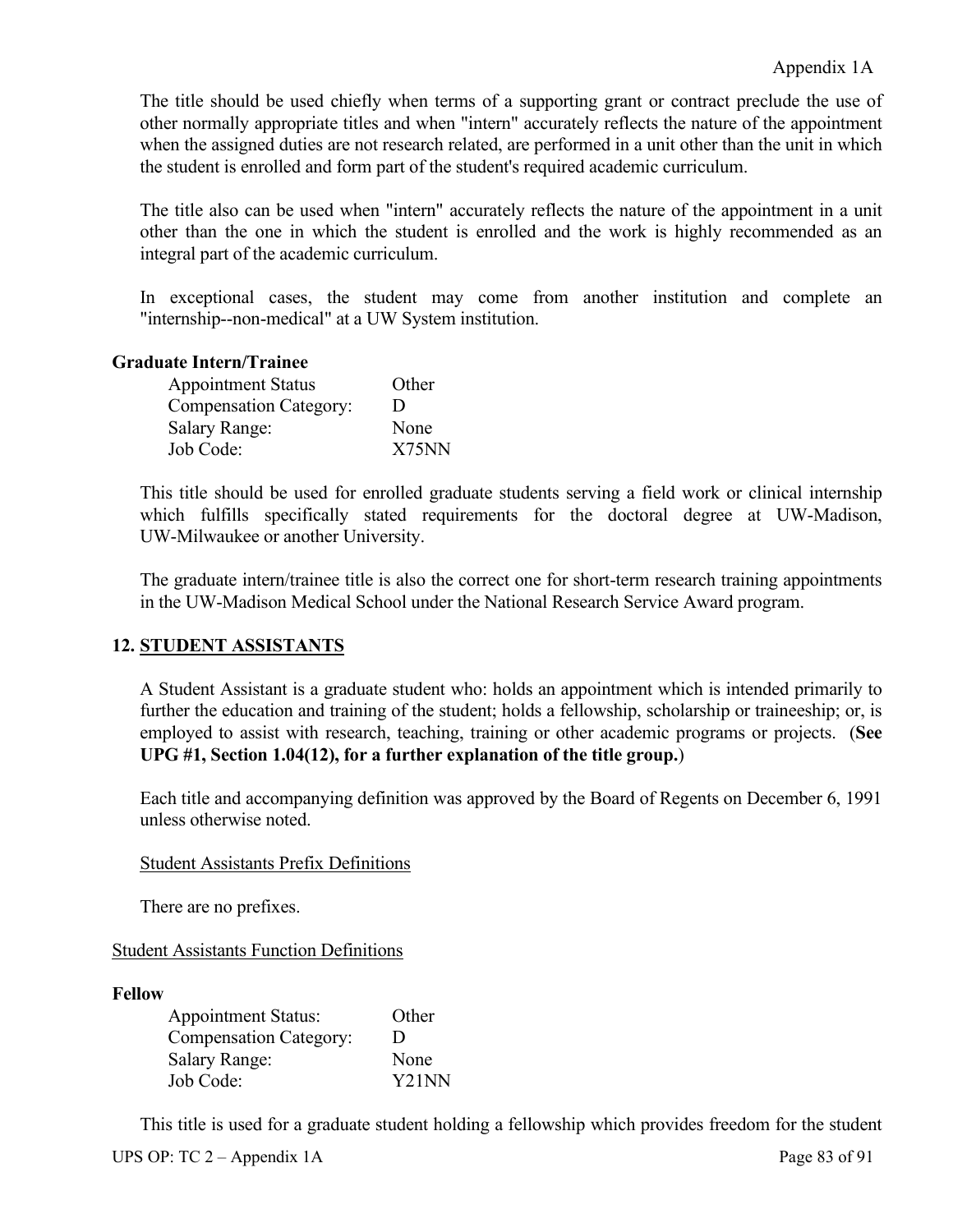to devote full-time to obtaining an advanced degree.

#### **Scholar**

| <b>Appointment Status:</b>    | Other              |
|-------------------------------|--------------------|
| <b>Compensation Category:</b> | Ð                  |
| <b>Salary Range:</b>          | None               |
| Job Code:                     | Y <sub>22</sub> NN |

Certain scholarship awards carry with them a scholar designation for recipients under the terms of the endowment.

#### **Trainee**

| <b>Appointment Status:</b>    | Other |
|-------------------------------|-------|
| <b>Compensation Category:</b> | Ð     |
| <b>Salary Range:</b>          | None  |
| Job Code:                     | Y23NN |

This title is used exclusively for students who are supported by a traineeship while pursuing a particular course of study. Traineeships are ordinarily sponsored through an extramural training grant and are designated as traineeships under the terms of the grant.

## **Advanced Opportunity Fellow**

| <b>Appointment Status:</b>    | Other              |
|-------------------------------|--------------------|
| <b>Compensation Category:</b> | Ð                  |
| <b>Salary Range:</b>          | None               |
| Job Code:                     | Y <sub>26</sub> NN |

Individuals holding these appointments are students in graduate or advanced professional schools who receive support through equal opportunity funding provided by the State of Wisconsin under the Advanced Opportunity Program (AOP).

#### **Lecturer (SA)**

| <b>Appointment Status:</b>    | Other |
|-------------------------------|-------|
| <b>Compensation Category:</b> | Ð     |
| <b>Salary Range:</b>          | None  |
| Job Code:                     | Y30NN |

Provides formal classroom or laboratory instruction in an academic discipline, either independently or under the general supervision of a faculty member. Effective delivery of instructional material, testing and grading are the primary duties of the Lecturer (SA). However, the degree of involvement in course and curriculum development, course scheduling, advising and subject matter expertise differs significantly depending upon the prefix. This title can only be used for individuals enrolled in graduate school or in a professional program and the individual's presence at the university is primarily to be a UW student, not an employee.

#### **Teaching Assistant**

| <b>Appointment Status:</b>    | Other |
|-------------------------------|-------|
| <b>Compensation Category:</b> | D     |

UPS OP: TC 2 – Appendix 1A Page 84 of 91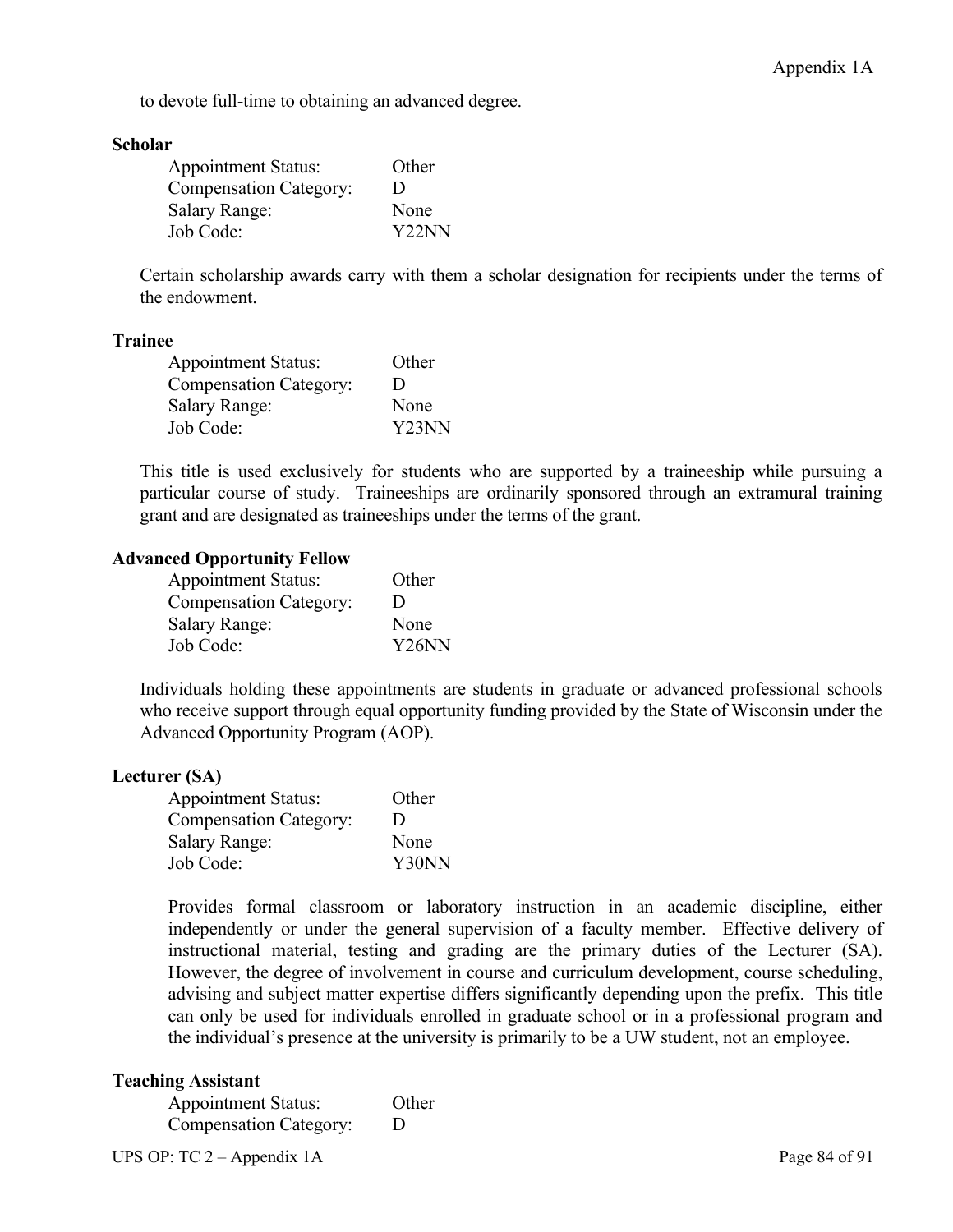| <b>Salary Range:</b> | None  |
|----------------------|-------|
| Job Code:            | Y31NN |

[As defined in s. 111.81 (19m), Wisconsin Statutes.] Teaching Assistant means a graduate student enrolled in the University of Wisconsin system who is regularly assigned teaching and related responsibilities, other than manual or clerical responsibilities, under the supervision of a member of the faculty as defined in s. 36.05(8).

# **Teaching Assistant – Doctoral (**7/1/06 **–** UWM only**)**

| <b>Appointment Status:</b>    | Other        |
|-------------------------------|--------------|
| <b>Compensation Category:</b> | $\mathbf{D}$ |
| Salary Range:                 | None         |
| Job Code:                     | Y31NC        |

This title is normally used for a graduate student who has been designated as a teaching assistant at the University of Wisconsin-Milwaukee and who is enrolled as a doctoral candidate in a doctoral program at UWM.

# **Teaching Assistant – Dissertator (**7/1/06 **–** UWM only**)**

| <b>Appointment Status:</b>    | Other |
|-------------------------------|-------|
| <b>Compensation Category:</b> | Ð     |
| <b>Salary Range:</b>          | None  |
| Job Code:                     | Y31ND |

This title is normally used for a graduate student who has been designated as a teaching assistant at the University of Wisconsin-Milwaukee and who is enrolled as a dissertator in a doctoral program at UWM. It is applicable as of the first full semester of dissertator status.

## **Teaching Assistant - Inexperienced**

| <b>Appointment Status:</b>    | Other |
|-------------------------------|-------|
| <b>Compensation Category:</b> | D     |
| <b>Salary Range:</b>          | None  |
| Job Code:                     | Y32NN |

This title is used for a graduate student who has been designated as a teaching assistant who has not yet met the established standard of prior experience and has been assigned teaching responsibilities in an instructional department under the supervision of a faculty member.

#### **Teaching Assistant - Experienced**

| <b>Appointment Status:</b>    | Other |
|-------------------------------|-------|
| <b>Compensation Category:</b> | Ð     |
| <b>Salary Range:</b>          | None  |
| Job Code:                     | Y33NN |

This title normally is used for a teaching assistant who has met established standards of prior experience and has been assigned teaching responsibilities in an instructional department under the supervision of a faculty member.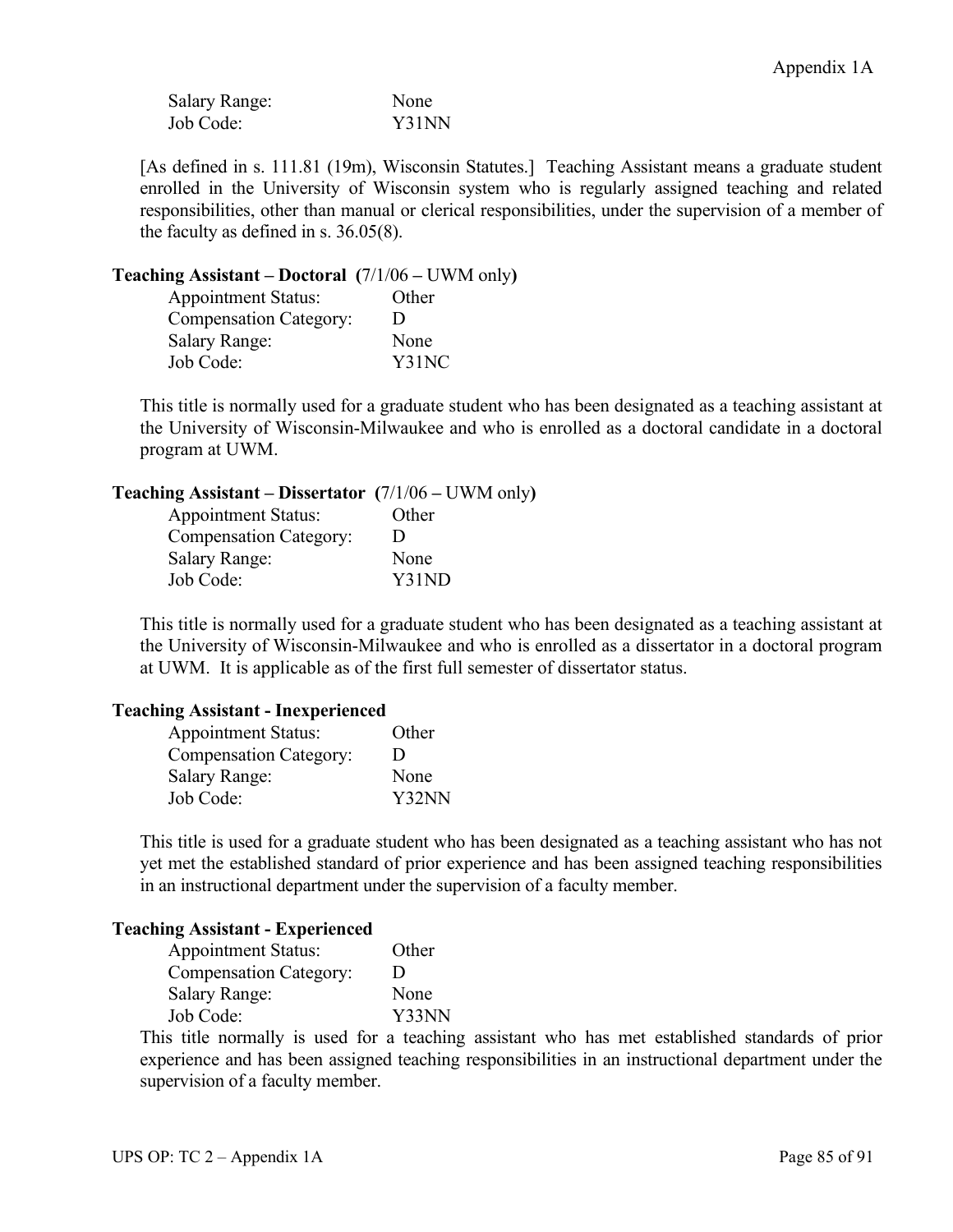**Research Assistant** (Modified October 1993 by System Office of Human Resources)

| <b>Appointment Status:</b>    | Other |
|-------------------------------|-------|
| <b>Compensation Category:</b> | Ð     |
| <b>Salary Range:</b>          | None  |
| Job Code:                     | Y41NN |

A research assistant is a graduate student working towards a Master's or Ph.D. degree. In using this title, the appointing department is certifying that the appointee is a candidate for a Master's or Ph.D. degree and that the work performed is primarily to further the education and training of the student. The degree of supervision is limited to that which customarily exists between a teacher and student. The appointment is normally for half-time or less, and the appointee is required to register for a full load of graduate courses and research. Research assistant stipends are established annually on an institution-wide basis.

#### **Program Assistant**

| <b>Appointment Status:</b>    | Other |
|-------------------------------|-------|
| <b>Compensation Category:</b> | Ð     |
| <b>Salary Range:</b>          | None  |
| Job Code:                     | Y42NN |

[As defined in s. 111.81(15M), Wisconsin Statutes.] Program assistant or project assistant means a graduate student enrolled in the University of Wisconsin system who is assigned to conduct research, training, administrative responsibilities or other academic or academic support projects or programs, except regular preparation of instructional materials for courses or manual or clerical assignments, under the supervision of a member of the faculty or academic staff, as defined in s. 36.05(1) or (8), primarily for the benefit of the university, faculty or academic staff supervisor or a granting agency. Project assistant or program assistant does not include a graduate student who does work which is primarily for the benefit of the student's own learning and research and which is independent or self-directed.

#### **Program Assistant – Doctoral (**7/1/06 **–** UWM only**)**

| <b>Appointment Status:</b>    | Other |
|-------------------------------|-------|
| <b>Compensation Category:</b> | Ð     |
| <b>Salary Range:</b>          | None  |
| Job Code:                     | Y42NC |

This title is normally used for a graduate student who has been designated as a program assistant at the University of Wisconsin-Milwaukee and who is enrolled as a doctoral candidate in a doctoral program at UWM.

#### **Program Assistant – Dissertator (**7/1/06 **–** UWM only**)**

| <b>Appointment Status:</b>    | Other        |
|-------------------------------|--------------|
| <b>Compensation Category:</b> | $\mathbf{D}$ |
| <b>Salary Range:</b>          | None         |
| Job Code:                     | Y42ND        |

This title is normally used for a graduate student who has been designated as a program assistant at the University of Wisconsin-Milwaukee and who is enrolled as a dissertator in a doctoral program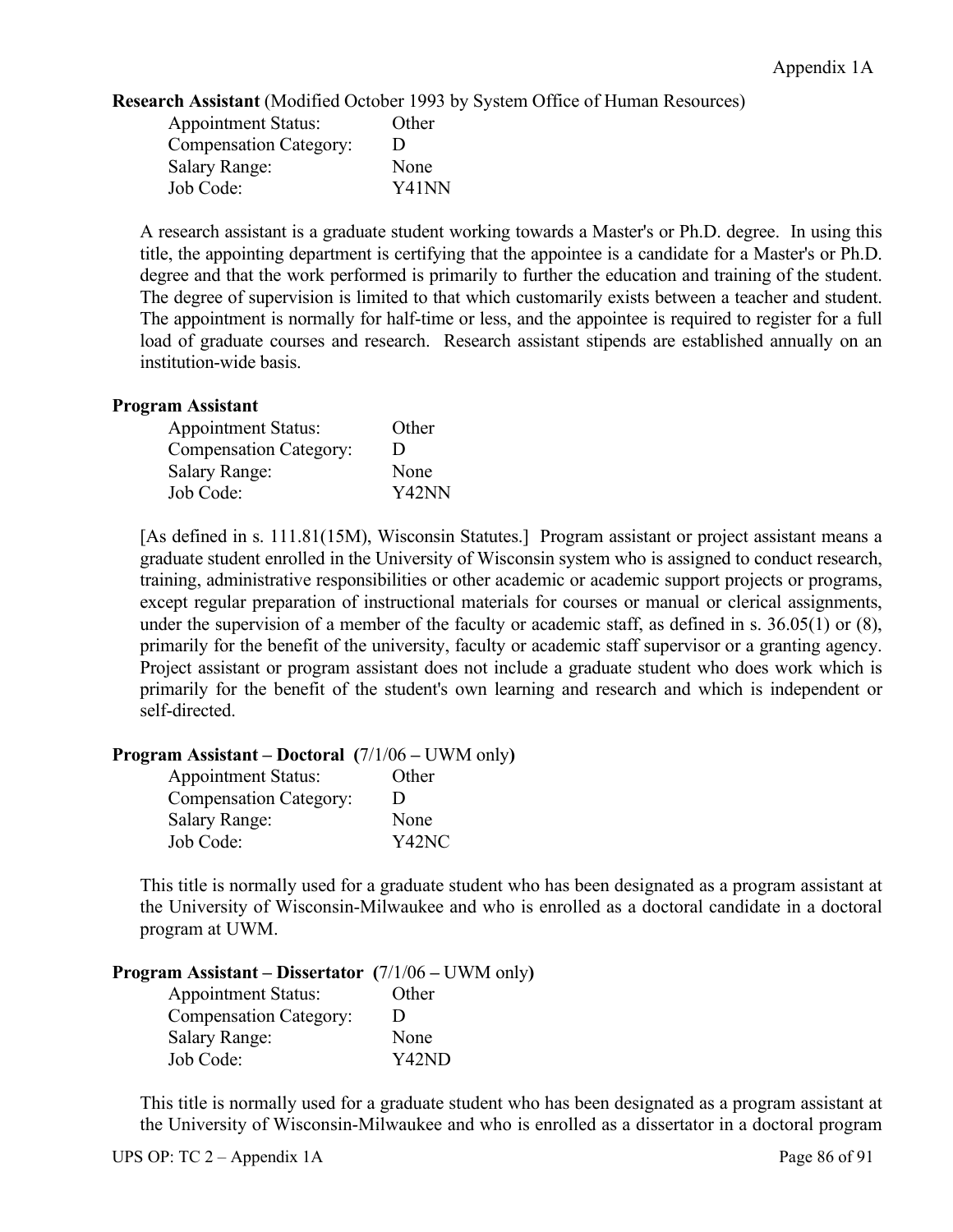at UWM. It is applicable as of the first full semester of dissertator status.

#### **Project Assistant**

| <b>Appointment Status:</b>    | Other |
|-------------------------------|-------|
| <b>Compensation Category:</b> | Ð     |
| <b>Salary Range:</b>          | None  |
| Job Code:                     | Y43NN |

[As defined in s. 111.81(15M), Wisconsin Statutes.] Program assistant or project assistant means a graduate student enrolled in the University of Wisconsin system who is assigned to conduct research, training, administrative responsibilities or other academic or academic support projects or programs, except regular preparation of instructional materials for courses or manual or clerical assignments, under the supervision of a member of the faculty or academic staff, as defined in s. 36.05(1) or (8), primarily for the benefit of the university, faculty or academic staff supervisor or a granting agency. Project assistant or program assistant does not include a graduate student who does work which is primarily for the benefit of the student's own learning and research and which is independent or self-directed.

## **Project Assistant – Doctoral (**7/1/06 **–** UWM only**)**

| <b>Appointment Status:</b>    | Other          |
|-------------------------------|----------------|
| <b>Compensation Category:</b> | $\blacksquare$ |
| <b>Salary Range:</b>          | None           |
| Job Code:                     | Y43NC          |

This title is normally used for a graduate student who has been designated as a project assistant at the University of Wisconsin-Milwaukee and who is enrolled as a doctoral candidate in a doctoral program at UWM.

|  |  | <b>Project Assistant – Dissertator</b> $(7/1/06 - UWM \text{ only})$ |  |
|--|--|----------------------------------------------------------------------|--|
|  |  |                                                                      |  |

| <b>Appointment Status:</b>    | Other        |
|-------------------------------|--------------|
| <b>Compensation Category:</b> | $\mathbf{D}$ |
| <b>Salary Range:</b>          | None         |
| Job Code:                     | Y43ND        |

This title is normally used for a graduate student who has been designated as a project assistant at the University of Wisconsin-Milwaukee and who is enrolled as a dissertator in a doctoral program at UWM. It is applicable as of the first full semester of dissertator status.

## **Graduate Assistant**

| <b>Appointment Status:</b>    | Other |
|-------------------------------|-------|
| <b>Compensation Category:</b> | Ð     |
| <b>Salary Range:</b>          | None  |
| Job Code:                     | Y44NN |

This title is used primarily in the university cluster institutions to designate a graduate student who has been assigned responsibilities in an instructional department.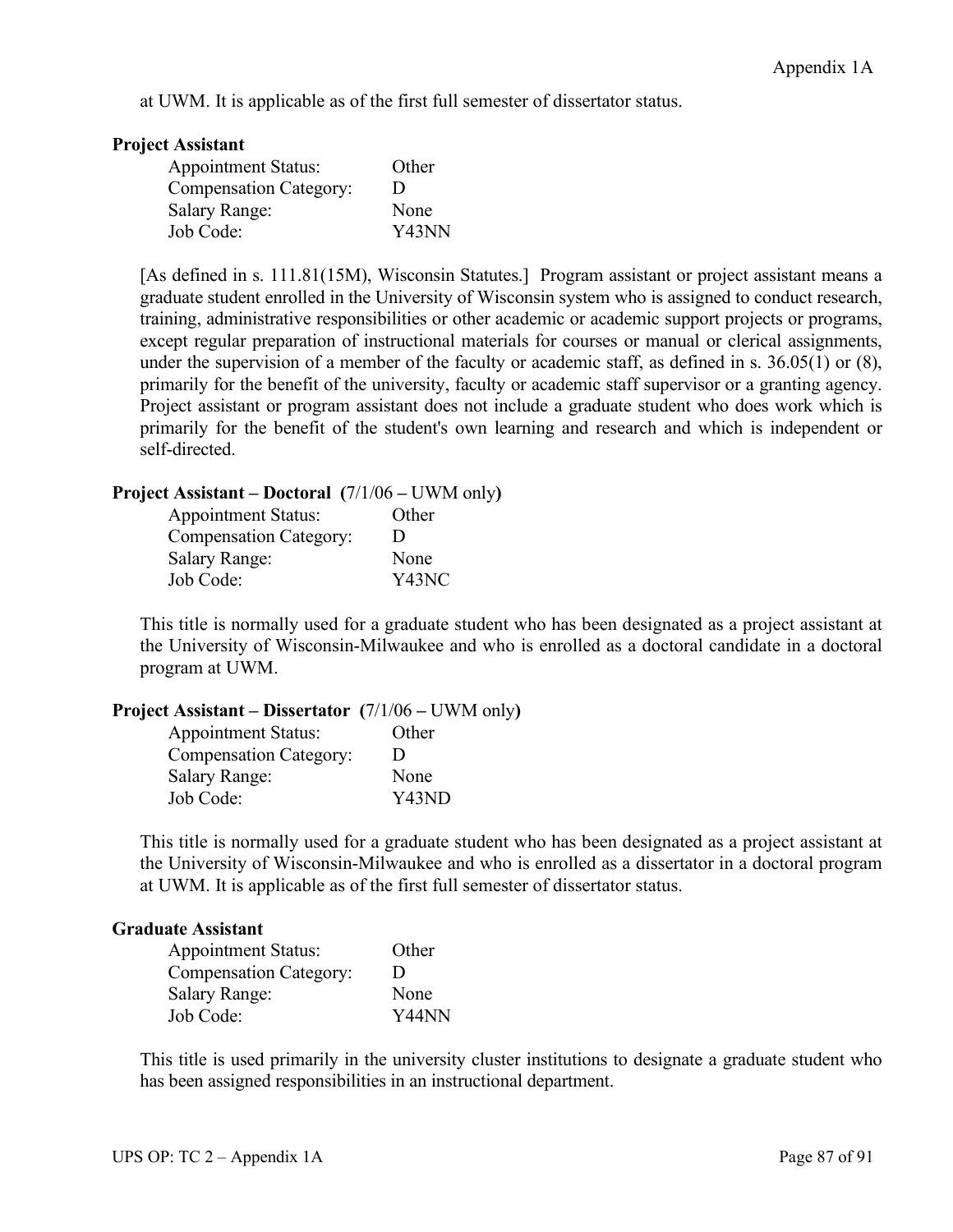# **Undergraduate Assistant**

| <b>Appointment Status:</b>    | Other |
|-------------------------------|-------|
| <b>Compensation Category:</b> | Ð     |
| <b>Salary Range:</b>          | None  |
| Job Code:                     | Y51NN |

This title is used in those rare instances when an undergraduate student is assigned to perform duties at a level similar to those performed by program, project or teaching assistants.

#### **Undergraduate Intern**

| <b>Appointment Status:</b>    | Other |
|-------------------------------|-------|
| <b>Compensation Category:</b> | Ð     |
| <b>Salary Range:</b>          | None  |
| Job Code:                     | Y52NN |

This title should be used chiefly for undergraduate students enrolled in a UW System institution or at another university when the terms of a supporting grant or contract preclude the use of other generally appropriate titles. The title will reflect accurately the nature of the appointment when the assigned responsibilities are not research related, are performed in a unit other than the unit in which the student is enrolled and may form part of the student's academic curriculum.

## **Housefellow/Resident Assistant**

| <b>Appointment Status:</b>    | Other |
|-------------------------------|-------|
| <b>Compensation Category:</b> | Ð     |
| <b>Salary Range:</b>          | None  |
| Job Code:                     | Y80NN |

These titles are reserved for student employes who are assigned to counseling and related responsibilities in student residence halls.

## **13. OTHER SPECIAL USE TITLES**

This title group is designed to meet special payroll, budget and university affiliation needs.

Each title and accompanying definition was approved by the Board of Regents on December 6, 1991 unless otherwise noted.

## Other Special Use Title Prefix Definitions

There are no prefixes.

Other Special Use Title Function Definitions

| <b>Teaching Supervisor</b>    |       |
|-------------------------------|-------|
| <b>Appointment Status:</b>    | Other |
| <b>Compensation Category:</b> | Ð     |
| <b>Salary Range:</b>          | None  |
| Job Code:                     | Z50NN |

UPS OP: TC 2 – Appendix 1A Page 88 of 91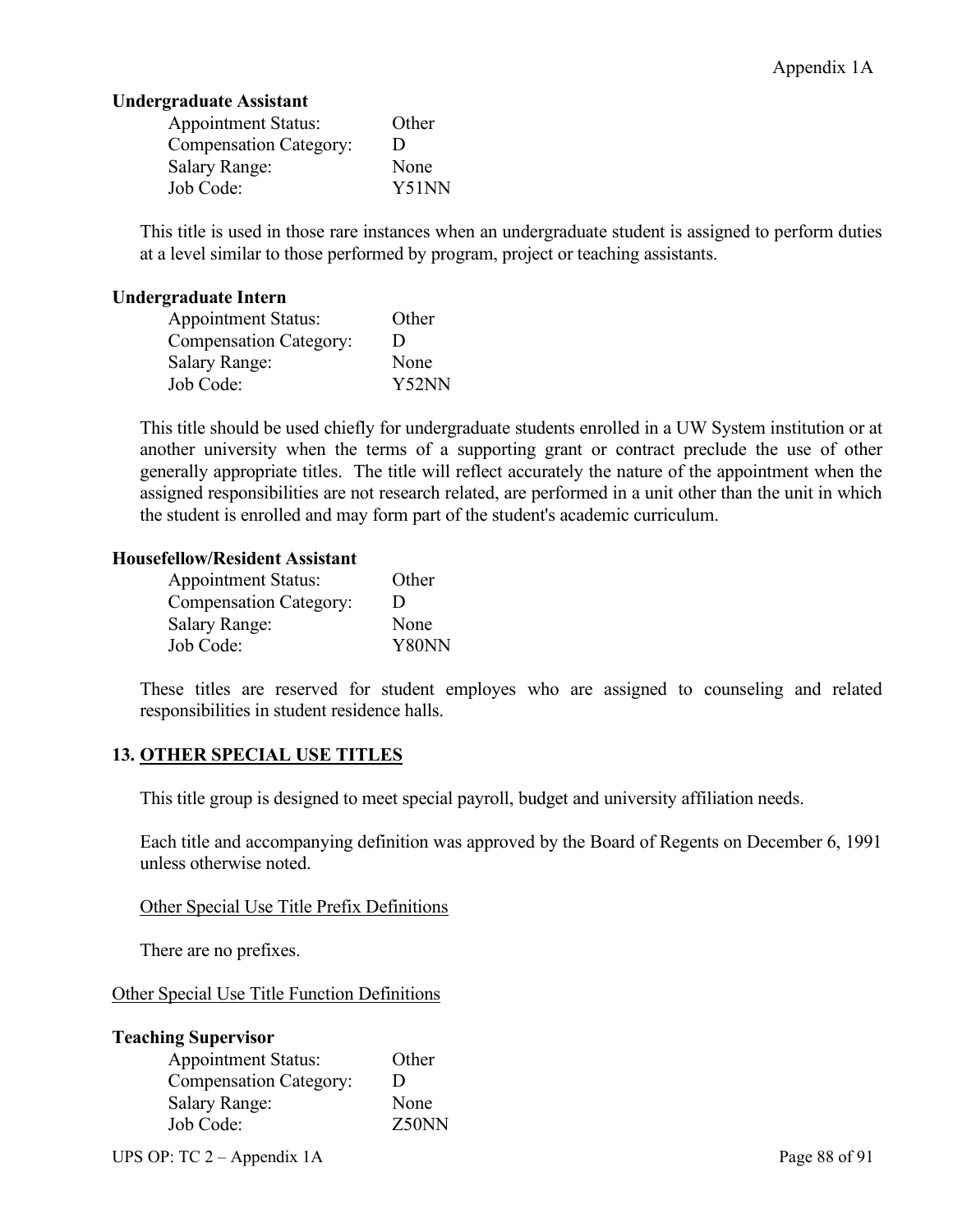Teaching supervisors are teaching and administrative staff in school districts or their functional equivalents who serve as mentors for UW students who are participants in clinical or practicum programs for teacher education.

# **UW Oshkosh Head Start Program Participant**

| <b>Appointment Status:</b>    | Other |
|-------------------------------|-------|
| <b>Compensation Category:</b> | Ð     |
| <b>Salary Range:</b>          | None  |
| Job Code:                     | Z60NN |

Provide support to the UW Oshkosh Head Start program. Typically provides direct services to Head Start students, the parents of Head Start students, or for the recruitment and retention of students. Examples include a classroom teacher, a teacher's assistant, a family support specialist, a Center director, or an administrator developing and/or coordinating specific programs for students or parents involved in the program.

## **Advanced Opportunity Participant**

| <b>Appointment Status:</b>    | Other        |
|-------------------------------|--------------|
| <b>Compensation Category:</b> | $\mathbf{D}$ |
| <b>Salary Range:</b>          | None         |
| Job Code:                     | Z75NN        |

This title normally is targeted toward qualified protected and minority groups. These individuals are enrolled in high school or undergraduate programs and work under the supervision of a mentor. They are assigned to research programs for a learning experience.

## **Pre-College Intern**

| <b>Appointment Status:</b>    | Other |
|-------------------------------|-------|
| <b>Compensation Category:</b> | Ð     |
| <b>Salary Range:</b>          | None  |
| Job Code:                     | Z80NN |

This title is used for current high school or middle school students participating in a program that is designed to familiarize them with research and the University in general. The students typically are under the supervision of a faculty or academic staff mentor who is matched to the student's academic interest. They may attend weekly seminars, lectures, tours, and/or may participate in tasks related to their learning experience, e.g., on-on-one instruction and communication. Instruction in basic skills may be provided.

#### **Associate of the Chancellor**

| <b>Appointment Status:</b>    | Other |
|-------------------------------|-------|
| <b>Compensation Category:</b> | Ð     |
| <b>Salary Range:</b>          | None  |
| Job Code:                     | Z85NN |

This is a zero dollar appointment only and is not a payable job code.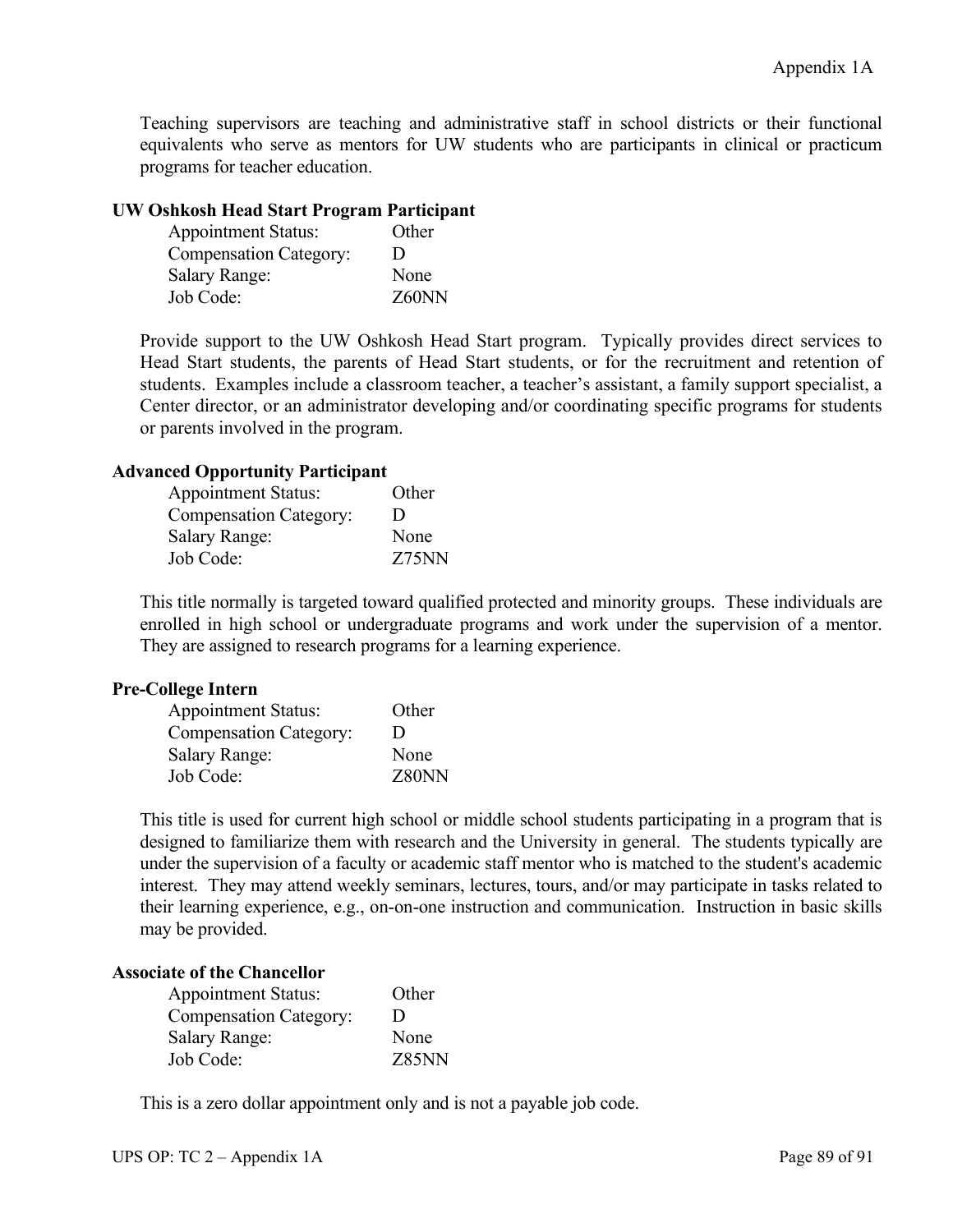#### **Associate of the President**

| <b>Appointment Status:</b>    | Other |
|-------------------------------|-------|
| <b>Compensation Category:</b> | Ð     |
| <b>Salary Range:</b>          | None  |
| Job Code:                     | Z85NN |

This is a zero dollar appointment only and not a payable job code.

## **Classified Back-up**

| <b>Appointment Status:</b>    | Other |
|-------------------------------|-------|
| <b>Compensation Category:</b> | Ð     |
| <b>Salary Range:</b>          | None  |
| Job Code:                     | Z89NN |

For budget use only. Designates concurrent appointment for certain staff.

#### **Honorary Associate/Fellow**

| <b>Appointment Status:</b>    | Other |
|-------------------------------|-------|
| <b>Compensation Category:</b> | Ð     |
| <b>Salary Range:</b>          | None  |
| Job Code:                     | Z90NN |

This title designates the holder of a fellowship (usually postdoctoral) administered outside the university or a courtesy appointment for a visiting scholar. This temporary appointment is used to provide an official university affiliation and identification without pay.

#### **Ad Hoc Program Specialist**

| <b>Appointment Status:</b>    | Other |
|-------------------------------|-------|
| <b>Compensation Category:</b> | Ð     |
| <b>Salary Range:</b>          | None  |
| Job Code:                     | Z91NN |

This title is used for short term, non-recurring appointments paid on a lump sum basis, e.g., sports, clinics, band camp, non-credit instruction.

## **Department Chairperson**

| <b>Appointment Status:</b>    | Limited |
|-------------------------------|---------|
| <b>Compensation Category:</b> | Ð       |
| <b>Salary Range:</b>          | None    |
| Job Code:                     | Z97NN   |

Serve as the official channel of communications for all matters affecting the department as a whole, between the department and the Chancellor, the Dean, other University officials, or departments.

#### **Academic Staff**

Appointment Status: Academic Staff Compensation Category: D